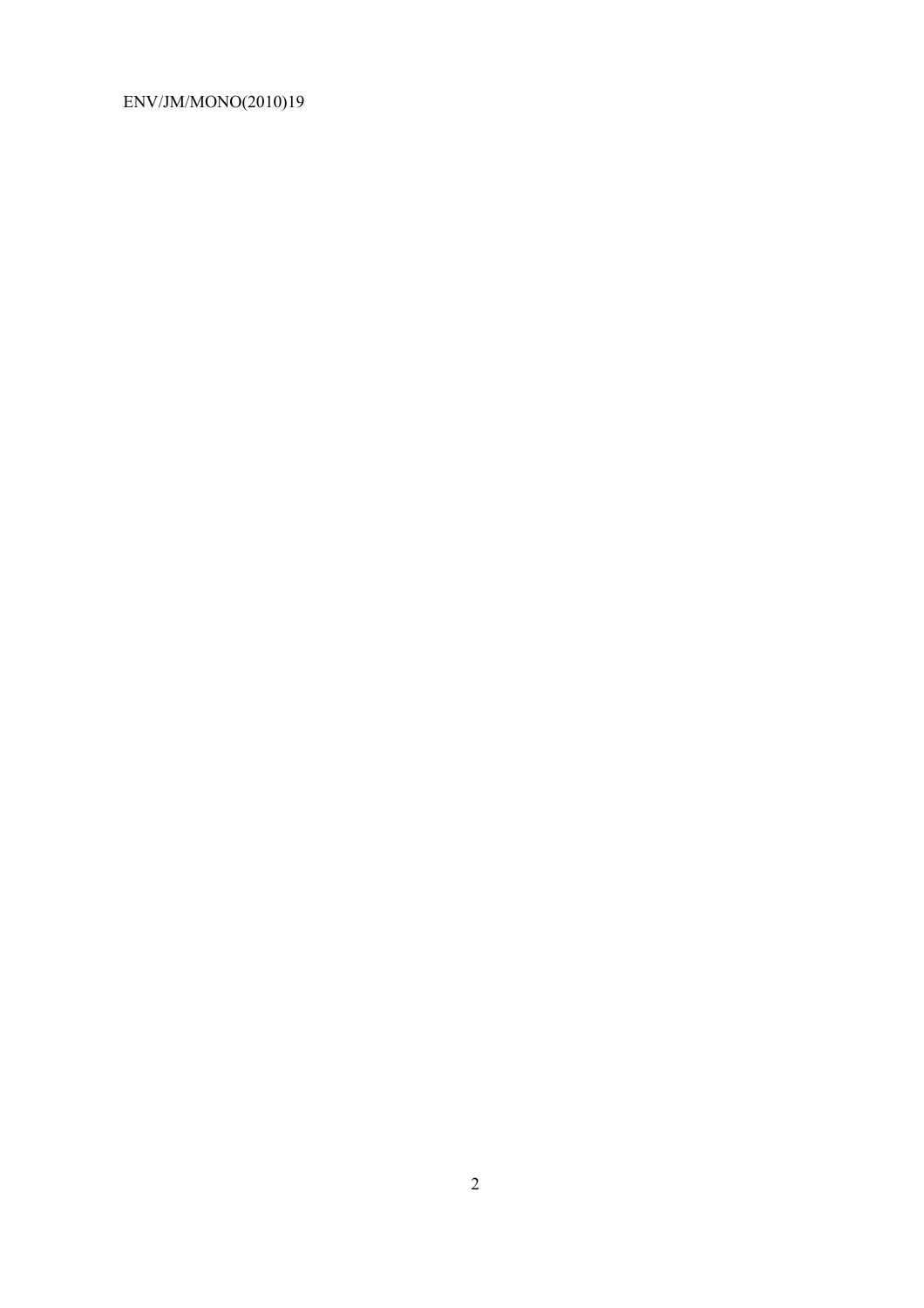#### **OECD Environment, Health and Safety Publications**

**Series on Testing and Assessment** 

**No. 128** 

#### **VALIDATION REPORT OF THE 21-DAY ANDROGENISED FEMALE STICKLEBACK SCREENING ASSAY**



INTER-ORGANIZATION PROGRAMME FOR THE SOUND MANAGEMENT OF CHEMICALS

A cooperative agreement among FAO, ILO, UNEP, UNIDO, UNITAR, WHO and OECD

**Environment Directorate ORGANISATION FOR ECONOMIC CO-OPERATION AND DEVELOPMENT Paris 2010**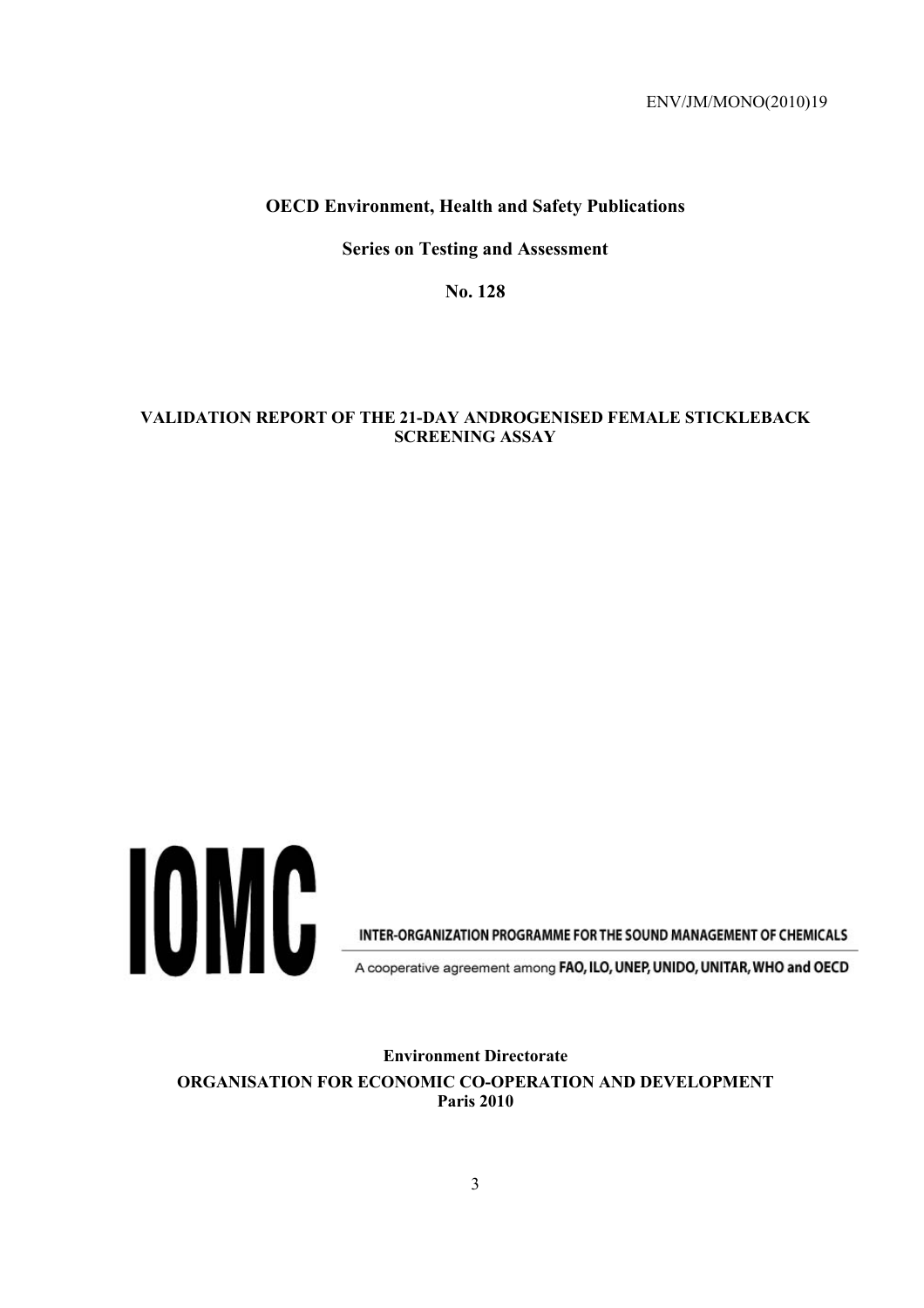#### **Also published in the Series on Testing and Assessment:**

No. 1, *Guidance Document for the Development of OECD Guidelines for Testing of Chemicals (1993; reformatted 1995, revised 2006 and 2009)*

No. 2, *Detailed Review Paper on Biodegradability Testing (1995)*

No. 3, *Guidance Document for Aquatic Effects Assessment (1995)* 

No. 4, *Report of the OECD Workshop on Environmental Hazard/Risk Assessment (1995)*

No. 5, *Report of the SETAC/OECD Workshop on Avian Toxicity Testing (1996)*

No. 6, *Report of the Final Ring-test of the Daphnia magna Reproduction Test (1997)*

No. 7, *Guidance Document on Direct Phototransformation of Chemicals in Water (1997)* 

No. 8, *Report of the OECD Workshop on Sharing Information about New Industrial Chemicals Assessment (1997)*

No. 9, *Guidance Document for the Conduct of Studies of Occupational Exposure to Pesticides during Agricultural Application (1997)*

No. 10, *Report of the OECD Workshop on Statistical Analysis of Aquatic Toxicity Data (1998)*

No. 11, *Detailed Review Paper on Aquatic Testing Methods for Pesticides and industrial Chemicals (1998)*

No. 12, *Detailed Review Document on Classification Systems for Germ Cell Mutagenicity in OECD Member Countries (1998)*

No. 13, *Detailed Review Document on Classification Systems for Sensitising Substances in OECD Member Countries 1998)*

No. 14, *Detailed Review Document on Classification Systems for Eye Irritation/Corrosion in OECD Member Countries (1998)*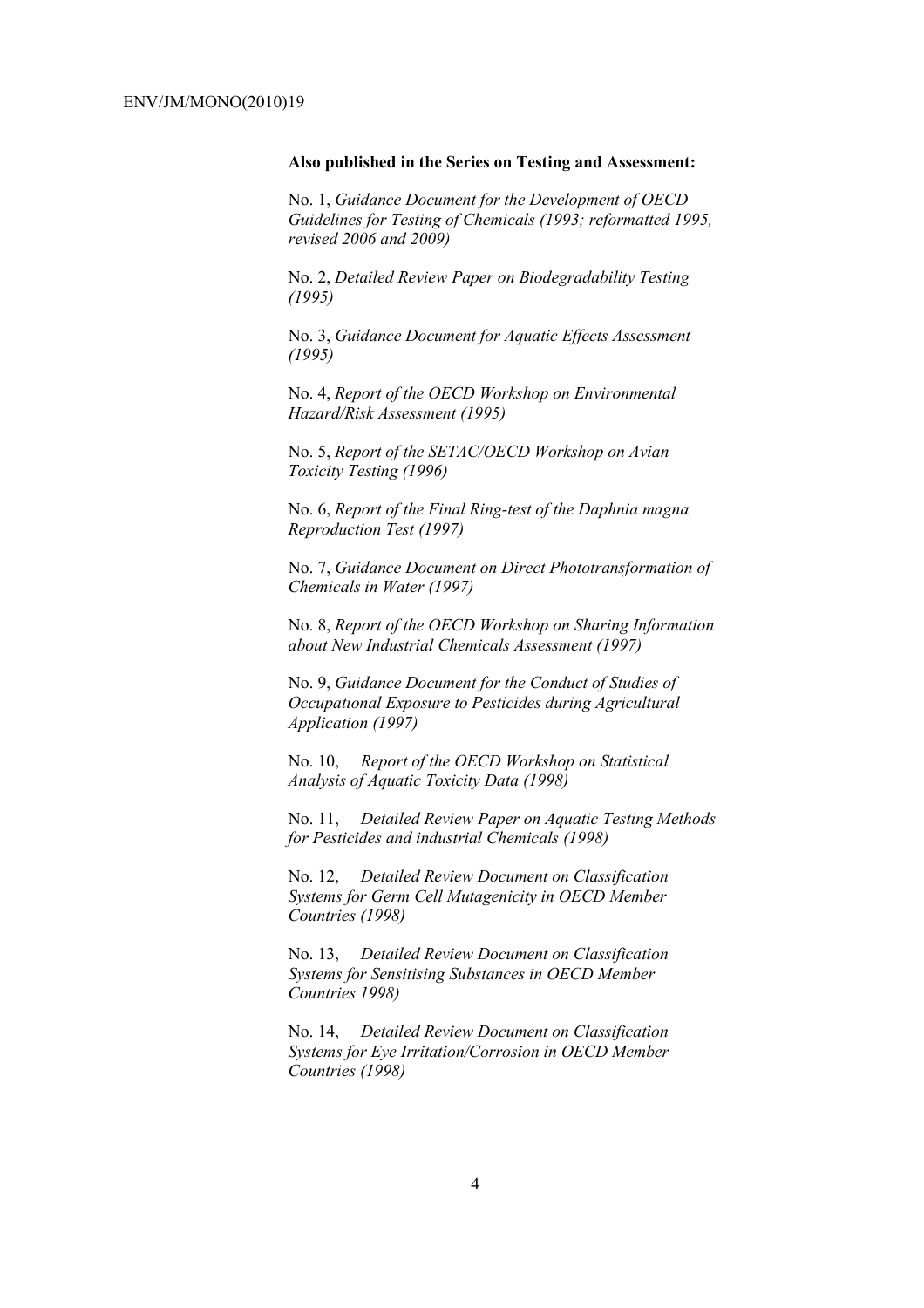No. 15, *Detailed Review Document on Classification Systems for Reproductive Toxicity in OECD Member Countries (1998)*

No. 16, *Detailed Review Document on Classification Systems for Skin Irritation/Corrosion in OECD Member Countries (1998)*

No. 17, *Environmental Exposure Assessment Strategies for Existing Industrial Chemicals in OECD Member Countries (1999)*

No. 18, *Report of the OECD Workshop on Improving the Use of Monitoring Data in the Exposure Assessment of Industrial Chemicals (2000)*

No. 19, *Guidance Document on the Recognition, Assessment and Use of Clinical Signs as Humane Endpoints for Experimental Animals used in Safety Evaluation (1999)*

No. 20, *Revised Draft Guidance Document for Neurotoxicity Testing (2004)*

No. 21, *Detailed Review Paper: Appraisal of Test Methods for Sex Hormone Disrupting Chemicals (2000)*

No. 22, *Guidance Document for the Performance of Outdoor Monolith Lysimeter Studies (2000)*

No. 23, *Guidance Document on Aquatic Toxicity Testing of Difficult Substances and Mixtures (2000)*

No. 24, *Guidance Document on Acute Oral Toxicity Testing (2001)*

No. 25, *Detailed Review Document on Hazard Classification Systems for Specifics Target Organ Systemic Toxicity Repeated Exposure in OECD Member Countries (2001)*

No. 26, *Revised Analysis of Responses Received from Member Countries to the Questionnaire on Regulatory Acute Toxicity Data Needs (2001)*

No 27, *Guidance Document on the Use of the Harmonised System for the Classification of Chemicals which are Hazardous for the Aquatic Environment (2001)*

No 28, *Guidance Document for the Conduct of Skin Absorption Studies (2004)*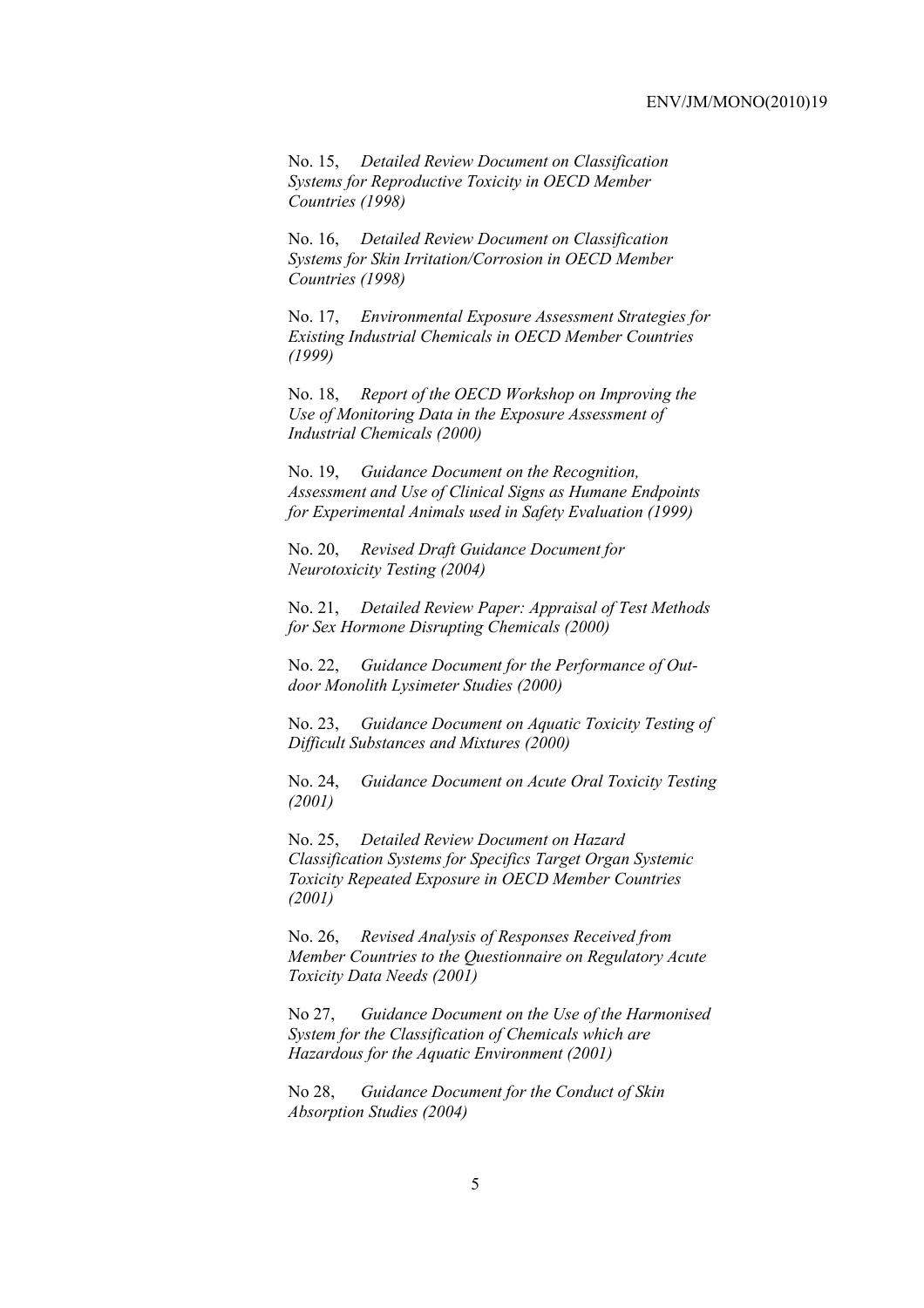No 29, *Guidance Document on Transformation/Dissolution of Metals and Metal Compounds in Aqueous Media (2001)*

No 30, *Detailed Review Document on Hazard Classification Systems for Mixtures (2001)*

No 31, *Detailed Review Paper on Non-Genotoxic Carcinogens Detection: The Performance of In-Vitro Cell Transformation Assays (2007)* 

No. 32, *Guidance Notes for Analysis and Evaluation of Repeat-Dose Toxicity Studies (2000)*

No. 33, *Harmonised Integrated Classification System for Human Health and Environmental Hazards of Chemical Substances and Mixtures (2001)*

No. 34, *Guidance Document on the Development, Validation and Regulatory Acceptance of New and Updated Internationally Acceptable Test Methods in Hazard Assessment (2005)*

No. 35, *Guidance notes for analysis and evaluation of chronic toxicity and carcinogenicity studies (2002)*

No. 36, *Report of the OECD/UNEP Workshop on the use of Multimedia Models for estimating overall Environmental Persistence and long range Transport in the context of PBTS/POPS Assessment (2002)*

No. 37, *Detailed Review Document on Classification Systems for Substances Which Pose an Aspiration Hazard (2002)*

No. 38, *Detailed Background Review of the Uterotrophic Assay Summary of the Available Literature in Support of the Project of the OECD Task Force on Endocrine Disrupters Testing and Assessment (EDTA) to Standardise and Validate the Uterotrophic Assay (2003)*

No. 39, *Guidance Document on Acute Inhalation Toxicity Testing (2009)*

No. 40, *Detailed Review Document on Classification in OECD Member Countries of Substances and Mixtures Which Cause Respiratory Tract Irritation and Corrosion (2003)*

No. 41, *Detailed Review Document on Classification in OECD Member Countries of Substances and Mixtures which in Contact with Water Release Toxic Gases (2003)*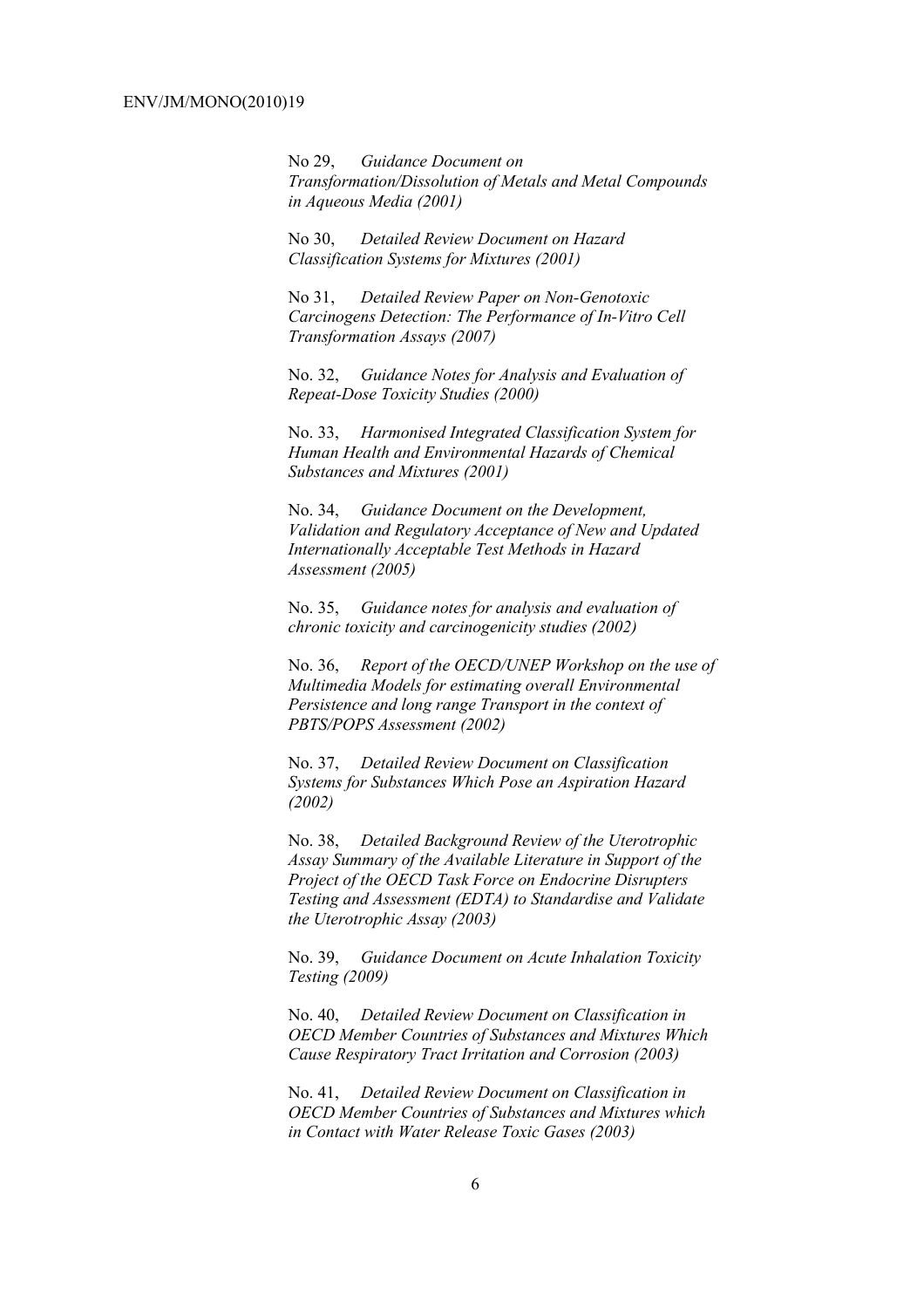No. 42, *Guidance Document on Reporting Summary Information on Environmental, Occupational and Consumer Exposure (2003)*

No. 43, *Guidance Document on Mammalian Reproductive Toxicity Testing and Assessment (2008)*

No. 44, *Description of Selected Key Generic Terms Used in Chemical Hazard/Risk Assessment (2003)* 

No. 45, *Guidance Document on the Use of Multimedia Models for Estimating Overall Environmental Persistence and Long-range Transport (2004)*

No. 46*, Detailed Review Paper on Amphibian Metamorphosis Assay for the Detection of Thyroid Active Substances (2004)* 

No. 47, *Detailed Review Paper on Fish Screening Assays for the Detection of Endocrine Active Substances (2004)* 

No. 48, *New Chemical Assessment Comparisons and Implications for Work Sharing (2004)* 

No. 49, *Report from the Expert Group on (Quantitative) Structure-Activity Relationships [(Q)SARs] on the Principles for the Validation of (Q)SARs (2004)* 

No. 50, *Report of the OECD/IPCS Workshop on Toxicogenomics (2005)* 

No. 51, *Approaches to Exposure Assessment in OECD Member Countries: Report from the Policy Dialogue on Exposure Assessment in June 2005 (2006)* 

No. 52, *Comparison of emission estimation methods used in Pollutant Release and Transfer Registers (PRTRs) and Emission Scenario Documents (ESDs): Case study of pulp and paper and textile sectors (2006)* 

No. 53, *Guidance Document on Simulated Freshwater Lentic Field Tests (Outdoor Microcosms and Mesocosms) (2006)* 

No. 54*, Current Approaches in the Statistical Analysis of Ecotoxicity Data: A Guidance to Application (2006)* 

No. 55, *Detailed Review Paper on Aquatic Arthropods in Life Cycle Toxicity Tests with an Emphasis on Developmental, Reproductive and Endocrine Disruptive Effects (2006)*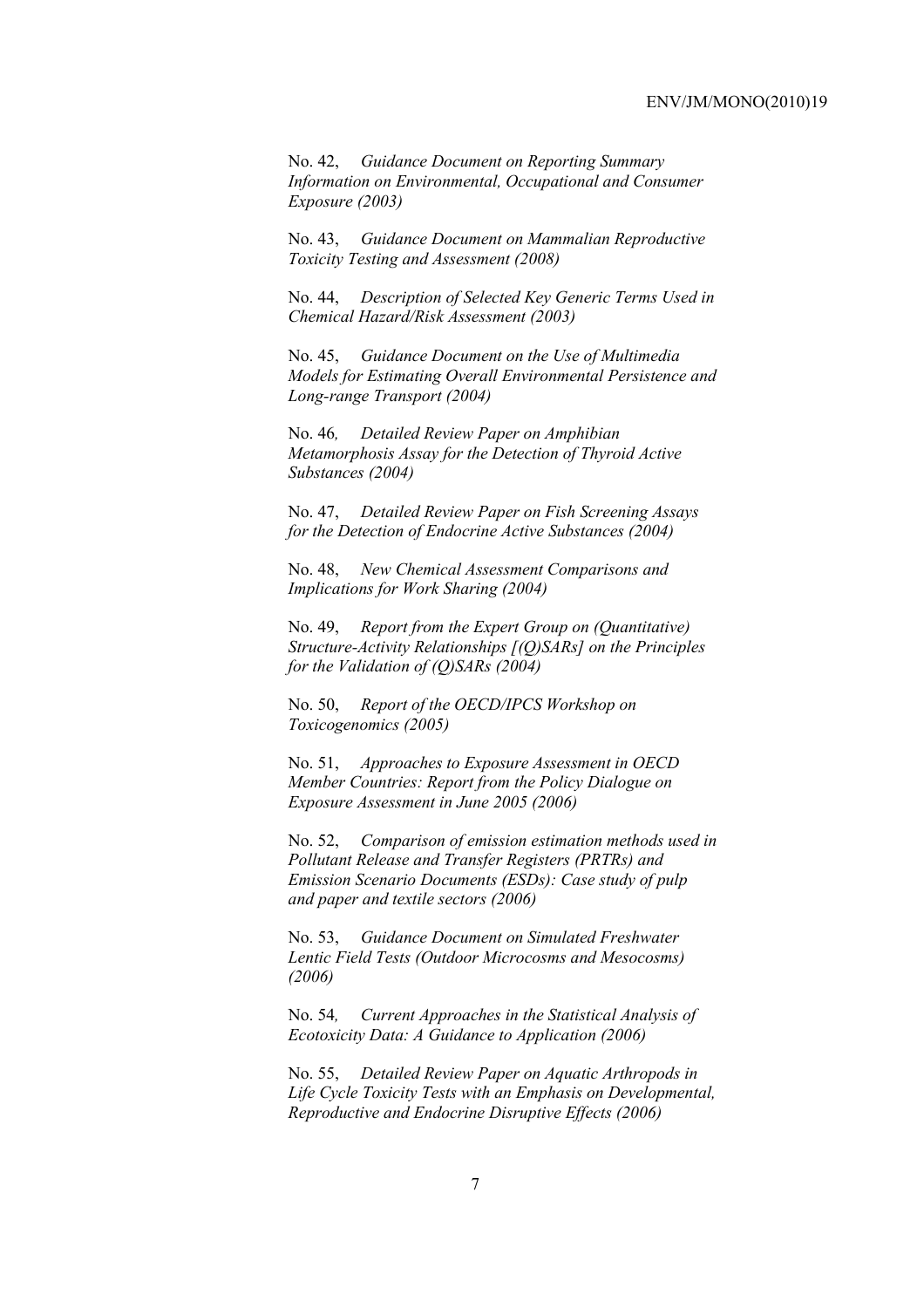No. 56, *Guidance Document on the Breakdown of Organic Matter in Litter Bags (2006)* 

No. 57, *Detailed Review Paper on Thyroid Hormone Disruption Assays (2006)* 

No. 58, *Report on the Regulatory Uses and Applications in OECD Member Countries of (Quantitative) Structure-Activity Relationship [(Q)SAR] Models in the Assessment of New and Existing Chemicals (2006)* 

No. 59, *Report of the Validation of the Updated Test Guideline 407: Repeat Dose 28-Day Oral Toxicity Study in Laboratory Rats (2006)* 

No. 60, *Report of the Initial Work Towards the Validation of the 21-Day Fish Screening Assay for the Detection of Endocrine Active Substances (Phase 1A) (2006)* 

No. 61, *Report of the Validation of the 21-Day Fish Screening Assay for the Detection of Endocrine Active Substances (Phase 1B) (2006)* 

No. 62, *Final OECD Report of the Initial Work Towards the Validation of the Rat Hershberger Assay: Phase-1, Androgenic Response to Testosterone Propionate, and Anti-Androgenic Effects of Flutamide (2006)* 

No. 63, *Guidance Document on the Definition of Residue (2006, revised 2009)* 

No. 64, *Guidance Document on Overview of Residue Chemistry Studies (2006, revised 2009)* 

No. 65, *OECD Report of the Initial Work Towards the Validation of the Rodent Utertrophic Assay - Phase 1 (2006)* 

No. 66, *OECD Report of the Validation of the Rodent Uterotrophic Bioassay: Phase 2. Testing of Potent and Weak Oestrogen Agonists by Multiple Laboratories (2006)* 

No. 67, *Additional data supporting the Test Guideline on the Uterotrophic Bioassay in rodents (2007)* 

No. 68, *Summary Report of the Uterotrophic Bioassay Peer Review Panel, including Agreement of the Working Group of the National Coordinators of the Test Guidelines Programme on the follow up of this report (2006)*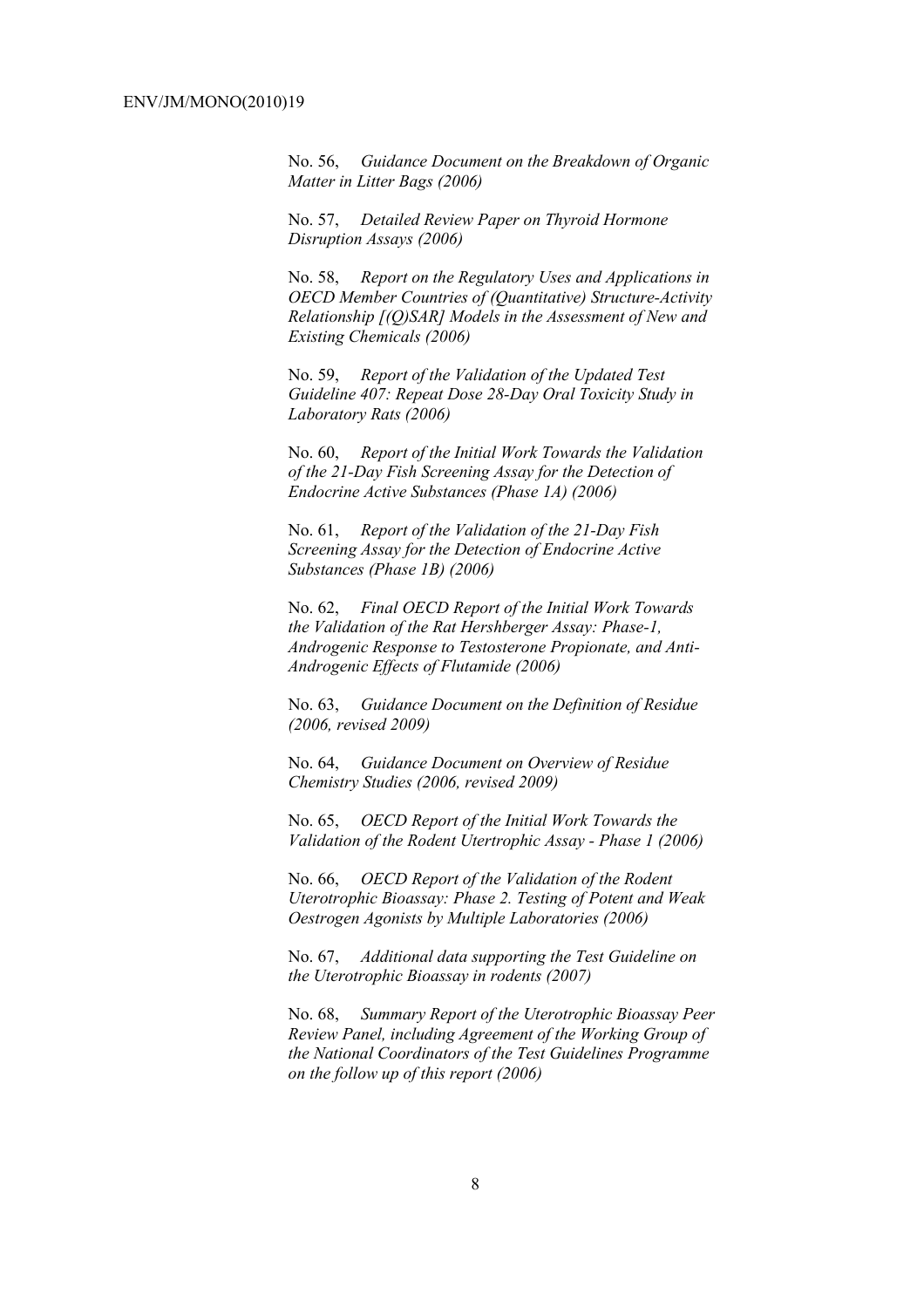No. 69, *Guidance Document on the Validation of (Quantitative) Structure-Activity Relationship [(Q)SAR] Models (2007)* 

No. 70, *Report on the Preparation of GHS Implementation by the OECD Countries (2007)*

No. 71, *Guidance Document on the Uterotrophic Bioassay - Procedure to Test for Antioestrogenicity (2007)*

No. 72, *Guidance Document on Pesticide Residue Analytical Methods (2007)* 

No. 73, *Report of the Validation of the Rat Hershberger Assay: Phase 3: Coded Testing of Androgen Agonists, Androgen Antagonists and Negative Reference Chemicals by Multiple Laboratories. Surgical Castrate Model Protocol (2007)* 

No. 74, *Detailed Review Paper for Avian Two-generation Toxicity Testing (2007)*

No. 75, *Guidance Document on the Honey Bee (Apis Mellifera L.) Brood test Under Semi-field Conditions (2007)* 

No. 76, *Final Report of the Validation of the Amphibian Metamorphosis Assay for the Detection of Thyroid Active Substances: Phase 1 - Optimisation of the Test Protocol (2007)* 

No. 77, *Final Report of the Validation of the Amphibian Metamorphosis Assay: Phase 2 - Multi-chemical Interlaboratory Study (2007)* 

No. 78, *Final Report of the Validation of the 21-day Fish Screening Assay for the Detection of Endocrine Active Substances. Phase 2: Testing Negative Substances (2007)* 

No. 79, *Validation Report of the Full Life-cycle Test with the Harpacticoid Copepods Nitocra Spinipes and Amphiascus Tenuiremis and the Calanoid Copepod Acartia Tonsa - Phase 1 (2007)* 

No. 80, *Guidance on Grouping of Chemicals (2007)* 

No. 81, *Summary Report of the Validation Peer Review for the Updated Test Guideline 407, and Agreement of the Working Group of National Coordinators of the Test Guidelines Programme on the follow-up of this report (2007)*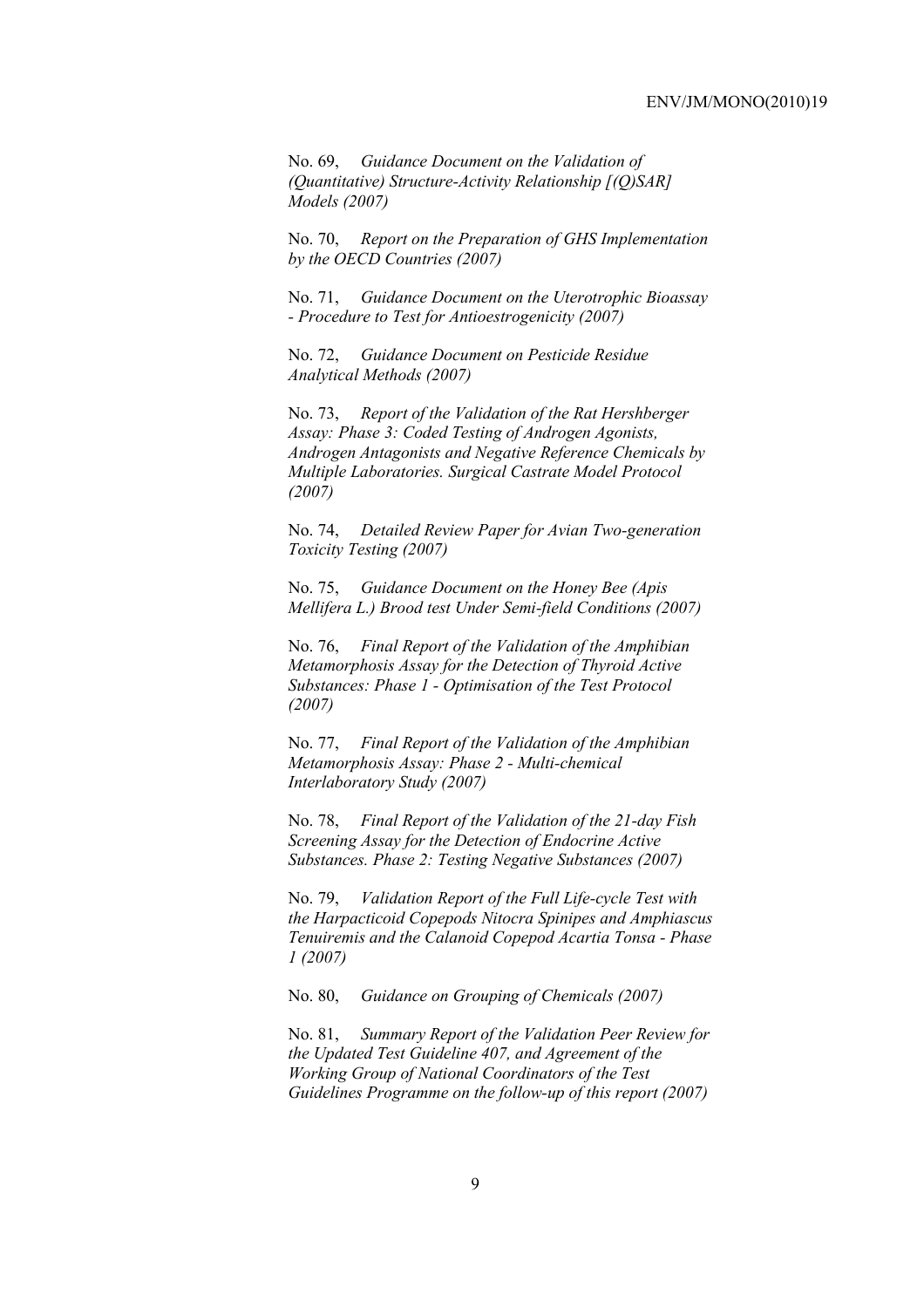No. 82, *Guidance Document on Amphibian Thyroid Histology (2007)* 

No. 83, *Summary Report of the Peer Review Panel on the Stably Transfected Transcriptional Activation Assay for Detecting Estrogenic Activity of Chemicals, and Agreement of the Working Group of the National Coordinators of the Test Guidelines Programme on the Follow-up of this Report (2007)* 

No. 84, *Report on the Workshop on the Application of the GHS Classification Criteria to HPV Chemicals, 5-6 July Bern Switzerland (2007)* 

No. 85, *Report of the Validation Peer Review for the Hershberger Bioassay, and Agreement of the Working Group of the National Coordinators of the Test Guidelines Programme on the Follow-up of this Report (2007)* 

No. 86, *Report of the OECD Validation of the Rodent Hershberger Bioassay: Phase 2: Testing of Androgen Agonists, Androgen Antagonists and a 5 α-Reductase Inhibitor in Dose Response Studies by Multiple Laboratories (2008)*

No. 87, *Report of the Ring Test and Statistical Analysis of Performance of the Guidance on Transformation/Dissolution of Metals and Metal Compounds in Aqueous Media (Transformation/ Dissolution Protocol) (2008)*

No.88 *Workshop on Integrated Approaches to Testing and Assessment (2008)* 

No.89 *Retrospective Performance Assessment of the Test Guideline 426 on Developmental Neurotoxicity (2008)* 

No.90 *Background Review Document on the Rodent Hershberger Bioassay (2008)* 

No.91 *Report of the Validation of the Amphibian Metamorphosis Assay (Phase 3) (2008)* 

No.92 *Report of the Validation Peer Review for the Amphibian Metamorphosis Assay and Agreement of the Working Group of the National Coordinators of the Test Guidelines Programme on the Follow-Up of this Report (2008)* 

No.93 *Report of the Validation of an Enhancement of OECD TG 211: Daphnia Magna Reproduction Test (2008)*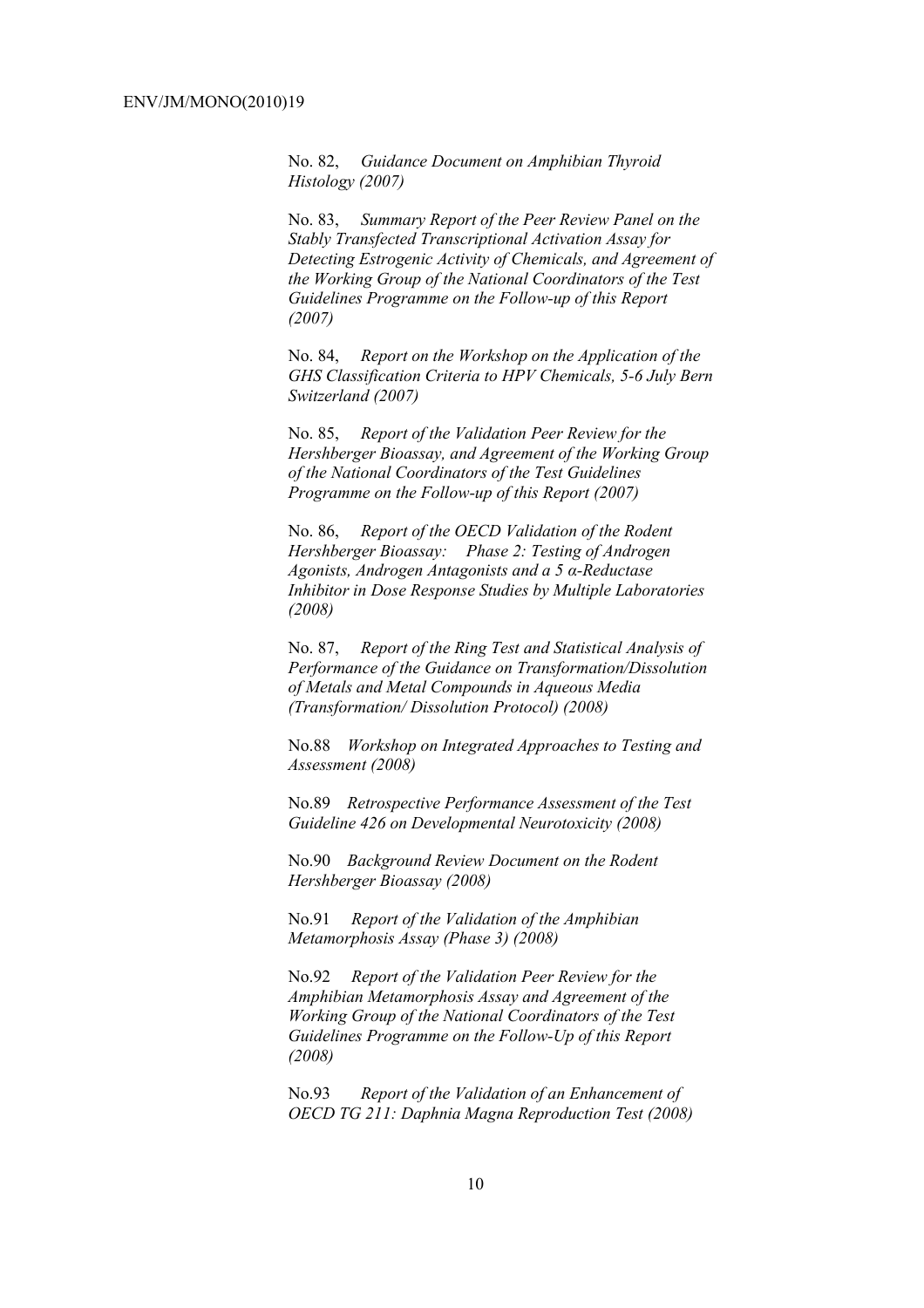No.94 *Report of the Validation Peer Review for the 21-Day Fish Endocrine Screening Assay and Agreement of the Working Group of the National Coordinators of the Test Guidelines Programme on the Follow-up of this Report (2008)* 

No.95 *Detailed Review Paper on Fish Life-Cycle Tests (2008)* 

No.96 *Guidance Document on Magnitude of Pesticide Residues in Processed Commodities (2008)* 

No.97 *Detailed Review Paper on the use of Metabolising Systems for In Vitro Testing of Endocrine Disruptors (2008)* 

No. 98 *Considerations Regarding Applicability of the Guidance on Transformation/Dissolution of Metals Compounds in Aqueous Media (Transformation/Dissolution Protocol) (2008)* No. 99 *Comparison between OECD Test Guidelines and ISO Standards in the Areas of Ecotoxicology and Health Effects (2008)* 

No.100 *Report of the Second Survey on Available Omics Tools (2009)* 

No.101 *Report on the Workshop on Structural Alerts for the OECD (Q)SAR Application Toolbox (2009)* 

No.102 *Guidance Document for using the OECD (Q)SAR Application Toolbox to Develop Chemical Categories According to the OECD Guidance on Grouping of Chemicals (2009)* 

No.103 *Detailed Review Paper on Transgenic Rodent Mutation Assays (2009)* 

No.104 *Performance Assessment: Conparsion of 403 and CxT Protocols via Simulation and for Selected Real Data Sets (2009)* 

No. 105 *Report on Biostatistical Performance Assessment of the draft TG 436 Acute Toxic Class Testing Method for Acute Inhalation Toxicity (2009)* 

*No.106 Guidance Document for Histologic Evaluation of Endocrine and Reproductive Test in Rodents (2009)* 

No.107 *Preservative treated wood to the environment for wood held in storage after treatment and for wooden commodities that are not cover and are not in contact with ground. (2009)*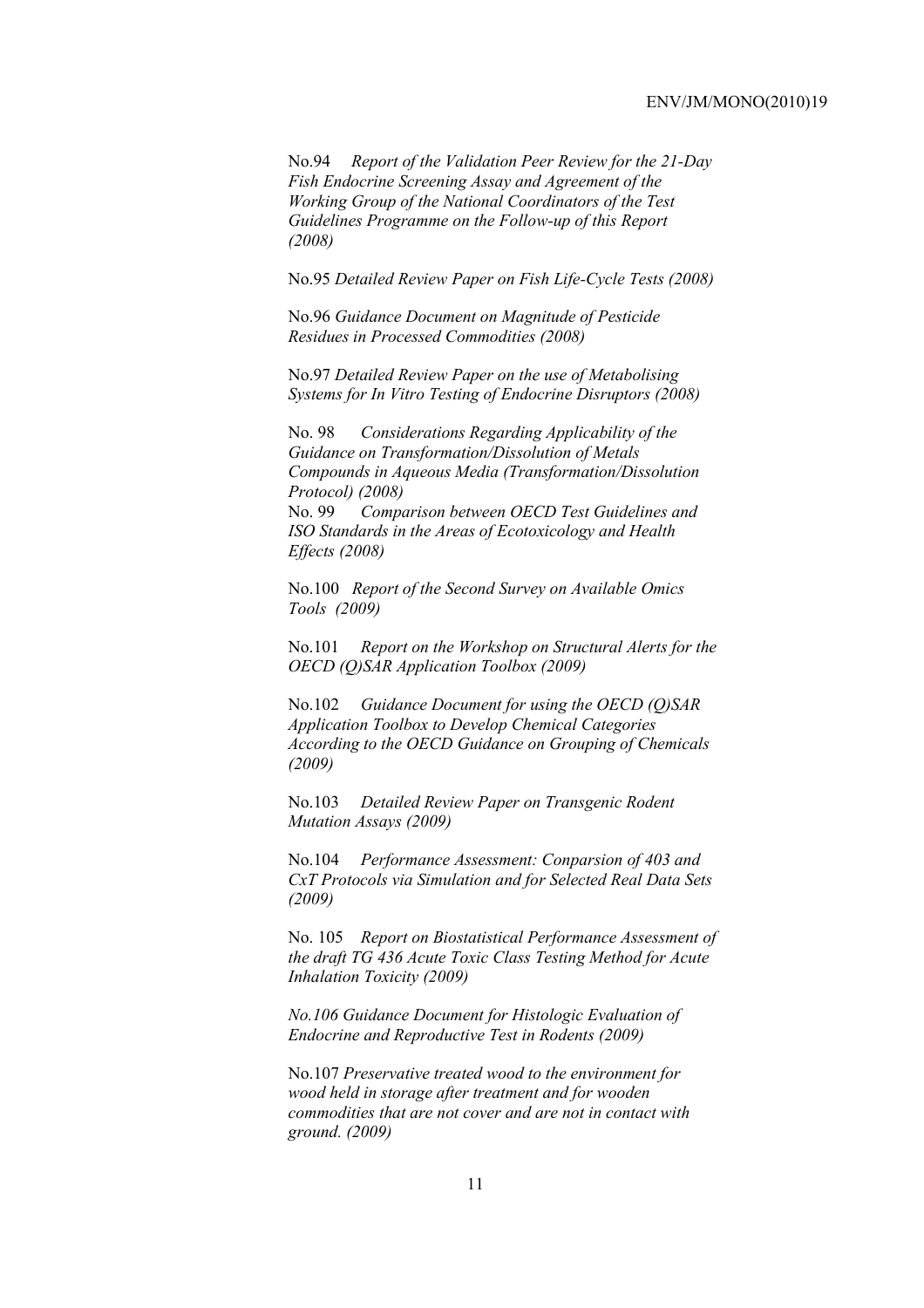No.108 *Report of the validation of the Hershberger Bioassay (weanling model) (2009)* 

No. 109 *Literature review on the 21-Day Fish Assay and the Fish Short-Term Reproduction Assay (2009)* 

No. 110 *Report of the validation peer review for the weanling Hershberger Bioassay and agreement of the working of national coordinators of the test guidelines programme on the follow-up of this report (2009)* 

No. 111 *Report of the Expert Consultation to Evaluate an Estrogen Receptor Binding Affinity Model for Hazard Identification (2009)* 

No. 112 *The 2007 OECD List of High Production Volume Chemicals (2009)* 

No. 113 *Report of The Focus Session On Current And Forthcoming Approaches For Chemical Safety And Animal Welfare (2010)* 

No. 114 *Performance Assessment of Different Cytotoxic and Cytostatic Measures for the In Vitro Micronucleus Test (MNVIT): Summary of results in the collaborative trial (2010)* 

No. 115 *Guidance Document on the Weanling Hershberger Bioassay in Rats: A Short-term Screening Assay for (Anti) Androgenic Properties (2009)* 

No. 118 *Workshop Report on OECD Countries Activities Regarding Testing, Assessment and Management of Endocrine Disrupters Part I and Part II (2010)* 

No. 119 *Classification and Labelling of chemicals according to the UN Globally Harmonized System: Outcome of the Analysis of Classification of Selected Chemicals listed in Annex III of the Rotterdam Convention (2010)* 

No. 120 *Explanatory Background Document to the OECD Draft Test Guideline on in vitro Skin Irritation Testing (2010)* 

No. 121 *Detailed review paper (DRP) on Molluscs life-cycle Toxicity Testing (2010)* 

No. 122 *Guidance Document on the determination of the Toxicity of a Test Chemical to the Dung Beetle Aphodius Constans (2010)* 

No. 123 *Guidance Document on the Diagnosis of Endocrinerelated Histopathology in Fish Gonads (2010)*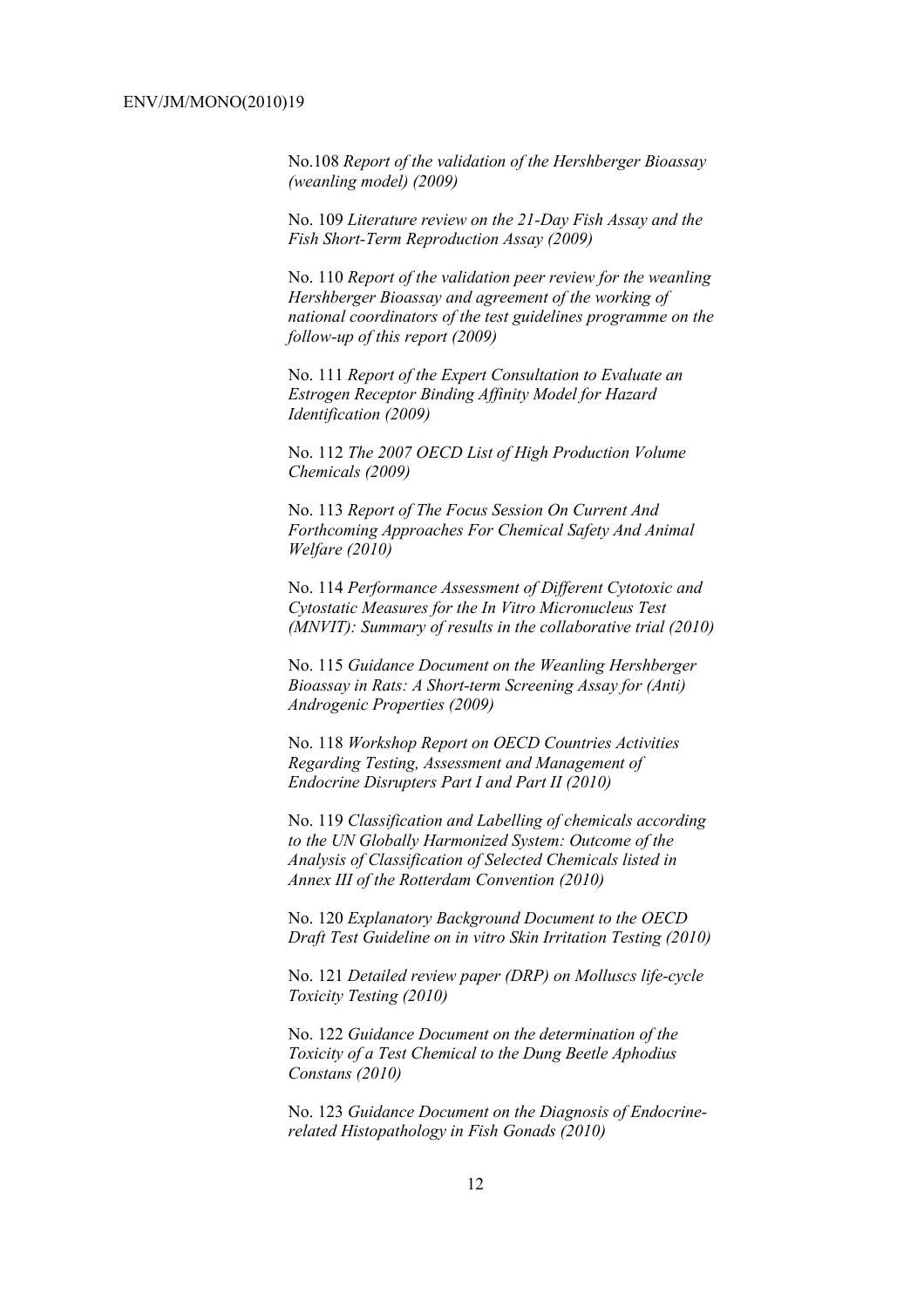No. 124 *Draft guidance for the Derivation of an Acute Reference Dose (2010)* 

No. 125 *Guidance Document on Histopathology for Inhalation Toxicity Studies, Supporting TG 412 (Subacute Inhalation Toxicity: 28-Day) and TG 413 (Subchronic Inhalation Toxicity: 90-Day) (2010)* 

No. 126 S*hort Guidance on the Threshold approach for Acute Fish Toxicity (2010)* 

No. 127 *Peer review report of the validation of the 21-day androgenised female stickleback screening assay (2010)* 

No. 128 *Validation Report of the 21-day Androgenised Female Stickleback Screening Assay (2010)* 

#### **© OECD 2010**

Applications for permission to reproduce or translate all or part of this material should be made to: Head of Publications Service, RIGHTS@oecd.org, OECD, 2 rue André-Pascal, 75775 Paris Cedex 16, France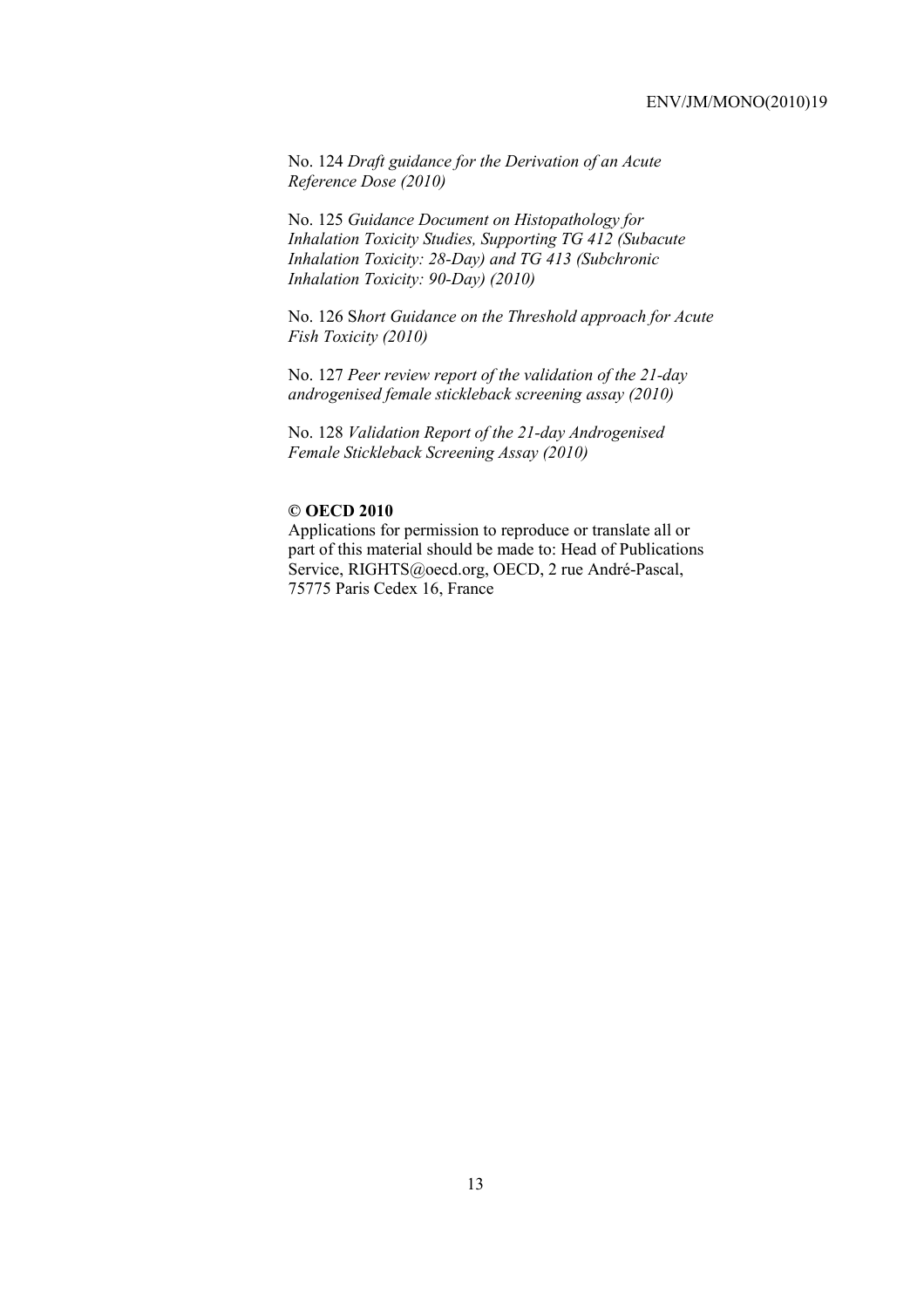#### **About the OECD**

The Organisation for Economic Co-operation and Development (OECD) is an intergovernmental organisation in which representatives of 31 industrialised countries in North and South America, Europe and the Asia and Pacific region, as well as the European Commission, meet to co-ordinate and harmonise policies, discuss issues of mutual concern, and work together to respond to international problems. Most of the OECD's work is carried out by more than 200 specialised committees and working groups composed of member country delegates. Observers from several countries with special status at the OECD, and from interested international organisations, attend many of the OECD's workshops and other meetings. Committees and working groups are served by the OECD Secretariat, located in Paris, France, which is organised into directorates and divisions.

The Environment, Health and Safety Division publishes free-of-charge documents in ten different series: **Testing and Assessment**; **Good Laboratory Practice and Compliance Monitoring**; **Pesticides and Biocides**; **Risk Management**; **Harmonisation of Regulatory Oversight in Biotechnology**; **Safety of Novel Foods and Feeds; Chemical Accidents; Pollutant Release and Transfer Registers; Emission Scenario Documents;** and **Safety of Manufactured Nanomaterials.**  More information about the Environment, Health and Safety Programme and EHS publications is available on the OECD's World Wide Web site (www.oecd.org/ehs/).

*This publication was developed in the IOMC context. The contents do not necessarily reflect the views or stated policies of individual IOMC Participating Organizations.* 

**The Inter-Organisation Programme for the Sound Management of Chemicals (IOMC) was established in 1995 following recommendations made by the 1992 UN Conference on Environment and Development to strengthen co-operation and increase international coordination in the field of chemical safety. The Participating Organisations are FAO, ILO, UNEP, UNIDO, UNITAR, WHO and OECD. The World Bank and UNDP are observers. The purpose of the IOMC is to promote co-ordination of the policies and activities pursued by the Participating Organisations, jointly or separately, to achieve the sound management of chemicals in relation to human health and the environment.**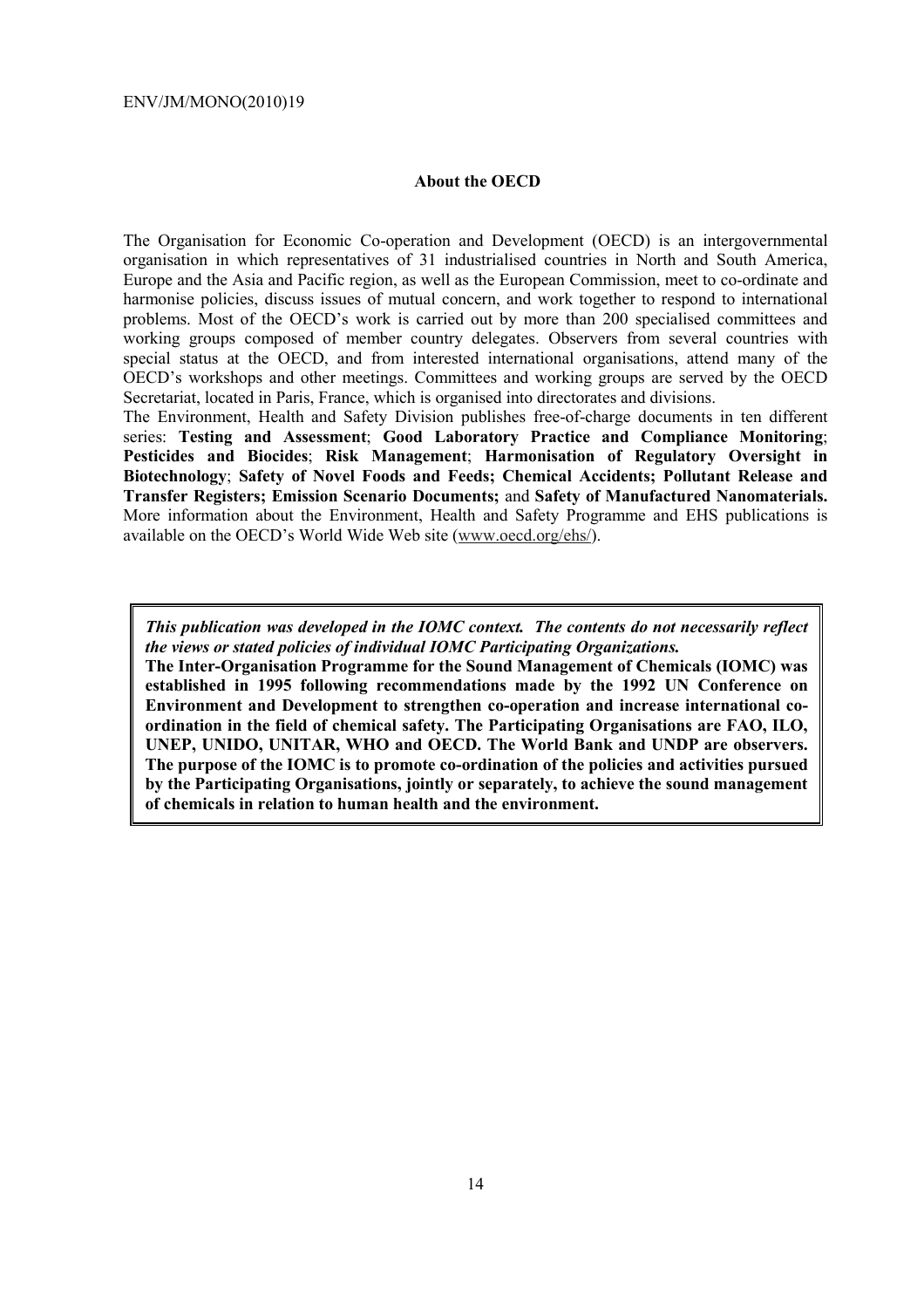**This publication is available electronically, at no charge.** 

**For this and many other Environment, Health and Safety publications, consult the OECD's World Wide Web site (www.oecd.org/ehs/)** 

**or contact:** 

**OECD Environment Directorate, Environment, Health and Safety Division 2 rue André-Pascal 75775 Paris Cedex 16 France** 

**Fax: (33-1) 44 30 61 80** 

**E-mail: ehscont@oecd.org**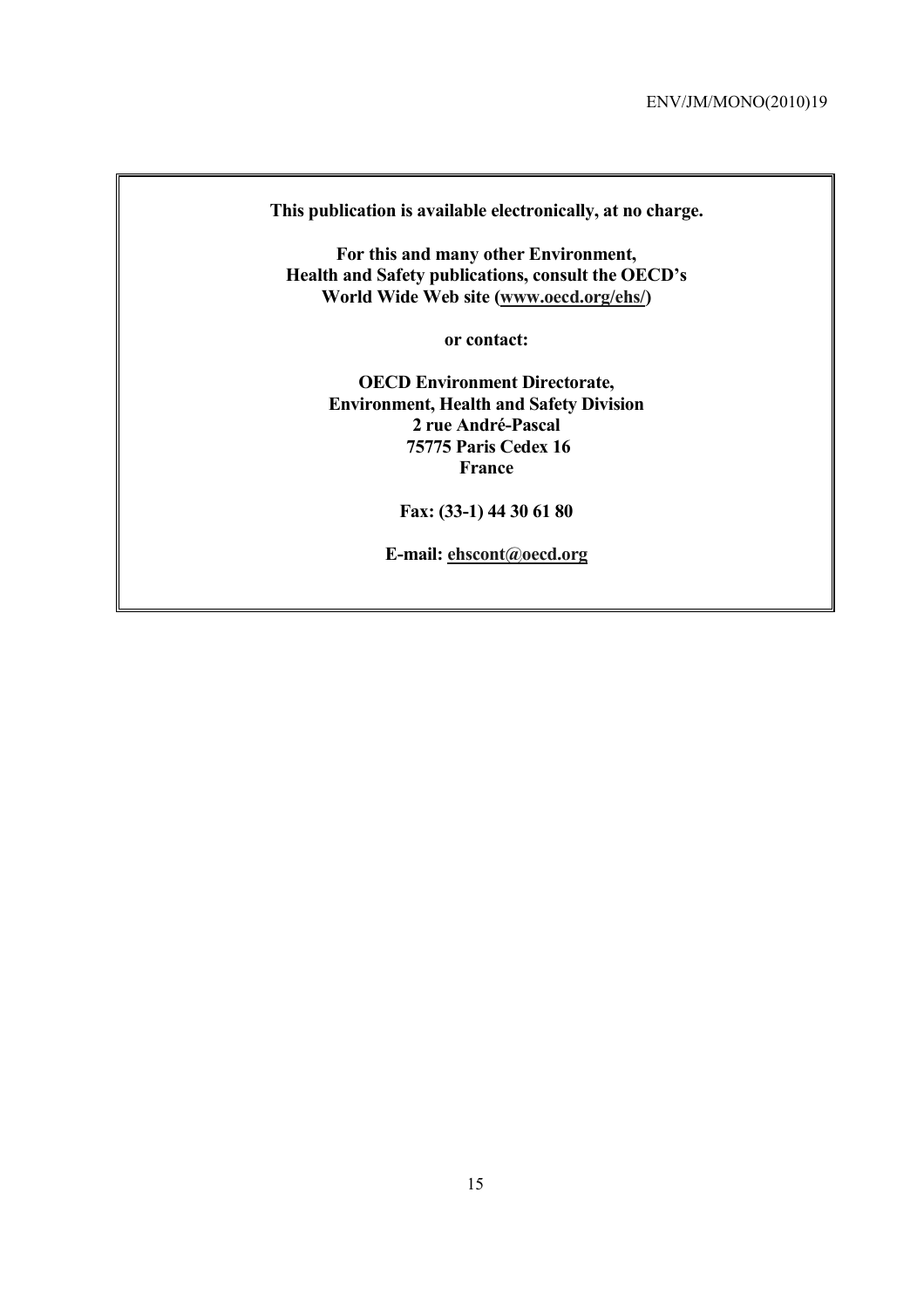# **TABLE OF CONTENTS**

| Effect of solvent and potassium permanganate on spiggin expression in the female |  |
|----------------------------------------------------------------------------------|--|
|                                                                                  |  |
|                                                                                  |  |
|                                                                                  |  |
|                                                                                  |  |
|                                                                                  |  |
|                                                                                  |  |
|                                                                                  |  |
|                                                                                  |  |
|                                                                                  |  |
|                                                                                  |  |
|                                                                                  |  |
|                                                                                  |  |
|                                                                                  |  |
|                                                                                  |  |
|                                                                                  |  |
|                                                                                  |  |
|                                                                                  |  |
| EXPOSURE CONDITIONS DURING THE AFSS DATA PRESENTED IN THE                        |  |
|                                                                                  |  |
|                                                                                  |  |
|                                                                                  |  |
|                                                                                  |  |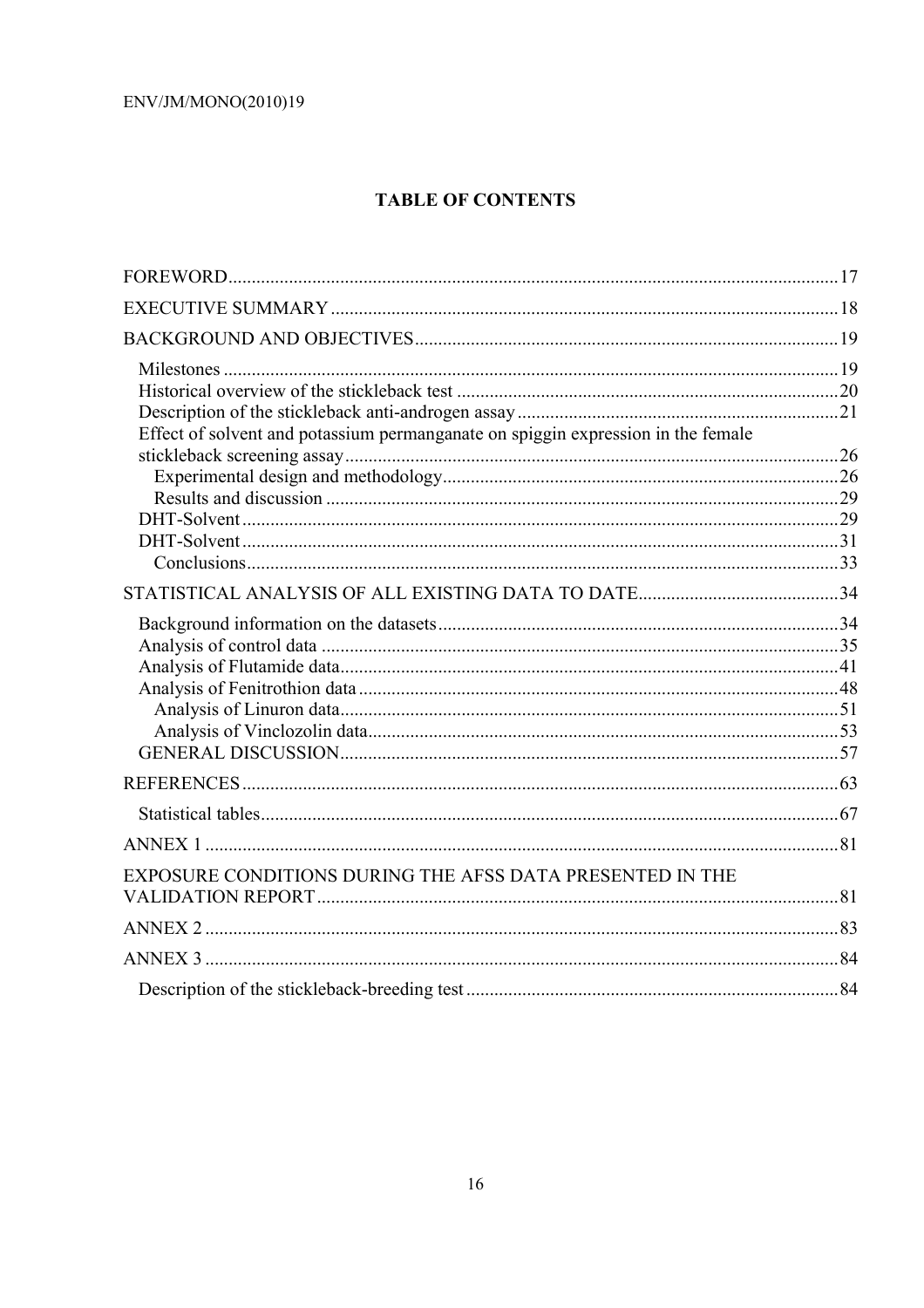#### **FOREWORD**

This document presents the validation report of the 21-day Androgenised Female Stickleback Screening Assay, prepared by the United Kingdom. The United Kingdom carried out a retrospective collection of data sets generated on this assay between 2002 and 2008 in four laboratories, which forms the basis of the present report. Additionally, satellite studies on the use of solvent carrier and on a negative substance were conducted and are also part of the report. The validation was peer-reviewed by an independent panel of experts. The peer review report is also available in the OECD Series on Testing and Assessment.

The main author is Dr. Ioanna Katsiadaki from CEFAS Weymouth laboratory. Contributors are listed below:

- Dr Tom Pottinger, CEH Lancaster;
- Professor Ian Mayer, Bergen University;
- Dr Cecile Jolly, Bergen University;
- Dr Steve Morris, Cefas Weymouth;
- Dr Alex Scott, Cefas Weymouth,
- Dr Matthew Sanders, Cefas Weymouth,
- Mr Mark Hurst, Cefas Burnham.

The validation report was endorsed by the Working Group of the National Coordinators of the Test Guidelines Programme at its meeting held on 23-25 March 2010. The Joint Meeting of the Chemicals Committee and the Working Party on Chemicals, Pesticides and Biotechnology agreed to its declassification on 5 May 2010.

This document is published under the responsibility of the Joint Meeting of the Chemicals Committee and the Working Party on Chemicals, Pesticides and Biotechnology.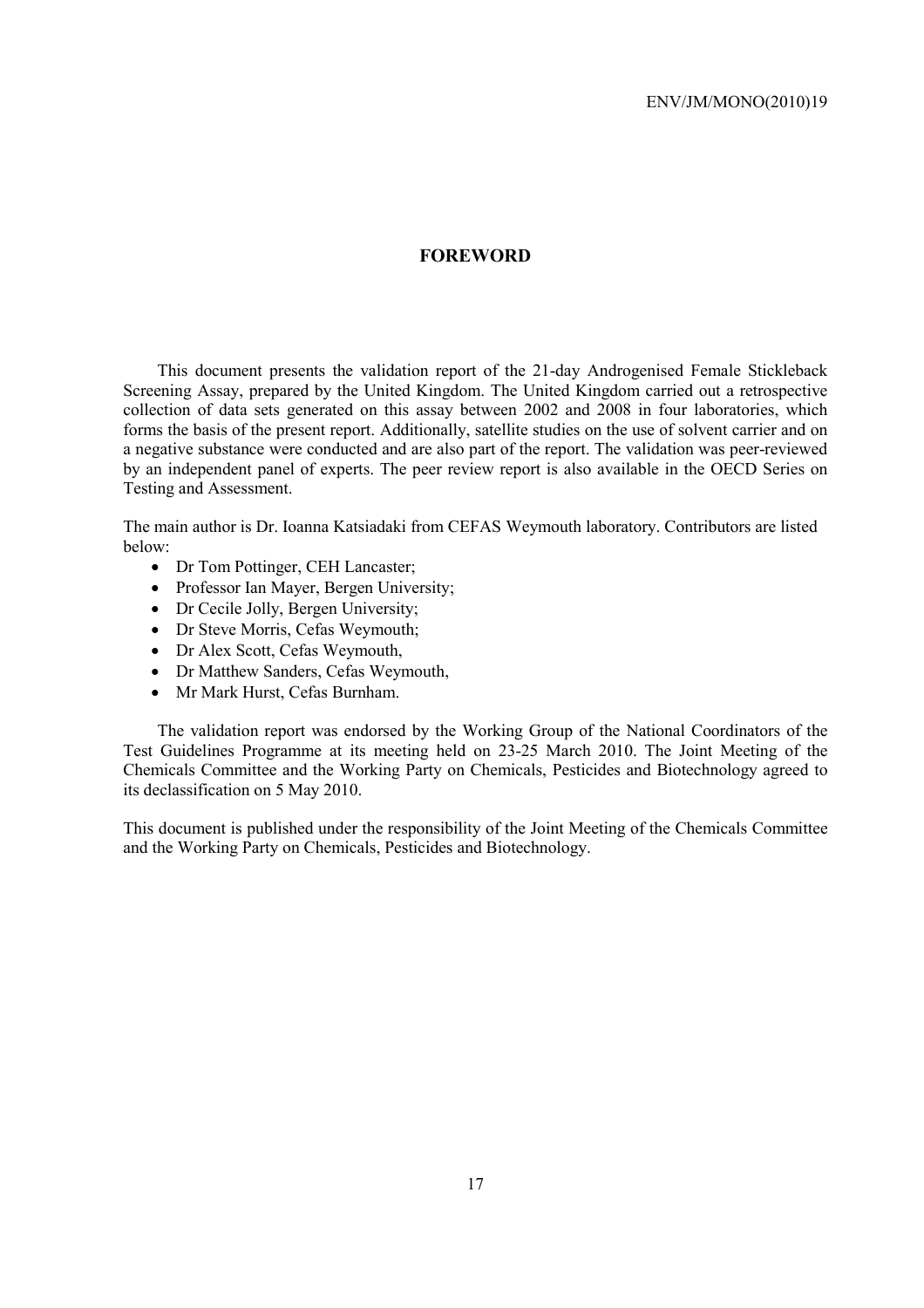# **EXECUTIVE SUMMARY**

1. The current OECD test guidelines for screening chemicals with potential endocrine disrupting activity (TG 229 and TG 230) cannot clearly identify androgen antagonists due to the lack of a suitable end-point in the 3 core species involved, the fathead minnow, the medaka and the zebrafish.

2. The reported antiandrogenic activity in the aquatic environment based on the Yeast Androgen Screen (YAS), a suitable *in vitro* test, is substantial. The evidence of high levels of antiandrogens in the environment emphasises the need to develop a suitable assay for chemical screening.

3. The 3-spined stickleback posses a unique trait, the presence of an androgen regulated protein in their kidney, spiggin, which can be deployed in the detection of environmental androgens and antiandrogens. 4. There are two *in vivo* tests using the stickleback that have the potential to identify compounds with antiandrogenic activity, the stickleback-breeding test and the androgenised female stickleback screen.

5. The design of the androgenised female stickleback screen (AFSS) is better suited as an endocrine screen due to its simplicity and reproducibility in any laboratory. The fish are simultaneously treated with a model androgen (dihydro-testosterone, DHT) at  $5\mu g/L$  and a range of concentrations of the putative antiandrogen. Any antiandrogenic activity is detected by the degree of reduction/inhibition of spiggin induction by the DHT treatment.

6. This report also addresses a retrospective validation of a large dataset using the AFSS produced over a period of 7 years with the participation of four laboratories (Lab 1, 2, 3 and 4). The *in vivo* exposures included testing of four antiandrogenic compounds using kidney spiggin levels as an end-point. Spiggin was measured by a validated ELISA method.

7. Independent statistical analysis of the dataset revealed that the AFSS can unambiguously and reproducibly detect antiandrogens. All four tested compounds (Flutamide, Fenitrothion, Vinclozolin and Linuron) were characterised as antiandrogens on the basis of the AFSS.

8. We also report a small *in vivo* test, conducted in Lab 2 which investigated the requirement to employ solvent carrier during the AFSS and the suitability of potassium permanganate as an negative control substance (as per the OECD draft guideline)

9. We found that there is a need to employ solvent vehicle during the AFSS as the presence of water in the stock solutions or mixing vessels can result in a high degradation rate of DHT.

10. The use of potassium permanganate (PP) as a negative control substance at 400µg/L is not advised. PP was toxic to the fish, it affected food palatability and its use as an oxidising agent for steroid synthesis compromises to a large extend its potential as a substance with no endocrine activity.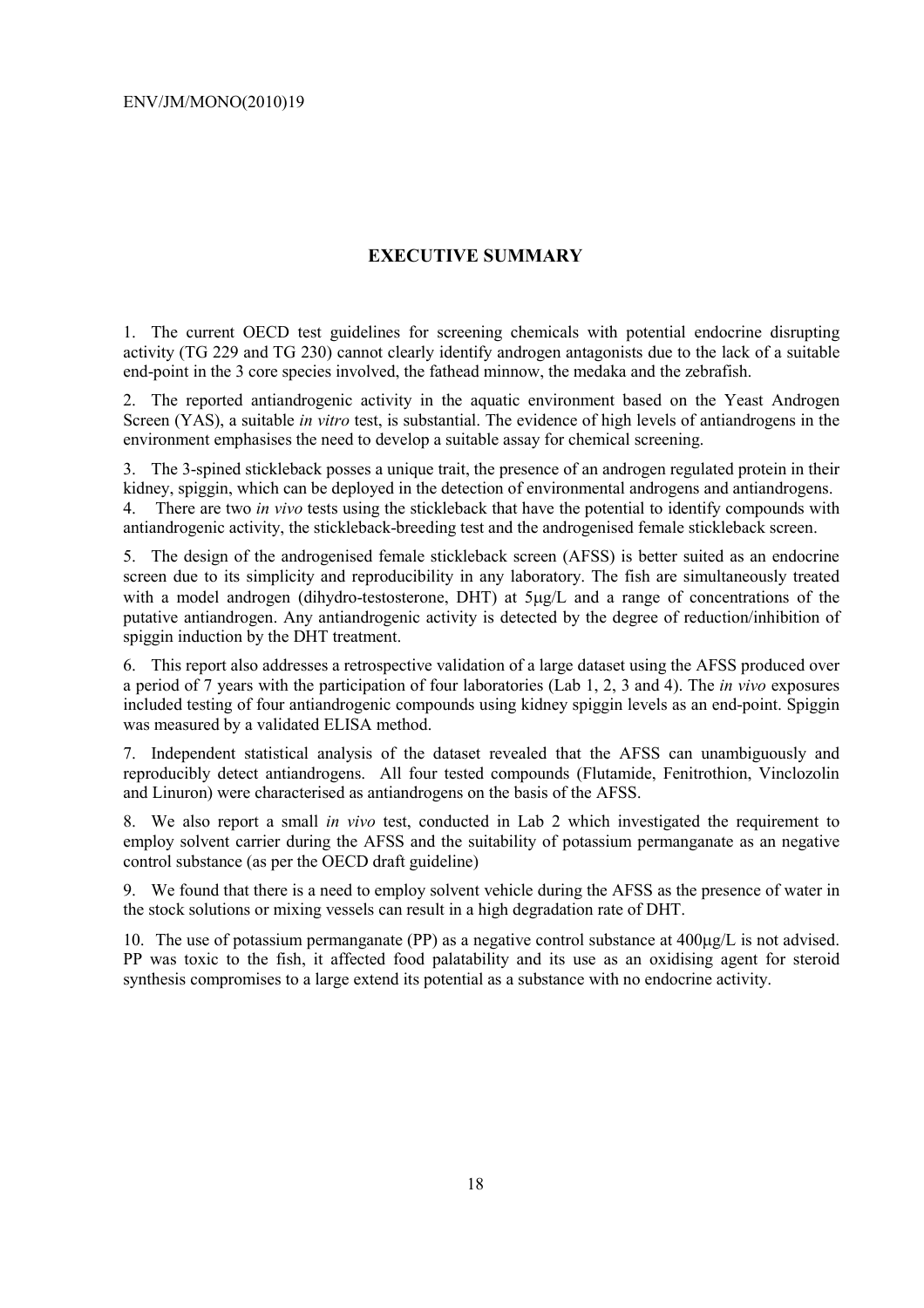#### **Background and objectives**

11. The so far validated test guidelines for the detection of endocrine disrupting chemicals (EDCs) include TG229 and TG230. This project provides an assessment of a potentially complementary test guideline using the stickleback (*Gasterosteus aculeatus*) and results of a validation of the protocols used.

12. The main shortfall of TG230 and to a certain extent of TG229 is the lack of ability to detect antiandrogens (OECD report, 2006), an important class of EDCs. In 2003 and 2004, two nationwide surveys revealed a significant antiandrogenic activity present in UK final sewage effluents (Johnson *et al*, 2007). More recently, significant antiandrogenic activity was reported in water and sediment samples from a river in Italy (Urbatzka *et al*, 2007) and in the produced water from oil platforms in the North Sea (Tollefsen *et al*, 2007). All three studies used the same, well-established *in vitro* method, namely the yeast androgen screen (YAS), in which the human androgen receptor is incorporated into the yeast. The results are expressed in flutamide equivalents (FL eq), flutamide being the most commonly used model antiandrogen. Although the number of reports is so far small, the actual antiandrogenic activity was very significant; up to 1230  $\mu$ g/L FL eq in the UK final sewage effluent, up to 4200  $\mu$ g/L FL eq in the river Lambro and an extraordinary 8000  $\mu$ g/L FL eq in the oil platform produced water. The newly emerged problem of high antiandrogenic activity in the aquatic environment and recent suggestions that antiandrogens are contributing to wild fish sexual disruption in UK rivers (Jobling *et al*, 2009) has highlighted the inability of the fish screen to detect this class of EDCs.

#### **Milestones**

13. The **first milestone** of this project was to collate all relevant data generated by four laboratories (Lab 1, Lab 2, Lab 3 and Lab 4) over the past 7 years (2001-2008) on the antiandrogenic potential of chemicals as assessed by the reduction/inhibition of spiggin, the stickleback kidney glue protein, using androgen-stimulated female fish. Spiggin is to date the only known androgen induced protein in fish and has been extensively used as a biomarker of androgenic and antiandrogenic chemicals (Katsiadaki *et al*, 2002a; Hahlbeck *et al*, 2004; Katsiadaki *et al*, 2006; Jolly *et al*, 2006; Andersson *et al*, 2007; Bjorkblom *et al*, 2007; Allen *et al*, 2008; Sanchez *et al*, 2008).

14. Spiggin is produced in the kidney of male sticklebacks under androgen stimulation during their breeding season. It is stored in the urinary bladder from which is excreted and used as a cement to build up a nest in which the female lays her eggs. Under natural conditions it should not be present in the kidneys of female fish (similarly to vitellogenin that should not be present in the blood of male fish), hence it is a specific biomarker for androgens. There is more than one way in which spiggin can be estimated or measured in the stickleback kidney. The first published method (Borg *et al*, 1993) for obtaining an estimate of spiggin production in the stickleback kidney employed histological measurements of the kidney secondary proximal epithelium height (KEH). The second method is an enzyme linked immunosorbent assay (ELISA), which was first developed by Cefas scientists in 1999 (Katsiadaki *et al*, 1999). This method has been validated (Katsiadaki *et al*, 2002a) and is still the only widely used assay for spiggin. More recently Sanchez *et al*, (2008) described an ELISA for spiggin using an antibody against a peptide sequence of spiggin. In addition, spiggin mRNA levels can be detected in the stickleback kidney by real time PCR; we developed the first published protocol for this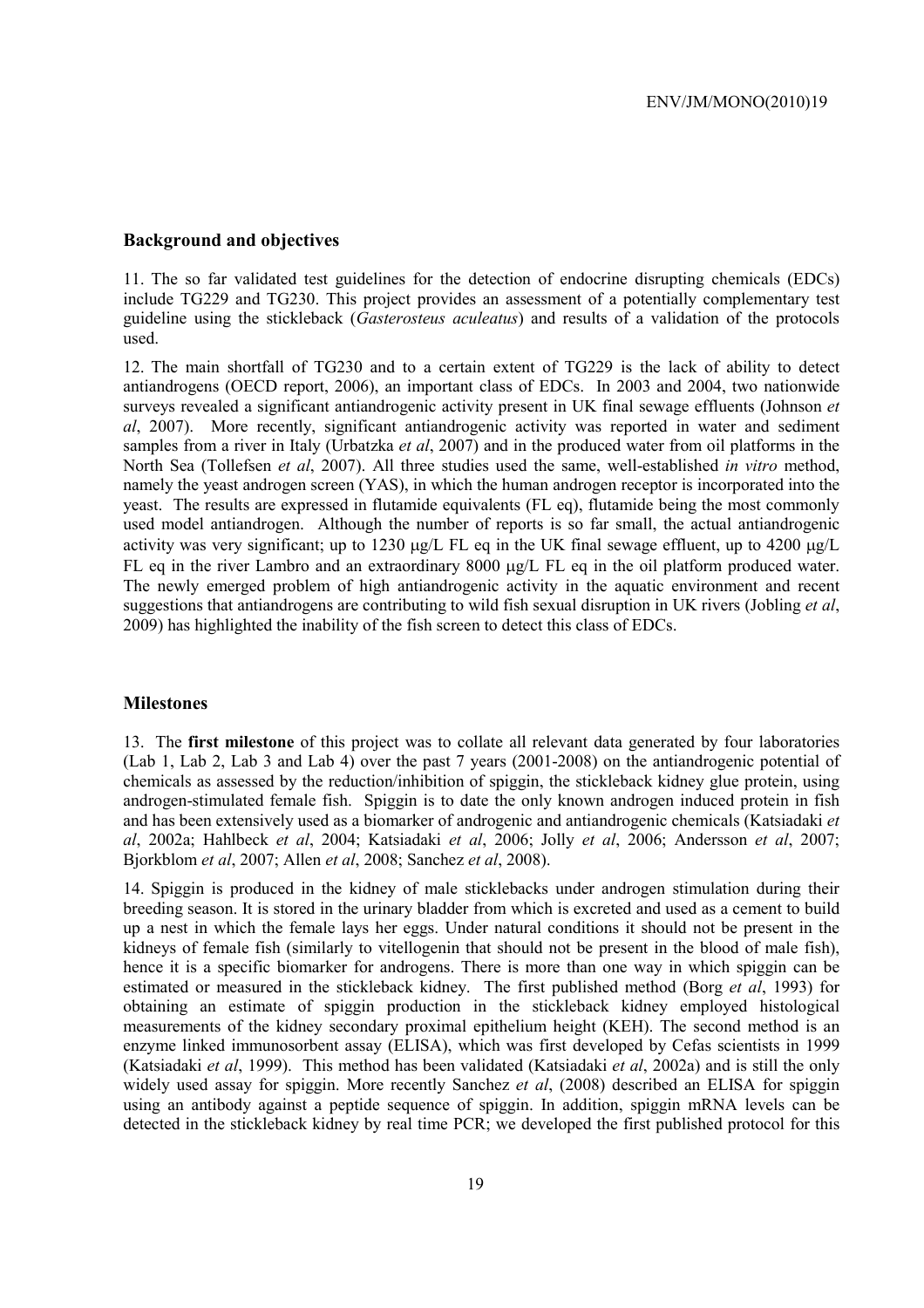method in collaboration with Japanese co-workers (Nagae *et al*, 2007) but more methods are coming to light (Hogan *et al*, 2009).

15. The bulk of the existing data were produced during the course of the EU-funded project Endocrine disrupters: exploring novel endpoints, exposure, low-dose-and mixture-effects in humans, aquatic wildlife and laboratory animals (EDEN), that was particularly focusing on the effects of chemical mixtures. A sub-set of the data for exposures to single chemicals rather than mixtures has been analysed in this report.

16. The **second milestone** was to undertake independent statistical analysis of the existing data to assess whether or not the main end-point of the assay (kidney spiggin levels) has the potential to detect antiandrogens using a fish test. Mr Allan Reese, the Cefas senior statistician, and Dr Nick Taylor, a Cefas epidemiological modeller, conducted the statistical analysis.

17. In support of the **third milestone we generated of a small set of data** anticipated as essential for the validation process under the OECD guidelines. These data were focused on two separate items:

- To investigate the effect of carrier solvent on the end-point employed by the assay. The OECD guideline for the fish screen explicitly states that the use of solvent should be avoided all together and if it absolutely necessary to employ a solvent for the *in vivo* exposures then the level of solvent should not exceed 0.01% at the fish aquaria. However all existing data employed methanol as a carrier solvent for administering the chemicals to the experimental aquaria reaching a final concentration of 0.1%.
- Investigate the effect of a non-endocrine active substance on the end-point employed by the assay. Currently the OECD guideline suggests that either potassium permanganate and/or n-Octanol are suitable negative control substances. We investigated the suitability of potassium permanganate (PP) for this purpose.

18. The **final milestone** was the production of the current report, which is a detailed validation report on the methodology and analyses conducted. It was prepared in order to be peer reviewed (as proposed in the guidance document on the validation and international acceptance of new or updated test methods for hazard assessment, No 34).

19. A brief overview of the stickleback tests in respect to the OECD guidelines for detecting endocrine disruptors is provided to set the context of this work for the reader. A detailed description of the stickleback antiandrogen tests is also provided.

#### **Historical overview of the stickleback test**

20. An intercalibration using the three-spined stickleback (*Gasterosteus aculeatus*) was conducted in 2004 to assess the potential of this species for inclusion in an OECD Test Guideline "The Fish Screening Assay for Endocrine Active Substances"

21. Two biomarker endpoints, vitellogenin induction in males and spiggin induction in females, were shown to be suitably relevant, sensitive and reproducible for potent oestrogens and androgens (Allen *et al*, 2008).

22. The OECD Validation management Group requested that a second intercalibration be carried out to assess the suitability of these endpoints for weak oestrogens, aromatase inhibitors and antiandrogens (phase 1B). The guideline changed from being a non-spawning test to a spawning test. For the stickleback, this was initiated in January 2006 with two participating laboratories from the UK, Cefas and CEH Lancaster and one from the USA, Wildlife International.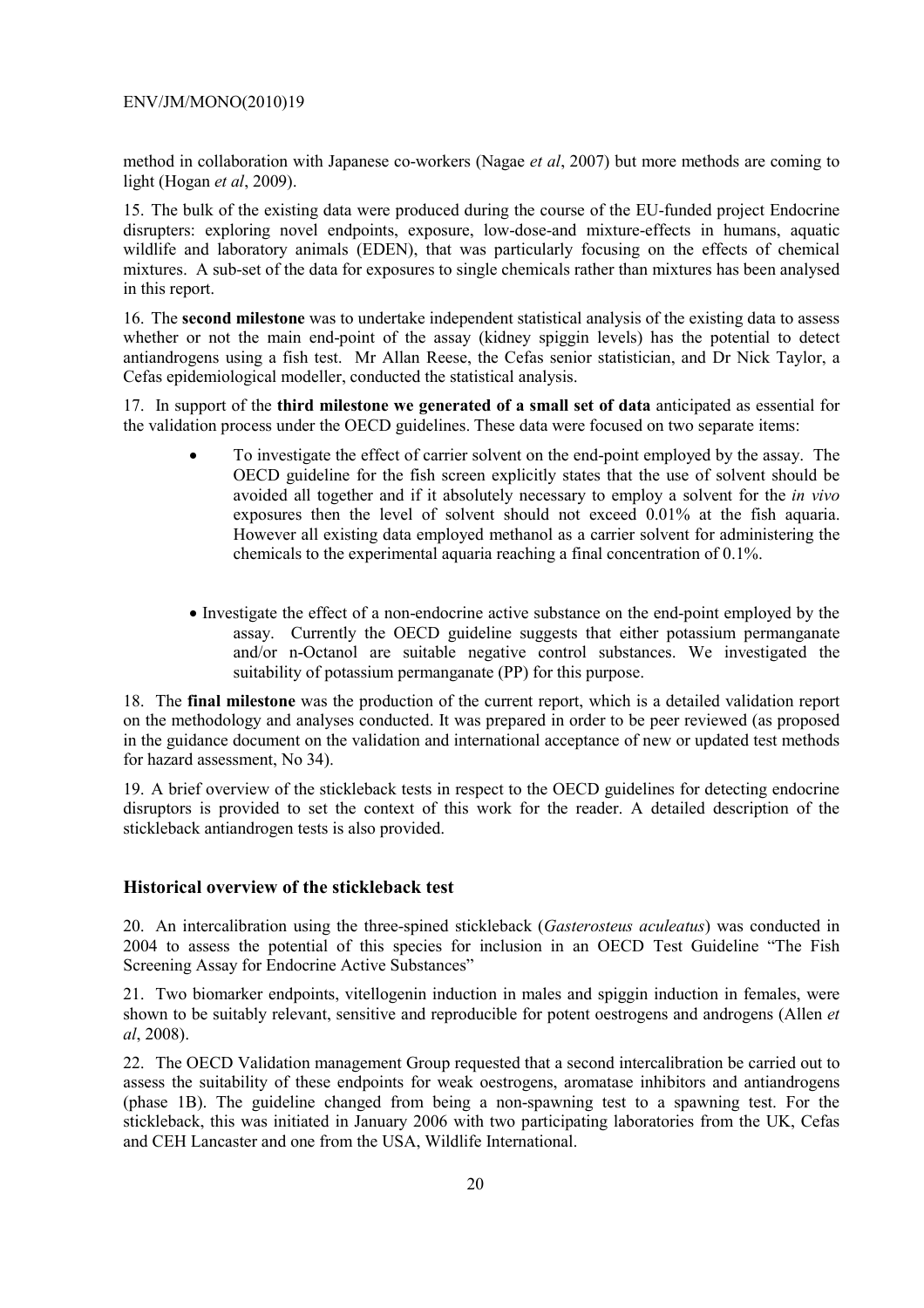23. The results from the phase 1B intercalibration exercise indicated that the endpoints available in the three core species (i.e. Japanese medaka, fathead minnow and zebrafish) could not detect a significant class of endocrine disruptors, namely antiandrogens.

24. Unfortunately, the results of the second ring test involving the stickleback were not as conclusive, in that detection of antiandrogenic activity using intact male sticklebacks and spiggin inhibition as an end-point was not achieved by two of the three participating laboratories. The Cefas Weymouth laboratory however was very successful in conducting these tests, providing firm evidence on the antiandrogenic activity of flutamide (a pharmaceutical used in the treatment of prostate cancer) and fenitrothion (an organophosphate pesticide) in fish (Sebire *et al*, 2008; Sebire *et al*, 2009).

25. Although there were a number of confounding factors (i.e. disease outbreaks, inappropriate reproductive status of fish, inappropriate sample preparation), it was generally accepted that the test design that was employed during the second intercalibration exercise was not particularly robust and perhaps too labour intensive for a screen.

26. We presented these results, along with some data that we generated over the past 7 years within Cefas (Labs 1 and 2), CEH Lancaster (Lab 3) and Bergen University (Lab 4) using an alternative test for antiandrogens, to the OECD Validation management Group on January the  $16<sup>th</sup>$ , 2008.

27. The OECD Validation management Group suggested that a Standard Protocol Submission Form (SPSF) form is submitted to the UK representative for consideration in May 2008. The work was commissioned in early July 2008.

28. The 'new' test is using only female fish that are androgenised by a low concentration of a model androgen (Dihydrotestosterone, DHT at 5µg/L) and are simultaneously exposed to the putative antiandrogen.

29. A total number of 20 exposures using this design had already been conducted under the EU funded project EDEN in 3 laboratories. The design is similar to the OECD guideline (with some minor differences) and so the data could be used retrospectively to obtain validation status. Four publications are under preparation from the EDEN work.

30. The main shortfalls of the previously conducted work were related to the use of a solvent as a vehicle for DHT, the lack of data on an endocrine negative substance and the lack of a detailed report that could be submitted for peer review.

31. A small test was conducted at Lab 2 in August 2008 to address the need for solvent use when administering the androgen DHT (alone and in combination with the model antiandrogen flutamide). In addition we investigated the suitability of PP an endocrine negative control compound.

32. In August 2008, we received a grant from the National Centre of 3Rs (Reduction, Replacement and Refinement in animal experimental procedures), which allows us to participate in the validation of the Fish Sexual Development test (FSDT). The stickleback is therefore included in this validation work of the FSDT and work is underway.

#### **Description of the stickleback anti-androgen assay**

#### *The androgenised female stickleback screen (AFSS)*

33. The androgenised female stickleback screen was first described in a Cefas report to Defra (AE1150) in 2003 as a unique *in vivo* test for the detection of xenobiotics with androgen antagonistic activity. The principle of the assay is simple: Female sticklebacks are simultaneously exposed to concentration of an androgen able to induce spiggin production in their kidneys (DHT at  $5\mu\text{g/L}$  or  $17\alpha$ -methyl testosterone at 0.5µg/L) and a range of concentrations of the putative antiandrogen. Positive controls (groups of females treated with the androgen only), negative controls (groups of females treated with the putative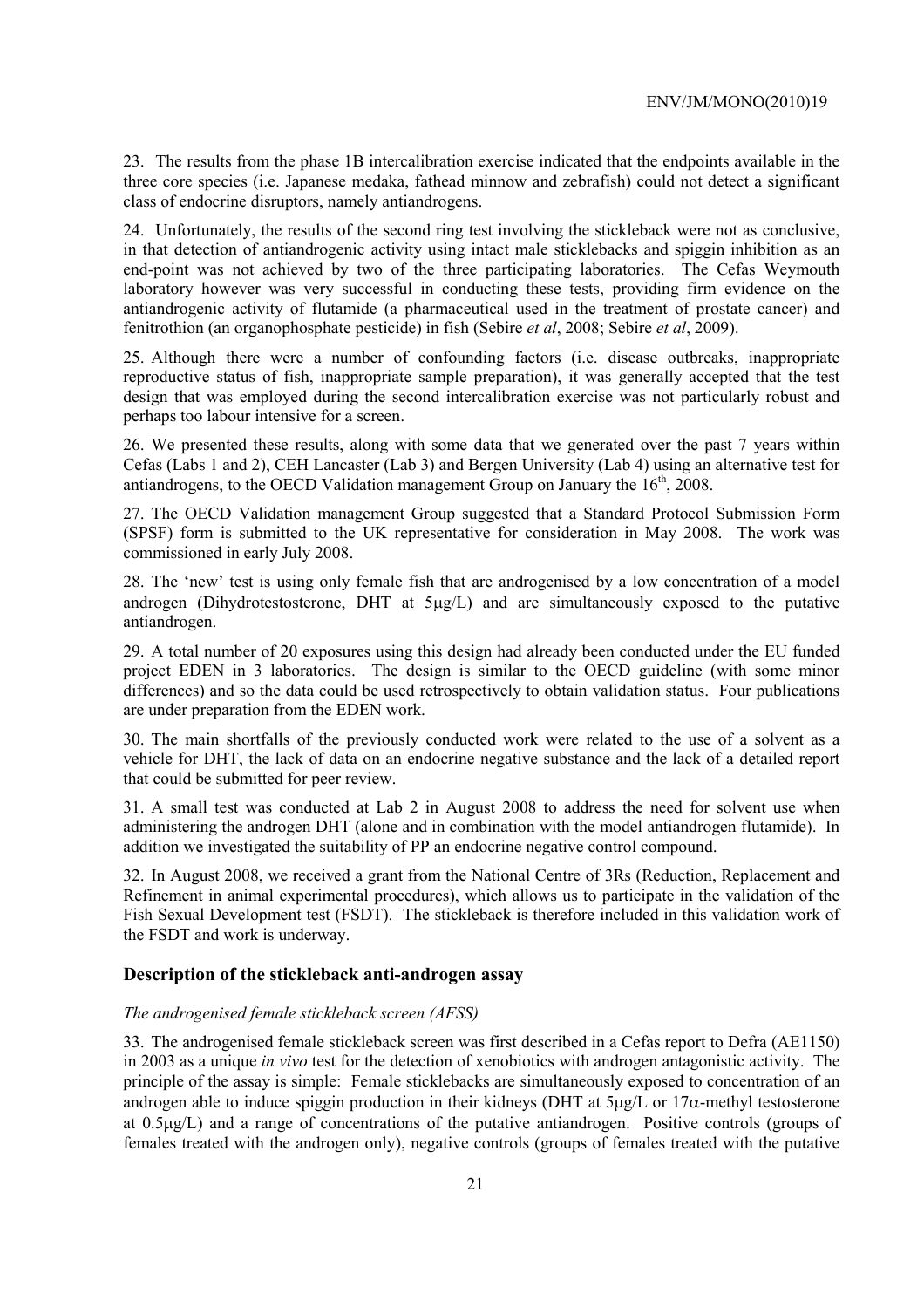antiandrogen only at the highest concentration tested) as well as water and solvent controls are employed.

34. By definition the test is relevant only for female fish, however, male fish are often misidentified as females during selection from the holding tanks. This is a commonly observed problem besides the fact that sticklebacks display strong sexual dimorphism during breeding. Some mails fail to mature in the holding tanks (almost certainly due to social hierarchies established) and hence do not display strong secondary sexual characters such as the distinct red coloration of the lower jaw and blue irises. There are two ways of dealing with this issue:

a) to allow for some level of sex misidentification when designing the test by increasing the number of fish are used. Indeed during the majority of the exposures reported here we applied this rule and increased the number of fish from 10 in each tank (which was deemed as statistically robust if all 10 were females) to 20 in each tank. The information obtained from male fish, is of some value when the males are not in active breeding status. For example it was the response from the male fish, which were misidentified as females that provided us with the first evidence of the antiandrogenic potential of oestrogens (Katsiadaki *et al*, 2006, figure 1).

b) to positively identify male fish from the stick population and gradually remove them from the holding tanks in order to ensure an all-female population. Guidance on doing this is provided in the draft test guideline that accompanies this report. This is the preferred way as it is more ethical and reduces the number of fish to half.

35. The *in vivo* antiandrogenic potential of the chemical is assessed by reduction or inhibition of spiggin induction by the model androgen. The duration of the assay is 21 days, in line with TG 230. It is possible that the AFSS could be reduced to 14 days or less if a higher concentration of DHT is used, however all the validation work was undertaken using this DHT concentration and this duration, so further studies are needed to confirm this.

36. Spiggin is measured in the kidneys of the fish by ELISA as described previously (Katsiadaki *et al*, 2002a). No other core end-point is employed by the AFSS.

37. Although the androgenised female stickleback screen was originally designed to specifically detect antiandrogens, it can also clearly detect chemicals with androgenic activity, through the induction of spiggin kidney content in the negative control groups relative to the control fish. In addition exposure to androgenic chemicals will result in a higher spiggin content in all treated fish relative to the positive control (DHT) groups

38. Annex 1 provides the details of the exposure conditions for all flow-through experiments that are reported here and Annex 2 a list of all 12 studies.

39. During the test development, we employed a semi-static system (not reported here) for administering five suspected antiandrogens, namely Fenitrothion (FN), Linuron (LN), Procymidon (PR), Vinclozolin (VZ) and p.p'-DDE. In addition, Flutamide (FL) was used as a model antiandrogen in both flow through and semi-static exposures. The exposures took place at Lab 1 and Lab 2 between 2002 and 2004. Using this system we provided the first evidence for *in vivo* antiandrogenic potential of LN and FN and confirmed the antiandrogenic properties of FL, PR, VZ and p.p'-DDE (Katsiadaki *et al*, 2006). A very smooth dose response was obtained with FL (figure 1).

40. Follow-up experiments were conducted as part of the AE1149 (Defra SD funding) and the EUfunded project EDEN between 2004 and 2007 in three laboratories, Lab 2, Lab 3 and Lab 4. An example of the typical data generated during these exposures, employing FN is illustrated in figure 2. Independent statistical analysis of all the data produced in four different laboratories over a 7-year period using the androgenised female stickleback screen is provided in this report.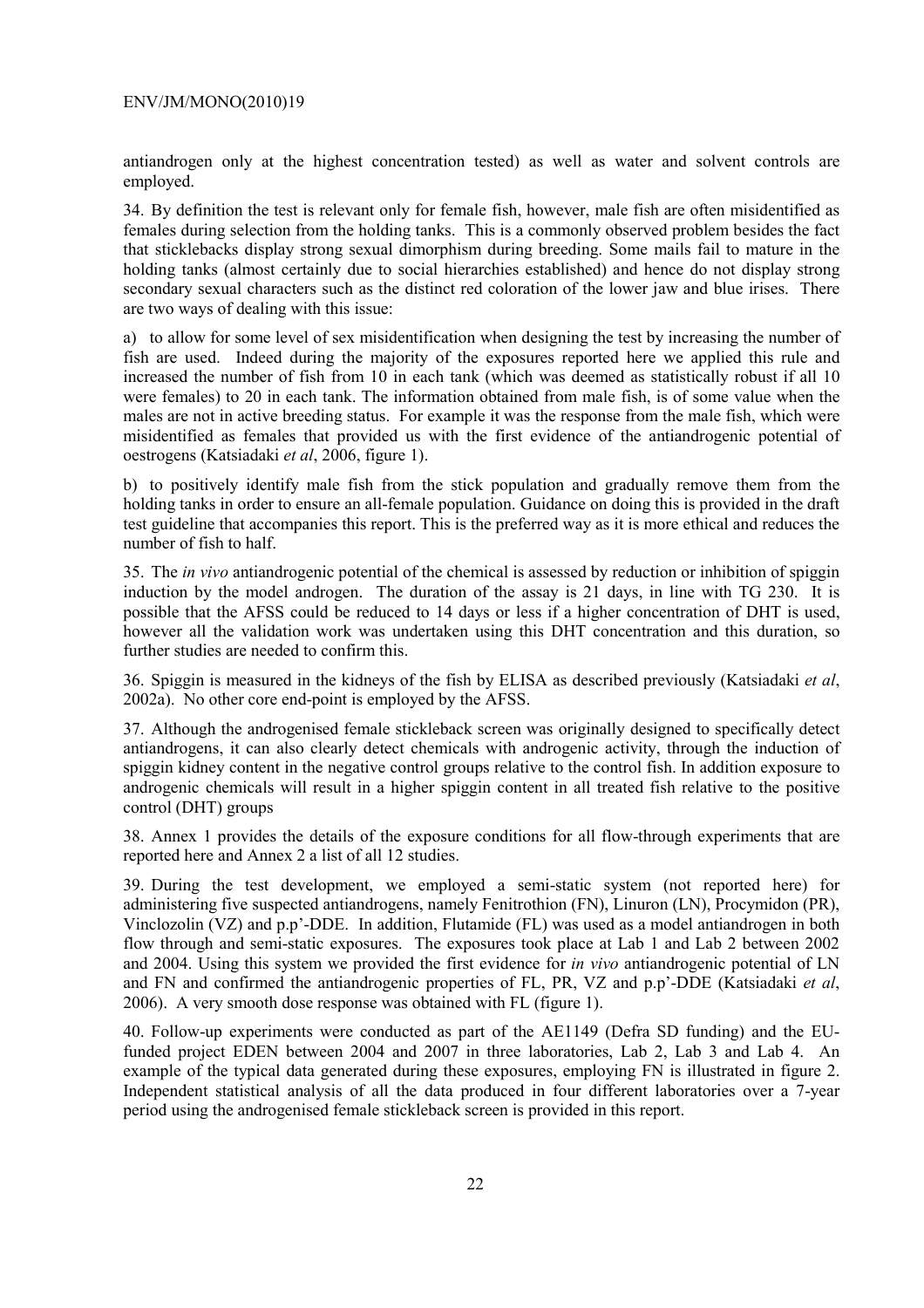

**Figure 1: Inhibition of DHT-induced spiggin production by flutamide in a dose response manner (Katsiadaki** *et al***, 2006. EHP 114 (Suppl 1):115-121).**



**Figure 2: Inhibition of DHT-induced spiggin production by Fenitrothion in a dose response manner**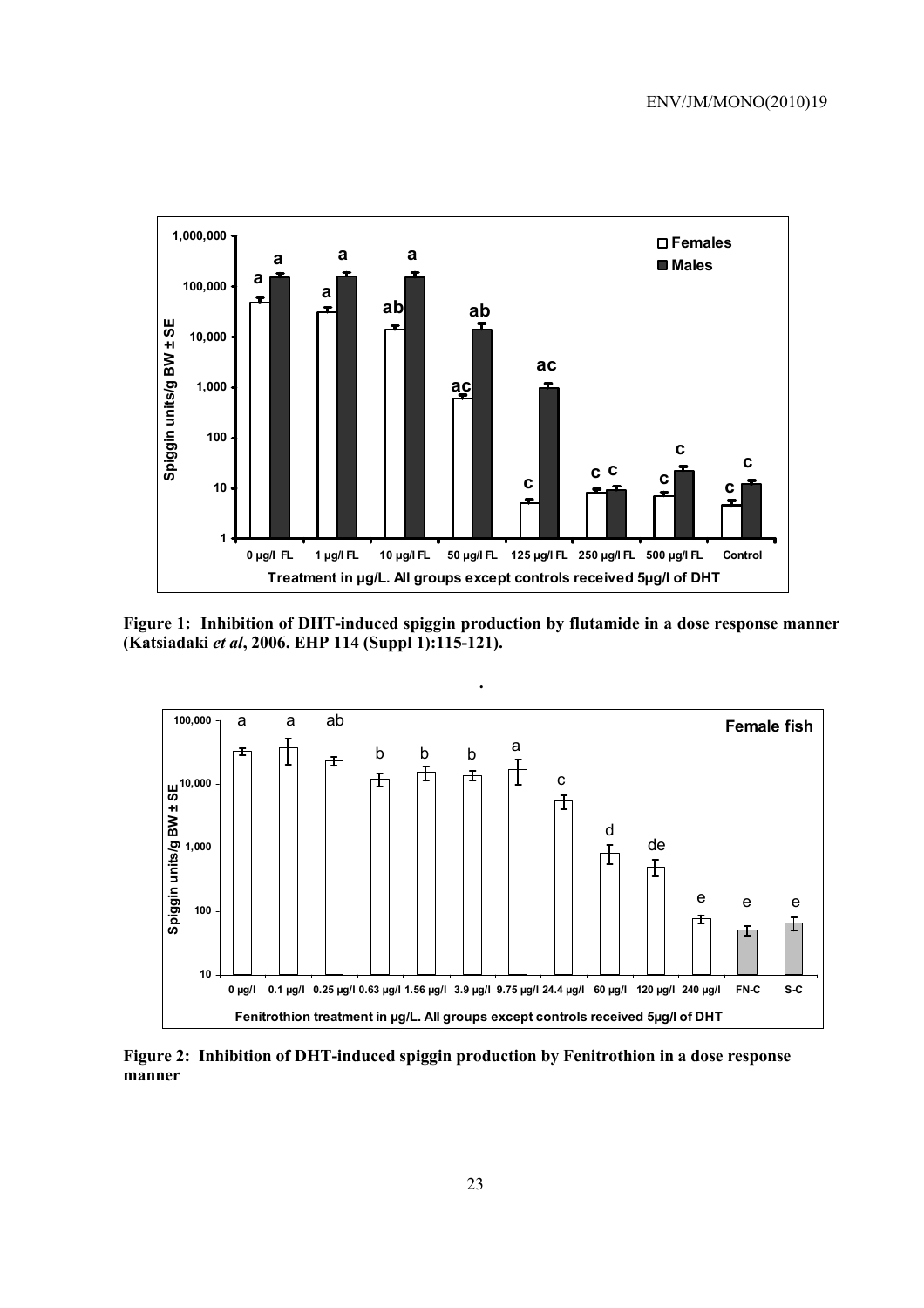41. Although this assay has provided an excellent mechanistic model, unique in the fish world, for the detection of antiandrogenic xenobiotics it does not allow for a full assessment of the impacts that these chemicals might have on fish reproduction and particularly on fish populations. In addition, the test was regarded by the OECD group as an exposure to a chemical mixture due to the simultaneous use of androgen and a putative antiandrogen.

42. We therefore identified the need for a new model system where the effects of antiandrogens could be assessed using intact male and female sticklebacks (rather than androgenised females). For this we reviewed the well-described reproductive physiology of the male stickleback and designed an appropriate breeding test that would be more suited to the revised OECD guideline for an endocrine screen.

43. The initial intention within the OECD VMG-Eco was to develop a fish screen to detect EDCs that would employ fish in non-spawning status. Validation data during the phase 1a used this version of the draft guideline. However, this intention changed over the years and already in phase 1b the fish used were in an active spawning state. We therefore had to modify the stickleback screen in line with the new requirements and designed the stickleback-breeding test (see Annex 3).

44. The stickleback-breeding test can provide meaningful data for environmental risk assessment and address the risk posed by antiandrogenic chemicals to fish populations but it presents some drawbacks:

- It requires for all male fish to be in a non-breeding status prior to the test. If the reproductive status is variable, the level of endogenous androgens will also be variable and the statistical power of the test to detect significant decreases in spiggin content due to chemical exposure would be compromised. At the same time, the female fish need to be in an active breeding status in order to resume spawning within the 21-days of the duration of the test. The above require long-term planning and careful husbandry regimes that can only be achieved easily in laboratories with experience in keeping this species.
- Even though adequate photoperiodic regimes can largely control the stickleback reproductive status, in practice we see that some individuals attain sexual maturation in winter holding conditions. We have so far tested the system a few times and found that is it much easier to synchronise and control the reproductive system of male fish between September and February (before the onset of the natural breeding period). This may be due to the strong circannual endogenous reproductive cycle of the stickleback (Baggerman, 1972; Baggerman, 1985; Bornestaf and Borg, 2000).

45. Considering these drawbacks, (a) the fact that it requires a considerable amount of planning in order to pre-condition the fish and (b) the risk of failure when it takes place during the natural breeding season of the species, (between March and July in Northern Europe), it is debatable how useful the stickleback breeding test will be as a rapid screen for endocrine disrupters.

46. The results of an international ring test using this system (see report to Defra CPEC75) reflected these risks. Only one out of the three laboratories was able to demonstrate the antiandrogenic properties of flutamide by means of spiggin reduction/inhibition in male fish that were brought into breeding by photoperiod stimulation. Since the robustness and reproducibility of the spiggin assay itself was confirmed during the first international ring test (Allen *et al*, 2008), the apparent failure to obtain uniform results during the second ring test was presumably due to the inability of the two participating laboratories to control the male reproductive status.

47. To this end we revisited the possibility of reviewing the existing data produced by the androgenised female stickleback test in view of validating a new guideline that is complementary to the TGs 229 and 230 at Level 3 of the Conceptual Framework for the validation of tests sensitive to endocrine disrupters. The intended use will be specifically to screen chemicals that are thought to posses antiandrogenic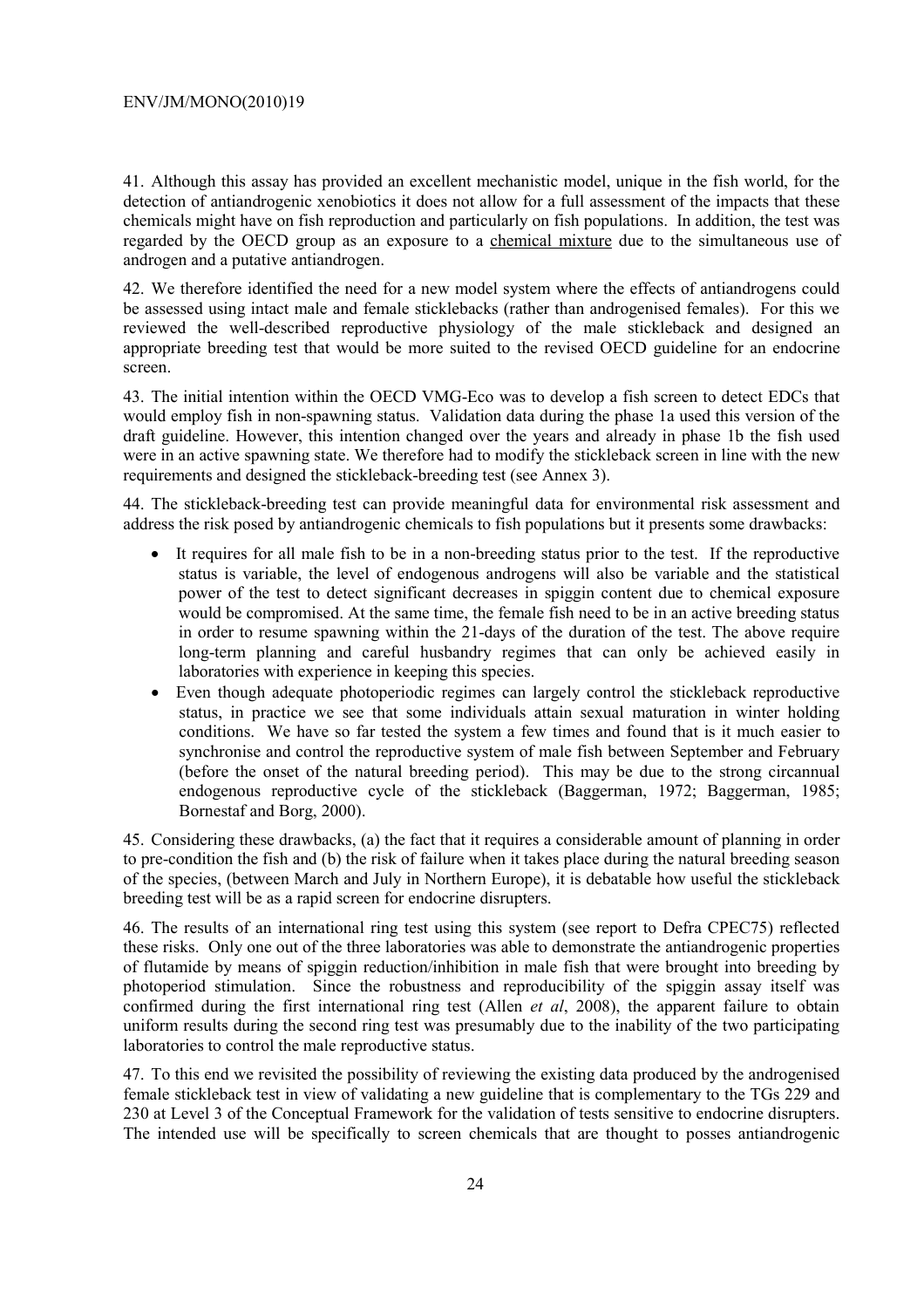activity hence prior information either based on their structure (i.e. QSAR) or *in vitro* assays (i.e. AR Calux, YAS screen) should indicate such a potential. The test we propose can confirm the antiandrogenic activity *in vivo* using androgenised female sticklebacks.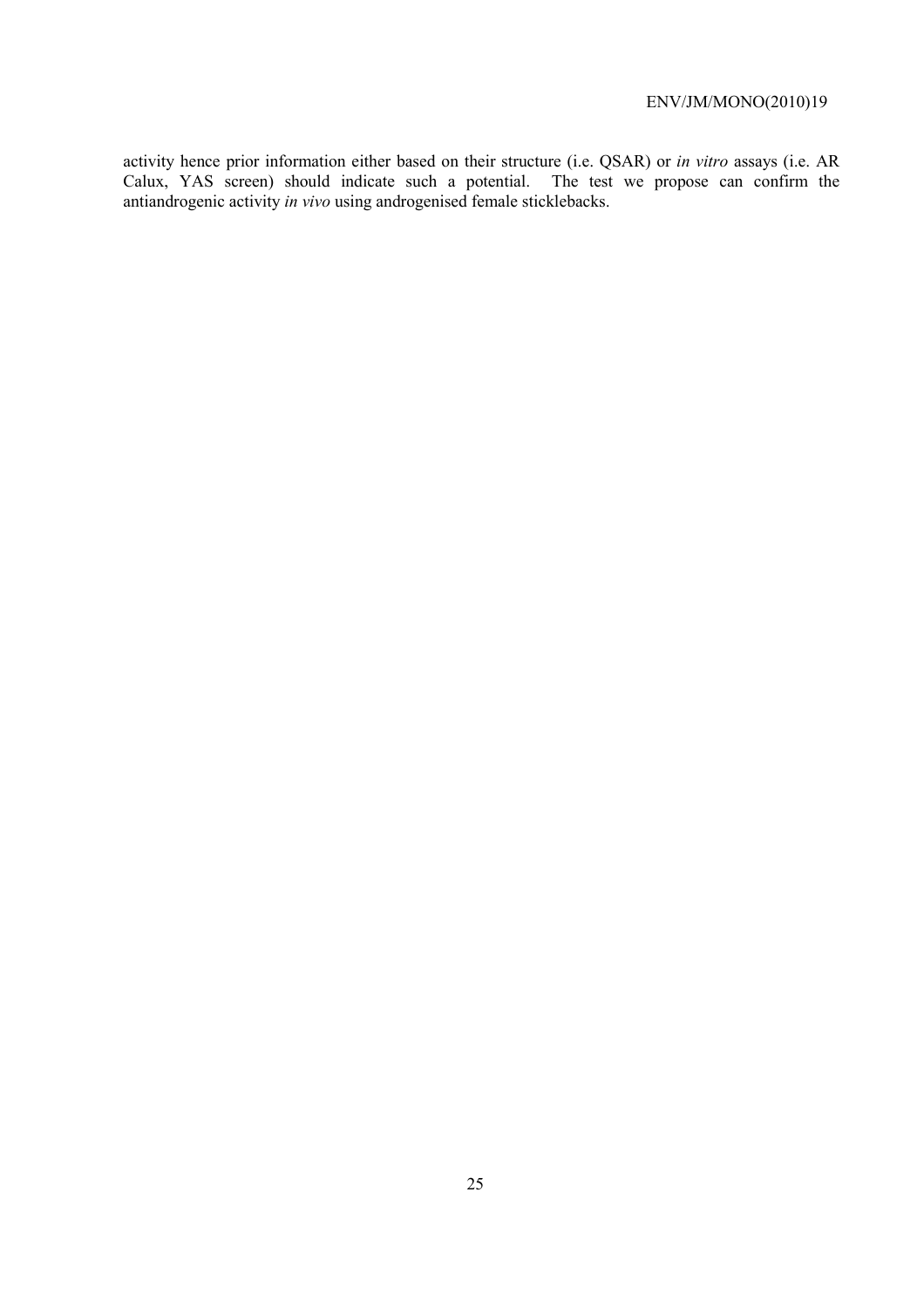#### **Effect of solvent and potassium permanganate on spiggin expression in the female stickleback screening assay**

#### *Experimental design and methodology*

48. A small-scale experiment was set up in view of answering two fundamental questions: a) is the use of solvent for administration of DHT as a model androgen necessary and b) is potassium permanganate  $(PP, KMnO<sub>4</sub>)$  a suitable endocrine negative control compound in this test (i.e. does it display antiandrogenic activity)?

49. The already existing data included a large set of data from 'control' animals, including fish that were exposed to solvent alone (methanol) and water controls and 'negative control' animals where the putative antiandrogen was administered alone (with not DHT). In this respect and considering all 3Rs in ethical experimentation we took the decision of not including the same control groups (water, solvent, flutamide) in this test. Expert statisticians supported this view and requested the inclusion of 3 replicate groups for each treatment level since the two hypotheses were tested for the first time and there were no other available data. Table 1 provided the details of the experimental design.

50. Methanol would not have been our solvent of choice with the current state of knowledge (Hutchinson *et al*, 2006), but in order to make results comparable with the previous datasets, we followed the same principles used in previous exposures. As mentioned above, the test conditions were very similar to TG230 (flow through system, loading, photoperiod, water changes in 24 hours, water sampling, etc). Methanol however, wherever used reached a final concentration in the aquaria water of 0.1%, which is 10 fold higher than the recommended OECD concentration.

51. After 21 days of exposure the fish were terminally anaesthetised and placed in liquid nitrogen until dissection. The kidneys were dissected out and placed in 200µl of a strong urea buffer for digestion and subsequent spiggin analysis according to Katsiadaki *et al*, 2002a.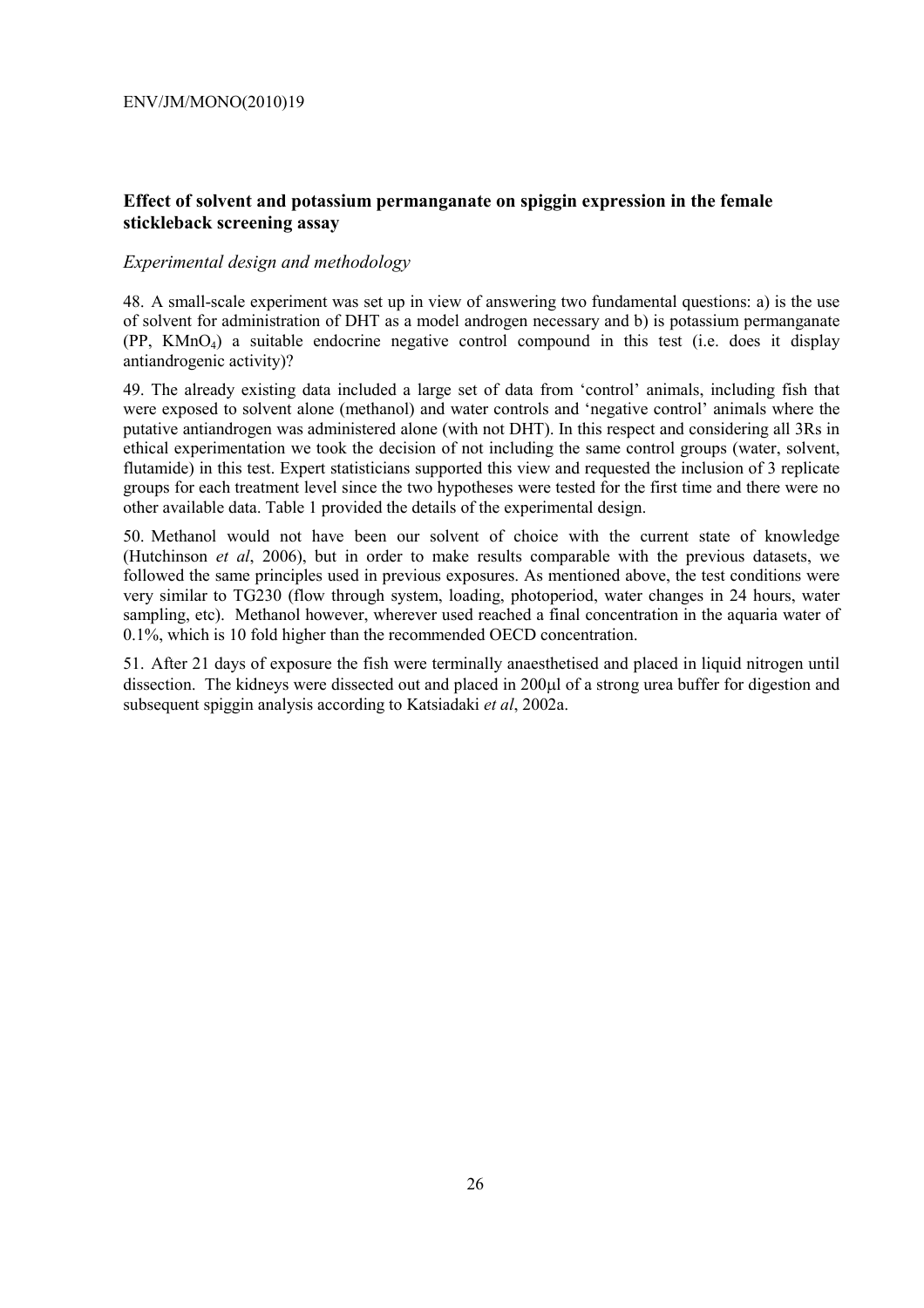## 52. **Table 1: Experimental design of the small-scale test**

| Tank                    | Treatment                                                                   | No of fish |
|-------------------------|-----------------------------------------------------------------------------|------------|
| $\mathbf{1}$            | DHT at 5µg/L (dissolved in water)                                           | 20         |
| $\overline{2}$          | DHT at 5µg/L (dissolved in methanol)                                        | 20         |
| $\mathbf{3}$            | DHT at 5µg/L and Flutamide at 250 µg/L (dissolved in water)                 | 20         |
| $\overline{\mathbf{4}}$ | DHT at 5µg/L and Flutamide at 250 µg/L (dissolved in<br>methanol)           | 20         |
| $5\overline{)}$         | DHT at 5µg/L and Potassium permanganate at 400 µg/L<br>(dissolved in water) | 20         |
| 6                       | DHT at 5µg/L (dissolved in water)                                           | 20         |
| $\overline{7}$          | DHT at 5µg/L (dissolved in methanol)                                        | 20         |
| 8                       | DHT at 5µg/L and Flutamide at 250 µg/L (dissolved in water)                 | 20         |
| 9                       | DHT at 5µg/L and Flutamide at 250 µg/L (dissolved in<br>methanol)           | 20         |
| 10                      | DHT at 5µg/L and Potassium permanganate at 400 µg/L<br>(dissolved in water) | 20         |
| 11                      | DHT at 5µg/L (dissolved in water)                                           | 20         |
| 12                      | DHT at 5µg/L (dissolved in methanol)                                        | 20         |
| 13                      | DHT at 5µg/L and Flutamide at 250 µg/L (dissolved in water)                 | 20         |
| 14                      | DHT at 5µg/L and Flutamide at 250 µg/L (dissolved in<br>methanol)           | 20         |
| 15                      | DHT at 5µg/L and Potassium permanganate at 400 µg/L<br>(dissolved in water) | 20         |
|                         | Grand total                                                                 | 300        |

53. The chemical concentrations tested were selected as follows: DHT has been used at this concentration throughout the EDEN and previous exposures after fine-tuning of the antiandrogen test (Katsiadaki *et al*, 2006). FL at 250µg/L has been shown to result in a total inhibition of spiggin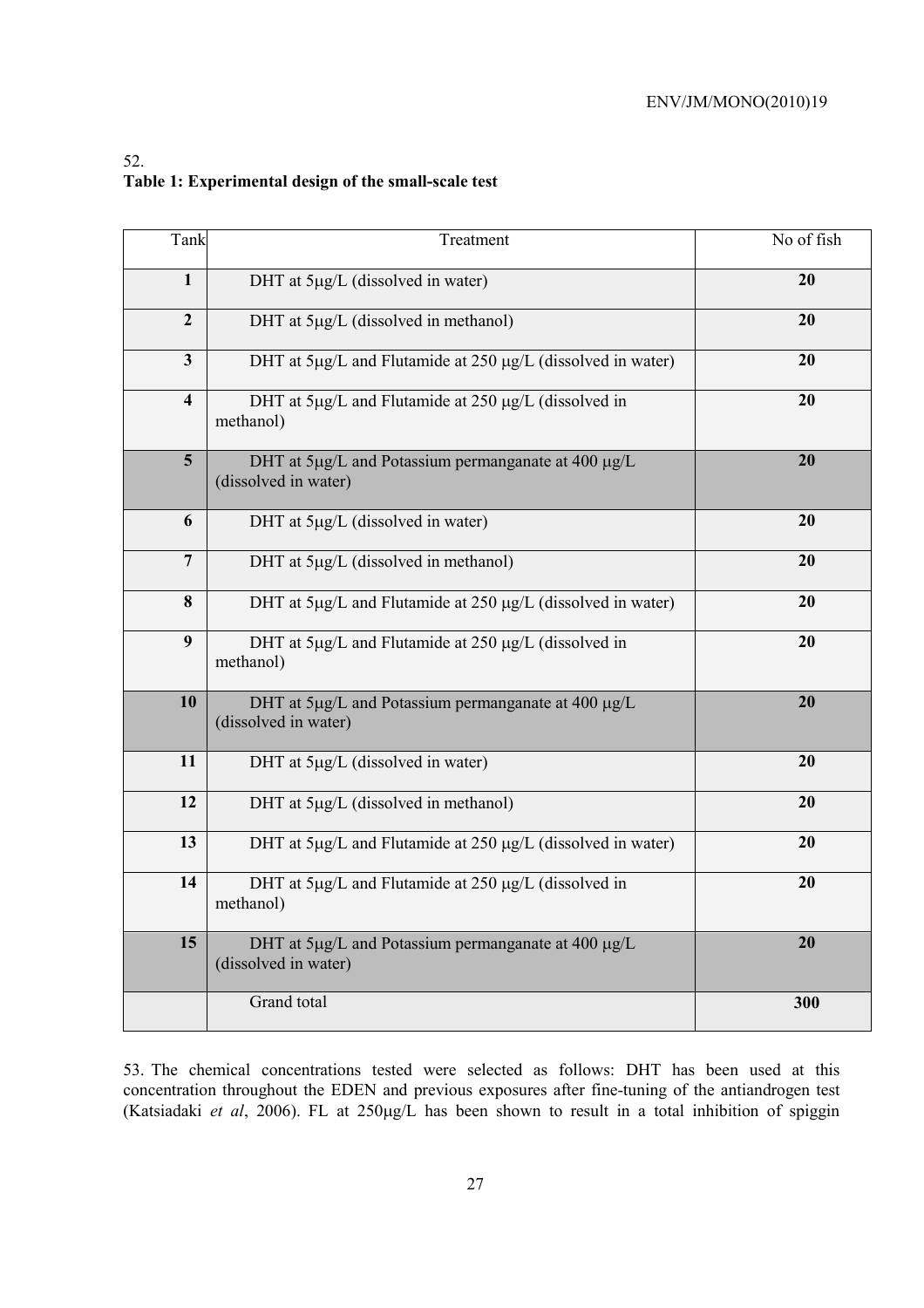induction by DHT at 5µg/L (Katsiadaki *et al*, 2006; figure 1). PP was used at 400µg/L according to the OECD draft guideline for the fish screen as an endocrine negative compound.

54. Water samples (0.5-1L) were collected each week from each tank and filtered through a 0.45 µm filter (Pall Life Sciences, Portsmouth, UK) and a C18 solid phase extraction cartridge (SPEs, Sep-pak Plus; Waters Ltd., Watford, UK), as described by Ellis *et al*, (2004). Extracts were divided into two aliquots, one of which was used for the measurement of DHT and the other for flutamide.

55. The analytical method used for the verification of flutamide in the water has been previously described (Katsiadaki *et al*, 2006). For DHT we used an established radio-immunoassay (RIA), according to the same general procedure as used for the measurement of other steroids in our laboratory (Scott *et al*, 1994). Briefly, the extracts were dried under nitrogen gas at 45°C, reconstituted in 1 ml RIA buffer (0.5M phosphate buffer containing 0.2% bovine serum albumin, 0.8% sodium chloride, 0.03% EDTA and 0.01% sodium azide) and stored at -20°C. The recovery rate of DHT from the water was tested by means of 'spiking' tank water samples with known amounts of DHT. The recovery rate in all cases lay between 60% and 65%. Thus all measured levels of DHT were multiplied by a factor of 1.6 to correct for losses that occurred during extraction.

56. Statistical analysis: One way ANOVA was used to assess differences between female spiggin levels in the different groups at p<0.001, followed by pairwise comparison using t tests. All spiggin data were logarithmically transformed before analysis.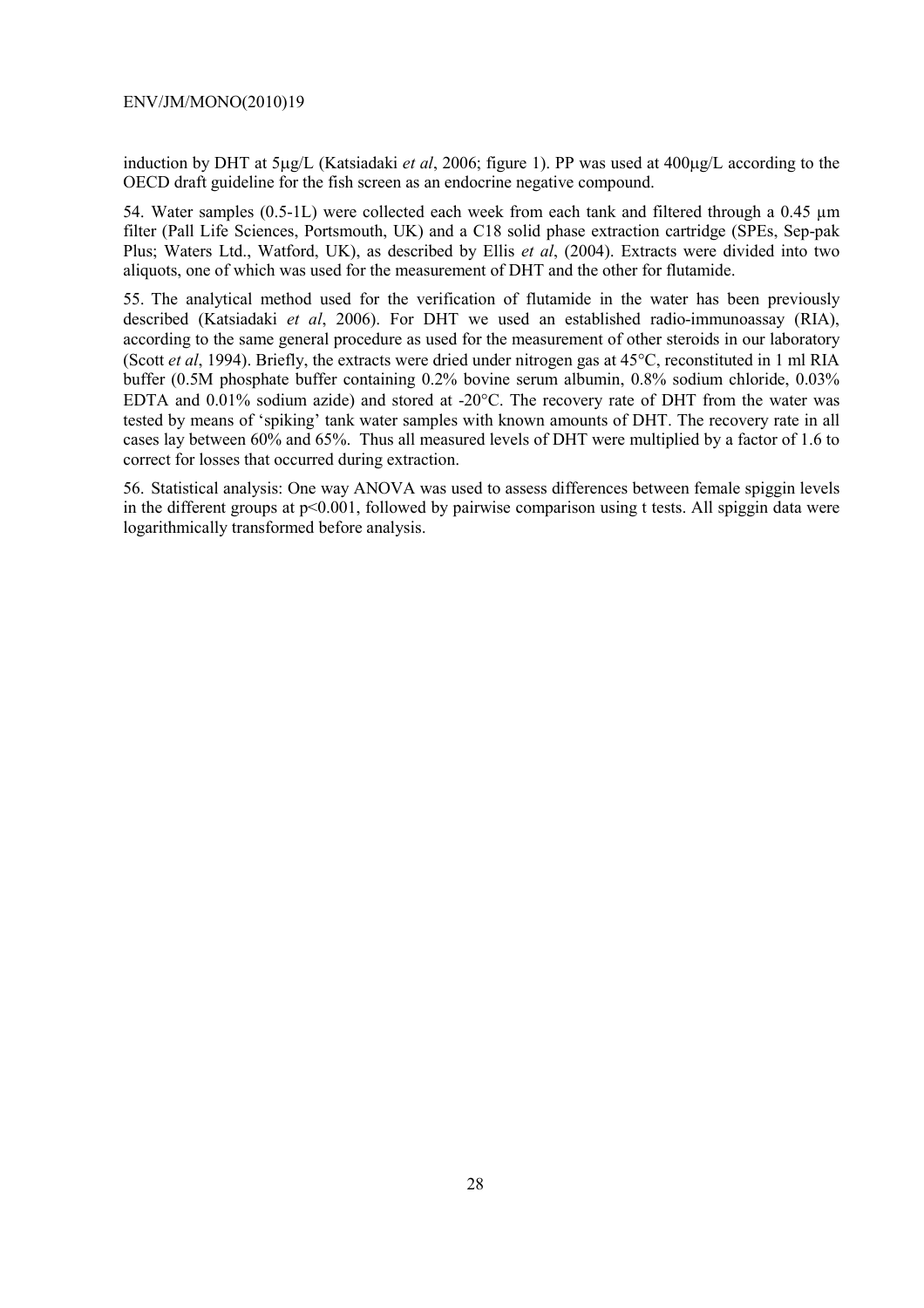### *Results and discussion*

57. Upon dissection, the sex of each fish was identified by visual evaluation of the gonads. Few male fish were present in the experimental populations. This is commonly the case as explained in paragraph 34, but since the majority of the male fish in this experiment were not in breeding status we included their responses to the treatments. In reality, more than two thirds of the fish in each tank/treatment were correctly identified as females, which was above our target number. Table 2 provides the details on fish sex and mortalities in each treatment.

|                       | No of females  | No of males | <b>Mortalities</b> | % Mortality |
|-----------------------|----------------|-------------|--------------------|-------------|
| <b>DHT-Solvent</b>    | 46             |             |                    | 1.67        |
| <b>DHT-FL-Solvent</b> |                |             |                    |             |
| <b>DHT-Water</b>      | 46             |             |                    |             |
| <b>DHT-FL-Water</b>   | $\overline{4}$ |             |                    | 3.33        |
| <b>DHT-PP-Water</b>   | 38             |             |                    | 28.33       |

#### **Table 2: Fish sex and mortalities during the small-scale test.**

58. As table 2 displays the mortalities were low (as expected) with the exception of the PP treatments, where high mortality rates were observed during the second week of exposure. Since the severity limit of the experiment was set as low, we informed the Home Office Inspector who advised us to reduce the concentration from 400µg/L to 200µg/L during the final week of exposure. This measure precluded further mortalities.

59. Another observation we made during the exposures was that the level of feeding in the PP treated groups was impaired. Appetite was present since fish tried to feed but it appeared as if the chemical altered the palatability of the food since in most cases initial intake by the fish resulted in vomiting.

60. The responses of fish to the treatments by means of kidney spiggin content are displayed in figure 3. The answer to the first question of our investigation of the necessity of using solvent for androgen administration is clearly yes it is required. DHT putatively dissolved in water does not have any androgenic properties, as it did not induce any spiggin in the female fish. In addition, the male fish spiggin levels showed a huge variation, which is typical in fish that received no androgen treatment as it reflects the social hierarchies in the exposure tank, where depending on the loading only 1 or 2 males are reproductively active, the rest remain suppressed.

61. Although the DHT stock solutions were made in water and after sonication for 30 minutes the compound was apparently dissolved, the results suggest that the androgen either came out of solution when diluted further with aquaria water in the tank or it was quickly degraded in water but not in solvent (presumable due to bacteria action). The results of chemical analysis in the aquaria water as means of all replicate tanks that were sampled in at least 3 occasions each (one each week) are displayed in table 3. The lack of DHT recovery in the aquaria water is in full agreement with the biological responses and suggests that either DHT solubility or stability in water or both are very low, affecting the expected biological responses.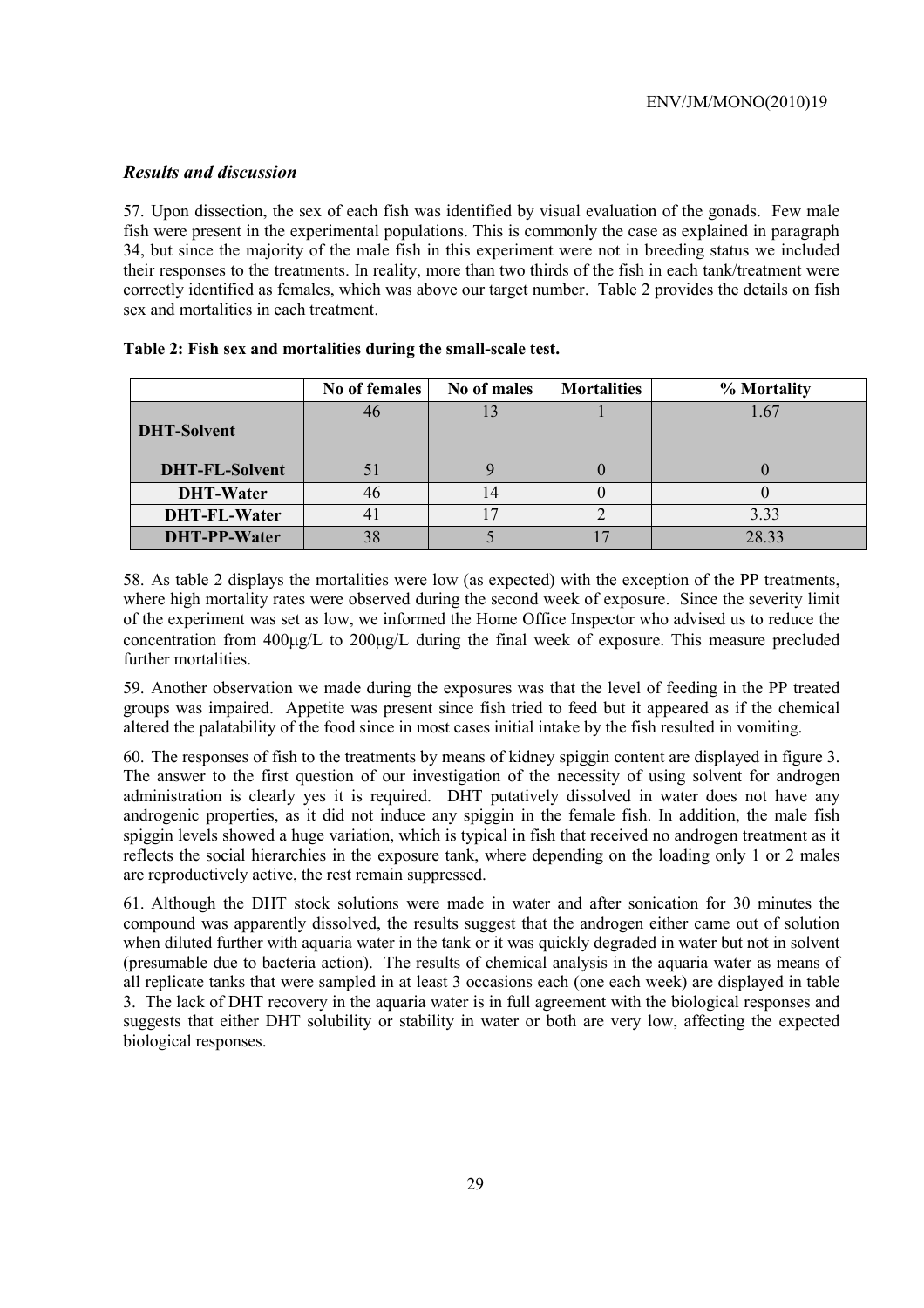

**Figure 3: Spiggin responses of female and male sticklebacks after exposure to DHT alone or in combination with FL or PP. Stock solutions of DHT were made either in methanol (DHT-S) or in water (DHT-W).** 

62. One-way ANOVA of ln(spiggin) for females shows means differ at p<0.0001. Selected t-tests then show that:

- DHT-W group has the same mean as DHT-W-FL  $(p>0.7)$ , which was expected as we observed no spiggin induction in the DHT group
- DHT-S group has higher spiggin levels in comparison to DHT-S-FL ( $p<0.0001$ ), which was expected as we are aware of the antiandrogenic potential of flutamide, so it yet another confirmation that the assay can detect antiandrogens
- DHT-W-PP has significantly lower spiggin levels than DHT-S (p<0.0001), and significantly higher spiggin levels that DHT-FL-S ( $(p<0.0001)$ ).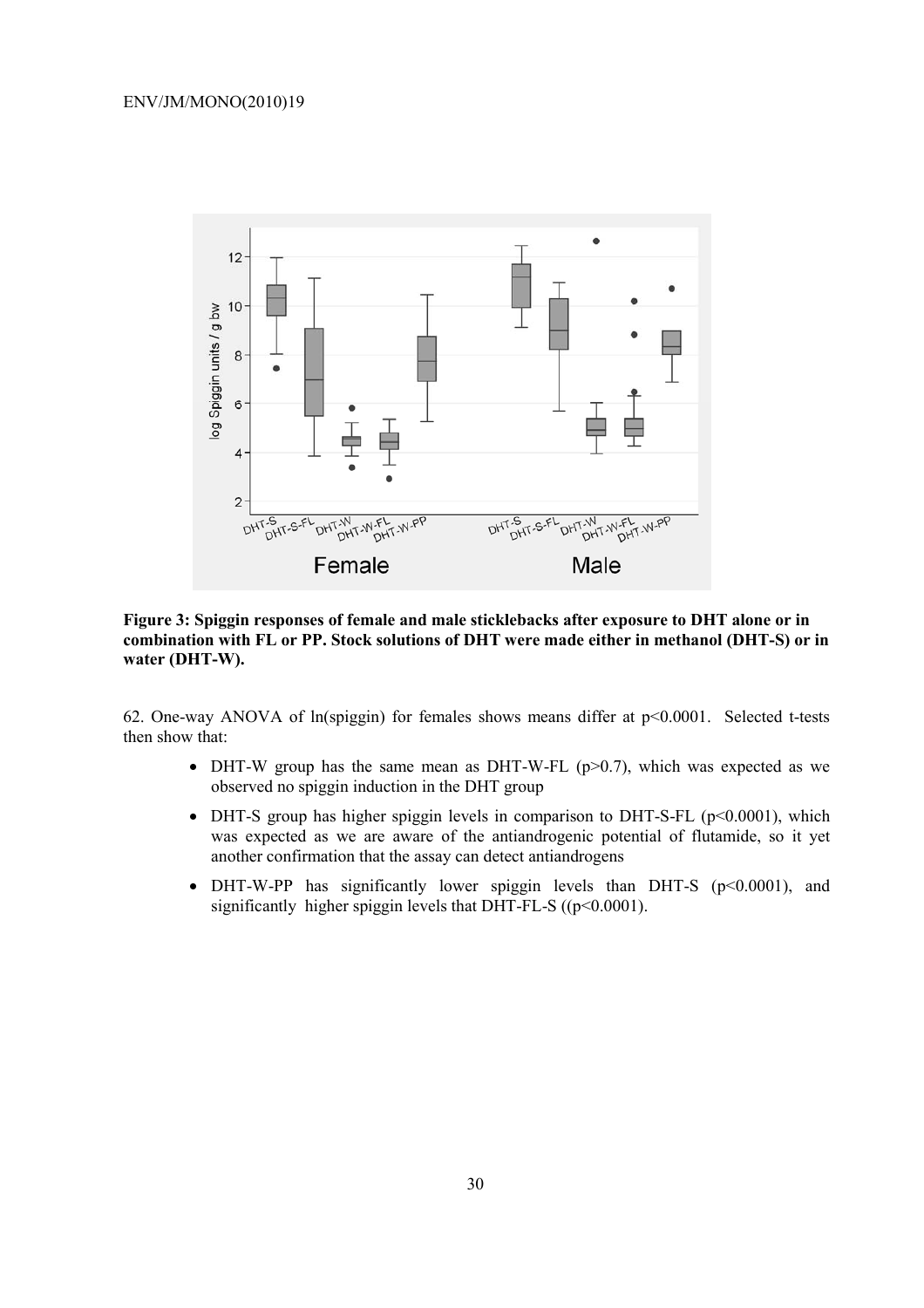|                       | DHT $(\mu g/L)$<br>nominal | <b>DHT</b><br>measured | $FI$ ( $\mu g/L$ )<br>nominal | $F1(\mu g/L)$ measured |
|-----------------------|----------------------------|------------------------|-------------------------------|------------------------|
| <b>DHT-Solvent</b>    |                            | 3.38                   |                               |                        |
| <b>DHT-FL-Solvent</b> |                            | 3.49                   | 250                           | 180                    |
| <b>DHT-Water</b>      |                            | 0.51                   |                               |                        |
| <b>DHT-FL-Water</b>   |                            | 0.89                   | 250                           | 228                    |
| <b>DHT-PP-Water</b>   |                            | 3.84                   |                               |                        |

#### **Table 3: Analytical verification of test compounds in aquaria water.**

63. The fish responses to the DHT and DHT plus flutamide treatments when a solvent was used were as expected. DHT induced spiggin in female fish and this induction was reduced/inhibited by flutamide.

64. Based on our previous data we would expect FL at the nominal concentration of 250µg/L to totally inhibit spiggin induction by DHT at the nominal concentration of  $5\mu g/L$ . However, we only observed a significant reduction (and not total inhibition), a fact that can be partly explained by the levels of flutamide recovered in the aquaria, which were 72% of the nominal concentrations (see table 3).

65. In addition, we used a batch of flutamide that was also used during the EDEN exposures (it is common practice when comparable data need to be generated), which means that the compound was at least 4 to 5 years old. As there is no expiry date for this product stated by the supplier, we assumed that the chemical is stable over long period of time. However, when we conducted the manufacturer they explicitly stated that they would guarantee activity for only 1 year after purchase. To this end, it seems logical to assume that the flutamide lot we used was beyond its acceptable self-life and hence likely to have reduced biological activity.

66. Nevertheless besides this caveat the results were conclusive in that DHT is androgenic in fish when administered with a solvent vehicle and that flutamide moderates strongly this androgenic response by antagonism.

67. The answer to the second question of our investigations was less straightforward. Since we obtained firm evidence that administering DHT in water did not lead to the expected fish androgenisation (as it does when administered in solvent) we would expect to see no spiggin induction in the DHT-W-PP treated groups. There was however a strong response in all three replicate tanks, with spiggin levels being significantly higher in comparison to the spiggin levels of female fish treated with DHT in water alone and significantly lower in comparison to those of female fish treated with DHT in methanol alone (figures 3 and 4).

68. Our first reaction to the unexpected spiggin induction was to look at the possibility of PP altering the DHT structure since it is a highly oxidising agent, employed in the chemical synthesis of steroids. The oxidising capacity of PP is used in steroid chemistry to hydroxylate double carbon-carbon bonds, and has been used as an oxidising agent to convert the double bond at position 4-5 of testosterone to dihydroxy alcohols in a method to measure DHT in serum (Shiraishi *et al*, 2008). However, unlike testosterone the structure of DHT contains no C-C double bonds (Bush 1961) so the potential for DHT oxidation by PP is low.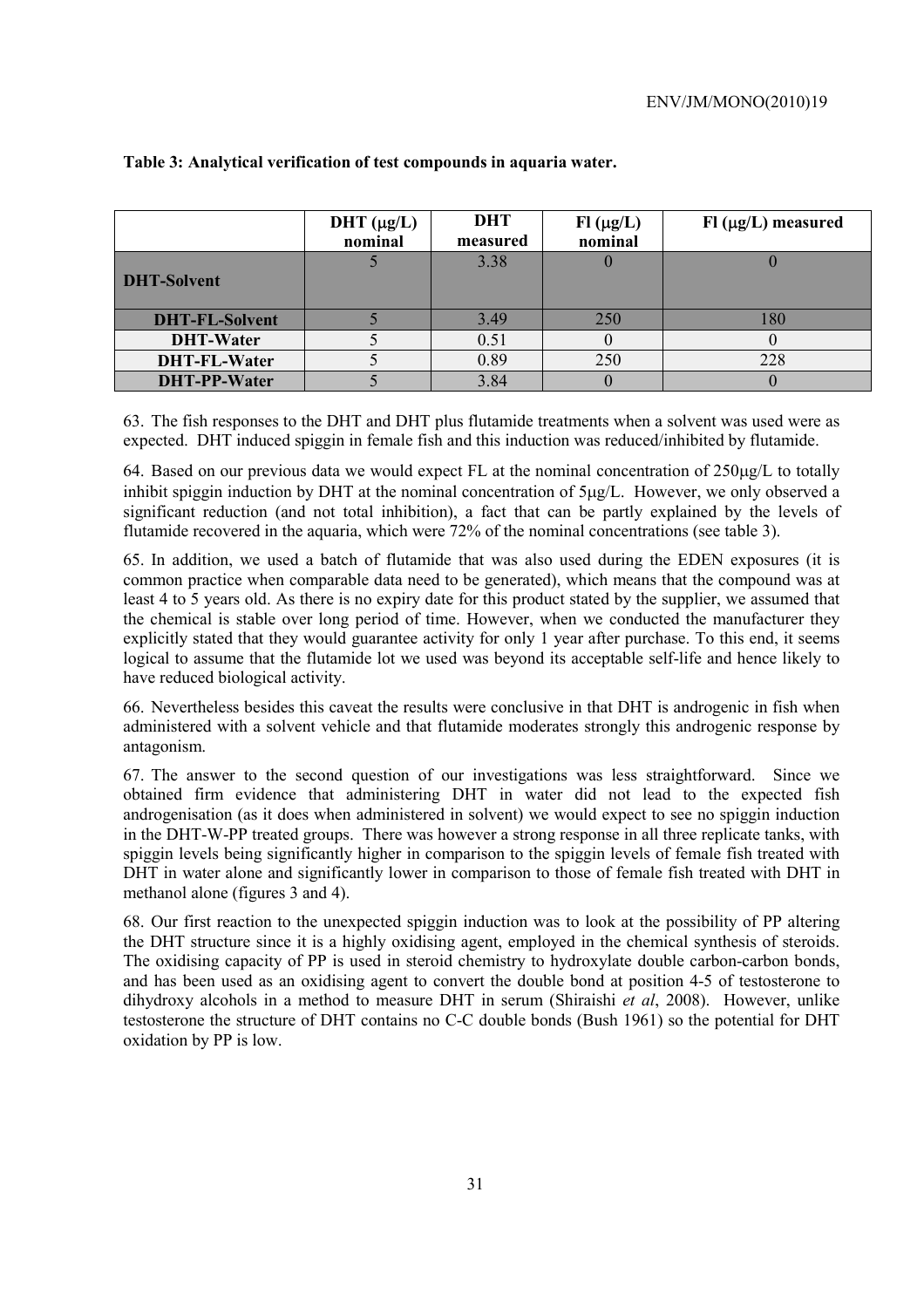

**Figure 4: Spiggin responses of female and male sticklebacks after exposure to DHT alone or in combination with FL or PP in individual tanks (data are the same as in figure 3 but separated by tank).**

69. Furthermore, the DHT concentrations in the PP treatments were close to the nominal and similar to those obtained from aquaria where methanol was used for DHT administration (table 3). We therefore propose that the presence of PP in the aquaria water resulted in a greater stability of the androgen in water maintaining its biological activity.

70. The lack of spiggin response and inability to detect DHT in the aquaria of fish treated with DHT-W was attributed to the low solubility and stability of DHT in water. The antibacterial properties of PP would favour the explanation that this was a demonstration of the steroid's low stability and high degradation by bacterial in water (rather than low solubility). This 'fixing' of DHT in water by PP is most likely responsible for the androgenic properties of this mixture and the resulting spiggin induction. The spiggin response in the DHT-W-PP treated groups was lower to that of DHT-S groups, although the levels of DHT in aquaria water were almost identical but this lower biological response could be explained by the lack of feeding, the high level of mortality and toxicity observed in the fish treated with PP.

71. The alleged low stability of DHT in water might be responsible for the generally low androgenic activity of sewage effluents (Thomas *et al*, 2002) besides the fact that men excrete larger amounts of androgens in the urine than the levels of oestrogens excreted by women. The apparent ability of PP to 'fix' the androgen in aqueous solutions merits further investigations as it could provide (if the same properties are present at lower PP concentrations) an alternative way of stabilising androgens for aquatic *in vivo* exposures.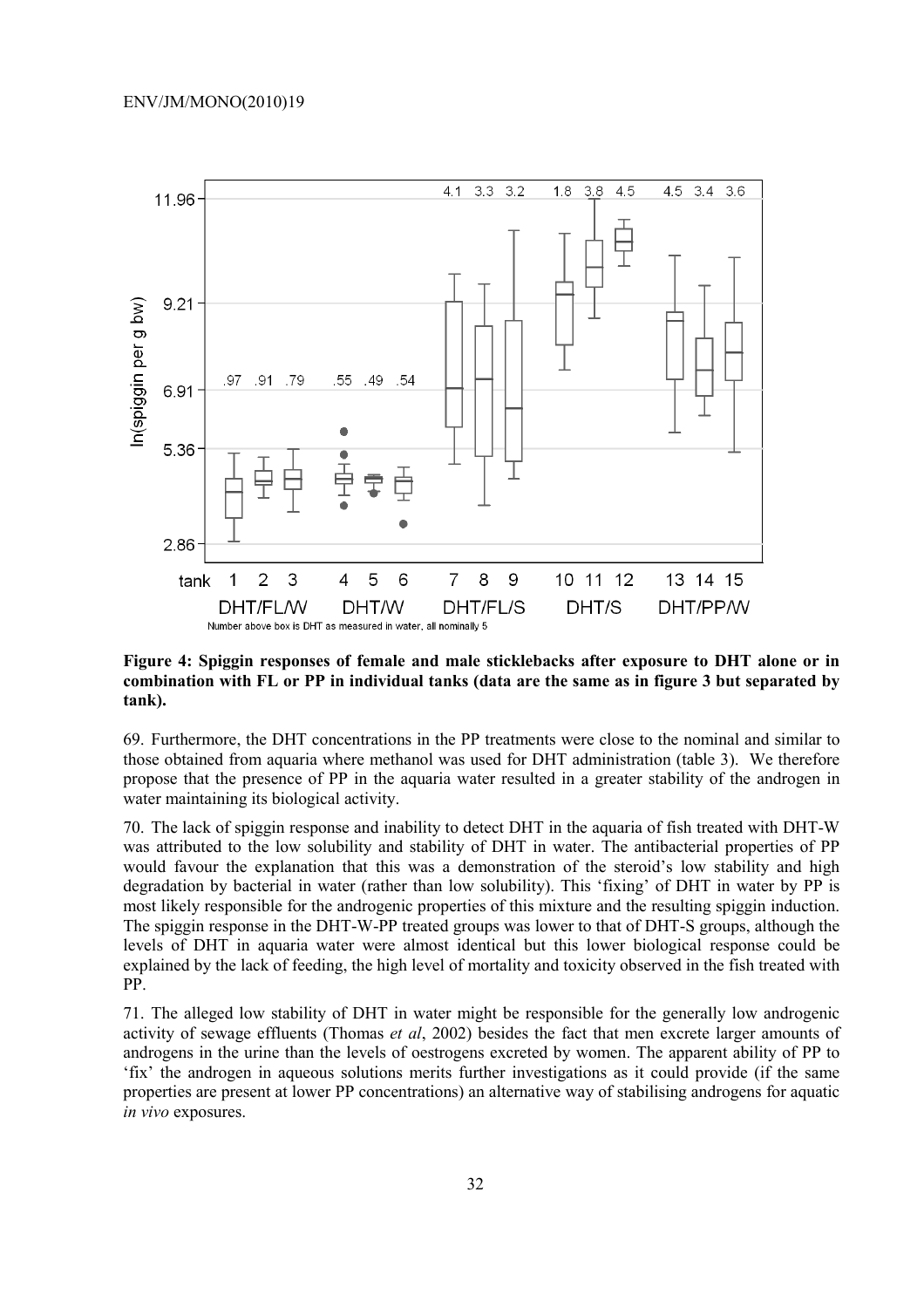# *Conclusions*

72. There is a need to employ solvent vehicle during *in vivo* exposures of fish to DHT, a model androgen. Although we did not specifically set out to determine the level at which the use of carrier solvent is necessary, our results suggest that the presence of water in the stock solutions or mixing vessels would result in a high degradation rate of DHT.

73. The use of PP as an endocrine negative substance at 400µg/L is not supported. Firstly PP was toxic to the fish, secondly it affected food uptake by the fish, thirdly its use as an oxidising agent for steroid synthesis are compromising its potential as an endocrine negative substance to a large extend.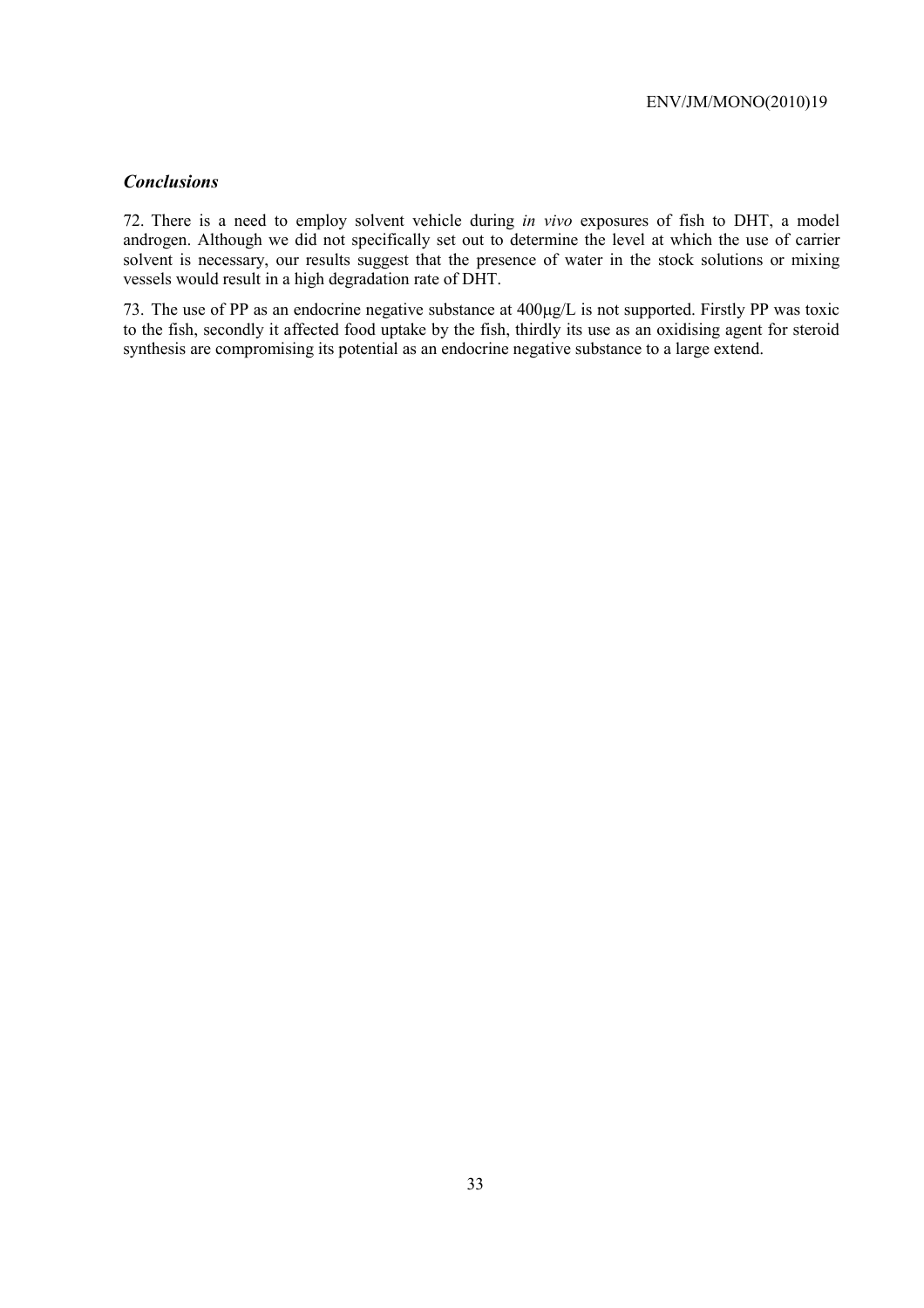#### **STATISTICAL ANALYSIS OF ALL EXISTING DATA TO DATE**

#### **Background information on the datasets**

74. As stated above a large dataset comprising of 20 exposures undertaken in 4 different laboratories over a period of 7 years was available. Of these, 8 exposures were excluded because 4 were conducted in a semi-static system (not flow-through) and 4 were a multi-component mixture of all antiandrogens, hence not suitable for the purpose of this exercise.

75. The sub-set of data analysed comprises of 12 full dose response exposures that took place in four different laboratories, the majority of which (10 exposures) were part of the EU-funded EDEN programme. These tests included a total number of over 1600 independent measurements of spiggin in female fish that were treated with DHT at 5µg/L and range of antiandrogen concentrations.

76. These exposures were conducted in a similar (but not identical) manner (see Annex 1 for details). The main differences between them were in relation to the origin and size of fish, the salinity of the dilution water, the water sample extraction procedure, the analytical method employed for analysis and the chemical lot number. These caveats were impossible to avoid since the original purpose of conducting the exposures was not seeking data or method validation but production of original research on the antiandrogenic activity of selected compounds. In addition some of these data were generated during method development (particularly in terms of the water extraction procedure employed for the analysis of test concentrations) so implementing changes to improve practice was part of our aim.

77. Hence some degree of variability was expected in relation to biological responses and analytical measurements, stemming from one or more of these factors. The assay requires at least two analytical measurements to be made at each time point (with the exception of positive and negative control groups where only one chemical is administered); one is the DHT concentration and the other the test chemical.

78. Since the amount of DHT in the water increases spiggin content in female kidneys in a dose response manner (Katsiadaki *et al*, 2002a), then the degree of antagonism by the putative antiandrogens would be directly linked to the amount of DHT present in these very same tanks (i.e. not the positive control tanks alone). For example, assuming that in one particular experiment, the average spiggin levels of the positive control groups were 60,000-units/g body weight and the measured DHT concentration (average of 3 weekly measurements) to which this response is attributed was established as 4.3µg/L. Assuming also that at the same experiment, the nominal concentration of 50µg/L flutamide was also tested (this is always in combination with the nominal concentration of DHT at  $5\mu\text{g/L}$ ) and this gave an average spiggin level of 62,000-units/g body weight. The first reaction is to conclude that flutamide had no effect at this concentration. This can be proved to be incorrect when one examines the actual concentrations. It is possible for example that the actual DHT concentration in the flutamide treated group was 6.4µg/L in this instance which would have resulted in significantly higher spiggin induction in comparison to the positive control group, and hence potentially to a significant reduction by flutamide. Similarly, the flutamide actual concentration could be as low as 10% of the nominal, so to state that flutamide has no effect at 50µg/L would be also incorrect. We therefore suggest that the best way of expressing the data was to use the ratio of the antiandrogen over the androgen, as in this way both important determinants of the responses are present.

79. Another important issue we considered was whether or not to analyse the data on the basis of nominal or measured test compound concentrations. Measured concentrations present obvious advantages (in that the actual chemical concentration rather than the nominal is reported) but they also suffer from two major drawbacks. One is related to the fact that each measurement represents one point in time (rather than an integrated value) of the chemical concentration in the aquaria. In this case (as in the majority of fish exposures and in accordance to the OECD guidelines for chemical exposures) the norm is to take at least one weekly sample and then report the results in relation to the average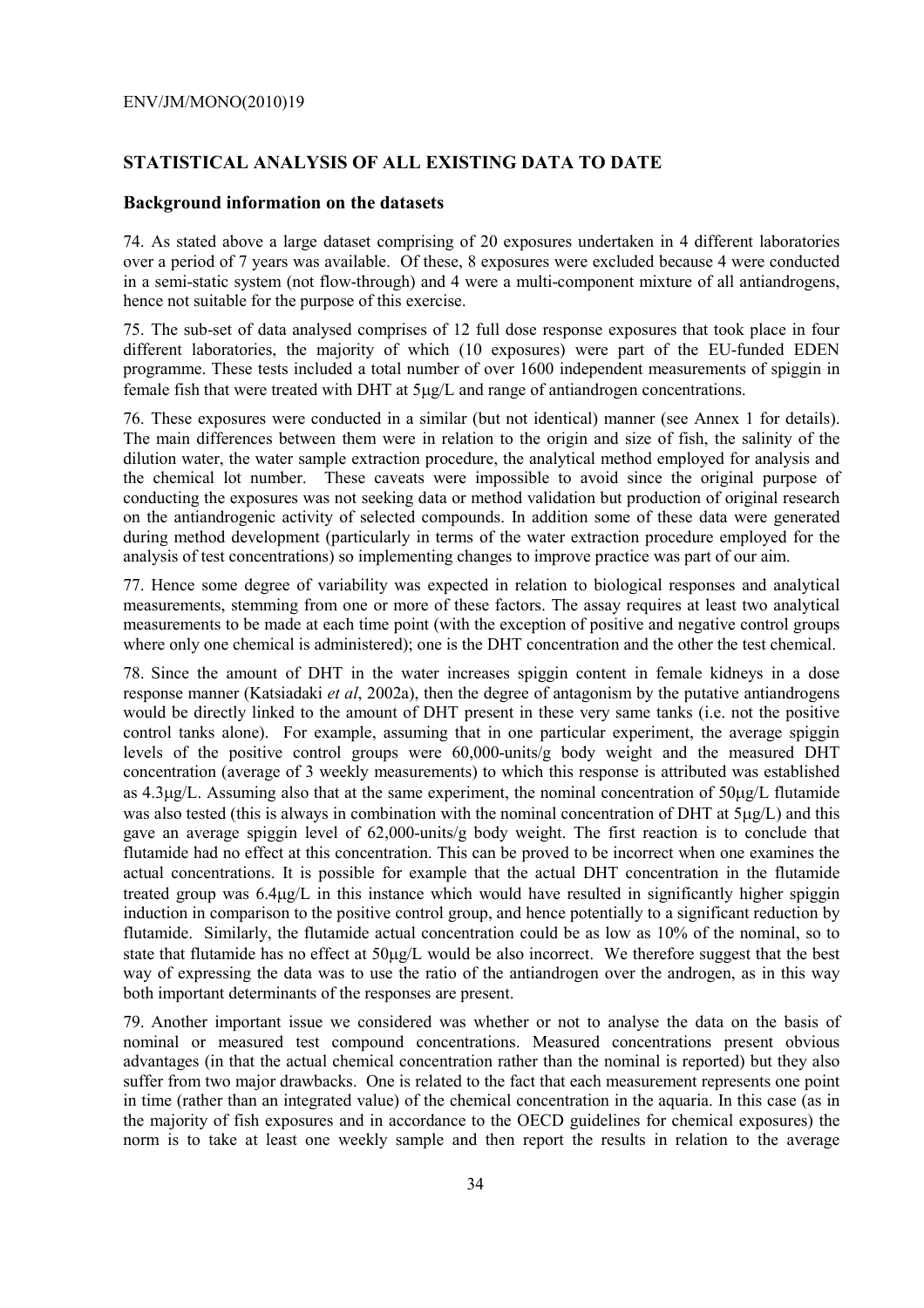recovered concentrations over the three-week period. This means that if there was a pump failure or another problem in the exposure system that briefly affected the final concentration of the chemicals in the aquaria, then any water sample taken for analysis during this period, would record a measured concentration that is not representative of the chemical concentrations over the whole week of exposure. In addition, the water extraction procedures and the analytical instruments involved in the verification of test compounds, changed over the course of the past 7 years in view of improving the methodology. Strictly speaking the actual measured values of all the test compounds have not been derived using identical procedures. For these reasons we decided to analyse and report the data using both nominal and measured chemical ratios employed in the exposures.

80. It should be mentioned that at least two variables were kept standard throughout the generation of the reported data. All spiggin measurements were conducted at Lab 2 employing the same specific reagents (i.e. standard and anti-spiggin serum), all analytical measurements for DHT were also conducted in Lab 2 (by Dr Alex Scott and his team) and all the analytical measurements of the antiandrogens tested were conducted by Dr Steve Morris in either Lab 1 or Lab 2.

81. Only few caveats were associated with the above methodologies: a) the standard curve (SC) of the spiggin assay was modified in 2003 after recommendations from the EDEN statistician so the initial SC included data points from 1 to 1000 units and the modified version (which was used thereafter for all measurements) ranged from 0.02 to 200 units, b) the label for DHT was recently replaced (the original stock was exhausted during the EDEN analysis), c) at least three different instruments were used for flutamide analysis alone as a result of equipment replacements in the Cefas analytical suite.

*82.* For brevity the details of water extraction, analytical methods and spiggin analysis protocols are not included in this report but they are available upon request. The ELISA for spiggin is also attached at the draft test guideline accompanying this report.

#### **Analysis of control data**

83. The first task was to analyse all 'control' data including water control, solvent control, and negative control (where only the test compound was used without any DHT) and investigate any differences between the different groups, the different Labs and the time that exposure and analysis took place (date).

84. Spiggin data were normalised using a natural log transformation and comparisons between spiggin levels within each factor of interest were made using a one-way ANOVA. All spiggin data were expressed as spiggin units per g of body weight but in some figures this is abbreviated to ln spiggin. Where a significant difference was detected, pairwise comparisons were made using t-tests (adjusted for multiple comparisons by the Bonferroni method). Differences were deemed significant if the adjusted p-value was less than 0.05. All analysis was conducted in Stata (version 10.0) and R (version 2.7). The results are displayed in figure 5, whilst table 4 provides the details.

85. Both water, solvent and negative control groups registered spiggin values that are within the baseline levels of the assay (i.e. less than 200units/g body weight), indicating that the assay is robust and reproducible in terms of recognising female fish that were not treated with an androgen. Importantly there were no differences between water and solvent control groups within each laboratory exposure. The study conducted by Lab 2 did not include any control data as explained in paragraph 49.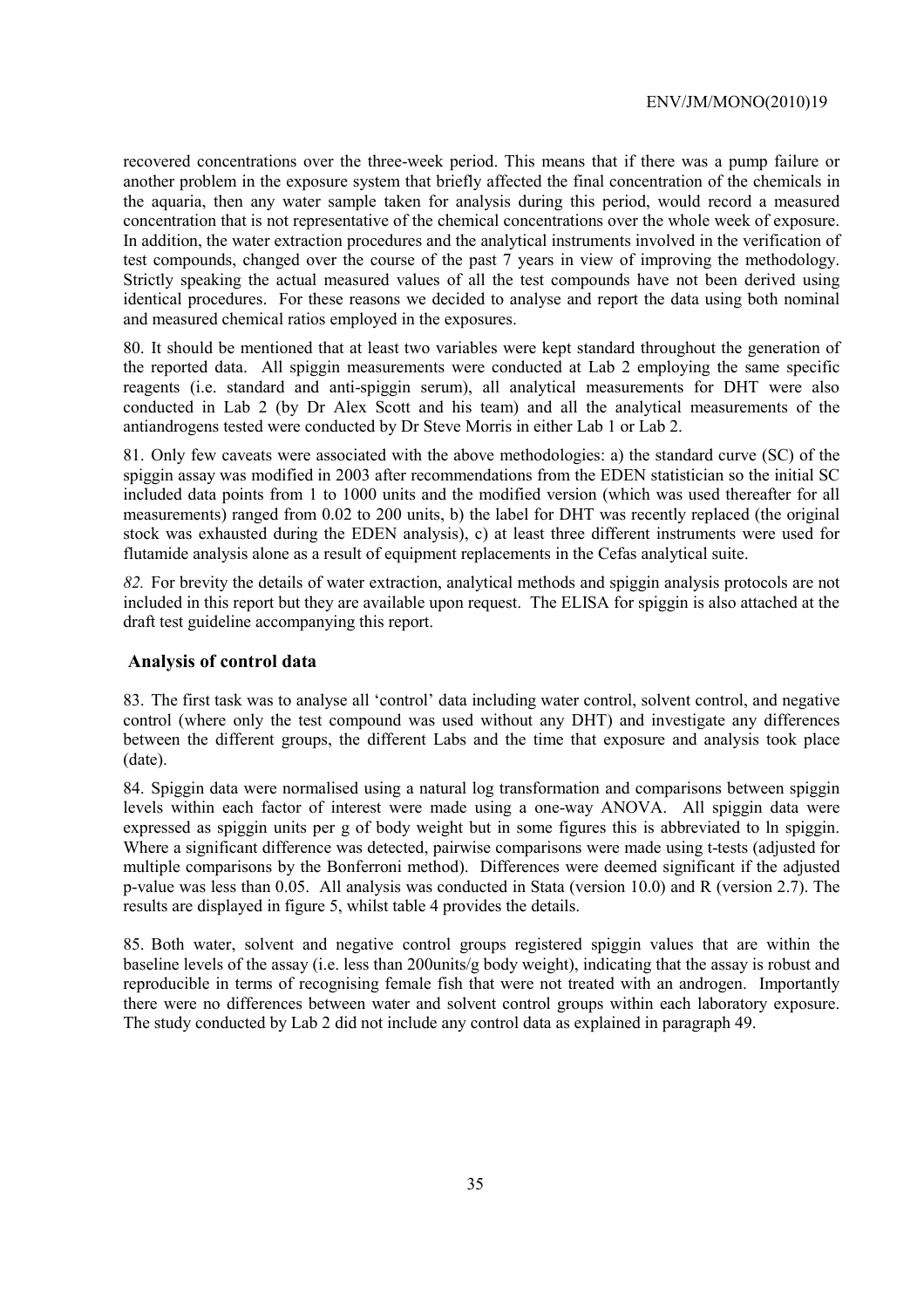

Figure 5: Water, solvent and negative control spiggin data in each laboratory (all studies)

86. However, statistical analysis indicated differences in the spiggin levels of 'control' fish depending on the site that the exposures were conducted. Specifically the study conducted by Lab 1 in 2001 was registering lower values in comparison to the Lab 3 and Lab 4 studies and in addition the Lab 4 fish were registering lower values than the Lab 3 fish.

87. The latter differences (between Lab 3 and 4) could be attributed to random biological variability or could be related to genuine differences between the fish populations used for the exposures. Lab 3 for example used as a regular source of sticklebacks for exposure a freshwater site near Reading whilst the fish used by Lab 4 were of marine origin collected from fiords in Norway.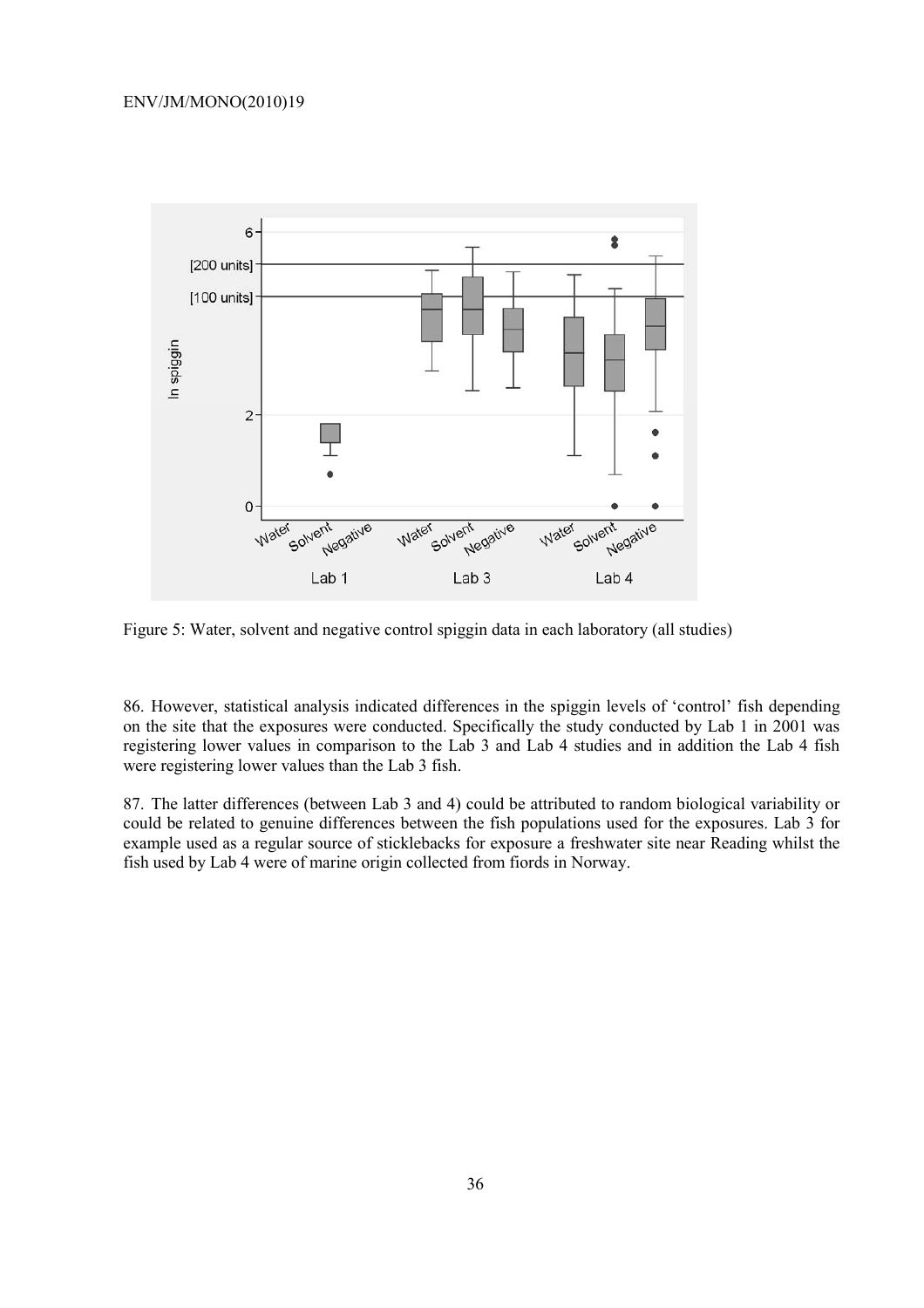| <b>Site</b>      | <b>Solvent control</b>                |                         |    |           |                 |  |  |  |  |  |
|------------------|---------------------------------------|-------------------------|----|-----------|-----------------|--|--|--|--|--|
|                  | <b>Mean Spiggin</b>                   | <b>SD</b>               | N  | <b>SE</b> | Mean In spiggin |  |  |  |  |  |
| Lab 1            | 4.66                                  | 1.12                    | 19 | 0.26      | 1.54            |  |  |  |  |  |
| Lab <sub>2</sub> | No solvent controls were used         |                         |    |           |                 |  |  |  |  |  |
| Lab <sub>3</sub> | 76.96<br>62.42<br>22<br>13.31<br>4.34 |                         |    |           |                 |  |  |  |  |  |
| Lab 4            | 43.08                                 | 60.96                   | 60 | 7.87      | 3.76            |  |  |  |  |  |
| <b>Average</b>   | 42                                    |                         |    |           | 3.22            |  |  |  |  |  |
| <b>SD</b>        | 36                                    |                         |    |           | 1.48            |  |  |  |  |  |
| <b>SE</b>        | 21                                    |                         |    |           | 0.85            |  |  |  |  |  |
| $c_{V}$          | 0.87                                  |                         |    |           | 0.46            |  |  |  |  |  |
|                  |                                       | <b>Water control</b>    |    |           |                 |  |  |  |  |  |
|                  | <b>Mean Spiggin</b>                   | <b>SD</b>               | N  | <b>SE</b> | Mean In spiggin |  |  |  |  |  |
| Lab 1            | No water controls were used           |                         |    |           |                 |  |  |  |  |  |
| Lab <sub>2</sub> | No water controls were used           |                         |    |           |                 |  |  |  |  |  |
| Lab <sub>3</sub> | 77.42                                 | 42.50                   | 18 | 10.02     | 4.35            |  |  |  |  |  |
| Lab 4            | 42.56                                 | 38.46                   | 71 | 4.56      | 3.75            |  |  |  |  |  |
| <b>Average</b>   | 60                                    |                         |    |           | 4.05            |  |  |  |  |  |
| <b>SD</b>        | 25                                    |                         |    |           | 0.42            |  |  |  |  |  |
| <b>SE</b>        | 17                                    |                         |    |           | 0.21            |  |  |  |  |  |
| <b>CV</b>        | 0.41                                  |                         |    |           | 0.10            |  |  |  |  |  |
|                  |                                       | <b>Negative control</b> |    |           |                 |  |  |  |  |  |
|                  | <b>Mean Spiggin</b>                   | <b>SD</b>               | N  | <b>SE</b> | Mean In spiggin |  |  |  |  |  |
| Lab 1            | No negative controls were used        |                         |    |           |                 |  |  |  |  |  |
| Lab <sub>2</sub> | No negative controls were used        |                         |    |           |                 |  |  |  |  |  |
| Lab <sub>3</sub> | 57.52                                 | 36.84                   | 21 | 8.04      | 4.05            |  |  |  |  |  |
| Lab 4            | 65.99                                 | 51.03                   | 63 | 6.43      | 4.19            |  |  |  |  |  |
| Average          | 62                                    |                         |    |           | 4.12            |  |  |  |  |  |
| <b>SD</b>        | 6                                     |                         |    |           | 0.10            |  |  |  |  |  |
| <b>SE</b>        | $\overline{\mathbf{4}}$               |                         |    |           | 0.05            |  |  |  |  |  |
| $c_{V}$          | 0.10                                  |                         |    |           | 0.02            |  |  |  |  |  |
|                  |                                       | All baseline data       |    |           |                 |  |  |  |  |  |
| Average          | 52.60                                 |                         |    |           | 3.71            |  |  |  |  |  |
| <b>SD</b>        | 26.16                                 |                         |    |           | 1.74            |  |  |  |  |  |
| <b>SE</b>        | 10                                    |                         |    |           | 1               |  |  |  |  |  |
| CV               | 0.50                                  |                         |    |           | 0.47            |  |  |  |  |  |
|                  | <b>Positive (DHT) control</b>         |                         |    |           |                 |  |  |  |  |  |
|                  | <b>Mean Spiggin</b>                   | <b>SD</b>               | N  | <b>SE</b> | Mean In spiggin |  |  |  |  |  |
| Lab 1            | 55,367                                | 46,047                  | 19 | 10,564    | 10.92           |  |  |  |  |  |
| Lab <sub>2</sub> | 38,666                                | 32,215                  | 46 | 4,750     | 10.56           |  |  |  |  |  |
| Lab <sub>3</sub> | 33,715                                | 21,289                  | 19 | 4,884     | 10.43           |  |  |  |  |  |

Table 4: Details of solvent, water, negative and positive controls in each lab.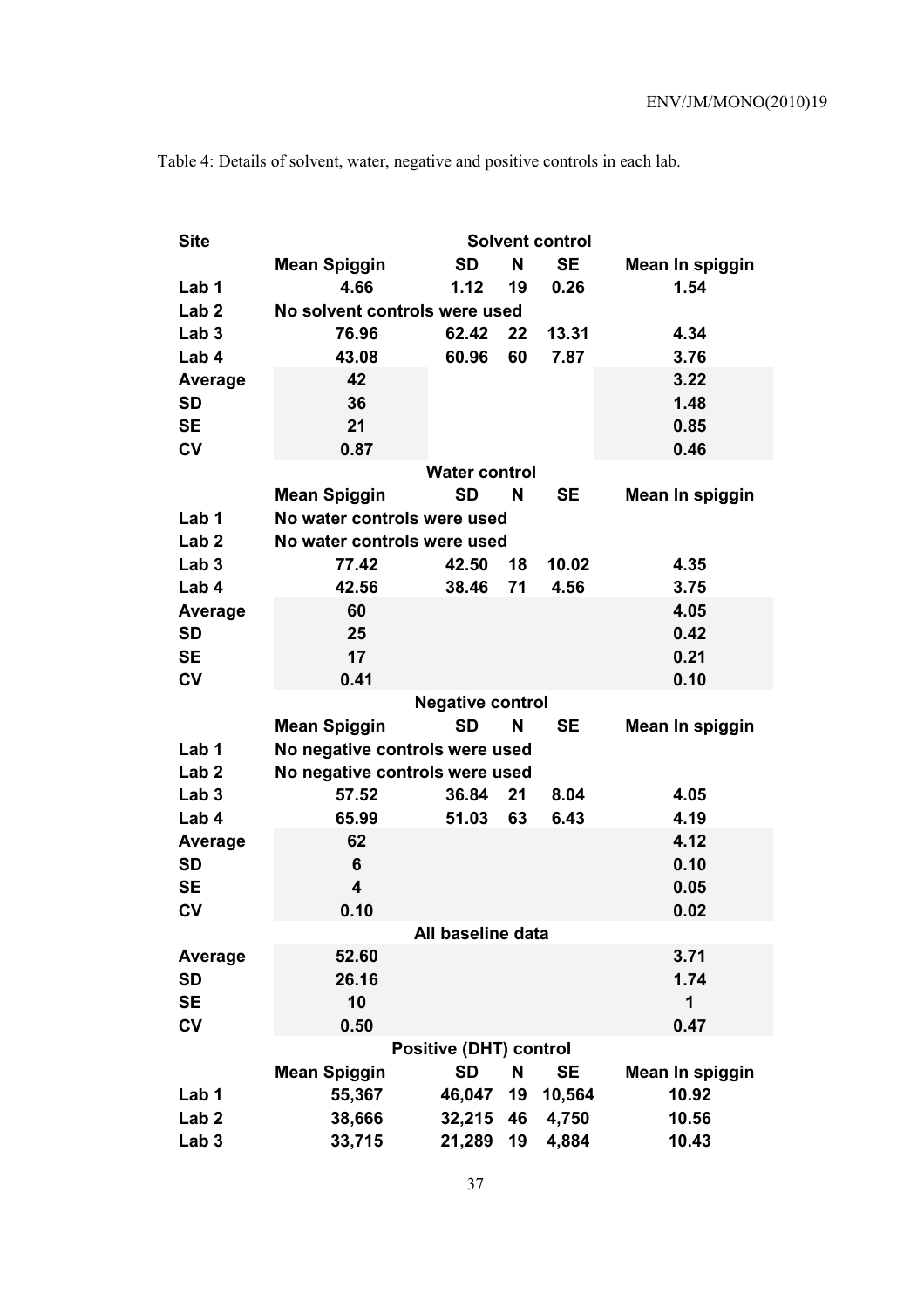| Lab 4     | 46,268 | 31,936 75 3,688 | 10.74 |
|-----------|--------|-----------------|-------|
| Average   | 43,504 |                 | 10.66 |
| <b>SD</b> | 9,444  |                 | 0.22  |
| <b>SE</b> | 4,722  |                 | 0.11  |
| <b>CV</b> | 0.22   |                 | 0.02  |

88. The differences between both Lab 3 and Lab 4 to the Lab 1 data are most likely due to the change in the spiggin assay standard curve in 2003 as mentioned earlier. This change was requested by the EDEN statistician who needed a higher resolution at the low end of the assay, in order to model low dose effects. The different standard curve employed in the Lab 1 study was underestimating slightly the spiggin units in control females.



Figure 6. Water, solvent and negative control spiggin data from all exposures marked by study number

89. Lastly, statistical analysis of all baseline control data (water, solvent and negative) pointed out significant differences between dates that the exposure and analysis took place (figure 6). The differences involved studies 1, 2, 11 (which registered lower baseline spiggin levels) and study 3 (which registered higher baseline spiggin levels). The reason for these differences is unclear, however it is arguable that it is of any biological significance, since all measurements were within the defined baseline levels

90. Taking everything into account it is fully justified to claim that the control female spiggin data are consistently within the baseline (background) limits of the assay (below 200 units/g body weight) and that there were no differences between solvent (methanol) and water control data.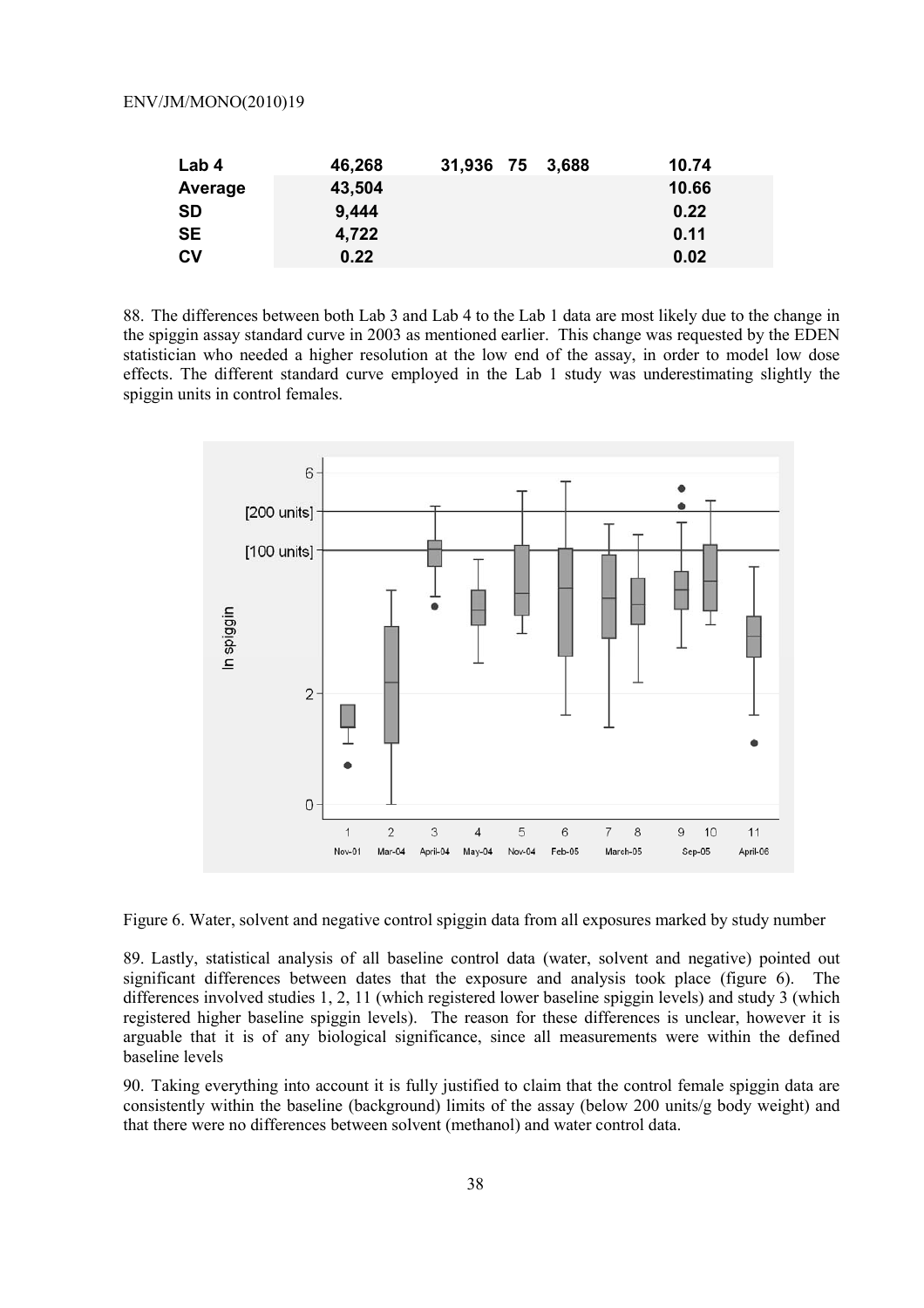91. Analysis of positive control data: The DHT concentration was always nominally 5µg/L, but the measured values varied from 1.76 to 4.99µg/L (mean 4.13µg/L). Excluding the 1.76 value (in one of the replicate tanks from the Lab 2 study), the range was 3.43 to 4.99. The spiggin values varied from 782 to 156,354. These were converted to the ln scale. Although the results presented here refer to 12 full dose experiments, in 2 occasions (studies 8 and 10) two chemicals were tested simultaneously sharing the control fish data, hence the number of studies compared in terms of spiggin responses to the DHT treatment were 10. The number of observations in each studied varied from 2 to 45 but were around 10-15 in most cases.

92. Comparing the spiggin values between dates suggests differences in variance rather than level and AVOVA demonstrated that the visible variation is more related to number of observations. The overall significance at 4% is so marginal that one would accept the system as stable. There is certainly no support for a trend over time (learning effect, drift of standards), whilst excluding study 9, conducted at Lab 4 in September 2005, the differences between studies are completely non-significant (figure 7).

93. The relationship of the measured (ln) spiggin response to the actual DHT concentration is apparently linear over the observed range. If DHT concentrations varied over orders of magnitude the relationship would be more likely ln-ln. Figure 8 presents the same data but fitted with a regression line. In conclusion, the spiggin response after DHT exposure is stable over time and between laboratories but needs to be adjusted for the actual DHT burden. Points marked by study number.



**Figure 7: Positive control (DHT at nominal concentration of** µ**g/L) spiggin responses from all exposures, marked by study number**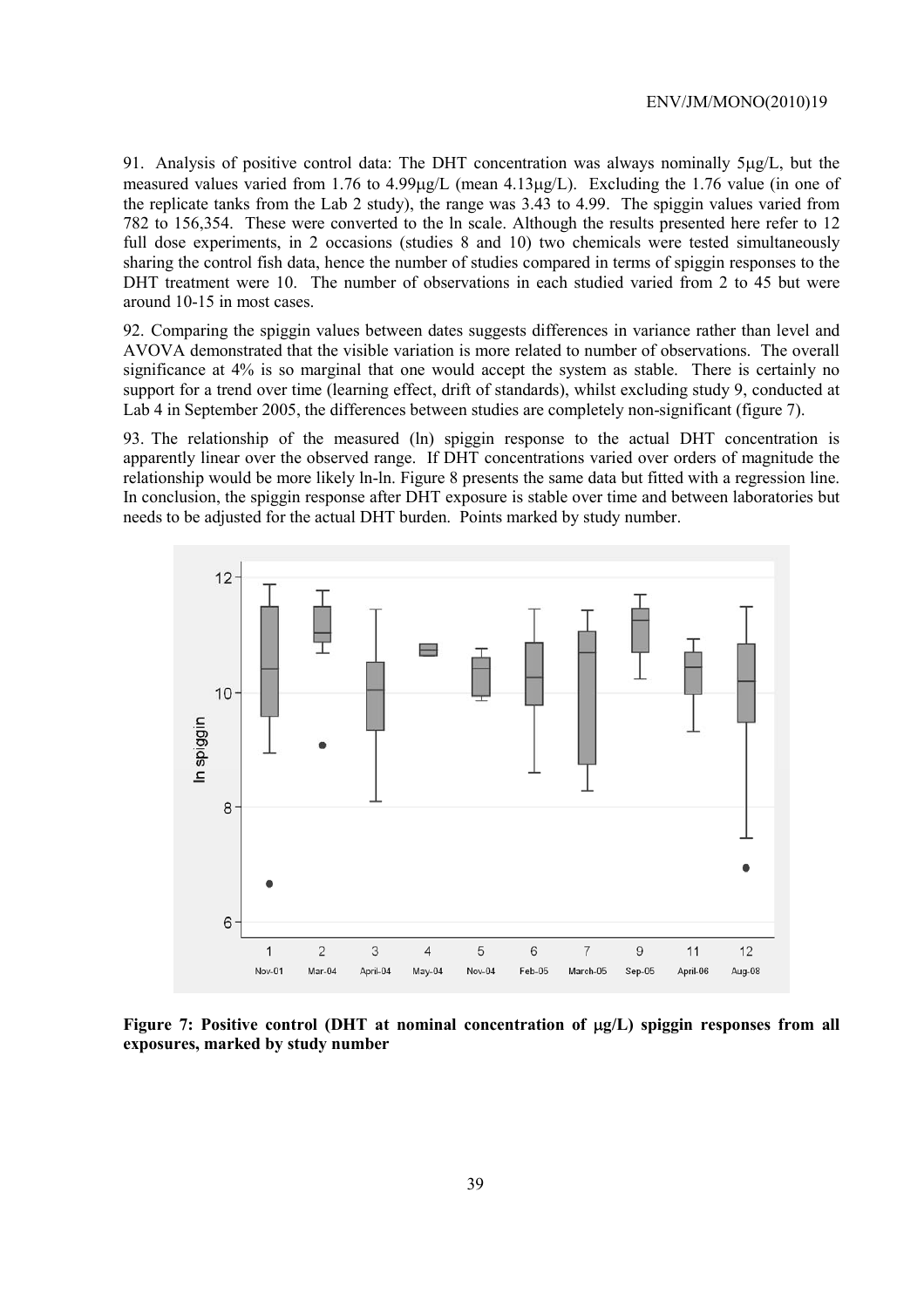

**Figure 8: Positive control (DHT at measured concentrations in** µ**g/L) spiggin responses from all exposures marked by study number**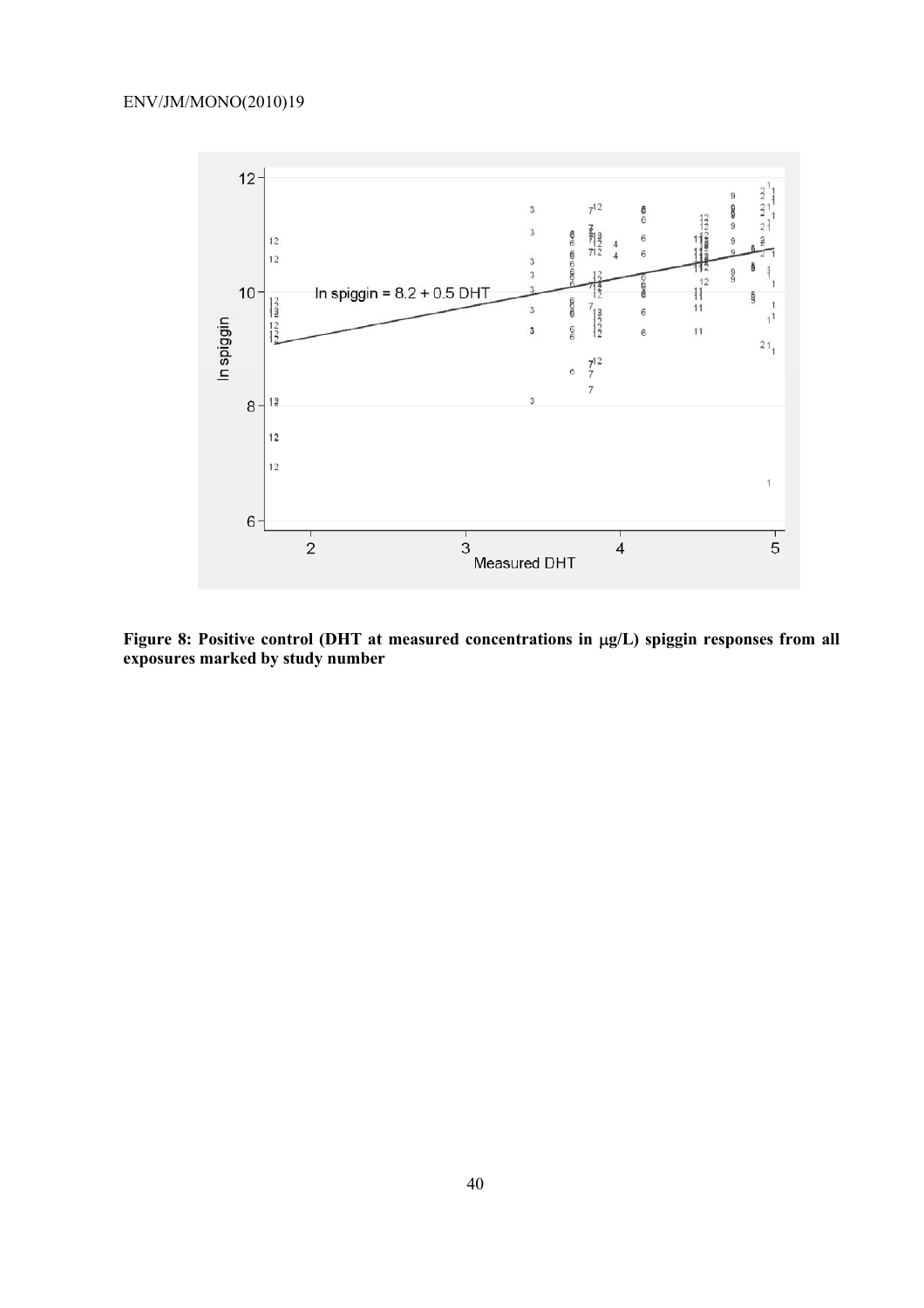#### **Analysis of Flutamide data**

94. Antiandrogens in general exert their effects by occupying androgen receptors (AR) without activating them (e.g. acting as an antagonist). Two classes of antiandrogens are currently recognised: the steroidal derivatives (which posses mixed agonistic and antagonistic androgenic activity) and the non-steroidal derivatives or 'pure' antiandrogens, exemplified by flutamide (2-Methyl-N(4-nitro-3- [triflouromethylphenylpropanamide], henceforth referred to as FL).

95. FL and its derivatives are the main representatives of the latter category and have been extensively studied due to their proven clinical efficacy in the treatment of prostate cancer (Singh *et al*, 2000). They are potent AR antagonists that compete with androgens for binding to the AR and prevent AR DNA binding and transcription of androgen-dependent genes. For this reason FL is used as a model, reference antiandrogen in *in vitro* systems that employ ARs, such as the YAS and was extensively tested in the development and validation of the androgenised female stickleback screen.

96. A total number of 5 full dose response studies with over 900 individual spiggin measurements were analysed. Figure 9 displays the results separated by study and Figure 10 displays the same data separated by site of exposure. Both figures use the nominal ratio between FL and DHT. Since DHT was always used at a nominal concentration of 5µg/L the actual concentration of FL can be quickly estimated by multiplying the ratio FL/DHT featuring on the X-axis by a factor of 5.

97. As figures 9 and 10 and statistical analysis reveal, although the responses were highly variable, flutamide when used at a ratio above 2 (hence at  $10\mu g/L$  or above), significantly reduced the spiggin levels induced by DHT alone ( $p \le 0.01$ ) and when used at a ratio above 20 (i.e. 100µg/L or above) the reduction in spiggin levels was highly significant  $(p<0.001)$ .

98. Statistical analysis of the Lab 2 dataset (study 12) revealed that as expected FL significantly reduced the spiggin levels induced by DHT (only the solvent data were used for comparisons as the DHT in water did not induced spiggin for the reasons discussed in paragraph 59).

99. The results from the Lab 1 exposure indicated that when FL was used at a ratio to DHT equal or above 2 significantly reduced the spiggin levels induced by flutamide at  $p \le 5.1 \cdot 10^{-6}$  (i.e. highly significant), hence the Lowest observed effect concentration (LOEC) for FL was determined by these data to be as low as 10µg/L.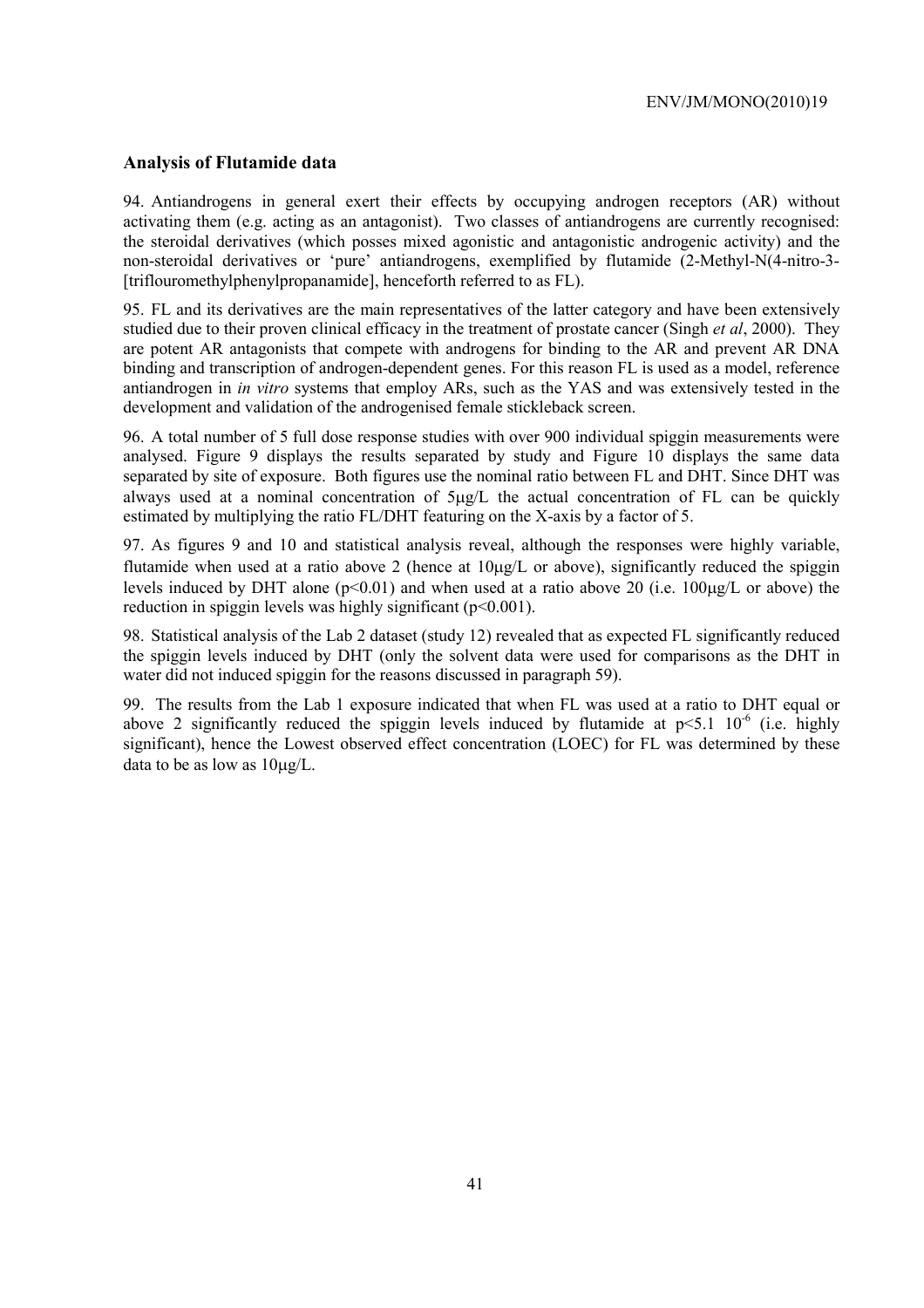

Figure 9: Spiggin responses to flutamide from all studies plotted against the ratio of nominal FL/DHT concentrations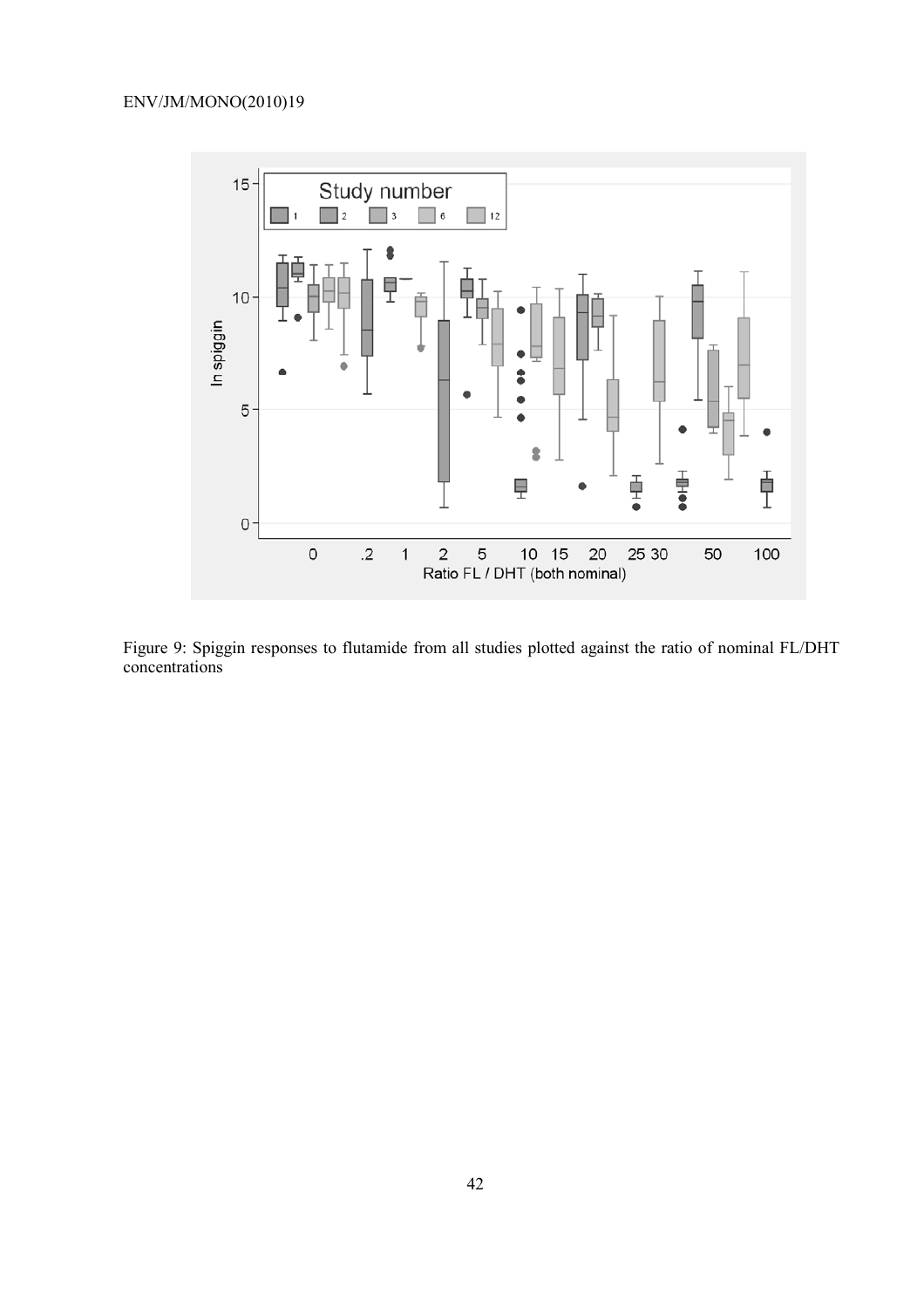

Figure 10: Spiggin responses to flutamide from each site plotted against the ratio of nominal FL/DHT concentrations

100. The Lab 3 data were very different to the Lab 1 study in that they indicated significant reduction of spiggin by FL only when the ratio was 50 (hence the LOEC for flutamide for the Lab 3 data was  $250\mu g/L$ ).

101. The data obtained from the Lab 4 exposures were in between those of Lab 1 and Lab 3, providing significant reduction of spiggin by FL at a ratio equal or above 15 ( $p<0.001$ ) giving a LOEC for FL of  $60\mu g/L$ .

102. All the above data however, refer to the nominal concentrations of the chemicals and any significant differences between the responses could be simply related to the actual concentrations achieved during the exposures. Figure 11 presents all the FL data (marked by site) expressed as ratio of measured FL over measured DHT and figure 12 present the same data separated by site.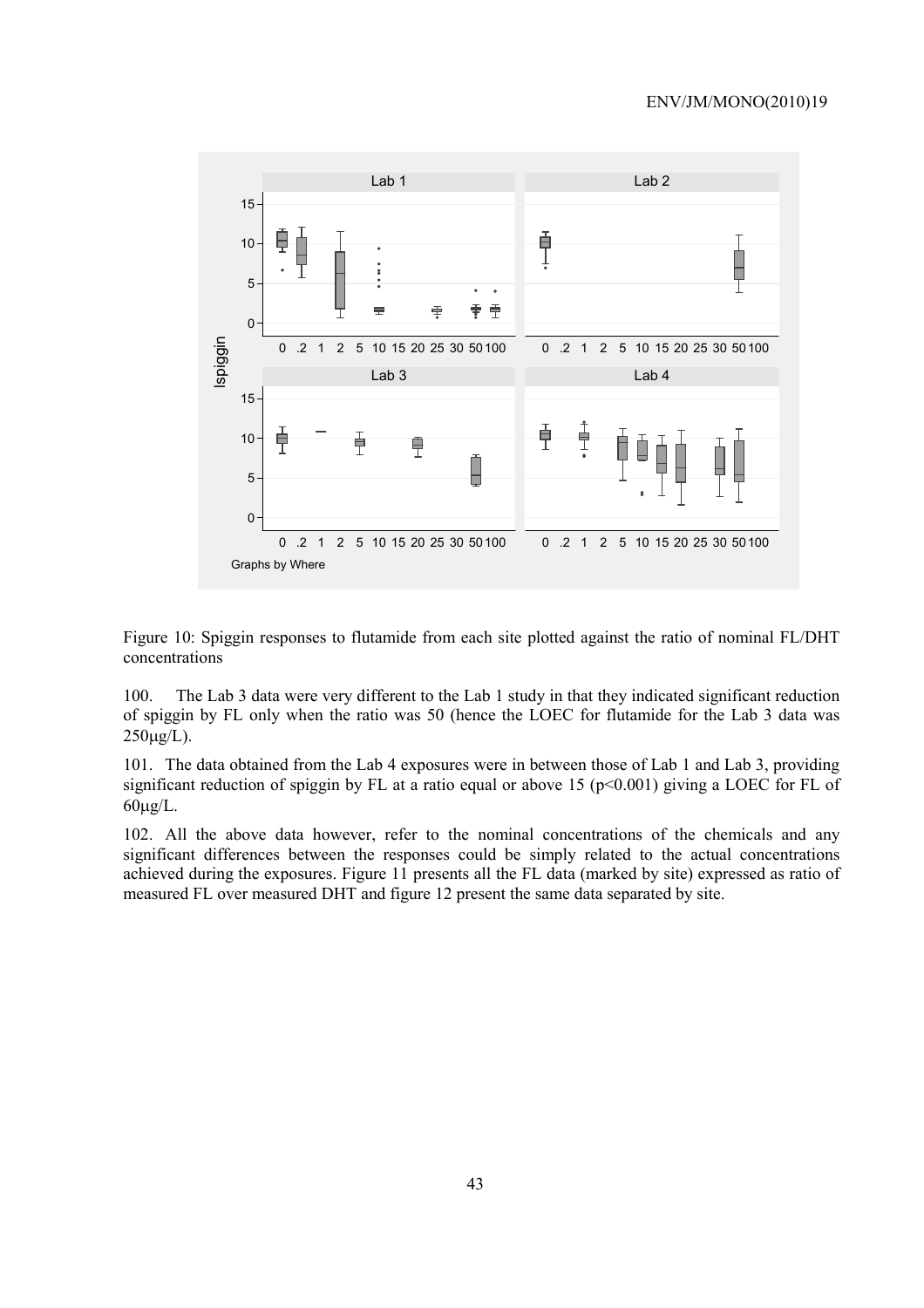

Figure 11: Spiggin responses to flutamide from all sites plotted against the ratio of measured FL/DHT concentrations.

103. The spiggin responses are much improved when using the measured concentrations of FL and DHT (as opposed to the nominal concentrations), with the exception of the Lab 2 data (study 12). One explanation for the anomalous Lab 2 data is the fact that the same batch of FL was used as for the EDEN exposures and because the "use by" date had been exceeded.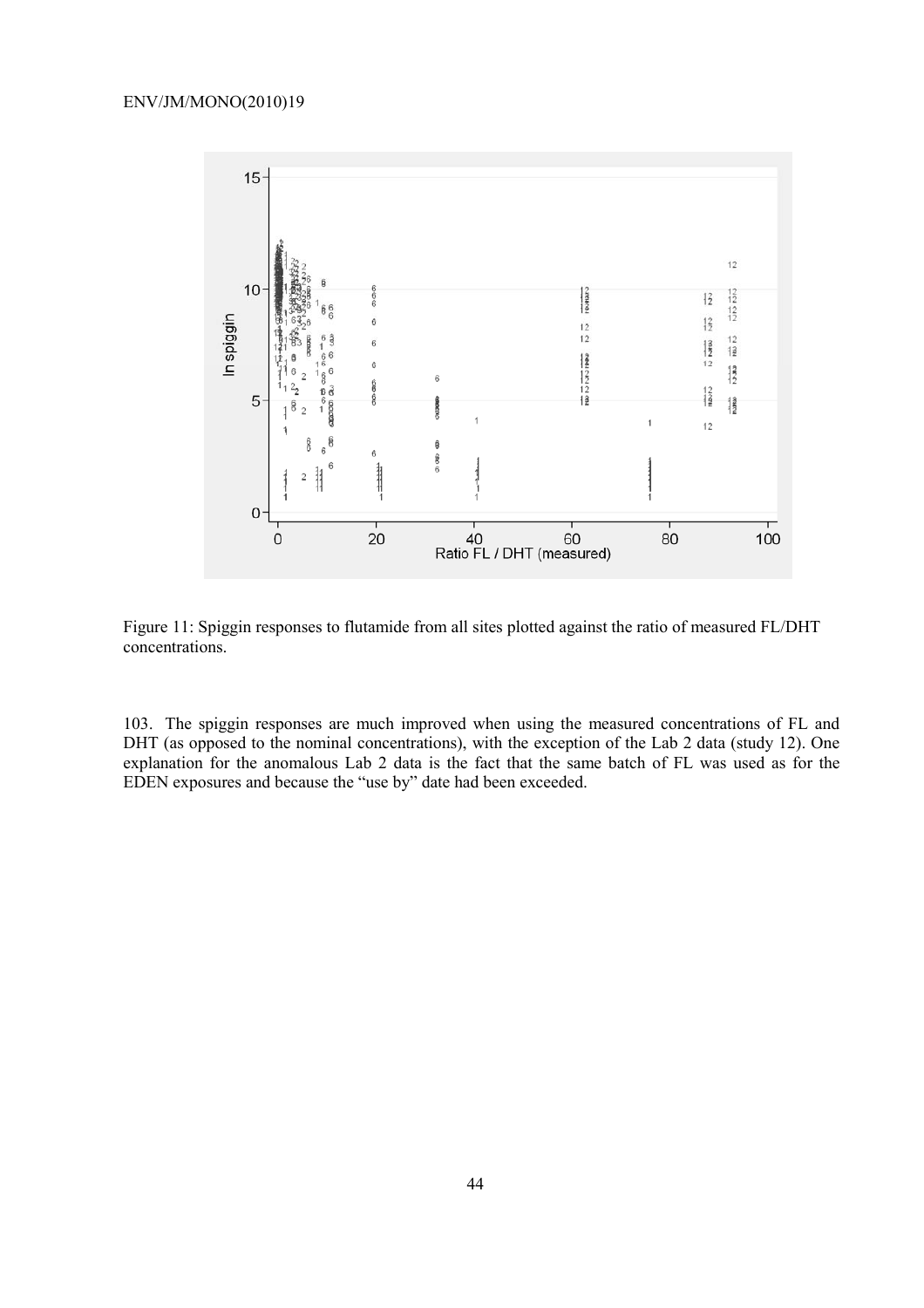104. For this analysis of measured FL concentrations a different statistical tool was employed. The concentrations of test compounds measured are continuous (i.e. not discrete as in the nominal concentrations) and so a standard linear regression was run for each of the sites using logarithmically transformed spiggin values.



Figure 12: Spiggin responses to flutamide from each site plotted against the ratio of measured FL/DHT concentrations.

105. As figure 12 displays within each exposure site a dose response was observed showing inhibition of spiggin induction by FL in every single experiment. The measured concentrations of FL were on average 60% of the nominals (18-87%).

106. The main findings of the linear model applied in all FL exposures in respect to the spiggin data indicate that the intercept of all experimental data for each site are similar (9.7, 9.9, 10.4) with the exception of the Lab 1 exposure where the intercept was lower (6.3). We attribute this difference to the different standard curve in the spiggin assay employed as discussed earlier (paragraph 87).

107. Another important feature of this analysis is the slope of the fitted curve. In all cases this was negative, hence FL antagonised DHT in a dose response manner. The result was very similar between each site over the same range of the ratio's FL/DHT (0-30) with the exception of the Lab 2 exposure where the slope was flatter (-0.034). The reason for this difference is almost certainly due to the age and stability of FL used, as previously discussed.

108. Using the measured chemical concentrations improved the regression line for each experimental site underlining the importance of chemical analysis of aquaria water as required by the OECD test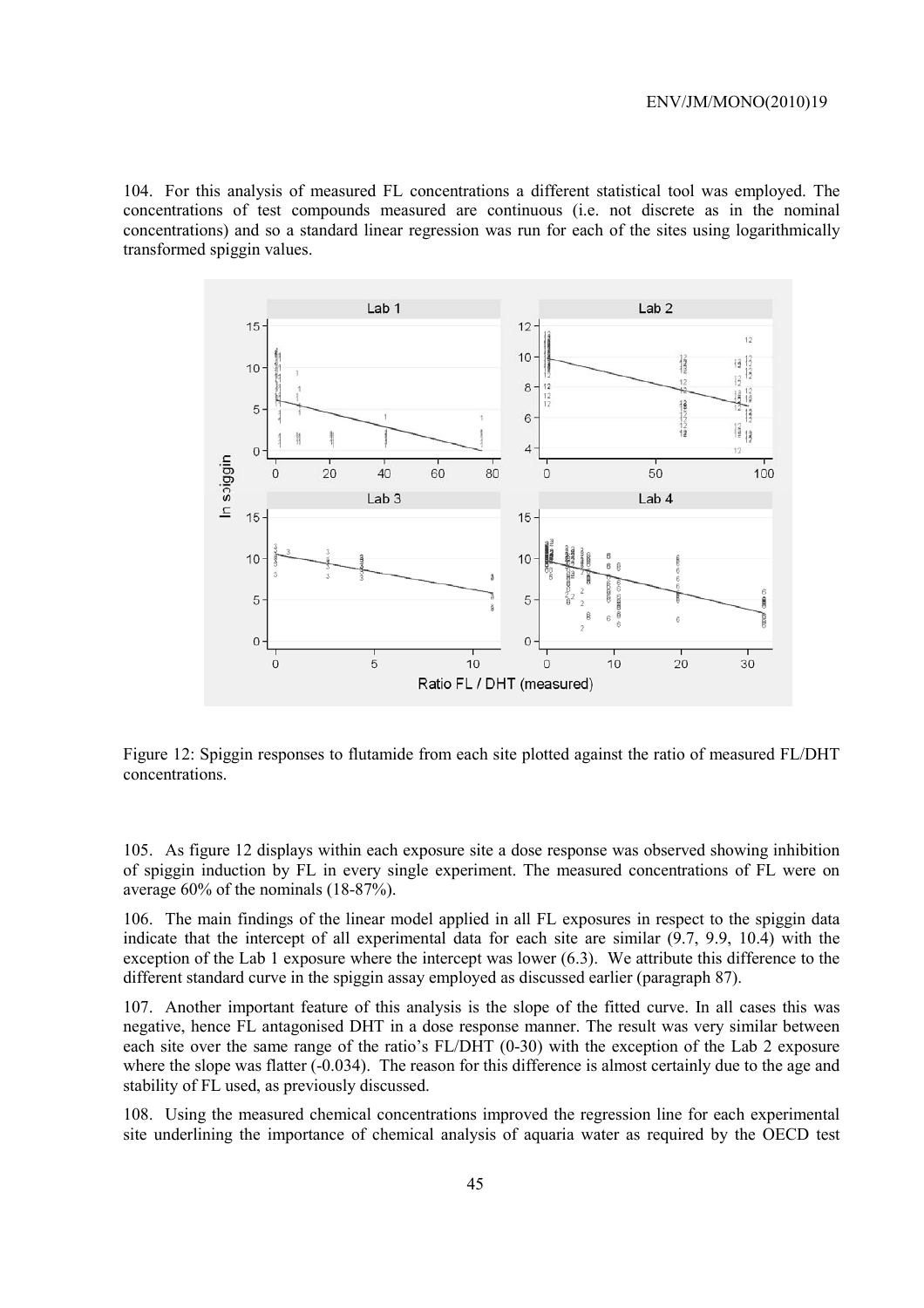guidelines. Direct chemical analysis harmonises any experimental differences of protocol or chemical stability, which might affect the result of the assay.

109. In order to evaluate whether the deviations between nominal and measured concentrations in each experiment affected the interpretation of biological responses, we plotted nominal versus measured concentrations for each site where the exposures took place (figure 13). As figure 13 displays, a very good agreement between nominal and measured concentrations existed for the Lab 1 and Lab 3 exposures, a good agreement was evident in the Lab 4 data (although at least one exposure deviated from the straight line) and a rather poor agreement was shown for the Lab 2 exposure, forming a contributing factor to the generally anomalous response recorded at this experiment.



Figure 13: Measured versus nominal FL/DHT concentrations from each site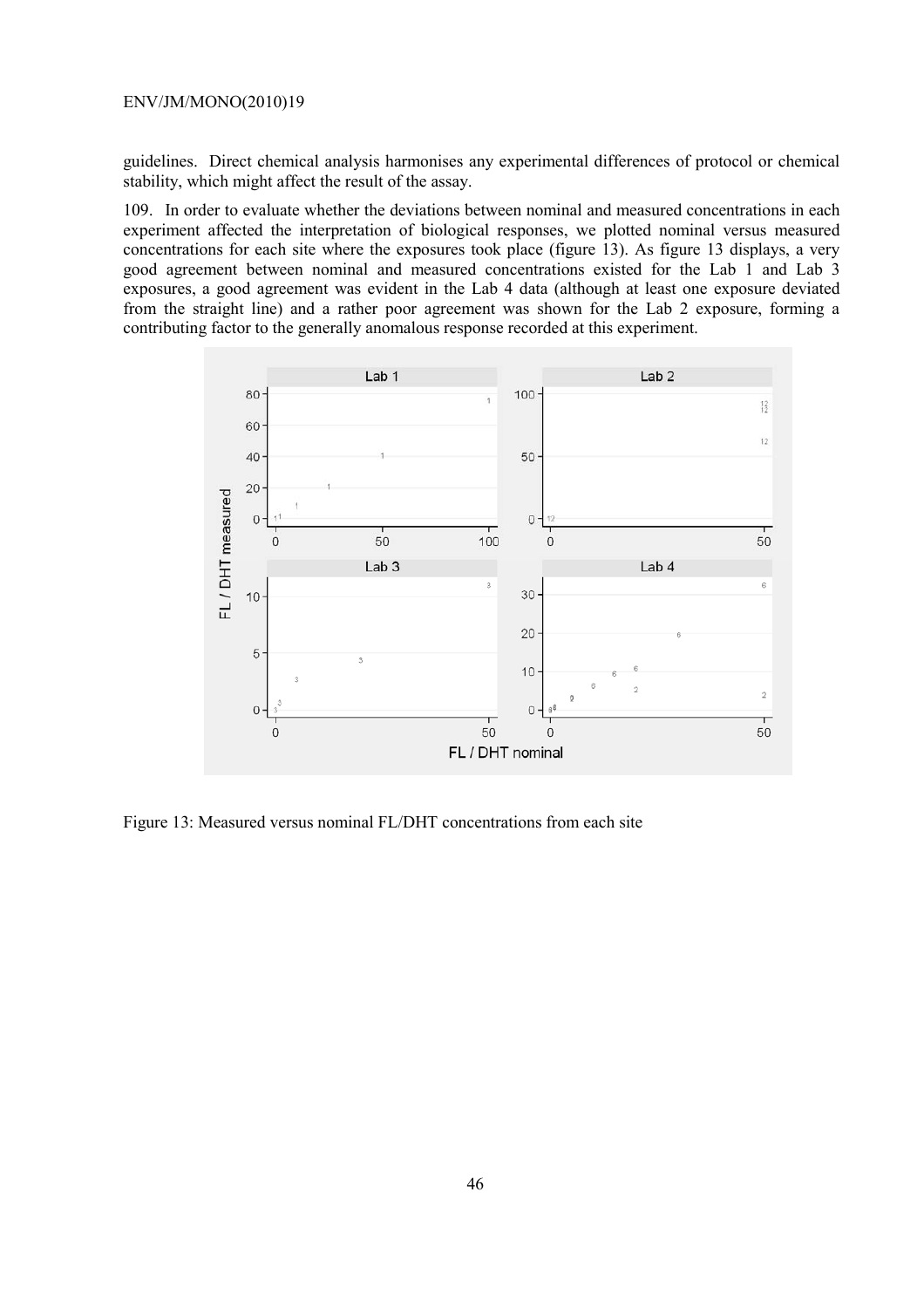

Figure 14: Spiggin responses to Fenitrothion plotted against the ratio of nominal FN/DHT concentrations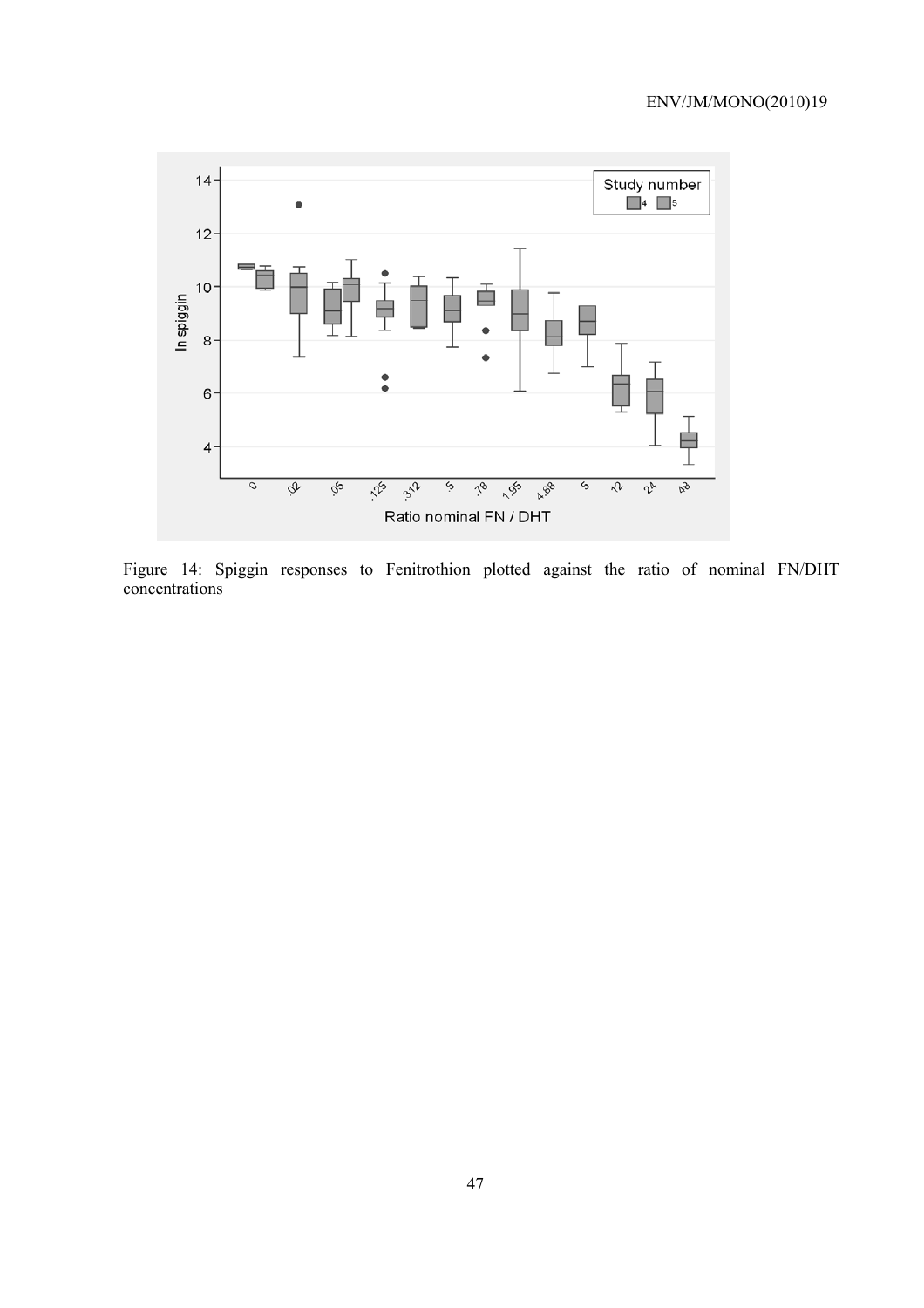## **Analysis of Fenitrothion data**

110. Fenitrothion [0,0-dimethyl-0-(4-nitro-m-tolyl)phosphorothioate, henceforth referred to as FN], is an insecticide (organo-phosphate, OP) that has been widely used since 1959 to control insects in agriculture and for fly, mosquito, and cockroach control in public health programs. Since 2001 FN has not been approved for plant protection products in the UK, but it only registered for use as an insecticide for non-agricultural use in UK (Advisory Committee on Pesticides, 2006). Recently, the Commission of the European Communities decided on the withdrawal of FN for plant protection products to be implemented by the 25 November 2008 (2007/379/EC).

111. The 48-hour acute LC50 values for carp range between 2.0ppm ( $\mu$ g/L) and 4.1ppm. One source states that aerial spraying of FN at 2 or 3 oz/acre, on New Brunswick forests has been reported to have no deleterious effect on fish in streams in the treated area. The sublethal effects of FN exposure on fish include morpho-anatomical changes, behavioural changes, biochemical changes (inhibition of acetyl cholinesterase activity), respiratory effects and effects on growth. However, none of the published risk assessments has included potential endocrine disrupting activity.

112. FN has structural similarities with FL and the environmental antiandrogenic herbicide Linuron (Tamura *et al,* 2001). One study on FN found it to be an AR antagonist both *in vitro* (reporter gene assay) and *in vivo* using the Hershberger rat assay (Tamura *et al,* 2001). Other *in vivo* studies on FN, however, have been inconclusive about its antiandrogenic activity (Sunami *et al*, 2000; Sohoni *et al*, 2001).

113. The androgenised female stickleback assay employing a semi-static system of exposure provided the first evidence on its antiandrogenic properties in fish (Katsiadaki *et al,* 2006), whilst the stickleback breeding test revealed that FN does not only inhibit spiggin induction in the male but also affects the expression of typical male reproductive behaviour (Sebire *et al*, 2009).

114. Two full dose response studies (4 and 5), both conducted at Lab 3 with over 260 individual spiggin measurements were analysed. As explained in paragraph 78 we decided to analyse and present the data both in terms of nominal and aquaria measured test compound concentrations.

115. Figure 14 displays the results from both FN studies on the basis of the nominal ratio between FN and DHT. Since DHT was always used at a nominal concentration of  $5\mu g/L$  the actual concentration of FN can be quickly estimated by multiplying the ratio FN/DHT featuring on the X-axis by a factor of 5.

116. According to figure 14, the NOEC for FN was estimated as 25µg/L and the LOEC as 60µg/L (although in one occasion the concentration of 24.4µg/L significantly reduced spiggin induction by DHT).

117. Figure 15 presents the same spiggin data as figure 14 but the responses are expressed as a ratio of measured concentrations of FN over DHT whilst figure 16 shows the same data with a fitted linear regression line. This ratio was logarithmically transformed to provide a better linear fit.

118. To summarise, FN significantly reduced and totally inhibited spiggin induction by DHT at 60µg/L and 240µg/L nominal concentrations respectively suggesting that FN has equal to or even higher antiandrogen potential than FL. The concentrations of measured FN were very different between the two experiments. In the first experiment the recovered concentrations were low ranging between 11 and 24% of the nominals but in the second experiment recovery was improved and the range was between 60 and 74% of the nominals.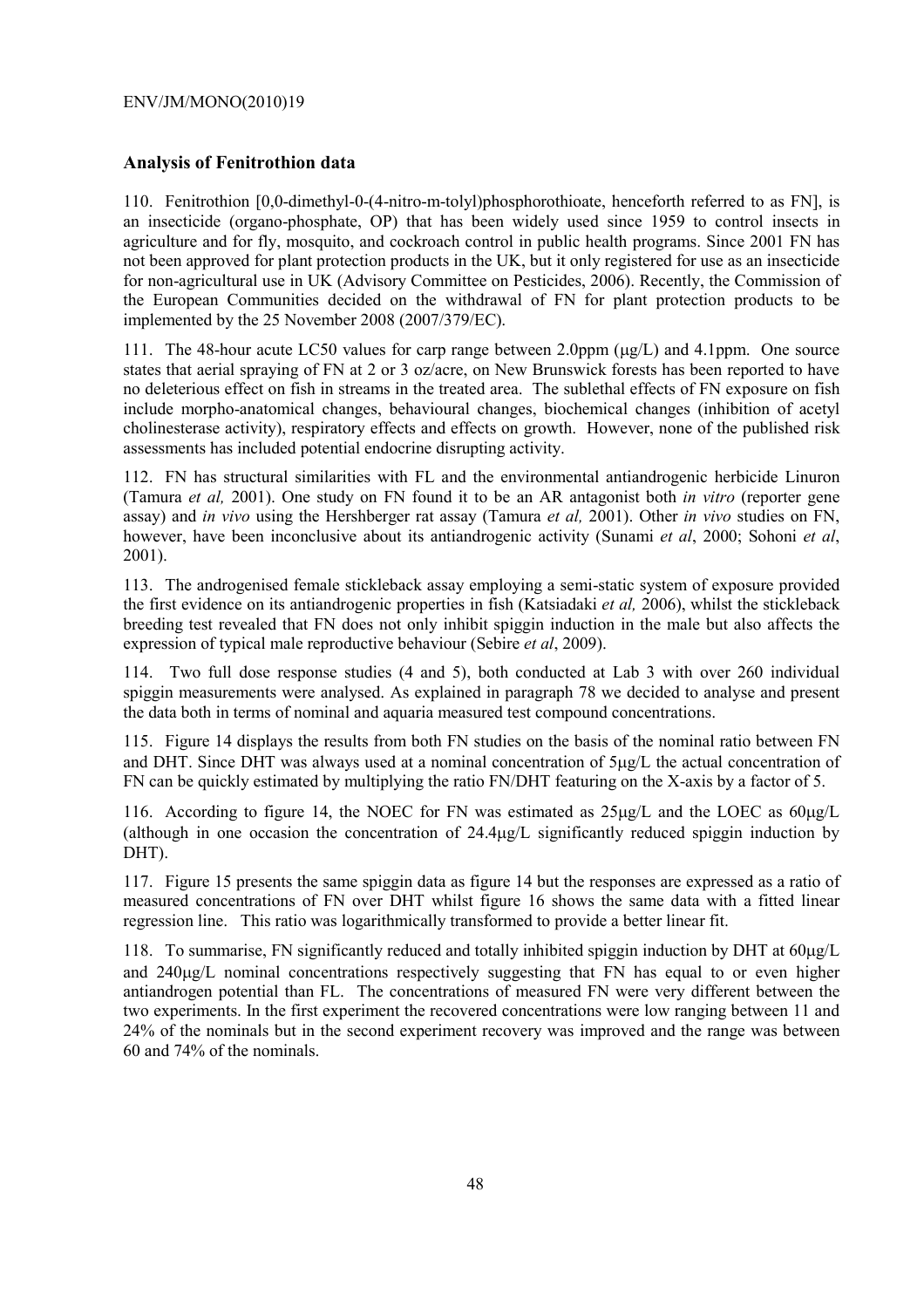

Figure 15: Spiggin responses to Fenitrothion plotted against the ln ratio of measured FN/DHT concentrations

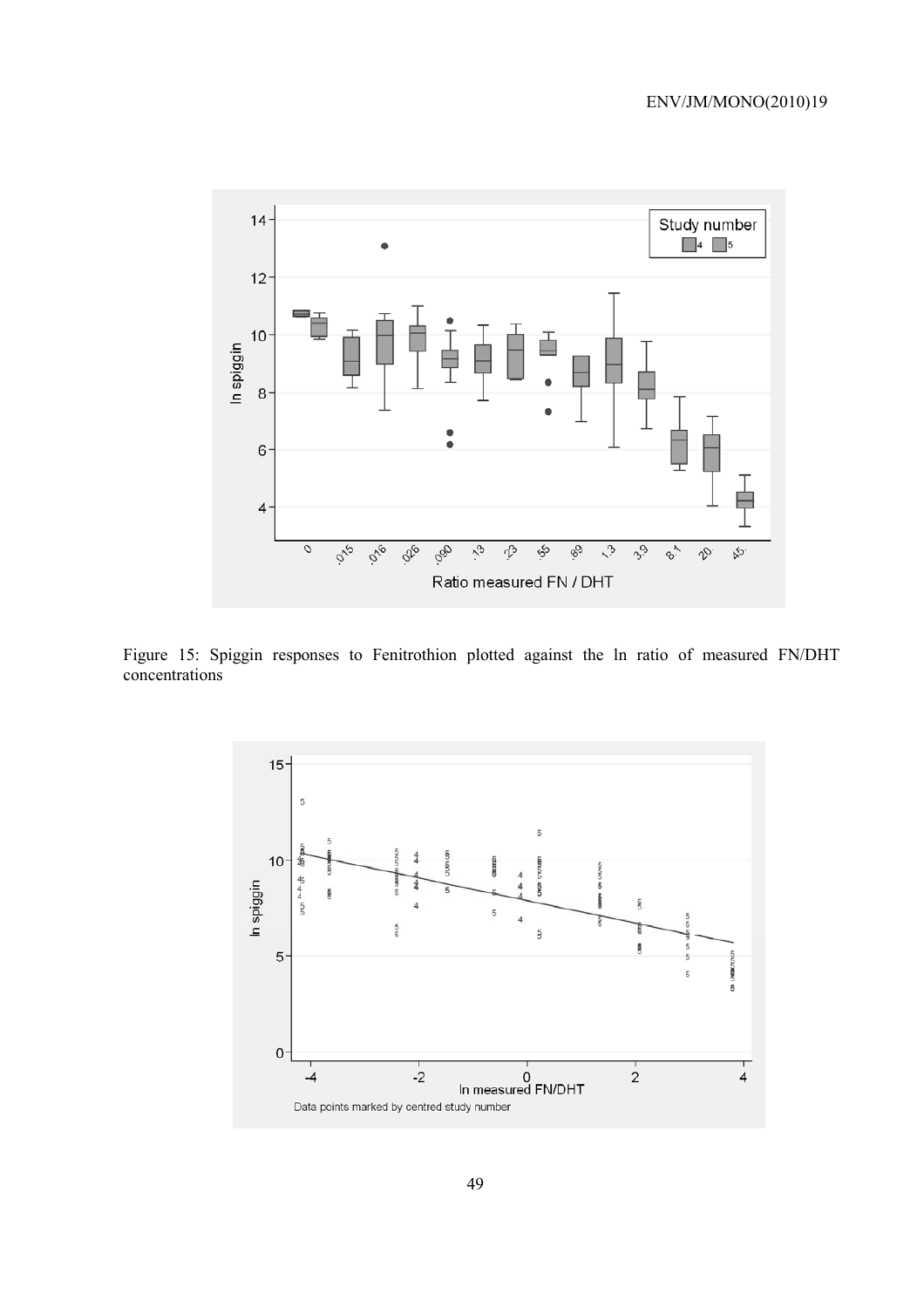Figure 16: Spiggin responses to Fenitrothion plotted against the ln ratio of measured FN/DHT concentrations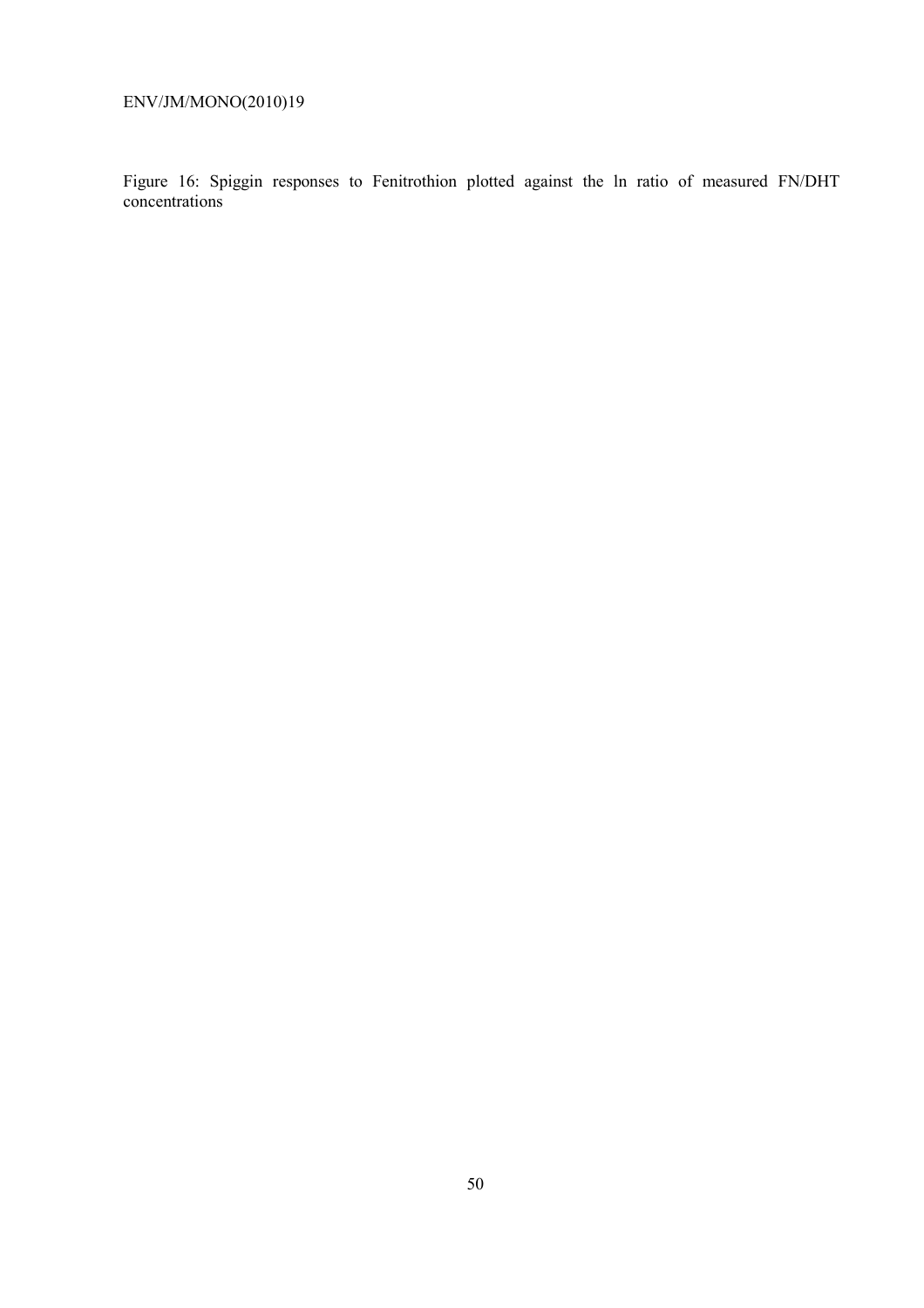### *Analysis of Linuron data*

119. Linuron (LN) is a phenyl urea herbicide applied to suppress broadleaf and grassy weeds. It is registered in the UK and other parts of the EU, having recently undergone an extensive re registration review. It is also registered in the USA and is listed as showing "no reproductive effects". Its use rate is 950 g/Ha in the EU with a soil persistence of T/2 of 30-150 days.

120. It is soluble in water (63.8 mg/l at pH 7, 20°C) and may be transported into aquatic environments by run off. It is not readily broken down in water. Given its use rate and physical properties one could expect that it might achieve substantial concentrations in the aquatic environment.

121. LN is slightly toxic to fish and aquatic invertebrate species. The reported LC50 for LN in trout and bluegill is 16ppm. The median threshold levels, i.e. levels at which adverse, sublethal effects were apparent in 50% of the test animals, are greater than 40ppm in crawfish and tadpoles exposed over a 48 hour period.

122. Linuron is a weak competitive AR antagonist *in vitro*, induces a positive response in the immature and adult rat Hershberger assay, and suppresses androgen-dependent gene expression (Cook *et al*, 1993; Lambright *et al*, 2000; McIntyre *et al*, 2000). Using the androgenised female stickleback assay in a semi-static system of exposure we provided the first evidence of the antiandrogenic properties of LN in fish (Katsiadaki *et al,* 2006).

123. Three dose response studies (8, 10 and 11), all conducted at Lab 4 with over 280 individual spiggin measurements were analysed. Results were analysed and presented both in terms of nominal and aquaria measured test compound concentrations.

124. Figure 17 displays the results from the LN studies on the basis of the nominal ratio between LN and DHT. Since DHT was always used at a nominal concentration of 5µg/L the actual concentration of LN can be quickly estimated by multiplying the ratio LN/DHT featuring on the X-axis by a factor of 5.

125. According to figure 17, the NOEC for LN was estimated as 200µg/L and the LOEC as 250µg/L. Figure 18 presents the same spiggin data as figure 17 but the responses are expressed as a ratio of measured concentrations of LN over DHT whilst Figure 19 shows the same data with a fitted linear regression line.

126. The measured concentrations of LN ranged between 21 and 77% of nominal.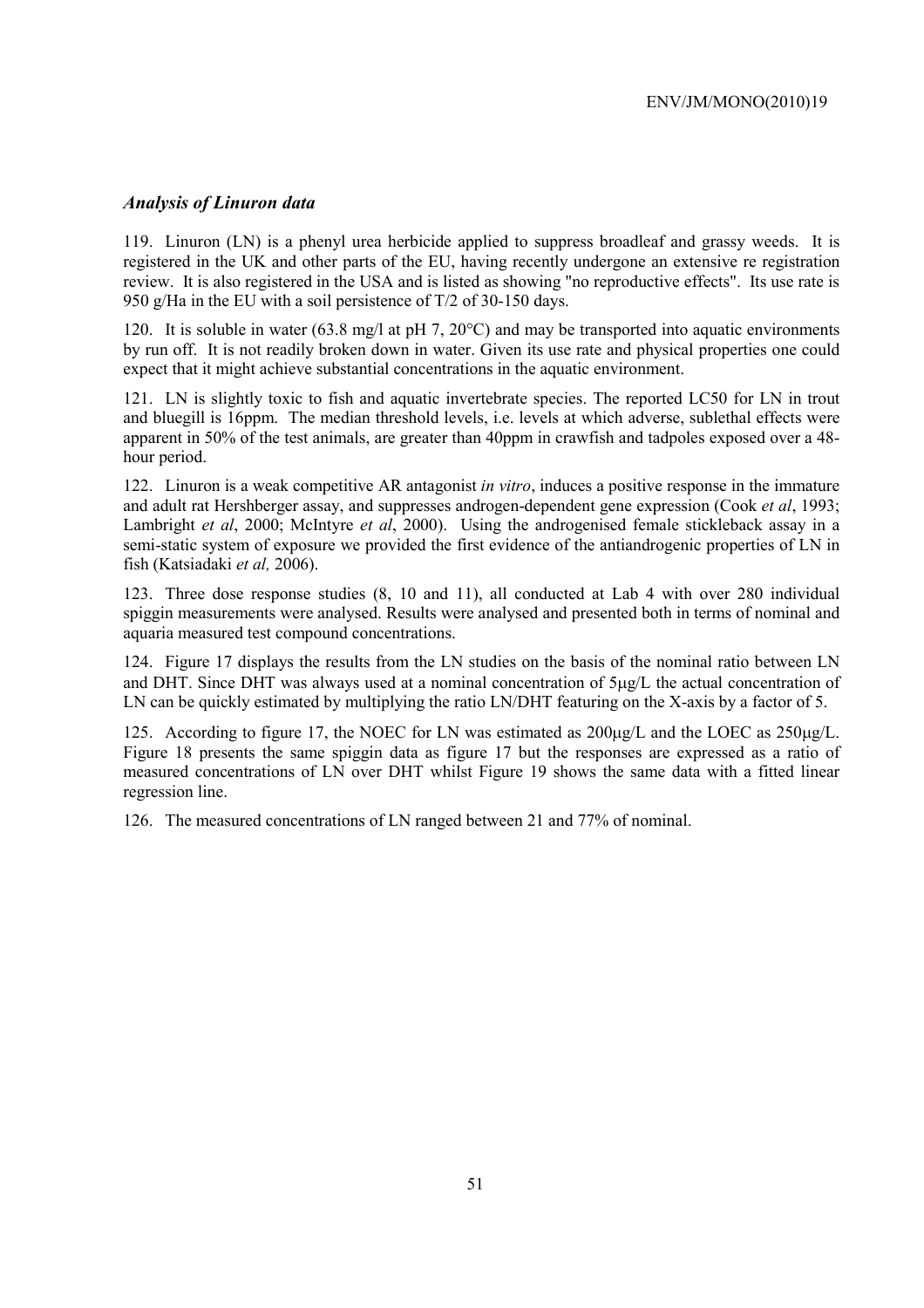

Figure 17: Spiggin responses to Linuron plotted against the ratio of nominal LN/DHT concentrations

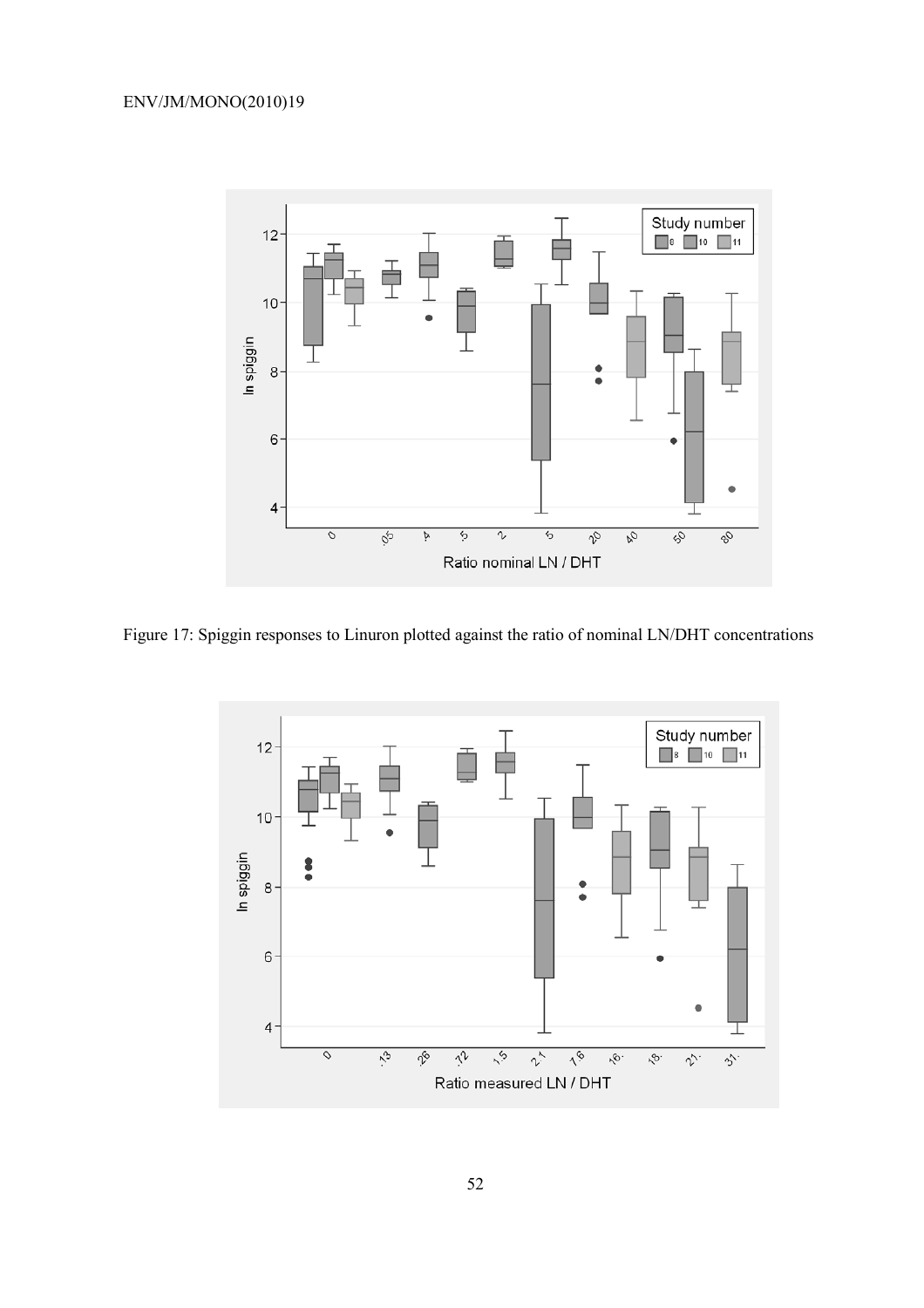

Figure 18: Spiggin responses to Linuron plotted against the ln ratio of measured LN/DHT concentrations

Figure 19: Spiggin responses to Linuron plotted against the ln ratio of measured LN/DHT concentrations

#### *Analysis of Vinclozolin data*

127. Vinclozolin (VZ) is a dicarboximide fungicide used on oilseed rape and peas in the UK and on vines, fruit and vegetables globally. VZ is registered in the EU but banned in the USA due to adverse reproductive effects. A series of mechanistic studies were conducted to define the antiandrogenic properties of VZ by the US Environment Protection Agency. The results of these studies showed that VZ elicits the antiandrogenic effects by binding to androgen sensitive organs. Its status is being reviewed in many countries of the world. Its solubility in water is 3.4 mg/l at 20°C.

128. Vinclozolin is only moderately toxic to freshwater fish. The acute LC50 (96-hour) for the compound is 130ppm in guppies and 52.2ppm in trout.

129. Several mammalian studies have demonstrated both *in vivo* and *in vitro* androgen antagonism. Kelce *et al*, (1994) and Gray *et al* (1994) identified the first environmental antiandrogens that share the same mechanism of endocrine disruption with FL (interfering at the AR level) as M1 and M2, metabolites of the fungicide vinclozolin. Vinclozolin itself has poor affinity for the mammalian AR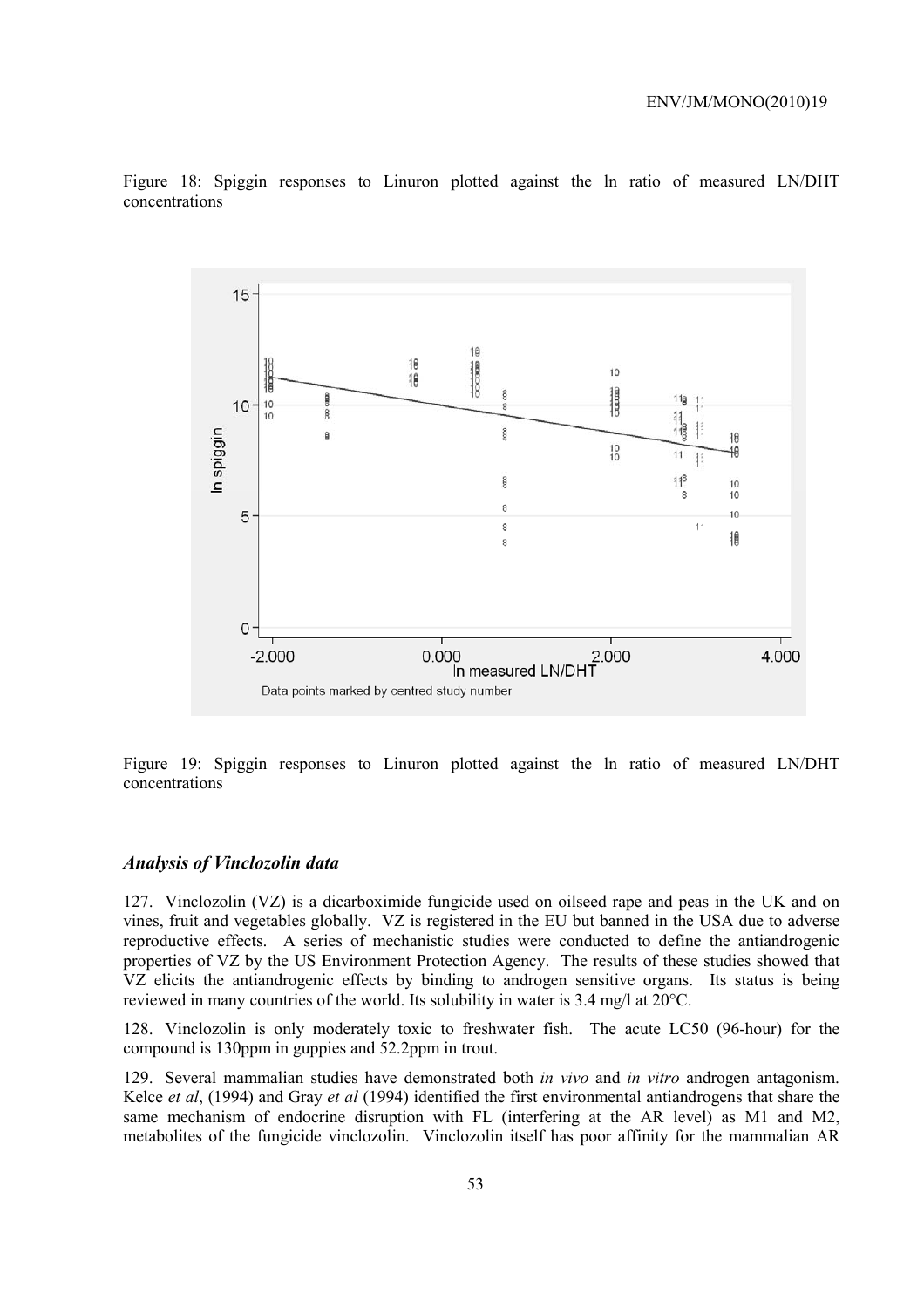(Kelce *et al*, 1994). However, *in vivo* vinclozolin is hydrolysed to two open ringed metabolites M1 (2-  $\left[\frac{3.5 \text{ dichlorophenyl}}{\text{centyl-2-methyl-3-butenoic acid}}\right]$  and M2 (3',5'-dichloro-2-hydroxy-2methylbyt-3-enanilide), which act as an AR antagonists by preventing transcription of androgendependent genes (Wong *et al*, 1995).

130. In fish, a relevant study in fathead minnows (a species used widely for testing) failed to demonstrate antiandrogenicity (Makynen *et al*, 2002). A second study on guppies indicated some effects on behaviour and spermatogenesis (Bayley *et al*, 2003). We have also confirmed that VZ is a strong androgen antagonist using the AFSS in a semi static system (Katsiadaki *et al*, 2006).

131. Two full dose response studies (7 and 9), both conducted at Lab 4 with over 210 individual spiggin measurements were analysed. Results were analysed and presented both in terms of nominal and aquaria measured test compound concentrations.

132. Figure 20 displays the pooled results from the two VZ studies on the basis of the nominal ratio between VZ and DHT. Since DHT was always used at a nominal concentration of  $5\mu g/L$  the actual concentration of VZ can be quickly estimated by multiplying the ratio VZ/DHT featuring on the X-axis by a factor of 5.



Figure 20: Spiggin responses to Vinclozolin plotted against the ratio of nominal LN/DHT concentrations

133. As shown in figure 20, the NOEC for LN was estimated as  $25\mu g/L$  and the LOEC as  $100\mu g/L$ . Figure 21 present the same spiggin data as figure 20 but the responses are expressed as a ratio of measured concentrations of VZ over DHT whilst figure 22 shows the same data with a fitted linear regression line. This ratio was logarithmically transformed to provide a better linear fit.

134. As figure 21 displays the measured concentrations of VZ were much lower to the nominal concentrations (6-10%). The low recovery of VZ is almost certainly related to its low stability and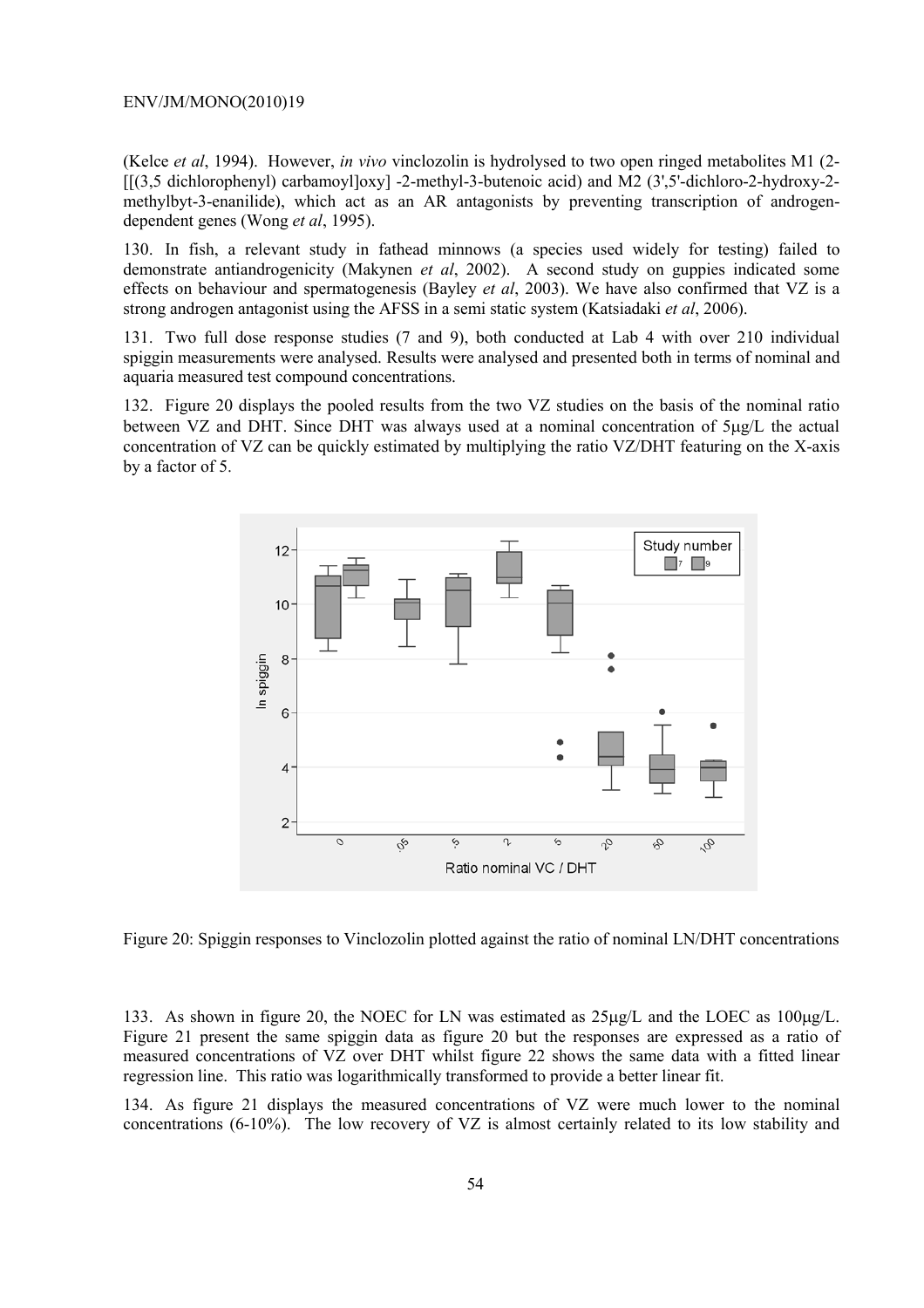quick hydrolysis to the bioactive metabolites M1 and M2, which have affinity for the AR whilst the parent compound does not (Kelce *et al*, 1994, Wong *et al*, 1995).

135. Unfortunately due to financial and time constrains, the only analysis that was undertaken was of the parent compound, and hence it appears that VZ is extremely potent when the measured concentrations are reported. To this end, we suggest that for VZ the best way of expressing the data would be on the basis of the nominal concentrations tested.



Figure 21: Spiggin responses to Vinclozolin plotted against the ln ratio of measured LN/DHT concentrations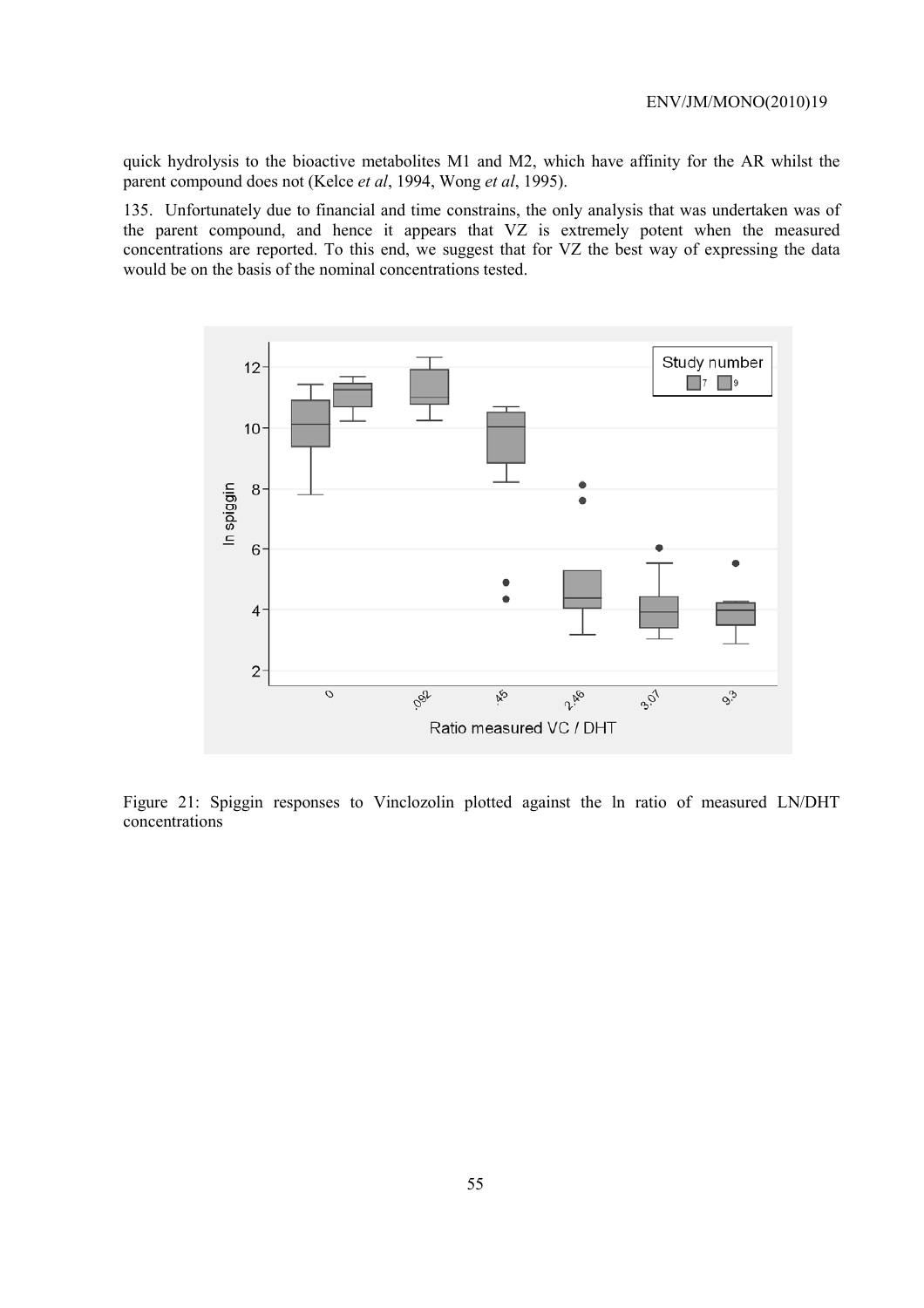

Figure 22: Spiggin responses to Vinclozolin plotted against the ln ratio of measured LN/DHT concentrations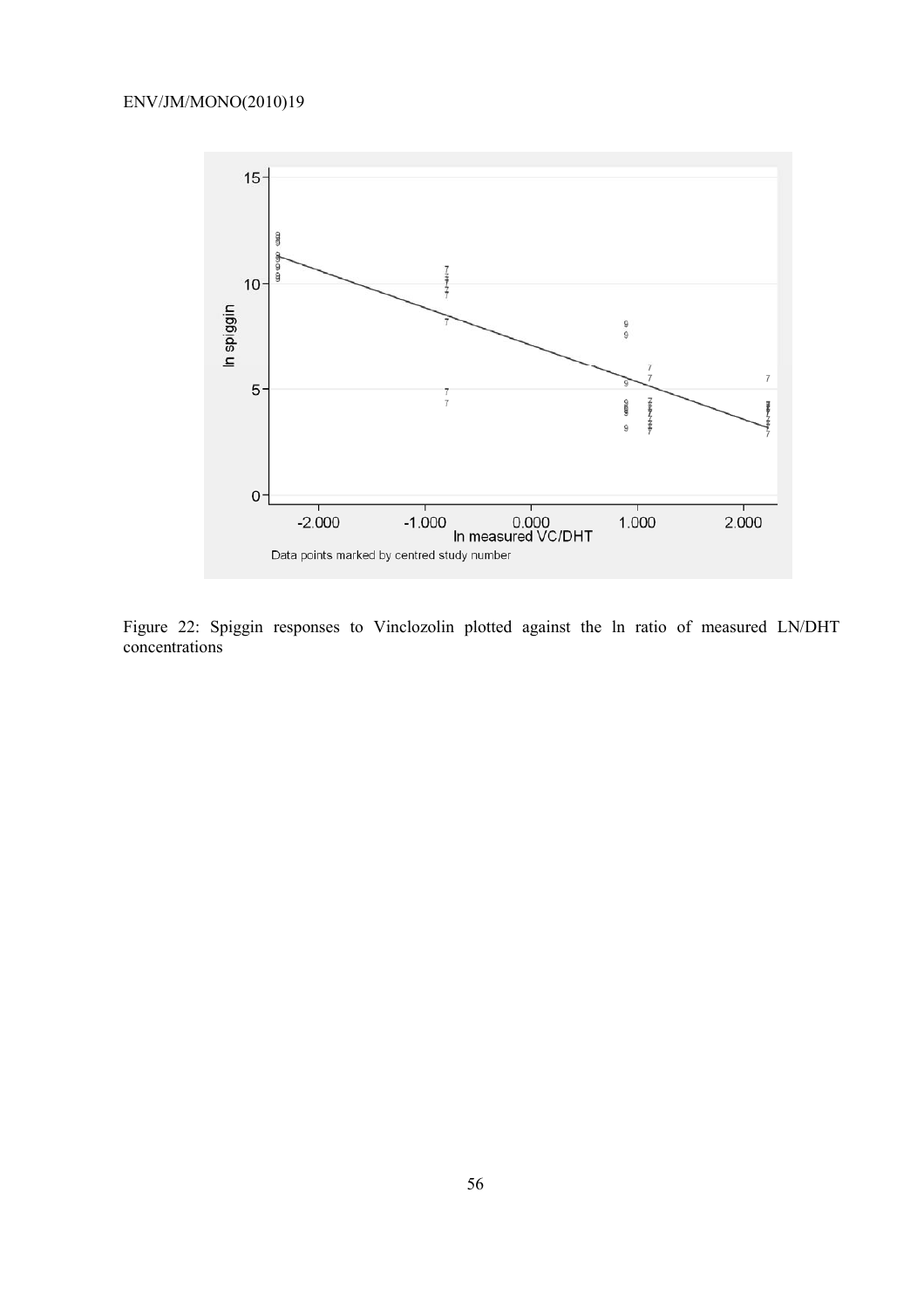### **GENERAL DISCUSSION**

136. Statistical analysis of a large dataset using the androgenised female stickleback test has revealed that the assay is robust and can detect antiandrogens unambiguously. Although the fish responses to antiandrogen administration via the water by means of kidney spiggin levels were variable, they never failed to detect the antiandrogenic activity of the tested compounds and followed a dose response manner in each set of data.

137. In many ways, the results of this analysis were surprisingly uniform even between experiments because several confounding factors had the potential to adversely affect the data interpretations. Some of these factors are listed below:

- The origin of the fish used for the exposures was not standardised, the vast majority were collected from the wild ranging from populations fully adapted to freshwater to fully adapted to marine environment.
- The exposures conducted at Lab 4 used seawater as dilution water whilst all other exposures used fresh water.
- The size of the fish used was not uniform, their weight ranging from 0.37 to 4.27g.
- The methodology employing in water extraction for analytical verification of compounds changed over the period of experimentations.
- The analytical instruments (GC-MS for FN, LC-MS for VZ, FL, LN) employed for antiandrogen concentrations were also different over the 7-year period.
- The standard curve employed in the spiggin assay was altered after the first set of data were analysed.

138. Despite all the above counteracting factors a strong association between antiandrogen concentration in the water and spiggin levels in the kidneys was always present, indicating that the assay is robust.

139. The slopes of the regression analysis were always negative and relatively similar between the four compounds tested. Figure 23 presents all the data except the Lab 2 study, which was considered anomalous. The only slope that was significantly different was that of VZ, due to the very low measurements of the compound in the water.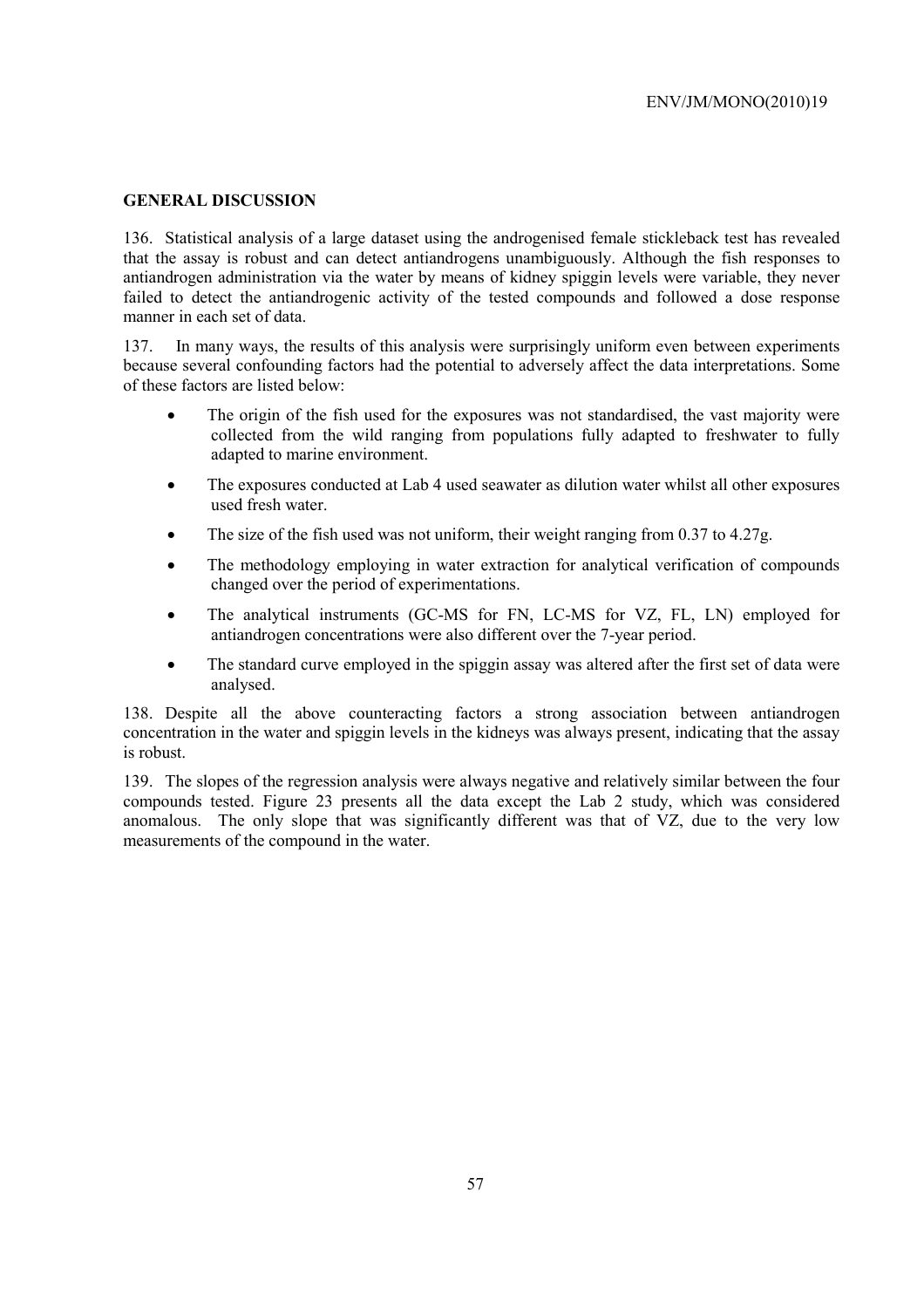

Figure 23: Pooled spiggin responses from all experiments and all compounds expect the Lab 2 study

140. The intercepts for each compound were also very close adding confidence to the stability of the assay and the specific reagents employed over several years of use.

141. With regard to the power of the assay, figure 24 shows the same data as before re-arranged to make the following points: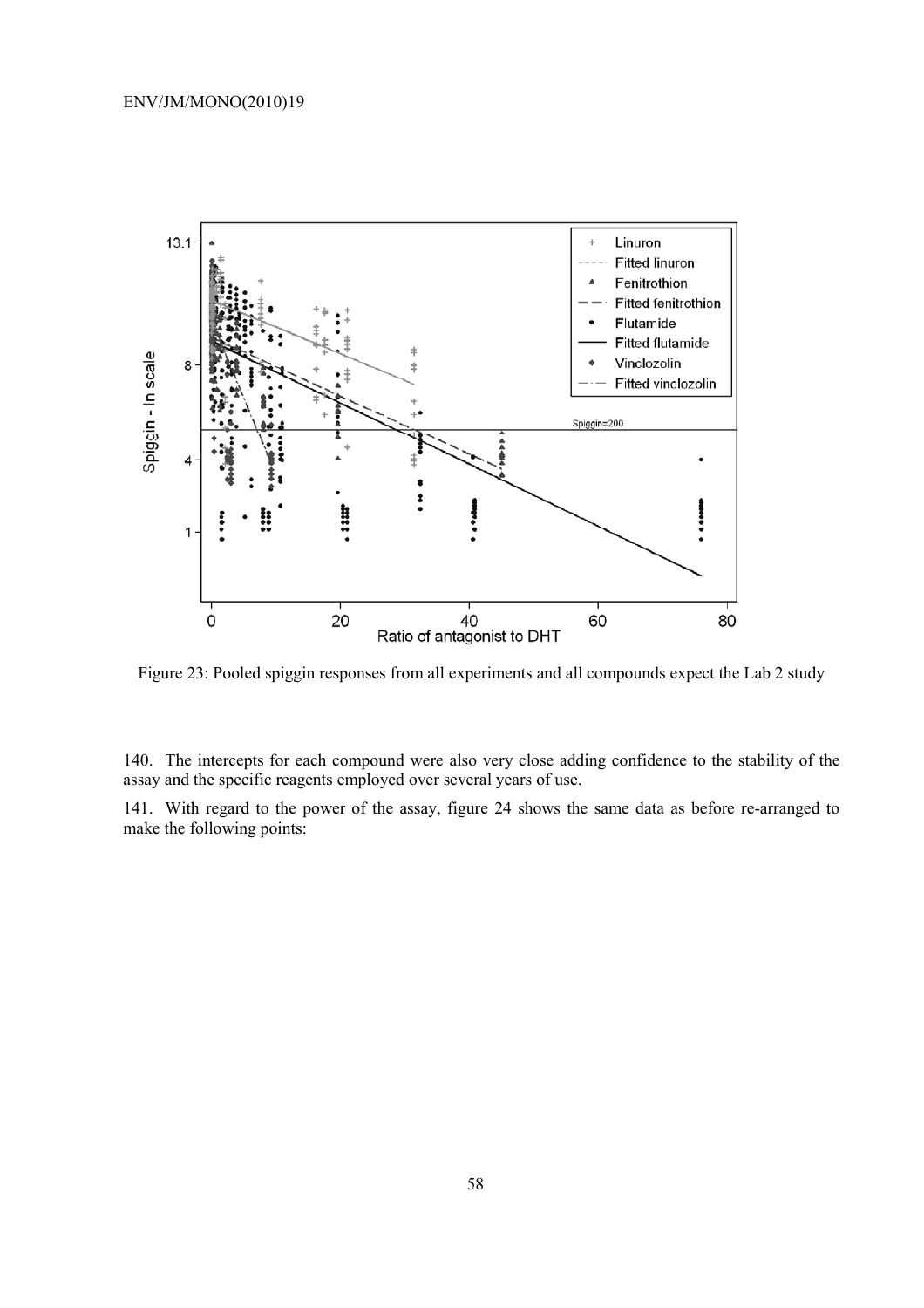

Figure 24: All spiggin data analysed separated by study number and grouped by treatment (various controls and test where FL, LN, FN and VZ were present at various concentrations

142. The various control groups run at each lab over an extended period show that the baseline spiggin value (200, ln=5.3) is exceeded rarely and the variability is very consistent between studies. In fact, 90% of the control data registered less than 100 spiggin units/g body weight.

143. Most importantly there was no difference in terms of spiggin levels between water and solvent control, indicating that the use of solvent (methanol in this case) even at concentrations as high as 0.1% in the final aquaria water does not affect the spiggin responses.

144. The water and solvent groups are accepted as normal by the Shapiro-Wilks test, both separately and jointly. The negative control group are more uniform than normal but do not extend over a wider range. Taking the water, solvent and negative control groups combined, the mean ln spiggin is 3.44 and the SD 1.18. For a fitted normal distribution, approximately 5% of observations would exceed 200 and fewer than 1 in 1000 would exceed 500 (figure 25).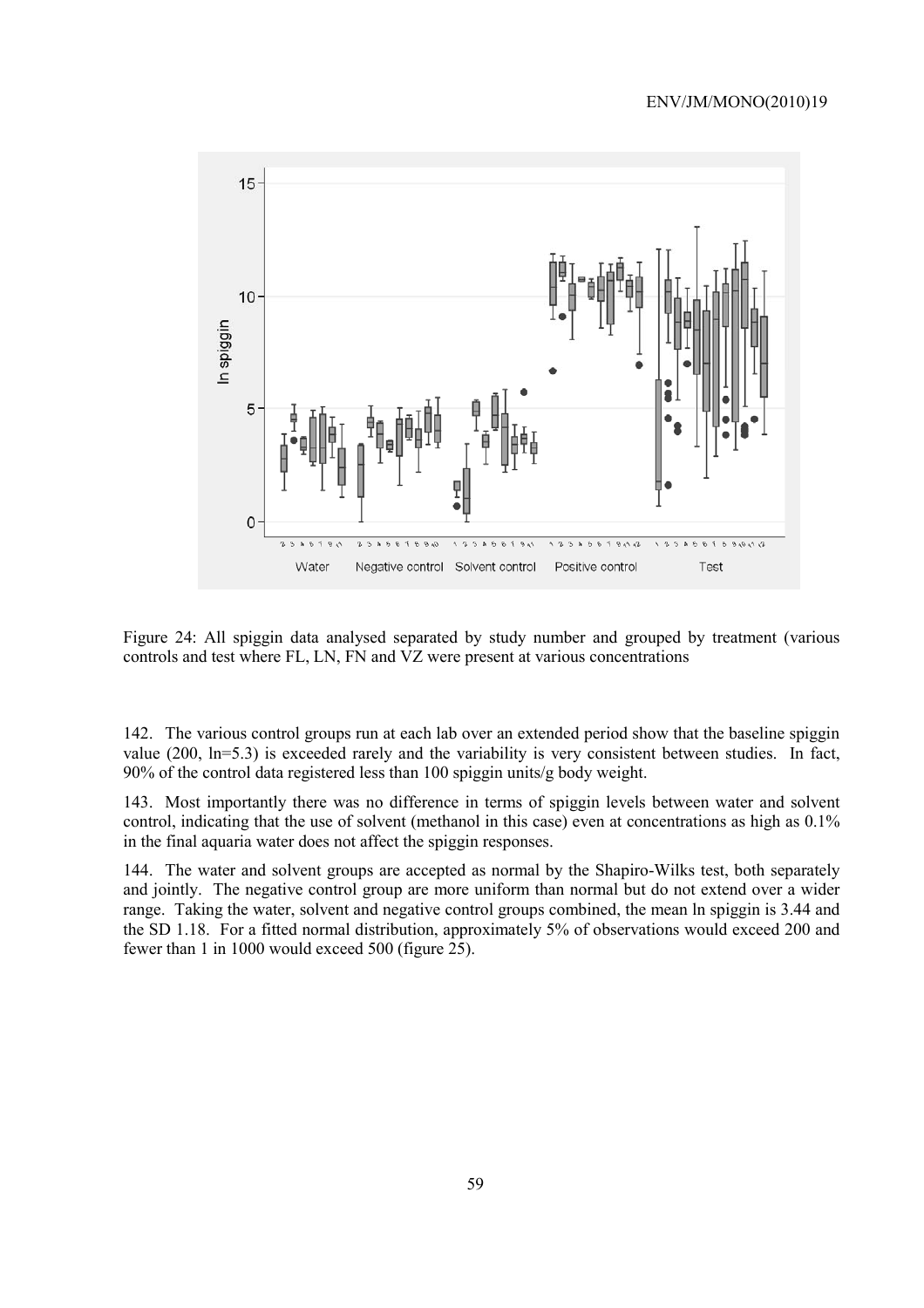

Figure 25: Fitted normal distribution of all baseline spiggin values

145. The positive control group observations are left-skewed and truncated at approximately 160,000  $(ln=12)$ . The mean of 10.3 with SD .97 indicates that the probability of random overlap with an androgenised female is effectively zero, despite the variation in actual concentrations of DHT.

146. The measurement error of the response is thus demonstrated as comparable at very high and very low values of the response.

147. The presence of outliers in several positive control groups shows that the main barrier to precision is that some fish may fail to respond substantially to the DHT stimulus.

148. The robustness of observing an anti-androgen effect at all sites with all test chemicals indicates that the test is highly reliable. The apparently discordant studies (see details in paragraph 136) nevertheless detected an effect, with the few discrepancies potentially explained by unfamiliarity and alteration of the procedures involved in addition to the variable origin of fish.

149. Hence we might conclude that if a laboratory can demonstrate competence in maintaining precise concentrations of the test chemicals, the fish used originate from a reputable source and are correctly identified as females, the number of fish used in the AFSS can be reduced.

150. To guard against outlier responses and tank effects, our suggestion would be to use five female fish in two replicate tanks over a range of five test concentrations.

151. The mechanistic basis of the test is straightforward and is controlled by exogenous androgens so the reproductive status of the fish does not interfere with the outcome of the assay.

152. The only alternative *in vivo* test that is currently used for the detection of antiandrogens is utilising rats and was described by Hershberger back in 1953. The basis of the mammalian assay is that sexually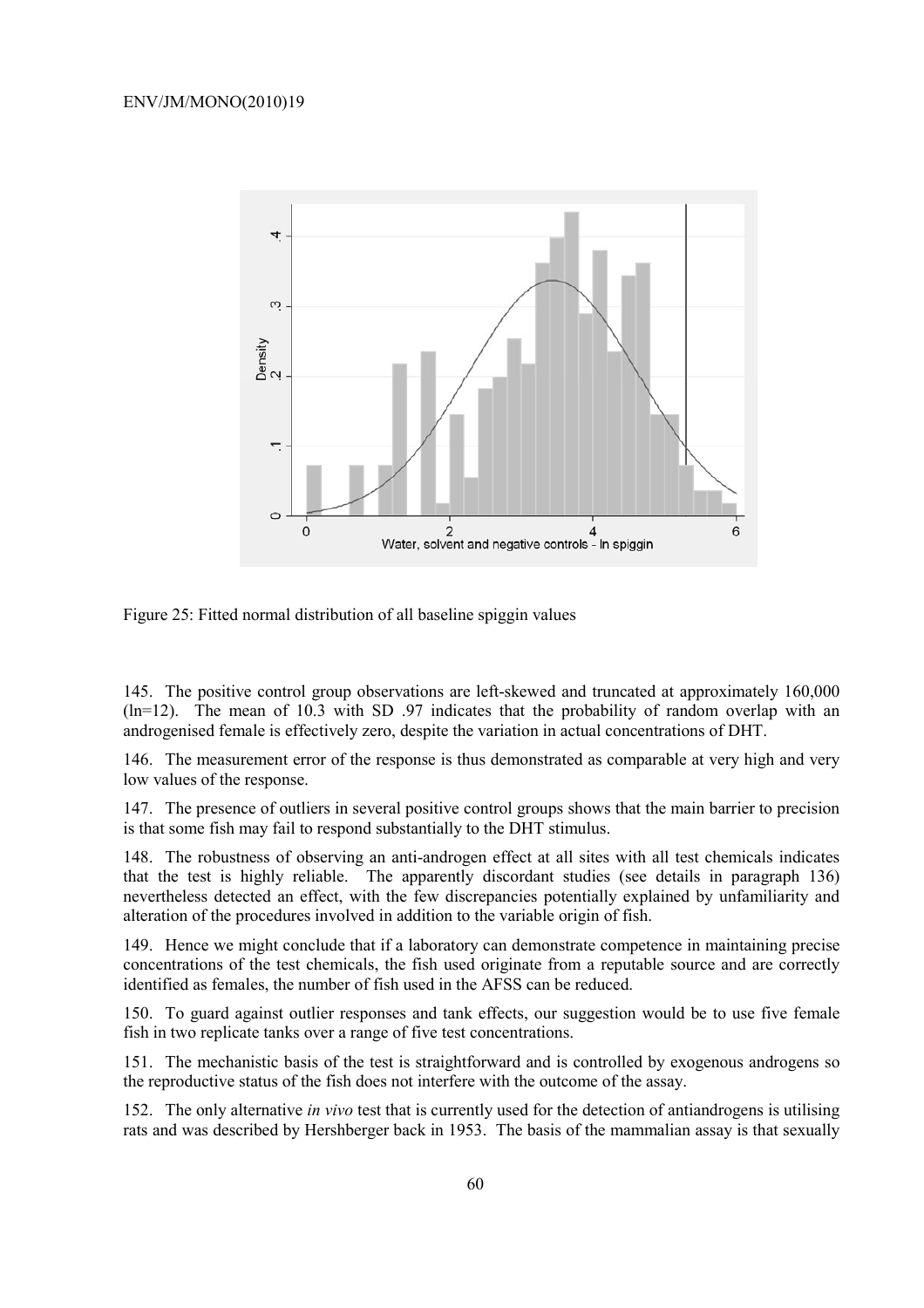mature male rats undergo regression of five androgen-sensitive tissues (ventral prostate, seminal vesicles plus coagulating glands, glans penis, levator-ani and bulbocavernosus muscle complex, and Cowper's glands) when castrated. These tissues are restored to their original weight upon treatment with testosterone, and that growth can be blocked by the concomitant administration of an antiandrogen.

153. In many ways the principle of the proposed test is similar to the rat Hershberger assay but does not require the use of male mammals nor surgical removal of reproductive organs, which can be expensive and time consuming.

154. The need for a more rapid test for antiandrogens is reflected by the increasing number of alternative tests such as the weanling male rat assay (Ashby and Lefevre, 1997); the intact young male rat assay (O'Connor *et al*, 1999); the peripubertal intact male assay (Stocker *et al*, 2000); the use of androgen-stimulated immature intact male rats (Ashby *et al*, 2002); *in utero* exposure (Schultz *et al*, 2001) and the use of gonadotrophin release hormone-inhibited rats (Nellemann *et al*, 2003). Although the need for surgical castration is not required in these alternative tests nevertheless, the majority of these assays rely on the same principle, changes in the reproductive or accessory sex gland weights upon treatment. This end-point has received criticism because chemical treatment may affect growth rate, thus the relationship between body weight and / or accessory gland weight is problematic (Marty *et al*, 2003).

155. In addition, the spiggin assay has a much higher resolution (up to 100,000 spiggin units difference between treatment levels), in comparison to the Hershberger test where only small differences in organ weights between treated and non-treated rats are found.

156. The *in vivo* responses reported here are in full agreement with *in vitro* data using the stickleback kidney primary culture and part of the datasets analysed in this report have been peer reviewed (Jolly *et al*, 2009). This was expected as all the information on the mode of action of tested compounds indicates that they act via receptor (AR) binding.

157. The *in vivo* test described here however can detect more modes or sites of action. For example, we have reported before the antiandrogenic potential of oestrogens by means of reducing spiggin levels in male fish (Katsiadaki *et al*, 2006). This finding is in line with previous observations by Oguro (1957), who first reported that oestrogens do not stimulate kidney hypertrophy in the stickleback but do result in regression of the kidney hypertrophy.

158. During the EDEN project we modelled this response using the androgenised female stickleback assay and confirmed that high concentrations of oestrogens  $(E_1, E_2, EE_2, NP)$  also inhibit spiggin induction by DHT (i.e. they have a separate antiandrogenic effect, in addition to the well characterised oestrogenic responses).

159. This effect of oestrogens was also observed *in vitro* (Jolly *et al*, 2009) but was not as pronounced as it was *in vivo* and it required much higher concentrations to reach the point of total inhibition of spiggin by DHT.

160. This implies that the antiandrogenic effect of oestrogens is not mediated via their well known affinity for the ARs (Sohoni and Sumpter, 1998) present in the stickleback kidney but goes beyond this, acting either via membrane steroid receptors (see or Loomis and Thomas, 2000) or via other mechanism(s) involving feedback control of sex steroid levels to gonadotrophins (Schultz *et al*, 2001).

161. One of the great advantages of the stickleback as a model organism is that the simultaneous assessment of an androgen and oestrogen end point (we have developed an homologous ELISA for stickleback VTG) can provide vital clues on the mechanisms responsible for endocrine adverse effects.

162. We applied the VTG ELISA to detect oestrogenicity of the test compounds and found that none of the environmental antiandrogens tested induced VTG in male fish or increased the VTG content in female fish (results not shown). As the two protein markers are produced and stored in different organs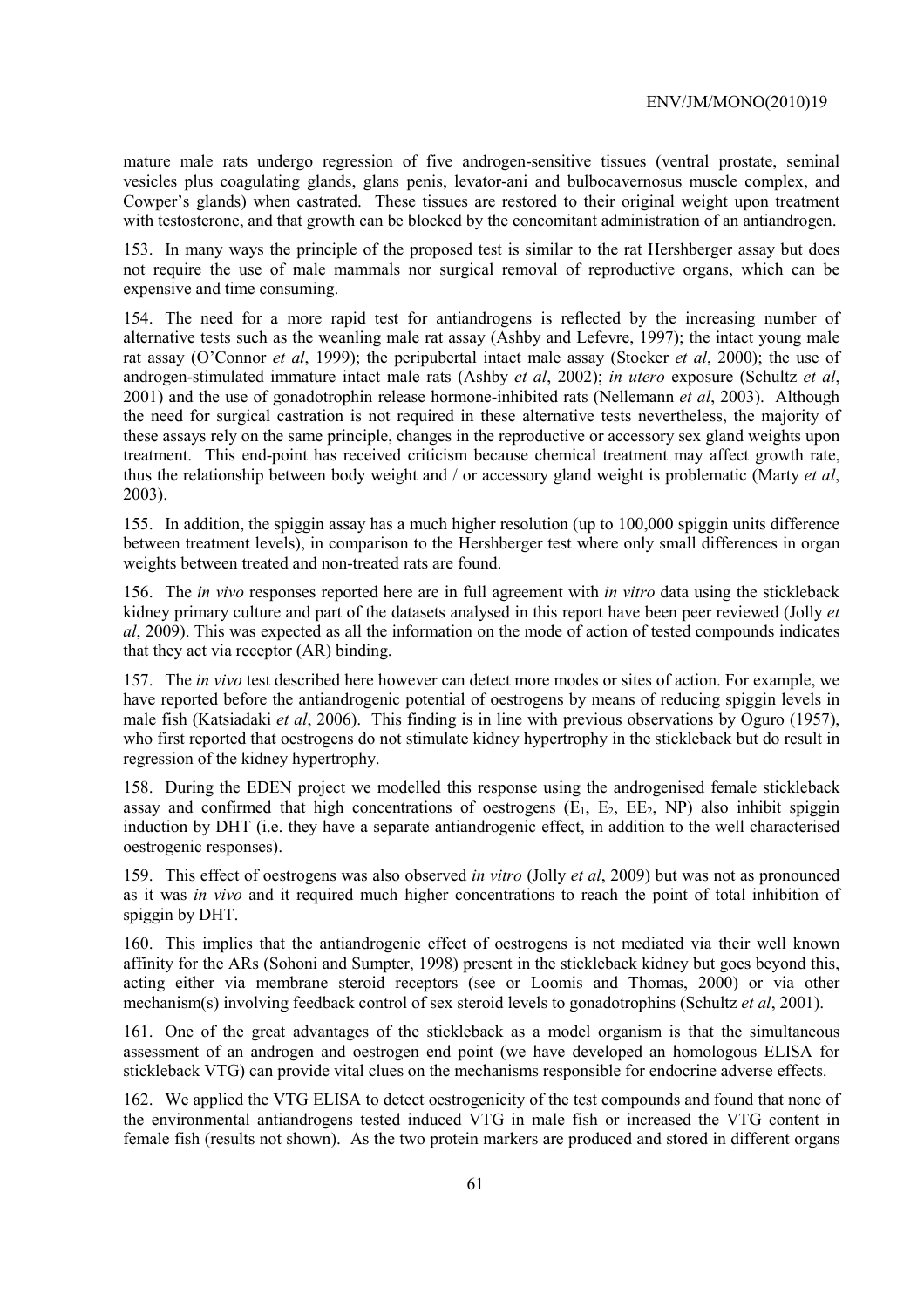(kidney for spiggin, plasma or liver for VTG), a single fish can be analysed for androgenic, antiandrogenic and oestrogenic activity. This reduces the number of test organisms needed, which is of great importance from an ethical and economic perspective.

163. There are several other reasons why the stickleback is an ideal European bio-indicator species as listed elsewhere (Katsiadaki *et al*, 2002b; Katsiadaki *et al*, 2007). Importantly, the stickleback is a true sentinel and an ideal model species, as its entire genome is sequenced and molecular analysis tools are available (i.e. cDNA microarrays).

164. In view of the numerous clinical implications for human health, the high antiandrogenic activity detected in the aquatic environment and the fact that the only reliable antiandrogen bioassay requires castrated rats, an *in vivo* test using intact fish in order to screen and identify antiandrogenic chemicals is highly desirable.

165. We propose that the stickleback assays can fill this gap. The AFSS is better suited as an *in vivo* screen following *in silico* and *in vitro* data that suggest antiandrogenic activity.

166. The stickleback-breeding test can be also employed as a higher tier test to aid risk assessment as it can provide vital information on the effect of antiandrogen at fish population level.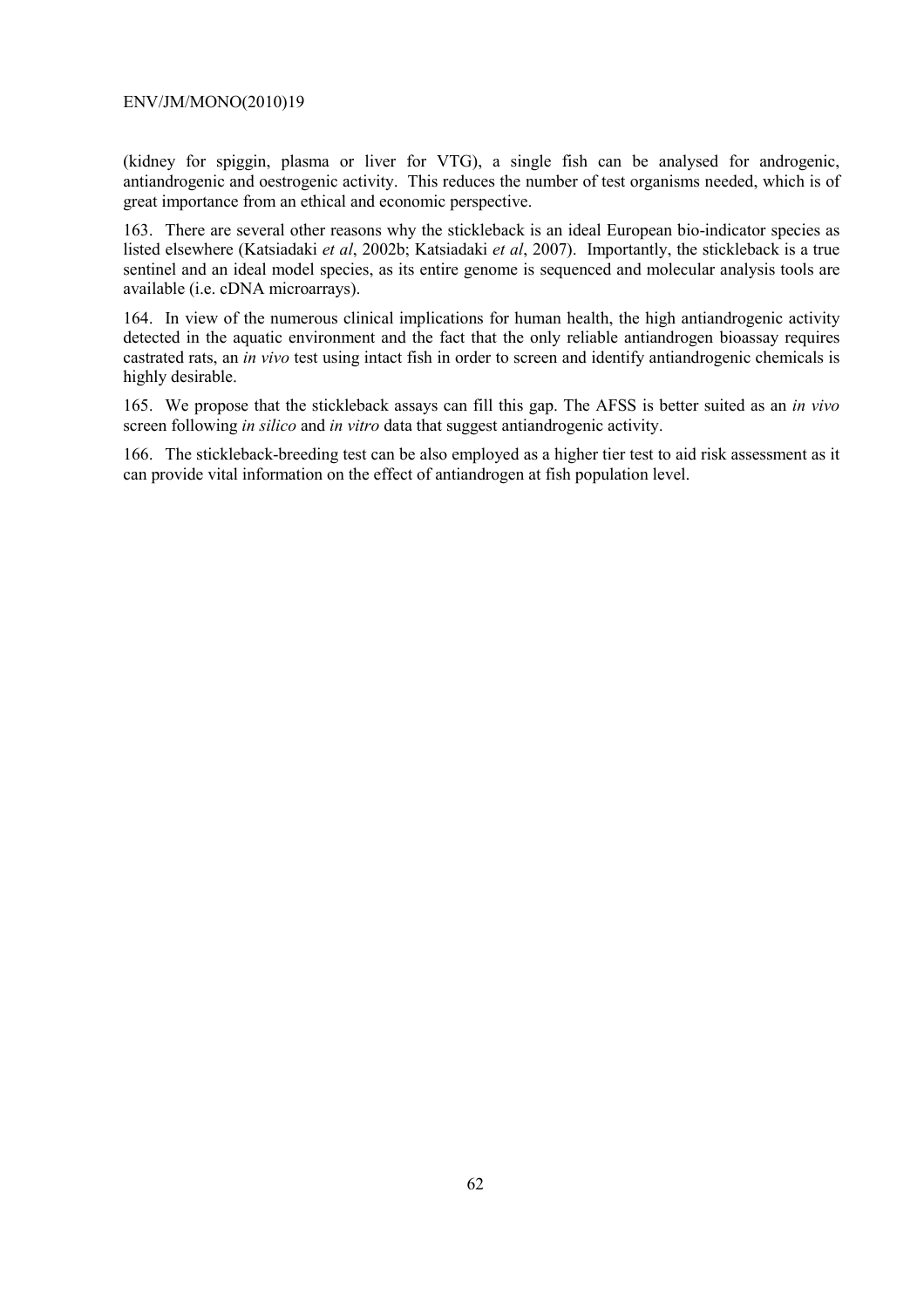### **REFERENCES**

Advisory Committee on Pesticides, 2006. Evaluation on fenitrothion. Department for Environment, Food and Rural Affairs, Pesticides Safety Directorate, Issue No 225, York, 324 pp

Allen, Y.T, Katsiadaki, I., Pottinger, T.G., Jolly, C., Matthiessen, P., Mayer, I., Smith, A., Scott, A.P., Eccles, P., Sanders, M.B., Pulman, K.G.T. and Feist, S., 2008. Intercalibration exercise using a stickleback endocrine disrupter screening assay. Environmental Toxicology and Chemistry 27(2):404- 412.

Andersson, C., Katsiadaki, I. Lundstedt-Enkel, K., and Örberg J., 2007. Effects of 17αethynylestradiol on EROD activity, spiggin and vitellogenin in three-spined stickleback (*Gasterosteus aculeatus*). Aquatic Toxicology 83:33-42.

Ashby, J., and Lefevre, P.A., 1997. The Weanling male rat as an assay for endocrine disruption: Preliminary observations. Regulatory Toxicology and Pharmacology 26(3):330-337.

Ashby, J., Owens, W., and Lefevre, P.A., 2002. Concept evaluation-Stimulated immature intact male rats as an assay for anti-androgens. Regulatory Toxicology and Pharmacology 35:280-285.

Baggerman, B., 1972. Photoperiodic responses in the stickleback and their control by a daily rhythm of photosensitivity. General and Comparative Endocrinology 2:466-476.

Baggerman, B., 1985. The role of biological rhythms in the photoperiodic regulation of seasonal breeding in the stickleback *Gasterosteus aculeatus* L. Netherlands Journal of Zoology 35:14-31.

Bayley, M., Junge, M. and Baatrup, E., 2002. Exposure of juvenile guppies to three antiandrogens causes demasculinization and a reduced sperm count in adult males. Aquatic Toxicology 56(4):227-239.

Björkblom, C., Olsson, P-E., Katsiadaki, I., Wiklund, T., 2007. Estrogen- and androgen- sensitive bioassays based on primary cell and tissue slice cultures from the three-spined stickleback (*Gasterosteus aculeatus*). Comparative Biochemistry and Physiology C 146:431-442.

Borg, B., Antonopoulou, E., Andersson, E., Carlberg, T., and Mayer, I., 1993. Effectiveness of several androgens in stimulating kidney hypertrophy, a secondary sexual character, in castrated male three-spined sticklebacks, *Gasterosteus aculeatus*. Canadian Journal of Zoology 71:2327-2328.

Bornestaf, C. and Borg, B., 2000. Endogenous breeding cycles in male threespine sticklebacks, *Gasterosteus aculeatus*. Behaviour. 137, 921-932.

Bush, I.E., 1961. The Chromatography of steroids. (Pergamon Press).

Cook, J.C., Mullin, L.S., Frame, S.R., and Biegel, L.B., 1993. Investigation of a mechanism for Leydig cell tumorigenesis by linuron in rats. Toxicology and Applied Pharmacology 119(2):195-204.

Ellis, T.; James, J. D.; Stewart, C.; Scott, A. P., 1994. A non-invasive stress assay based upon measurement of free cortisol released into the water by rainbow trout. Journal of Fish Biology 65, 1233- 1252.

Gray, L.E. Jr., Ostby, J.S., and Kelce, W.R., 1994. Developmental effects of an environmental antiandrogen: the fungicide vinclozolin alters sex differentiation in the male rat. Toxicology and Applied Pharmacology 129:46-52.

Hahlbeck, E., Katsiadaki, I., Mayer, I., Adolfsson-Erici, M., James, J. and Bengtsson, B.-E., 2004. The juvenile three-spined stickleback (*Gasterosteus aculeatus* L.) as a model organism for endocrine disruption II- kidney hypertrophy, vitellogenin and spiggin induction. Aquatic Toxicology 70, 311-326.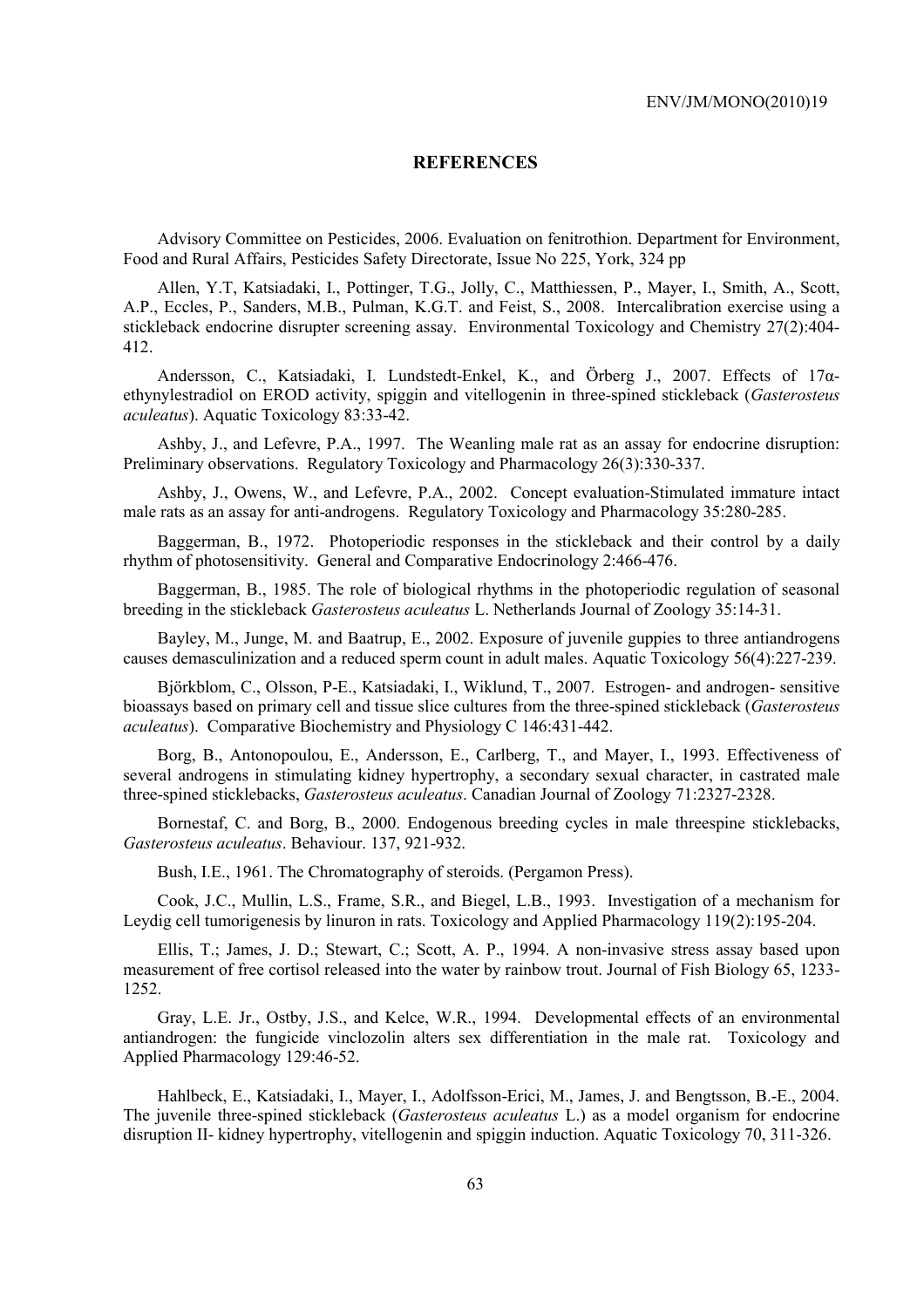Hershberger L.G., Shipley E.G., and Meyer R.K., 1953. Myotrophic activity of 19-nortestosterone and other steroids determined by modified levator ani muscle method. Proceedings of the Society of Experimental Biology and Medicine 83:175–180.

Hogan, N.S., Wartman, C.A., Finley, M.A., van der Lee, J.G. and van den Heuvel, M.R., 2008. Simultaneous determination of androgenic and estrogenic endpoints in the threespine stickleback (*Gasterosteus aculeatus*) using quantitative RT-PCR. Aquatic Toxicology 90:269–276.

Hutchinson, T. H., Shillabeer, N., Winter, M. J. and Pickford, D. B., 2006. Acute and chronic effects of carrier solvents in aquatic organisms: A critical review. Aquatic Toxicology 76:69-92.

Jobling, S., Burn, R.W., Thorpe, K., Williams, R. and Tyler C., 2009. Statistical modelling suggests that anti-androgens in wastewater treatment works effluents are contributing causes of widespread sexual disruption in fish living in English Rivers. Environmental Health Perspectives *in press*, DOI:101289/EHP0800197.

Jolly, C., Katsiadaki, I., Le Belle, N., Mayer, I., and Dufour, S., 2006. Development of a stickleback kidney cell culture assay for the screening of androgenic and anti-androgenic endocrine disrupters. Aquatic Toxicology 79(2):158-166.

Jolly, C., Katsiadaki, I., Morris, S., Le Belle, N., Dufour, S., Mayer, I., Pottinger, T.G., and Scott, A.P., 2009. Detection of the anti-androgenic effect of endocrine disrupting environmental contaminants using *in vivo* and *in vitro* assays in the three-spined stickleback. Aquatic Toxicology, 92:228-239.

Johnson, I., Hetheridge, M. and Tyler, C. R., 2007. Assessment of (anti-) oestrogenic and (anti-) androgenic activities of final effluents from sewage treatment works. Science report-SC020118/SR, Environment Agency, Bristol, UK, pp. 61.

Katsiadaki, I., Scott, A.P., and Matthiessen, P., 1999. The use of the three-spined stickleback as a potential biomarker for androgenic xenobiotics. In the Proceedings of the 6th International Symposium on the Reproductive Physiology of Fish, Bergen, Norway, July 4-9, 1999, Norberg, B., Kjesbu, O.S., Taranger, G.L., Andersson, E., and Stefansson, S.O., (eds.), pp: 359-361.

Katsiadaki, I., Scott, A. P., Hurst, M. R., Matthiessen, P. and Mayer, I., 2002a. Detection of environmental androgens: a novel method based on enzyme-linked immunosorbent assay of spiggin, the stickleback (*Gasterosteus aculeatus*) glue protein. Environmental Toxicology and Chemistry 21:1946- 1954.

Katsiadaki, I., Scott, A. P. and Mayer, I., 2002b. The potential of the three-spined stickleback (*Gasterosteus aculeatus* L.) as a combined biomarker for oestrogens and androgens in European waters. Marine Environmental Research. 54:725-728.

Katsiadaki, I., Morris, S., Squires, C., Hurst, M. R., James, J. D. and Scott, A. P., 2006. Use of the three-spined stickleback (*Gasterosteus aculeatus*) as a sensitive *in vivo* test for the detection of environmental antiandrogens. Environmental Health Perspectives 114 (suppl 1):115-121.

Katsiadaki, I., Sanders, M.B., Sebire, M., Nagae, M., Soyano K., and Scott, A.P., 2007. Threespined stickleback: an emerging model in environmental endocrine disruption. Environmental Sciences 14(5):263-283.

Kelce, W.R., Monnosson, E., Gamcsik, M.P., Laws, S.C., Gray, L.E. Jr., 1994. Environmental hormone disruptors: evidence that vinclozolin developmental toxicity is mediated by antiandrogenic metabolites. Toxicology and Applied Pharmacology 126: 276-285.

Lambright, C., Ostby, J., Bobseine, K., Wilson, V., Hotchkiss, A.K., Mann, P.C., and Gray, L.E. Jr., 2000. Cellular and molecular mechanisms of action of linuron: An antiandrogenic herbicide that produces reproductive malformations in male rats. Toxicological Sciences 56:389–399.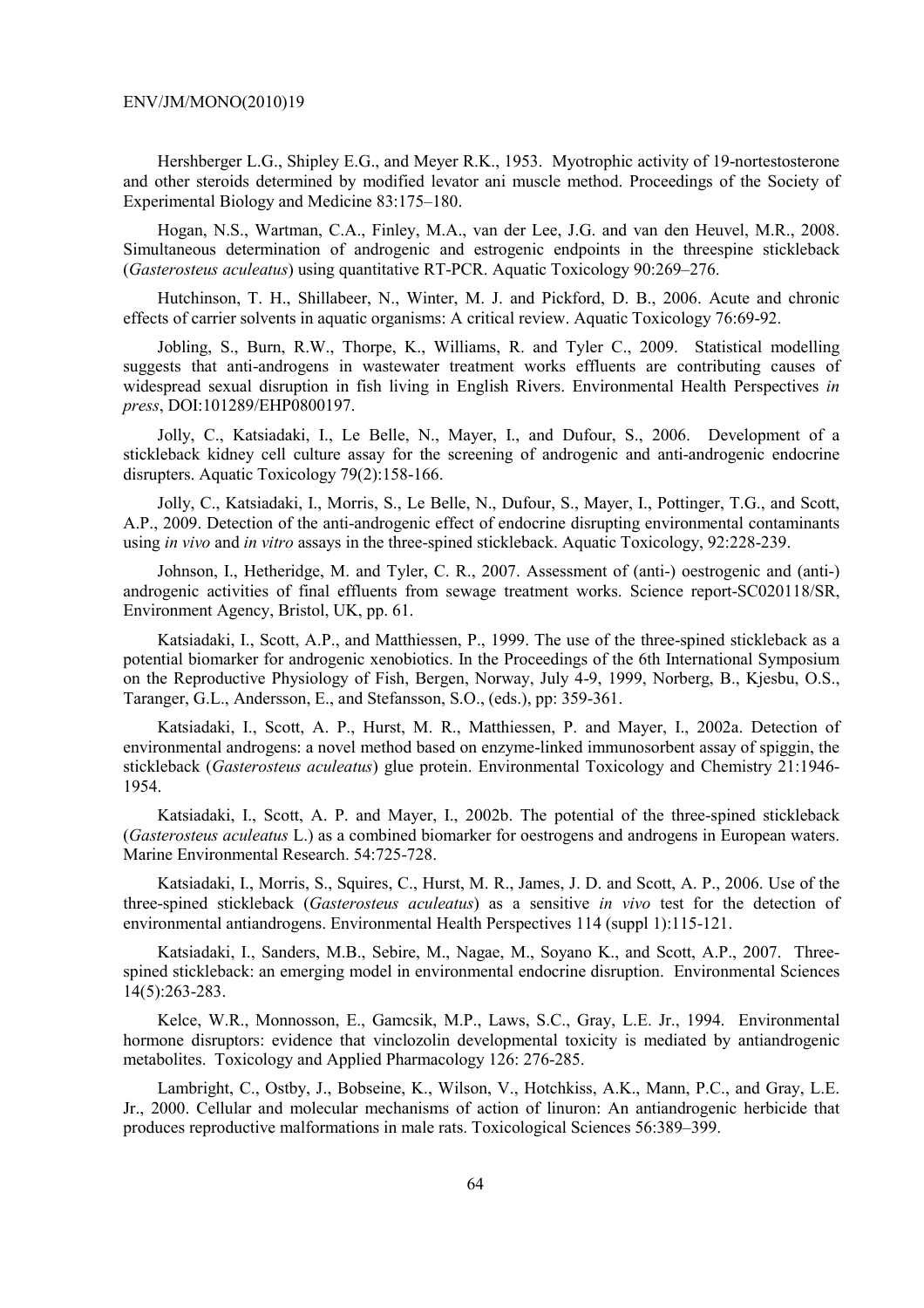Makynen, E.A., Kahl, M.D., Jensen, K.M., Tietge, J.E., Wells, K.L., Van Der Kraak, G. and Ankley, G.T., 2000. Effects of the mammalian antiandrogen vinclozolin on development and reproduction of the fathead minnow (*Pimephales promelas*). Aquatic Toxicology 48:461-475.

Marty, M.S., Johnson, K.A., and Carney, E.W., 2003. Effect of feed restriction on Hershberger and pubertal male assay points. Birth Defects Research B 68:363-374.

McIntyre, B.S., Barlow, N.J., Wallace, D.G., Maness, S.C., Gaido, K.W., and Foster, P.M.D., 2000. Effects of *in utero* exposure to linuron on androgen-dependent reproductive development in the male Crl:CD(SD)BR rat. Toxicology and Applied Pharmacology 167(2): 7–99.

Nellemann, C., Lefevre, P.A., and Ashby, J., 2003. Comparison of prostate gene expression and tissue weight changes as monitors of antiandrogen activity in GNRH-Inhibited rats. Birth Defects Research B 68:344-354.

O'Connor, J.C., Frame, S.R., Davis, L.G., and Cook, J.C., 1999. Detection of the environmental antiandrogen p,p'-DDE in CD and Long-Evans rats using a Tier 1 screening battery and Hershberger assay. Toxicological Sciences 51:44-53.

Oguro, C., 1957. Notes on the change in the kidneys of the three-spined stickleback, *Gasterosteus aculeatus* aculeatus L. caused by oestrogen administration. Journal of the Faculty of Sciences, Hokkaido University Series VI Zoology 13:404-407.

Organisation for Economic Cooperation and Development (OECD), 2006. Report of the validation of the 21-day fish screening assay for the detection of endocrine substances (phase 1B). Series on Testing and Assessment. Number 61. 140 pages.

Sanchez, W., Katsiadaki I., Piccini, B., Ditche J-M. and Porcher J-M., 2008. Biomarker responses in wild three-spined stickleback (*Gasterosteus aculeatus* L.) as a useful tool for freshwater biomonitoring: a multiparametric approach. Environment International, 34:490-498.

Sanchez, W., Goin, C., Brion, F., Olsson, P.E., Goksoyr, A., Porcher, J.M., 2008. A new ELISA for the three-spined stickleback (*Gasterosteus aculeatus* L.) spiggin, using antibodies against synthetic peptide. Comparative Biochemistry Physiology C 147: 129-137.

Schultz, V.D., Phillips. S., Sar, M., Foster, P.M.D, and Gaido, K.W., 2001. Altered gene profiles in fetal rat testes after *in utero* exposure to di(n-butyl)phthalate. Toxicological Sciences 64:233-242.

Scott, A. P.; MacKenzie, D. S.; Stacey, N. E., 1984. Endocrine changes during natural spawning in the white sucker, *Catostomus commersoni*. II. Steroid hormones. General and Comparative Endocrinology 56(3):349-59.

Sebire, M., Allen, Y., Bersuder P. and Katsiadaki, I., 2008. The model antiandrogen flutamide suppresses the expression of typical male stickleback reproductive behaviour. Aquatic Toxicology  $90:37-47$ .

Sebire, M., Scott, A.P., Tyler, C.R., Cresswell, J., Hodgson, D.J., Morris, S., Sanders, M.B., Stebbing, P.D. and Katsiadaki, I., 2009. The organophosphorous pesticide, fenitrothion, acts as an antiandrogen and alters reproductive behavior of the male three-spined stickleback, *Gasterosteus aculeatus*. Ecotoxicology 18:122-133.

Sebire, M., Katsiadaki, I., Maack, G. and Tyler, C.R., (in preparation). Effect of a short-term exposure to a treated sewage effluent on the reproductive physiology and behaviour in the three-spined stickleback (*Gasterosteus aculeatus*).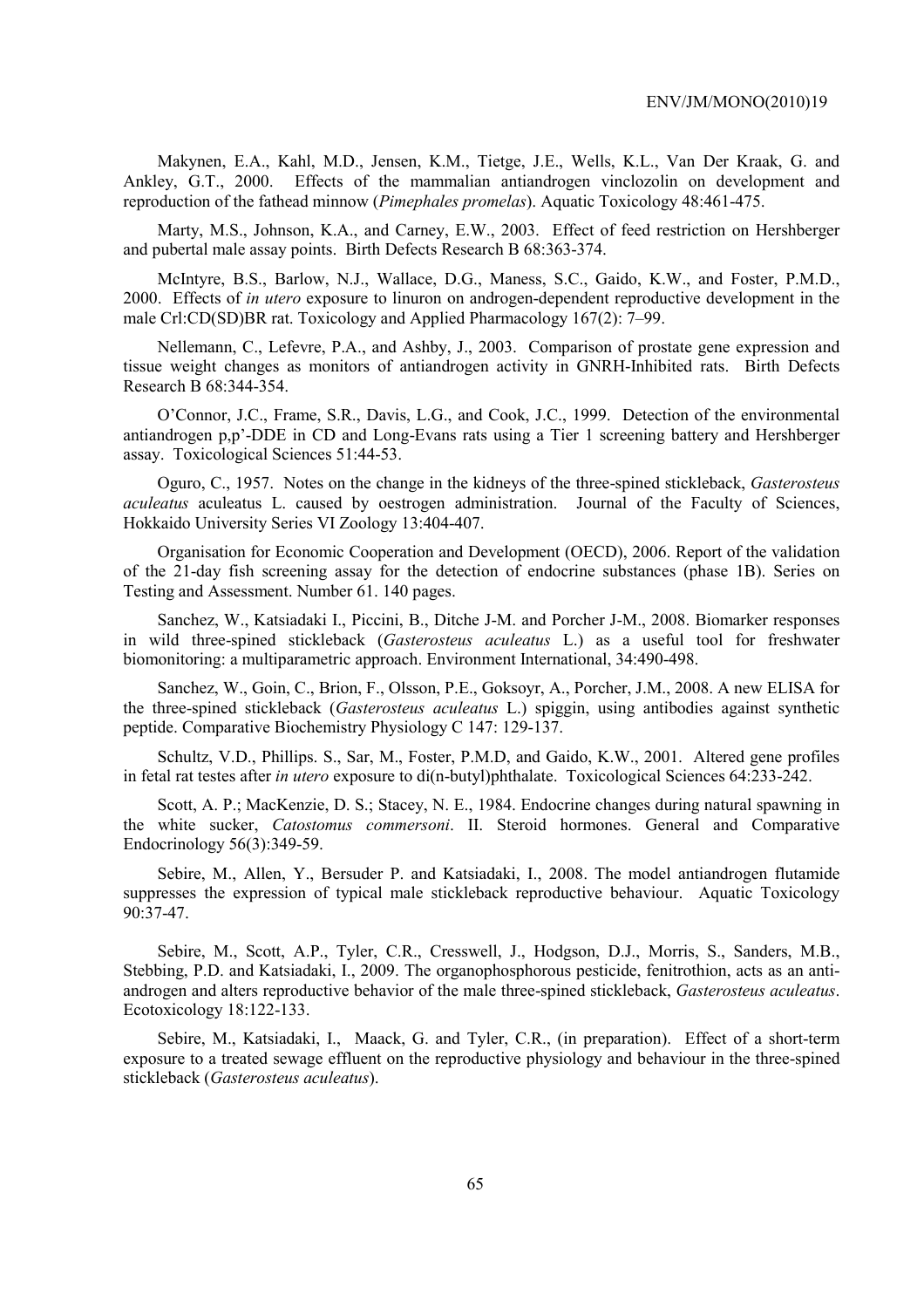Shiraishi, S., Lee, P.W.N., Leung, A, Goh, V.H.H., Swerdloff, R.S. and Wang, C., 2008. Validation of a testosterone and dihydrotestosterone liquid chromatography tandem mass spectrometry assay: Interference and comparison with established methods. Steroids 73(13):1345-1352.

Sohoni, P. and Sumpter, J.P. 1998. Several environmental oestrogens are also anti-androgens. Journal of Endocrinology 158:327-339.

Sohoni, P., Lefevre, P.A., Ashby, J., and Sumpter, J.P., 2001. Possible androgenic/anti-androgenic activity of the insecticide fenitrothion. Journal of Applied Toxicology 21:173–178.

Stocker, T.E., Parks, L.G., Gray. E., Cooper, R.L., 2000. Endocrine-disrupting chemicals: Prepubertal exposures and effects on sexual maturation and thyroid function in the male rat. A focus on the EDSTAC (Endocrine Disrupter Screening and Testing Advisory Committee) recommendations. Critical Reviews in Toxicology 30:197-252.

Sunami, O., Kunimatsu, T., Yamada, T., Yabushita, S., Sukata, T., Miyata, K., Kamita, Y., Okuno, Y., Seki, T., Nakatsuka, I., and Matsuo, M., 2000. Evaluation of a 5-day Hershberger assay using young mature male rats: methyltestosterone and p,p0-DDE, but not fenitrothion, exhibited androgenic or antiandrogenic activity *in vivo*. Journal of Toxicological Sciences 25:403–415.

Tamura, H., Maness, S.C., Reischmann, K., Dorman, D.C., Gray, L.E. and Gaido, K.W., 2001. Androgen receptor antagonism by the organophosphate insecticide fenitrothion. Toxicological Sciences 60:56-62.

Thomas, K.V., Hurst, M.R., Matthiessen, P., McHugh, M., Smith, A., and Waldock, M.J., 2002. An assessment of *in vitro* androgenic activity and the identification of environmental androgens in United Kingdom estuaries. Environmental Toxicology and Chemistry 20:1456-1461.

Tollefsen, K.E., Harman, C., Smith, A. and Thomas, K.V., 2007. Estrogen receptor (ER) agonists and androgen receptor (AR) antagonists in effluents from Norwegian North Sea oil production platforms. Marine Pollution Bulletin 54:277-283.

Urbatzka, R., van Cauwenberge, A., Maggioni, S., Viganò, L., Mandich, A., Benfenati, E., Lutz, I. and Kloas, W., 2007. Androgenic and antiandrogenic activities in water and sediment samples from the river Lambro, Italy, detected by yeast androgen screen and chemical analyses. Chemosphere 67:1080- 1087.

Wong, C.I., Kelce, W.R., Sar, M., and Wilson, E.M., 1995. Androgen Receptor Antagonist versus Agonist Activities of the Fungicide Vinclozolin Relative to Hydroxyflutamide. Journal of Biological Chemistry 270(34):19998–20003.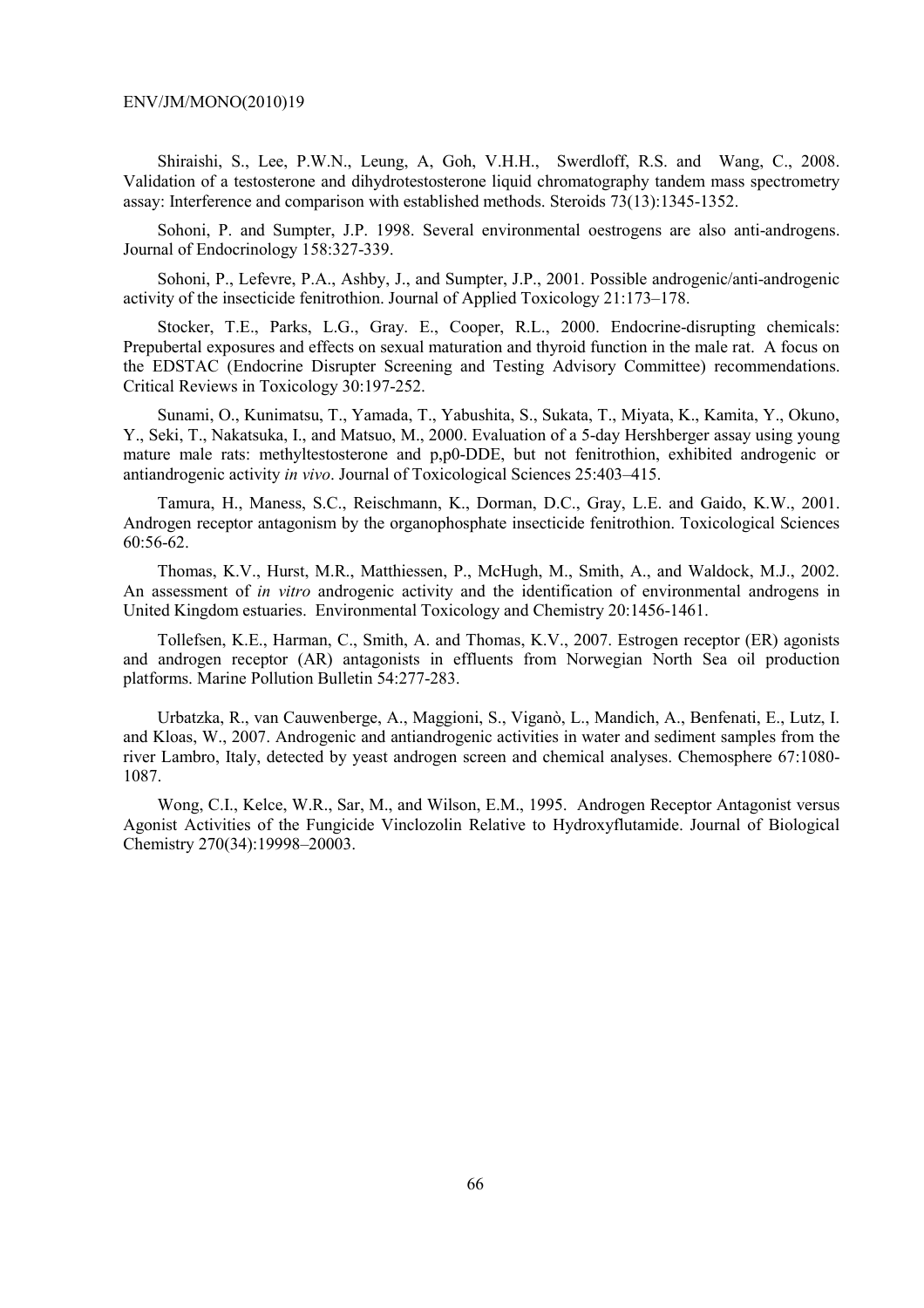## **Statistical tables**

## **Statistical analysis of data presented in figure 3: Means and SDs for each group of females.**

| Treatment    |      | Summary of ln(spig) |       |  |  |  |  |
|--------------|------|---------------------|-------|--|--|--|--|
| (plot order) | Mean | Std. Dev.           | Freq. |  |  |  |  |
| $DHT-S$      | 10.2 | 1.05                | 45    |  |  |  |  |
| $DHT-S-FL$   | 7.2  | 1.8                 | 51    |  |  |  |  |
| DHT-W        | 4.5  | 0.36                | 46    |  |  |  |  |
| $DHT-W-FL$   | 4.4  | 0.53                | 41    |  |  |  |  |
| $DHT-W-PP$   | 7.9  | 1.3                 | 38    |  |  |  |  |
| Total        | რ. 8 | 25                  | 221   |  |  |  |  |

## **Statistical analysis of data presented in figures 5 and 6. Water, solvent and negative control groups.**

|                          | . anova lsp labno control if $\sim$ inlist(control, 0, 1, 3) & labno $\sim$ =1 |  |                |
|--------------------------|--------------------------------------------------------------------------------|--|----------------|
|                          | Number of $obs = 173$ R-squared                                                |  |                |
| $= 0.1482$               | Root MSE $= 1.0646$ Adj R-squared                                              |  |                |
| $= 0.1382$               |                                                                                |  |                |
| $Prob$ > $F$             | Source   Partial SS df MS                                                      |  | $\overline{F}$ |
|                          |                                                                                |  |                |
| 0.0000                   | Model   33.5344843 2 16.7672421 14.79                                          |  |                |
|                          | labno   33.4050698 1 33.4050698 29.47                                          |  |                |
| 0.0000                   | control   .470185124 1 .470185124 0.41                                         |  |                |
| 0.5204                   |                                                                                |  |                |
|                          | Residual   192.671872 170 1.13336395                                           |  |                |
|                          | Total   226.206356 172 1.31515323                                              |  |                |
| c(mean lsp sd lsp n lsp) | . table labno control if $\sim$ inlist( control, 0, 1, 3) & labno $\sim$ =1,   |  |                |
| labno                    | control<br>Water Solvent control                                               |  |                |

Compare water and solvent controls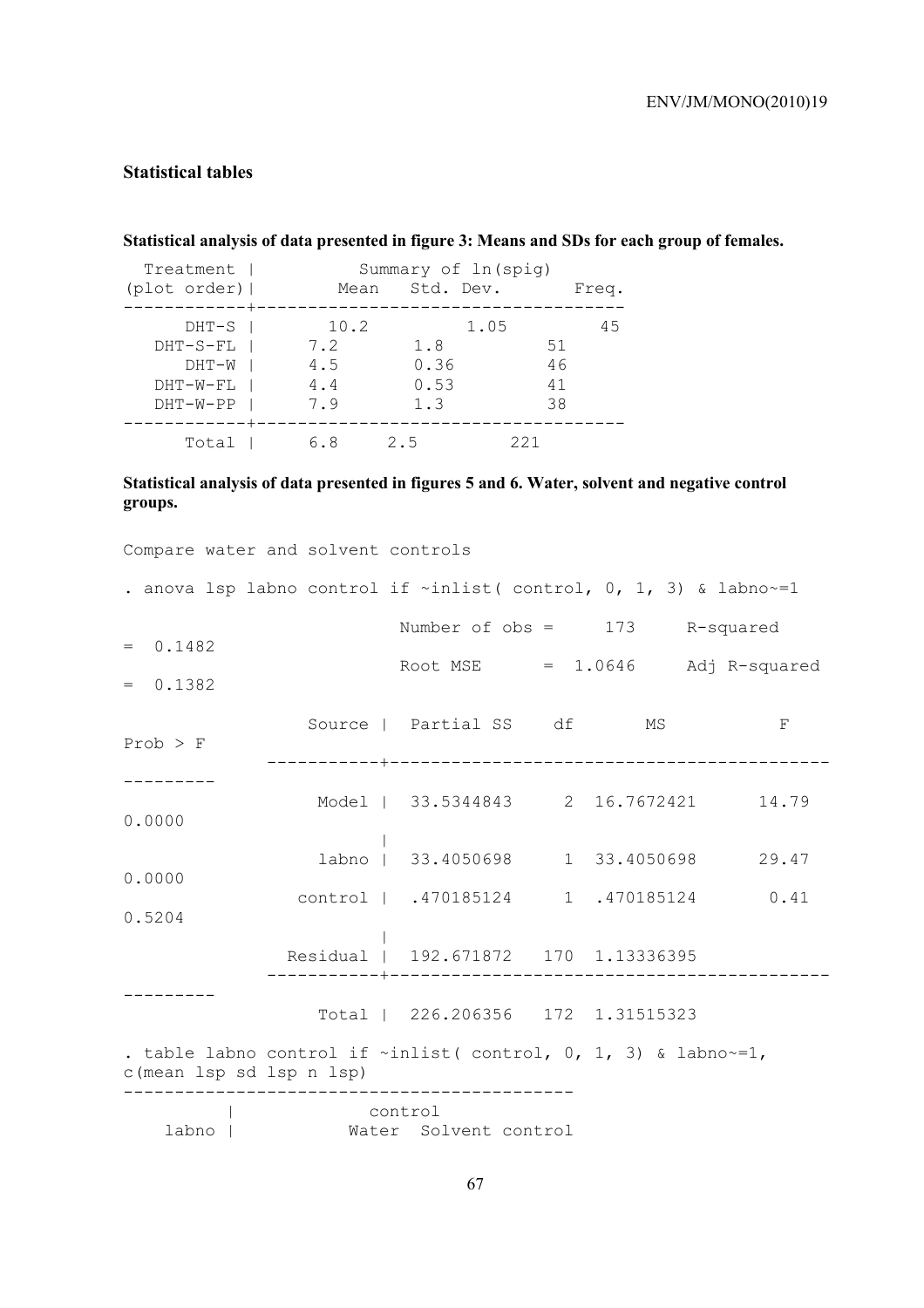|                                    | Lab 3   4.101406 4.344005<br>.6548476<br>20        |                                                                   | .842097<br>22 |  |            |
|------------------------------------|----------------------------------------------------|-------------------------------------------------------------------|---------------|--|------------|
| Lab $4$                            | 71                                                 | 3.307975 3.091557<br>1.020185 1.26965                             | 60            |  |            |
|                                    | . anova lsp study if $\sim$ inlist (control, 0, 1) |                                                                   |               |  |            |
|                                    |                                                    | Number of $obs = 276$ R-squared                                   |               |  |            |
| $= 0.5169$<br>$= 0.4987$           |                                                    | Root MSE $= .836074$ Adj R-squared                                |               |  |            |
| $Prob$ > F                         |                                                    | Source   Partial SS df MS<br>------------------------------------ |               |  | $_{\rm F}$ |
| 0.0000                             |                                                    | Model   198.232195 10 19.8232195 28.36                            |               |  |            |
| 0.0000                             |                                                    | study   198.232195 10 19.8232195 28.36                            |               |  |            |
|                                    |                                                    | Residual   185.240056 265 .699019078                              |               |  |            |
|                                    |                                                    | Total   383.472251 275 1.39444455                                 |               |  |            |
| All baseline controls              |                                                    |                                                                   |               |  |            |
| $\sim$ inlist (study, 1, 2, 3, 11) | . anova lsp study if inlist (control, 2, -1, 3) &  |                                                                   |               |  |            |
| $= 0.0530$                         |                                                    | Number of $obs = 172$ R-squared                                   |               |  |            |
| $= 0.0186$                         |                                                    | Root MSE $= .842284$ Adj R-squared                                |               |  |            |
| $Prob$ > $F$                       |                                                    | Source   Partial SS df MS                                         |               |  | F          |
| 0.1683                             |                                                    | Model   6.55276211 6 1.09212702 1.54                              |               |  |            |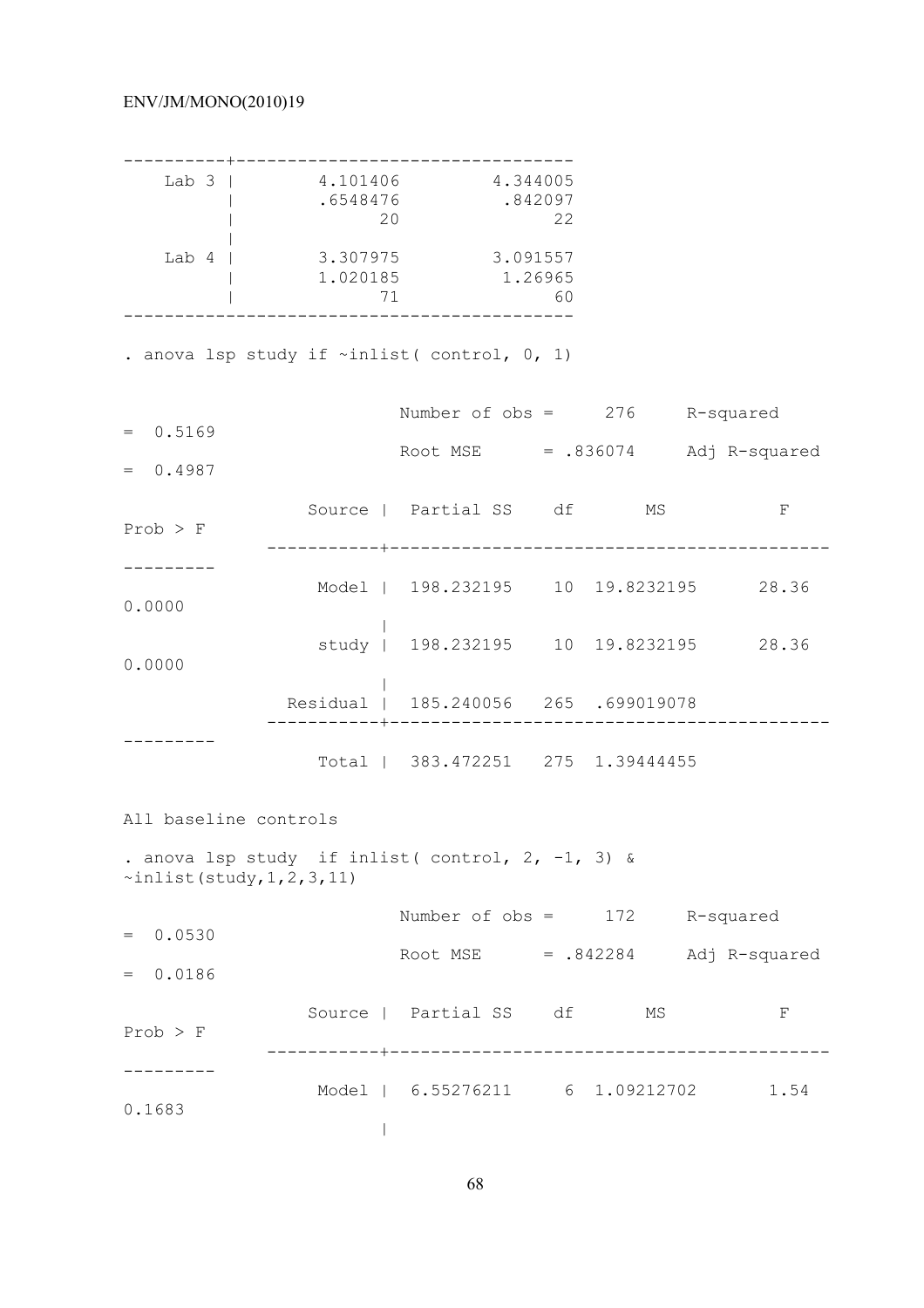| 0.1683                                   |                                                                                                                                                                                                                                              |                                     | study   6.55276211 6 1.09212702 1.54                                     |  |
|------------------------------------------|----------------------------------------------------------------------------------------------------------------------------------------------------------------------------------------------------------------------------------------------|-------------------------------------|--------------------------------------------------------------------------|--|
|                                          |                                                                                                                                                                                                                                              |                                     | Residual   117.057977 165 .709442286                                     |  |
|                                          |                                                                                                                                                                                                                                              |                                     | Total   123.610739 171 .72286982                                         |  |
|                                          |                                                                                                                                                                                                                                              |                                     | . table study if inlist( control, $-1$ , 2, 3), c(mean lsp sd lsp n lsp) |  |
| group (ord  <br>ate where  <br>experimen |                                                                                                                                                                                                                                              | t)   mean(lspig) sd(lspig) N(lspig) |                                                                          |  |
| $\mathbf{1}$<br>$4 \mid$                 | 1.497947 .2850094<br>2   2.092776 1.228135<br>3   4.568988 .450674<br>3.514693 .4949893<br>5   4.08479 .8846126<br>6   3.678614<br>7   3.679244<br>8   3.672297 .6891353<br>9   3.979214 .6587296<br>10   4.160357 .7380273<br>11   2.914972 | 1.072198<br>.9285469<br>.8109522    | 19<br>31<br>29<br>22<br>12<br>40<br>39<br>11<br>38<br>10<br>25           |  |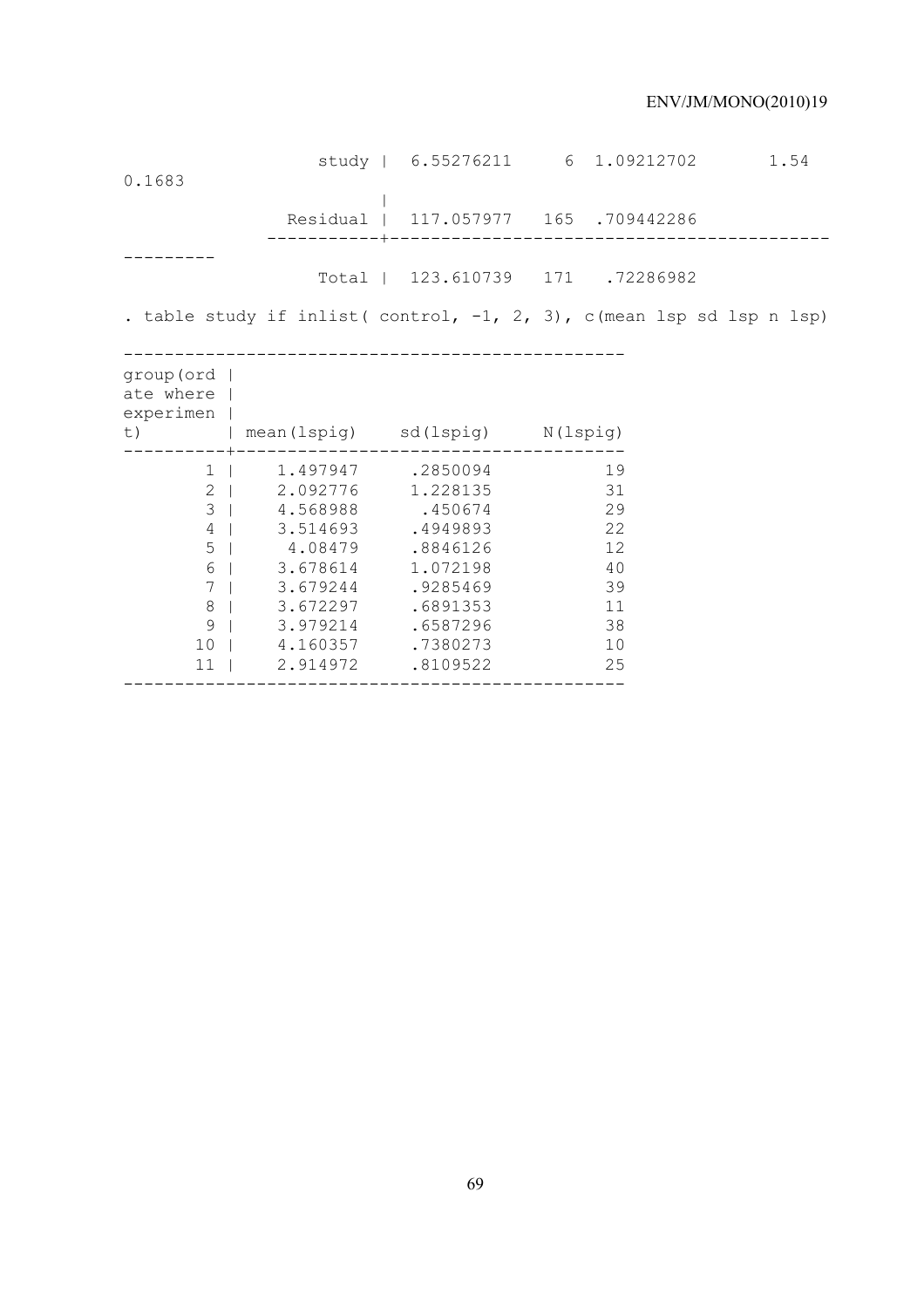Statistical analysis of data presented in figure 7: Positive control groups.

. anova lsp study if inlist( control, 1) Number of obs = 159 R-squared  $= 0.1123$ Root  $MSE$  = .943812 Adj R-squared  $= 0.0587$ Source | Partial SS df MS F Prob > F -----------+------------------------------------------- --------- Model | 16.7880244 9 1.86533605 2.09 0.0334 | study | 16.7880244 9 1.86533605 2.09 0.0334 | Residual | 132.72629 149 .89078047 -----------+------------------------------------------- --------- Total | 149.514314 158 .946293129 . anova lsp study if inlist( control, 1) & ~inlist(study,9) Number of obs = 149 R-squared  $= 0.0731$ Root  $MSE$  = .965307 Adj R-squared  $= 0.0202$ Source | Partial SS df MS F Prob > F -----------+------------------------------------------- --------- Model | 10.291207 8 1.28640088 1.38 0.2100 | study | 10.291207 8 1.28640088 1.38 0.2100 | Residual | 130.454475 140 .931817679 -----------+------------------------------------------- --------- Total | 140.745682 148 .950984338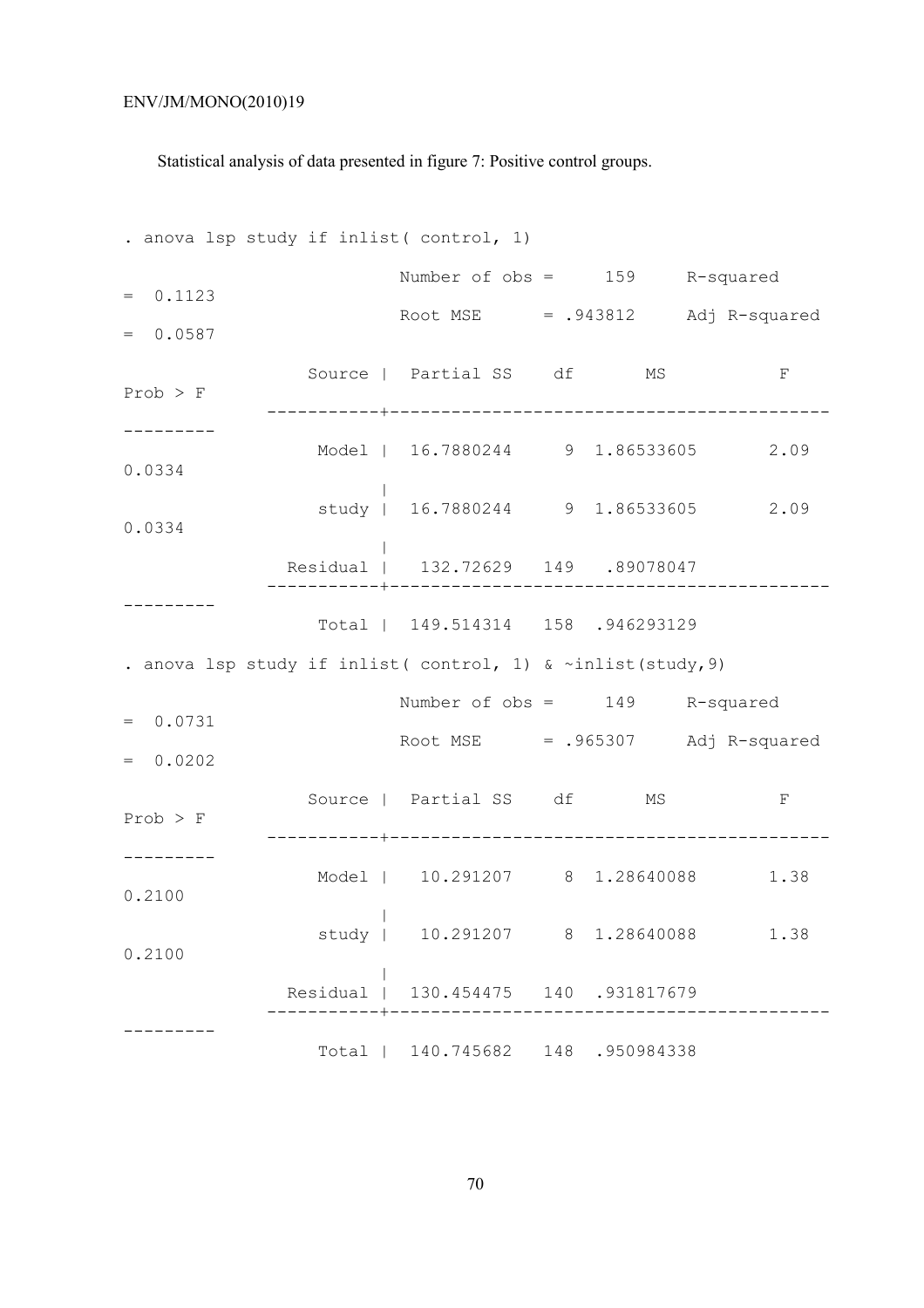Statistical analysis of data presented in figure 9: Nominal flutamide data.

One-way ANOVA (not assuming homogeneity of variance) > anova=with(alldata,{as.factor(FLtoDHTn) + oneway.test(log(Spiggin+1)~FLtoDHTn)})

data:  $log(Spigen + 1)$  and FLtoDHTn  $F = 661.3066$ , num df = 11.000, denom df = 109.971, p-value < 2.2e-16

```
> pairwise2=with(alldata,{as.factor(FLtoDHTn)
```

```
+ pairwise.t.test(log(Spiggin+1),FLtoDHTn, pool.sd=F)}) 
> pairwise2
```
Pairwise comparisons using t tests with non-pooled SD

data:  $log(Spiggin + 1)$  and FLtoDHTn

|              | $\theta$              | 02                                                                                                          | 1 2                                                                                                             |                                                                                                                 | 5 | 10 | 15 | 20                                | 25 | 30 | 50 |
|--------------|-----------------------|-------------------------------------------------------------------------------------------------------------|-----------------------------------------------------------------------------------------------------------------|-----------------------------------------------------------------------------------------------------------------|---|----|----|-----------------------------------|----|----|----|
|              | $0.2 \quad 0.09577 -$ |                                                                                                             | and the state of the state of the state of the state of the state of the state of the state of the state of the |                                                                                                                 |   |    |    |                                   |    |    |    |
| $\mathbf{1}$ |                       | $1.00000 \quad 0.21676$ -                                                                                   |                                                                                                                 | and the state of the state of the state of the state of the state of the state of the state of the state of the |   |    |    |                                   |    |    |    |
|              |                       | 2 2.4e-05 0.01380 3.7e-05 - - - - -                                                                         |                                                                                                                 |                                                                                                                 |   |    |    |                                   |    |    |    |
|              |                       | $5$ 0.01380 1.00000 0.06112 0.00983 - - - - -                                                               |                                                                                                                 |                                                                                                                 |   |    |    |                                   |    |    |    |
|              |                       | $10\quad 3.2e-12\quad 2.2e-07\quad 3.4e-12\quad 0.91057\quad 3.4e-08$ - - - - -                             |                                                                                                                 |                                                                                                                 |   |    |    |                                   |    |    |    |
|              |                       | $15$ 0.01761 0.46487 0.02062 1.00000 0.44230 0.08283 -                                                      |                                                                                                                 |                                                                                                                 |   |    |    | and the state of the state of the |    |    |    |
|              |                       | $20\quad 3.4e^{-0.5}$ $0.27079$ $9.2e^{-0.5}$ 1.00000 0.21676 0.00252 1.00000 -                             |                                                                                                                 |                                                                                                                 |   |    |    | and the state of the              |    |    |    |
|              |                       | $25 < 2e-16$ $2.9e-13 < 2e-16$ $3.4e-05 < 2e-16$ 0.00036 0.00022 7.9e-12 -                                  |                                                                                                                 |                                                                                                                 |   |    |    |                                   |    |    |    |
|              |                       | 30 0.00889 0.23679 0.00983 1.00000 0.21775 0.18647 1.00000 1.00000 0.00036 -                                |                                                                                                                 |                                                                                                                 |   |    |    |                                   |    |    |    |
|              |                       | $50 \le 2e-16$ 2.6e-06 $\le 2e-16$ 1.00000 1.3e-08 0.43672 0.91057 0.09609 $\le 2e-16$ 1.00000 -            |                                                                                                                 |                                                                                                                 |   |    |    |                                   |    |    |    |
|              |                       | $100 \le 2e-16$ 1.1e-13 $\le 2e-16$ 4.7e-05 $\le 2e-16$ 0.00062 0.00022 7.8e-12 1.00000 0.00036 $\le 2e-16$ |                                                                                                                 |                                                                                                                 |   |    |    |                                   |    |    |    |

Statistical analysis of data presented in figure 10: Nominal flutamide data separated by site**.** 

Lab 2 ANOVA:

> anova=with(Lab 2,{as.factor(FLtoDHTn)

+ oneway.test(log(Spiggin+1)~FLtoDHTn)})

One-way analysis of means (not assuming equal variances)

data: log(Spiggin + 1) and FLtoDHTn

 $F = 86.9491$ , num df = 1.000, denom df = 81.628, p-value = 1.694e-14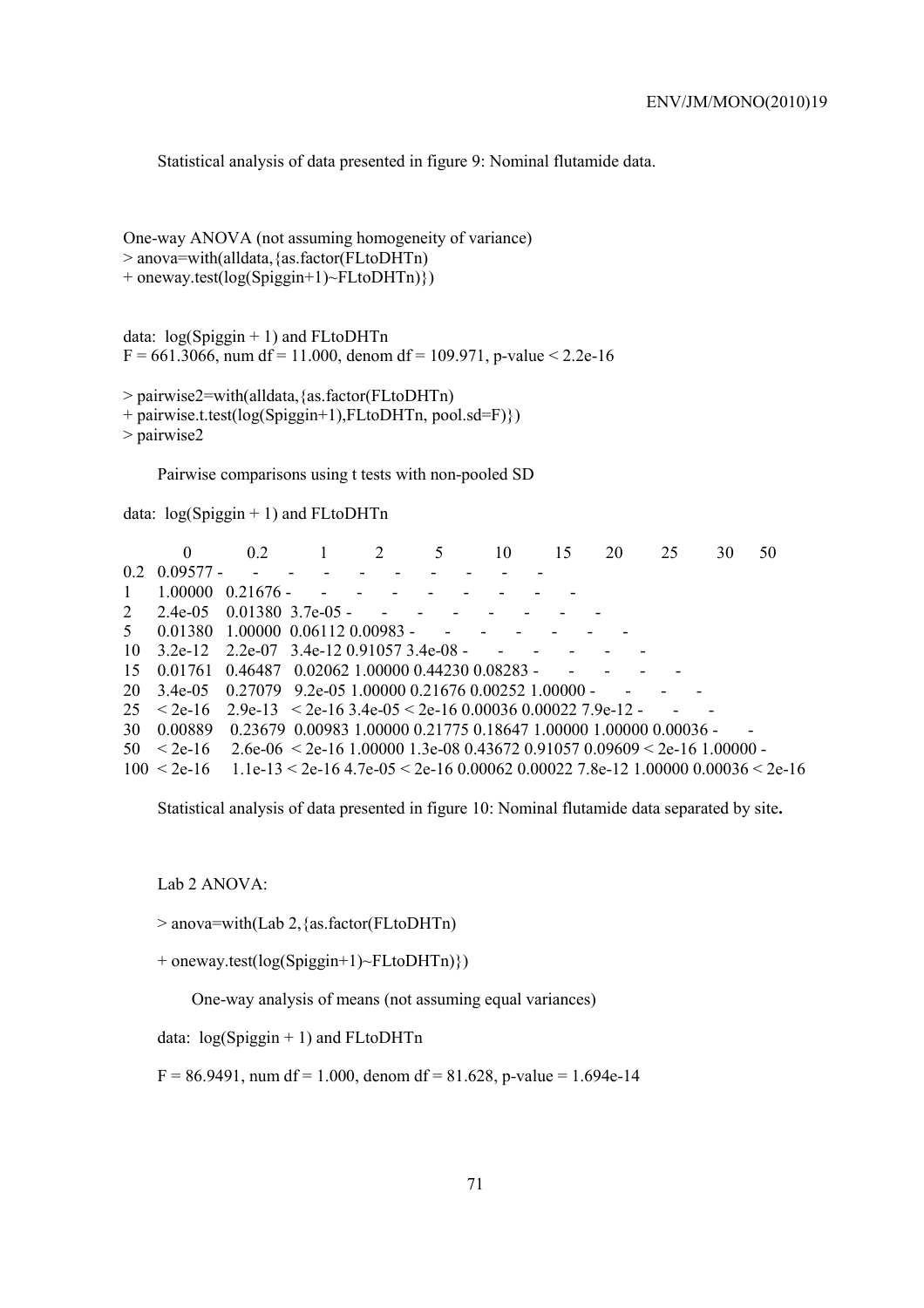Lab 1 ANOVA:

```
> anova=with(Lab 1,{as.factor(FLtoDHTn)
```

```
+ oneway.test(log(Spiggin+1)~FLtoDHTn)})
```
One-way analysis of means (not assuming equal variances)

data:  $log(Spigen + 1)$  and FLtoDHTn

 $F = 180.7192$ , num df = 6.000, denom df = 69.798, p-value < 2.2e-16

```
> pairwise=with(Lab 1,{as.factor(FLtoDHTn)
```
+ pairwise.t.test(log(Spiggin+1),FLtoDHTn, pool.sd=F)})

Pairwise comparisons using t tests with non-pooled SD

data: log(Spiggin + 1) and FLtoDHTn

- 0 0.2 2 10 25 50
- $0.2\,0.0355$  - - -
- 2 5.1e-06 0.0037 - -
- $10 < 2e-169.2e-130.0020$  -
- 25 6.9e-16 7.9e-14 9.3e-06 0.1627 -
- 50 < 2e-16 3.7e-14 1.7e-05 0.2843 0.4196 -
- 100 < 2e-16 3.2e-14 1.2e-05 0.2232 0.9489 0.9489

Lab 3 ANOVA:

```
> anova=with(Lab 3,{as.factor(FLtoDHTn)
```
+ oneway.test(log(Spiggin+1)~FLtoDHTn)})

One-way analysis of means (not assuming equal variances)

data:  $log(Spigen + 1)$  and FLtoDHTn

 $F = 29.2576$ , num df = 4.000, denom df = 13.974, p-value = 1.172e-06

```
> pairwise5=with(Lab 3,{as.factor(FLtoDHTn)
```
+ pairwise.t.test(log(Spiggin+1),FLtoDHTn, pool.sd=F)})

> pairwise5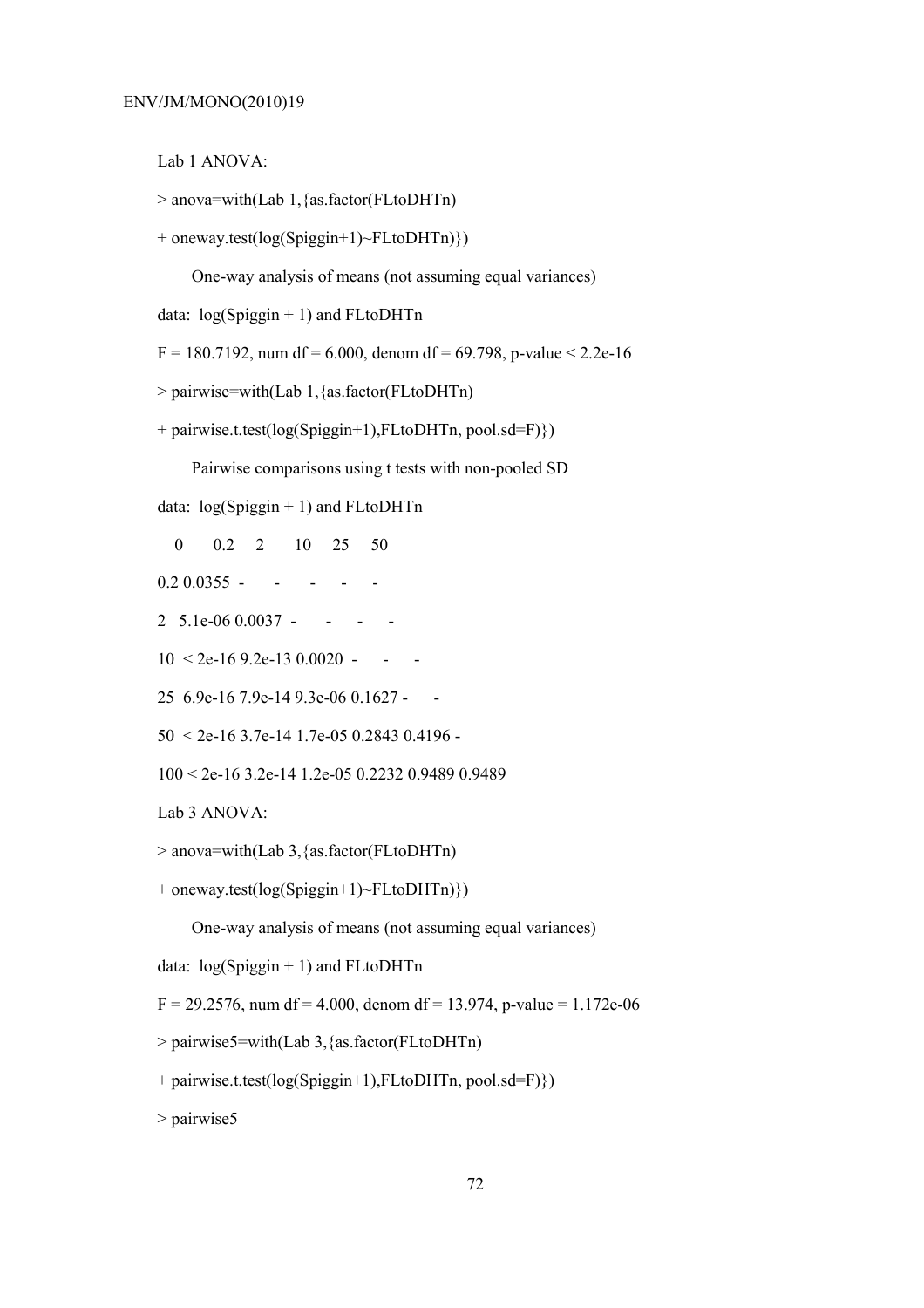Pairwise comparisons using t tests with non-pooled SD

data: log(Spiggin + 1) and FLtoDHTn

- 0 1 5 20
- $1 \t0.16268 - -$
- 5 0.65630 0.09006 -
- 20 0.28877 0.00247 0.65630 -
- 50 0.00017 0.00017 0.00080 0.00083

Lab 4 ANOVA:

> anova=with(Lab 4,{as.factor(FLtoDHTn)

```
+ oneway.test(log(Spiggin+1)~FLtoDHTn)})
```
One-way analysis of means (not assuming equal variances)

```
data: log(Spigen + 1) and FLtoDHTn
```
 $F = 19.1353$ , num df = 7.000, denom df = 52.931, p-value = 1.817e-12

> pairwise=with(Lab 4,{as.factor(FLtoDHTn)

+ pairwise.t.test(log(Spiggin+1),FLtoDHTn, pool.sd=F)})

Pairwise comparisons using t tests with non-pooled SD

data: log(Spiggin + 1) and FLtoDHTn

0 1 5 10 15 20 30

1 1.00000 - - - - - -

 $5 \quad 0.00781 \quad 0.09145 - \cdots - \cdots$ 

 $10\,0.03191\,0.09133\,1.00000$  - - - -

15 0.00781 0.01788 0.64956 1.00000 - - -

20 2.4e-05 0.00014 0.09145 1.00000 1.00000 - -

30 0.00352 0.00781 0.28477 1.00000 1.00000 1.00000 -

50 4.0e-06 3.0e-05 0.04529 1.00000 1.00000 1.00000 1.00000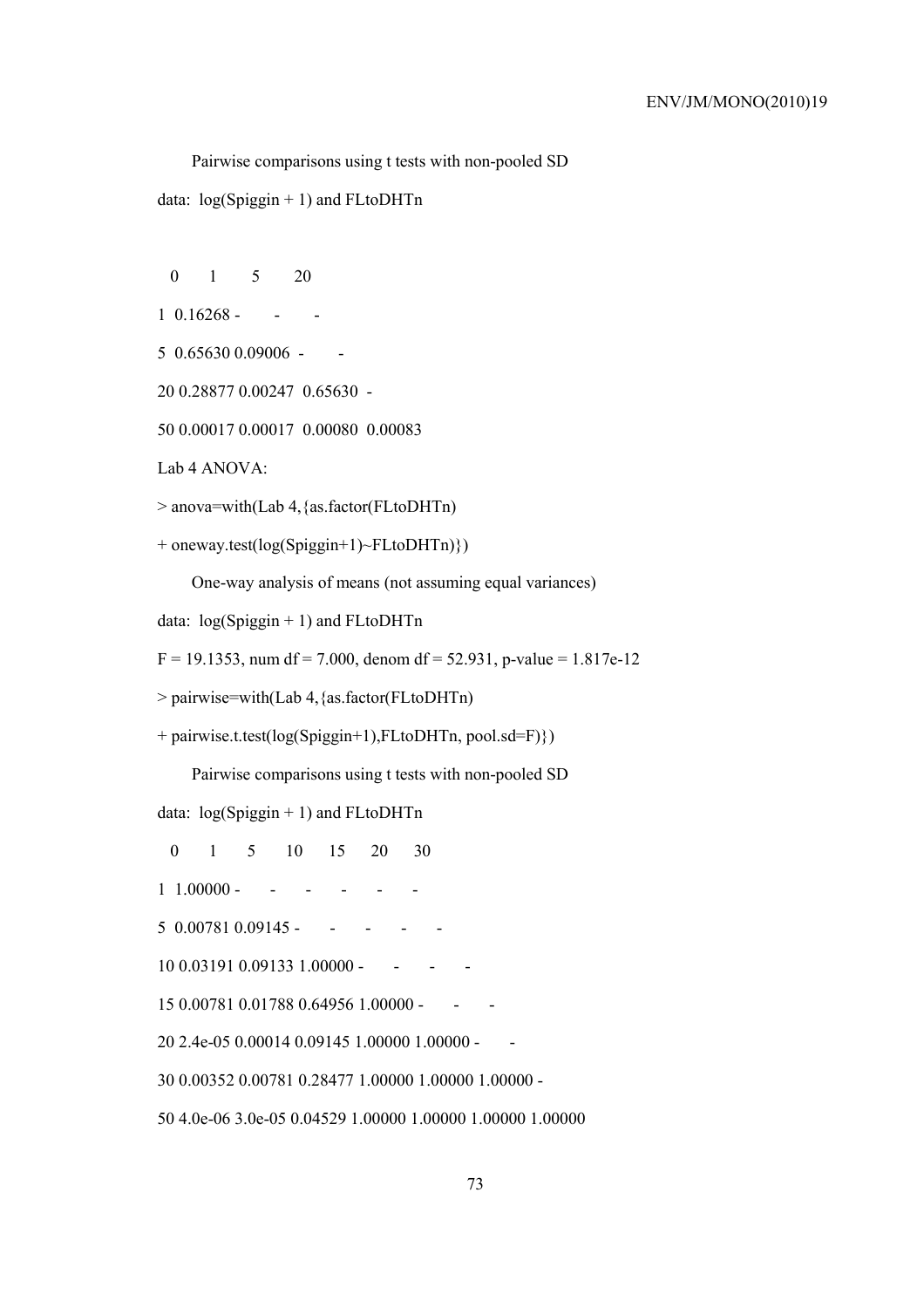Statistical analysis of data presented in figure 12: Measured flutamide/DHT data separated by site. The important features (intercept, slope and p values are highlighted in bold.

### Lab 2 data

```
lm(formula = log(Spiqin + 1) \sim FLtoDHTm, data = Lab 2)Residuals: 
    Min 1Q Median 3Q Max 
-3.0944 -1.0169 0.1929 0.9515 4.3288 
Coefficients: 
             Estimate Std. Error t value Pr(>|t|) 
(Intercept) 9.946098 0.224247 44.353 < 2e-16 ***
```
## *FLtoDHTm -0.033993 0.003813 -8.916 3.43e-14 \*\*\**

--- Signif. codes: 0 '\*\*\*' 0.001 '\*\*' 0.01 '\*' 0.05 '.' 0.1 ' ' 1 Residual standard error: 1.544 on 95 degrees of freedom Multiple R-squared: 0.4556, Adjusted R-squared: 0.4498 F-statistic: 79.49 on 1 and 95 DF, p-value: 3.426e-14  $>$  anova (lm1) Analysis of Variance Table Response: log(Spiggin + 1) Df Sum Sq Mean Sq F value Pr(>F) FLtoDHTm 1 189.616 189.616 79.493 3.426e-14 \*\*\* Residuals 95 226.604 2.385

#### Lab 1 data

 $lm(formula = log(Spiqin + 1) \sim FLtoDHTm, data = Lab 1)$ Residuals: Min 1Q Median 3Q Max -5.0376 -2.6964 -0.1649 2.0364 5.8978 Coefficients: Estimate Std. Error t value Pr(>|t|) (Intercept) 6.257164 0.296896 21.075 <2e-16 \*\*\*

*FLtoDHTm -0.079081 0.008678 -9.112 <2e-16 \*\*\** 

Signif. codes: 0 '\*\*\*' 0.001 '\*\*' 0.01 '\*' 0.05 '.' 0.1 ' ' 1

Residual standard error: 3.072 on 179 degrees of freedom Multiple R-squared: 0.3169, Adjusted R-squared: 0.3131 F-statistic: 83.03 on 1 and 179 DF, p-value:  $< 2.2e-16$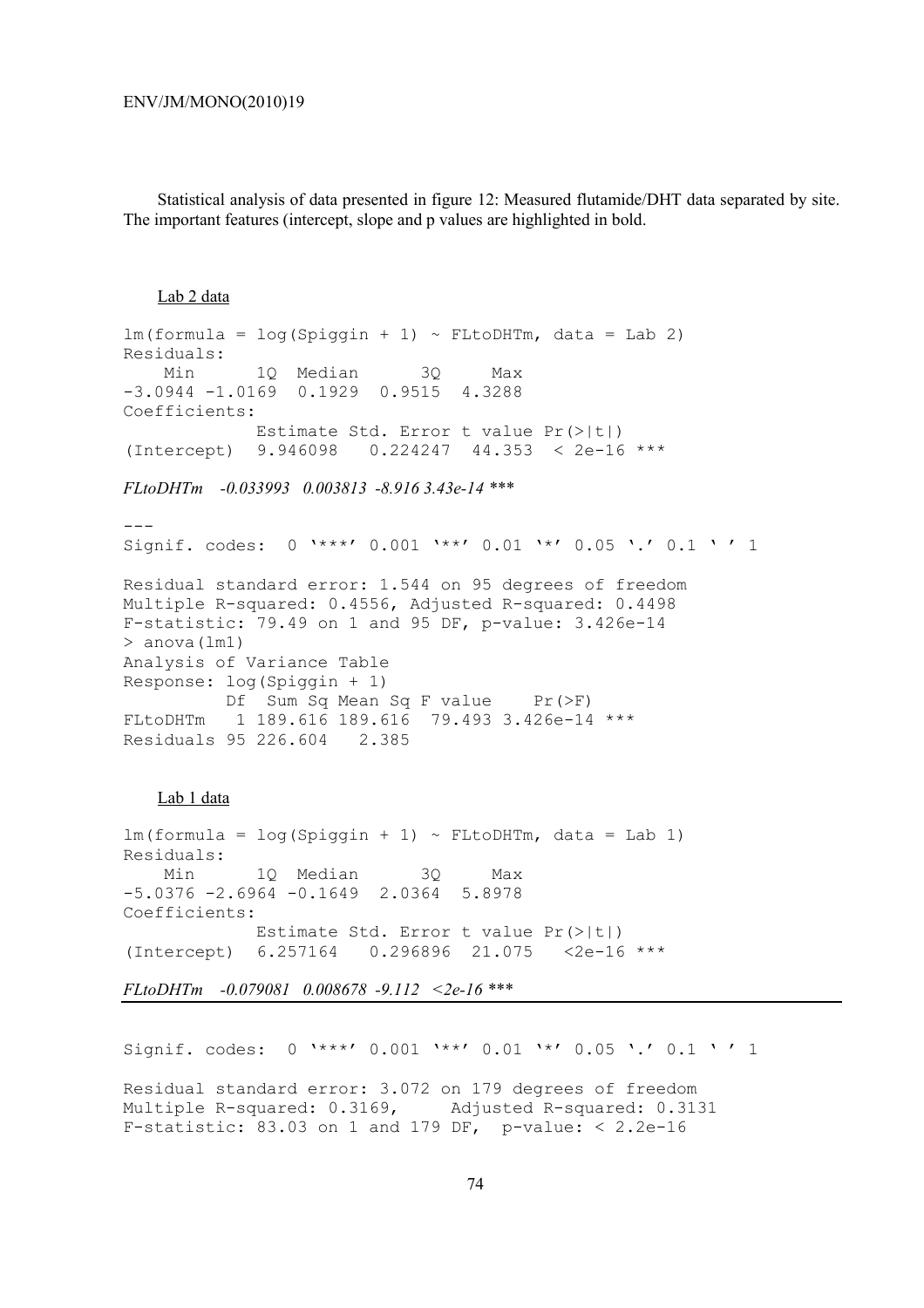### ENV/JM/MONO(2010)19

```
> anova (lm2)
Analysis of Variance Table 
Response: log(Spiggin + 1) 
          Df Sum Sq Mean Sq F value Pr(>F)
FLtoDHTm 1 783.64 783.64 83.035 < 2.2e-16 *** 
Residuals 179 1689.32 9.44 
   Lab 3 data 
lm(formula = log(Spiqin + 1) \sim FLtoDHTm, data = Lab 3)Residuals: 
      Min 1Q Median 3Q Max 
-2.39092 -0.89518 0.04979 0.78898 2.00089 
Coefficients: 
            Estimate Std. Error t value Pr(>|t|) 
(Intercept) 10.48378 0.29667 35.34 < 2e-16 *** 
FLtoDHTm -0.41867 0.04863 -8.61 5.97e-10 *** 
---Signif. codes: 0 '***' 0.001 '**' 0.01 '*' 0.05 '.' 0.1 ' ' 1 
Residual standard error: 1.203 on 33 degrees of freedom 
Multiple R-squared: 0.692, Adjusted R-squared: 0.6826 
F-statistic: 74.13 on 1 and 33 DF, p-value: 5.972e-10 
> anova(lm3) 
Analysis of Variance Table 
Response: log(Spiggin + 1) 
         Df Sum Sq Mean Sq F value Pr(>F)
FLtoDHTm 1 107.193 107.193 74.127 5.972e-10 *** 
Residuals 33 47.721 1.446 
   Lab 4 data
lm(formula = log(Spiqin + 1) \sim FLtoDHTm, data = Lab 4)Residuals: 
    Min 1Q Median 3Q Max 
-6.9174 -0.8962 0.4384 1.2722 4.1447 
Coefficients: 
            Estimate Std. Error t value Pr(>|t|) 
(Intercept) 9.72114 0.18366 52.93 <2e-16 *** 
FLtoDHTm -0.19461 0.01571 -12.38 <2e-16 *** 
-1Signif. codes: 0 '***' 0.001 '**' 0.01 '*' 0.05 '.' 0.1 ' ' 1 
Residual standard error: 1.94 on 175 degrees of freedom 
Multiple R-squared: 0.4671, Adjusted R-squared: 0.464 
F-statistic: 153.4 on 1 and 175 DF, p-value: < 2.2e-16> anova (lm4)
```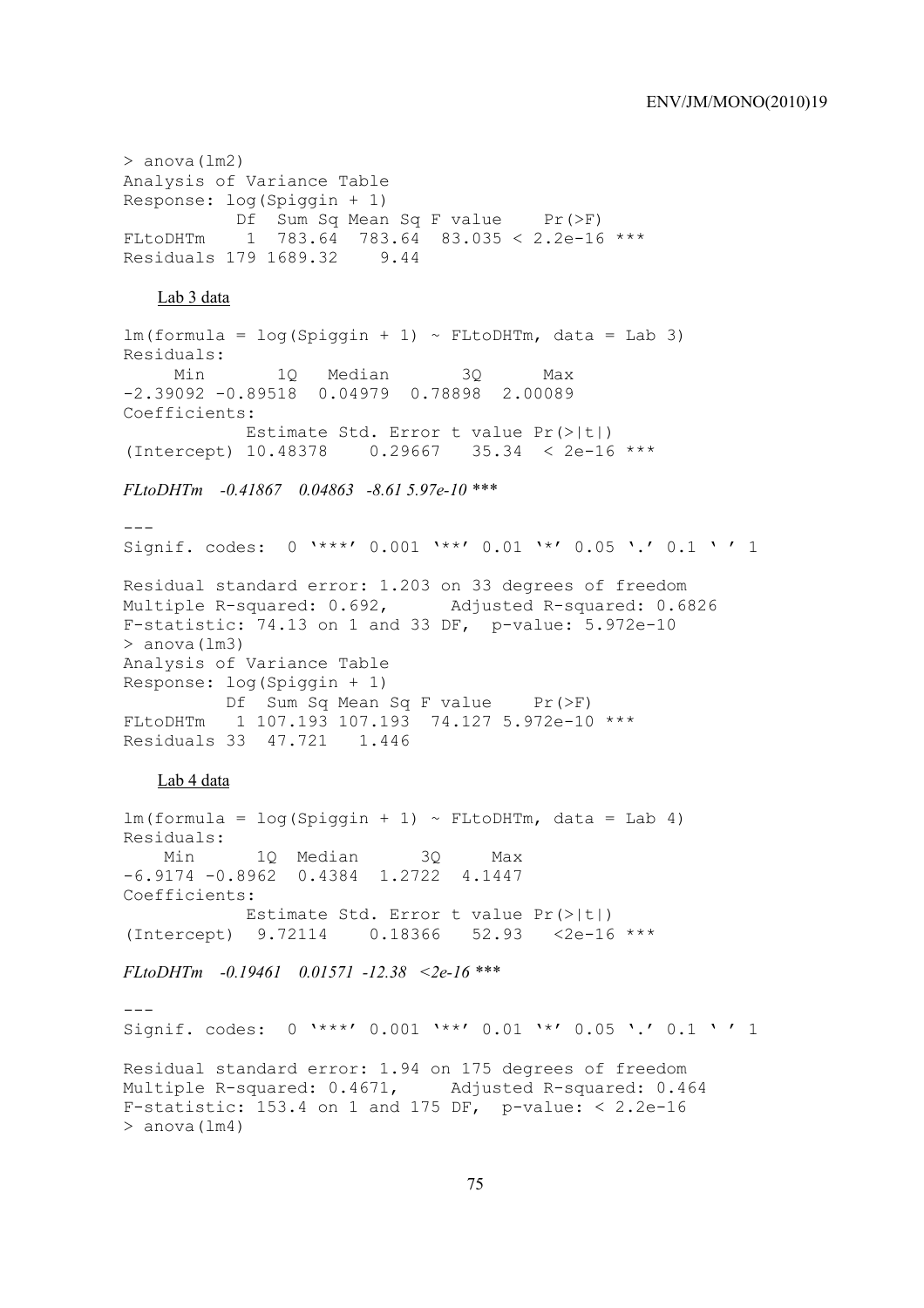Analysis of Variance Table Response: log(Spiggin + 1) Df Sum Sq Mean Sq F value Pr(>F) FLtoDHTm 1 577.40 577.40 153.37 < 2.2e-16 \*\*\* Residuals 175 658.84 3.76

Statistical analysis of data presented in figure 14.

One-way analysis of means (not assuming equal variances) data: log(Spiggin + 1) and FNtoDHTn  $F = 91.465$ , num df = 12.000, denom df = 43.456, p-value < 2.2e-16 Pairwise comparisons using t tests with non-pooled SD data: log(Spiggin + 1) and FNtoDHTn 0 0.02 0.05 0.125 0.312 0.5 0.78 1.95 4.88 5 12 24 0.02 1.0 - - - - - - - - - - -  $0.05$  0.08 1.0  $-0.125$  0.05 1.0 1.0 - - - - -  $0.312$   $0.27$   $1.0$   $1.0$   $1.0$  - - - 0.5 0.10 1.0 1.0 1.0 1.0 - - - - - - -  $0.78$   $0.10$   $1.0$   $1.0$   $1.0$   $1.0$   $1.0$   $1.95$  0.22 1.0 1.0 1.0 1.0 1.0 1.0 -- 4.88 7.1e-06 0.85 0.0041.0 0.27 1.0 0.27 1.0 -- 5 0.091 1.0 0.85 1.0 1.0 1.0 1.0 1.0 1.0 - - - 12 1.3e-06 0.0066 1.7e-06 0.0006 8.0e-05 0.00027 3.6e-05 0.00593  $0.00274$   $0.02193$  -24 5.9e-05 0.0026 5.7e-05 0.0005 0.00015 0.00033 0.00012 0.00230  $0.00371$  0.00854 1.0 - -<br>48 < 2e-16 0.00031 2e 48 < 2e-16 0.00031 2e-16 9.3e-08 5.0e-07 1.4e-06 8.6e-09 9.7e-06 1.1e-10 0.00067 0.00092 0.0768

Statistical analysis of data presented in figure 15.

 $lm(formula = log(Spiqin + 1) ~ ~ log(FNtoDHTm + 1)$ , data = alldata) Residuals: Min 1Q Median 3Q Max -3.4379 -0.6222 0.1798 0.6916 3.3709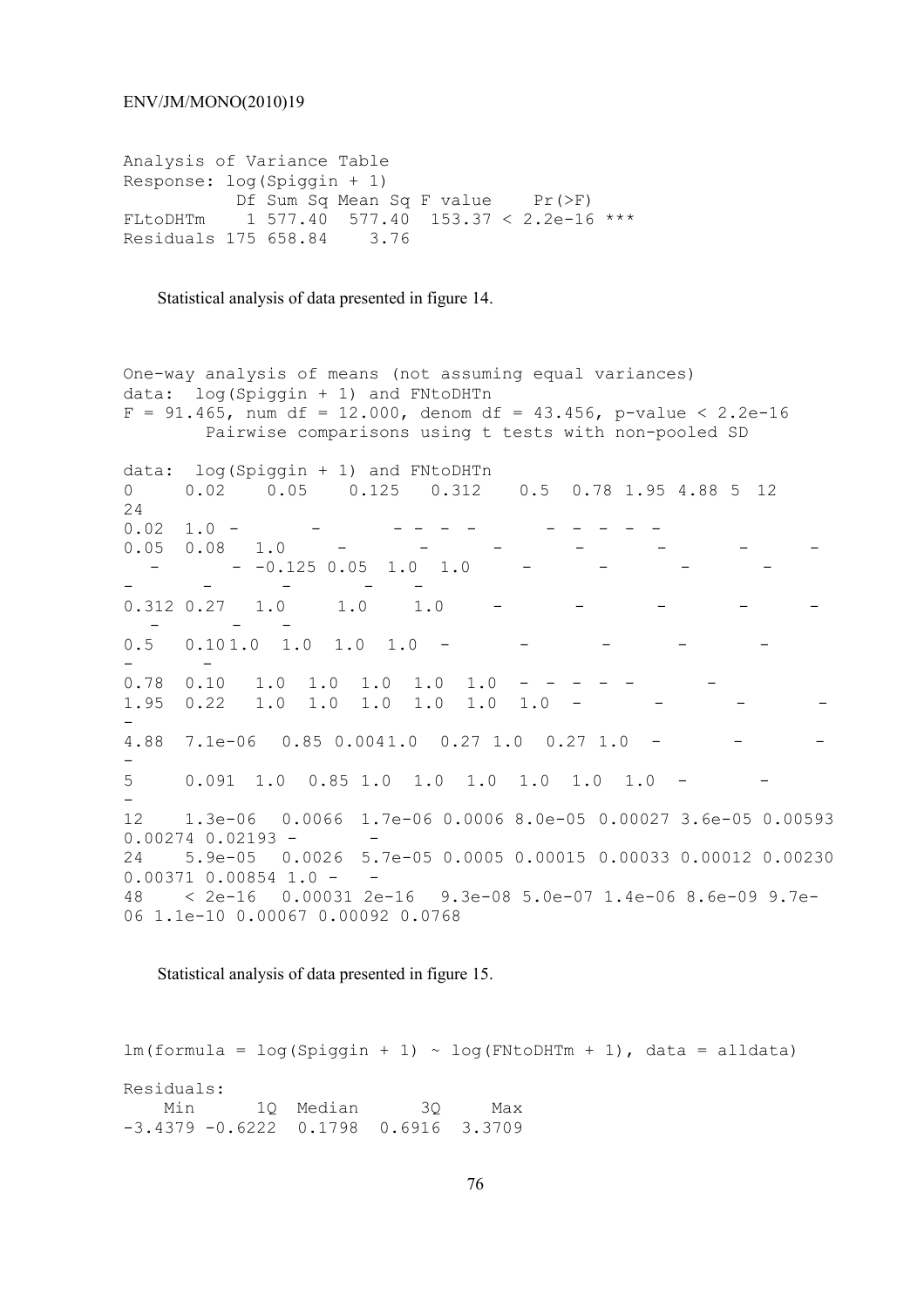Coefficients: Estimate Std. Error t value Pr(>|t|) (Intercept) 9.73353 0.11408 85.32 <2e-16 \*\*\*<br> $log(FNtoDHTm + 1)$  -1.36560 0.07258 -18.82 <2e-16 \*\*\*  $log(FNtoDHTm + 1) -1.36560$  $---$ Signif. codes: 0 '\*\*\*' 0.001 '\*\*' 0.01 '\*' 0.05 '.' 0.1 ' ' 1 Residual standard error: 1.057 on 138 degrees of freedom Multiple R-squared: 0.7195, Adjusted R-squared: 0.7175 F-statistic:  $354$  on 1 and 138 DF, p-value: < 2.2e-16 > anova(lm1) Analysis of Variance Table Response: log(Spiggin + 1) Df Sum Sq Mean Sq F value Pr(>F)  $log(FNtoDHTm + 1)$  1 395.71 395.71 354.05 < 2.2e-16 \*\*\* Residuals 138 154.24 1.12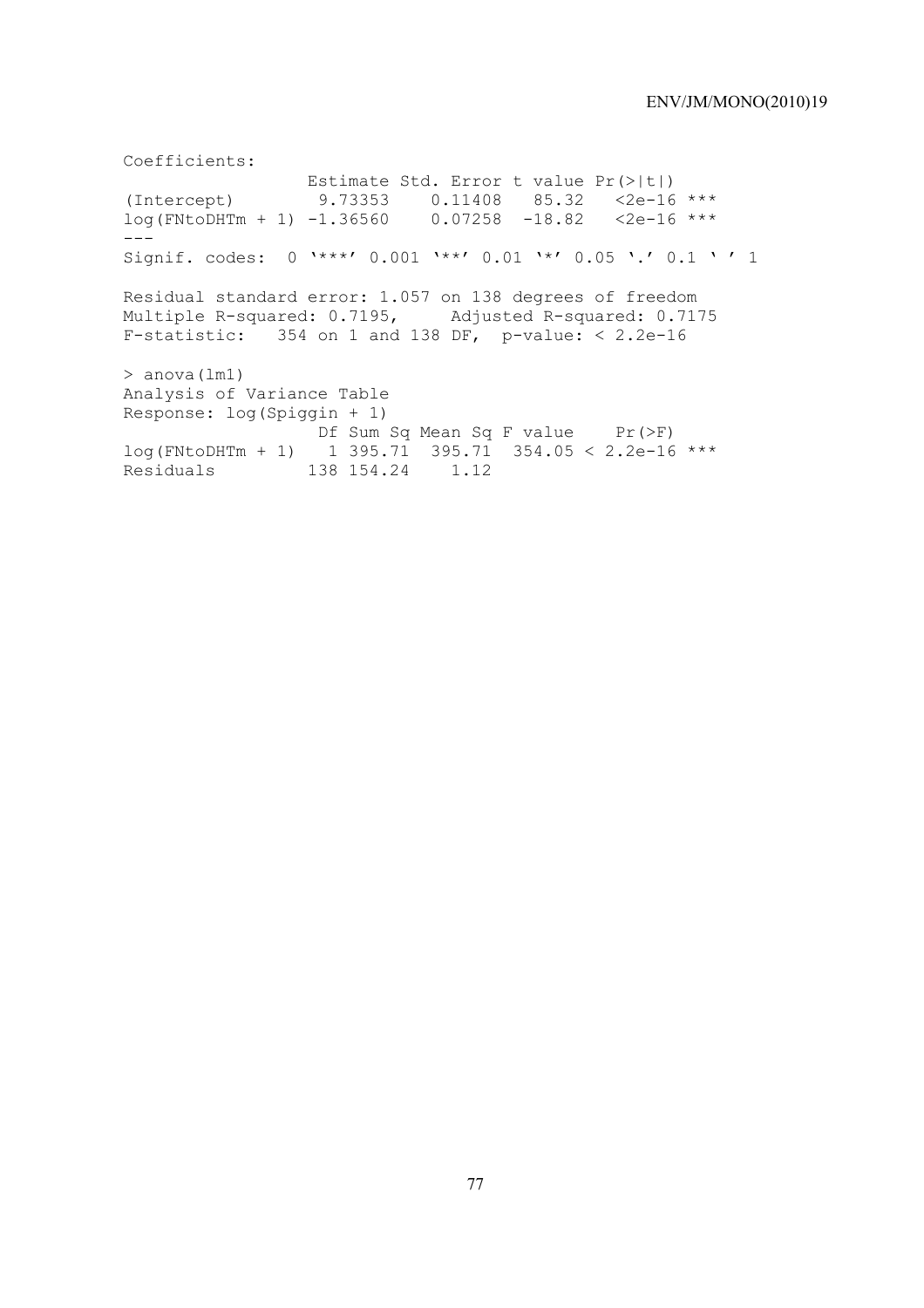#### ENV/JM/MONO(2010)19

## Statistical analysis of data presented in figure 17

 One-way analysis of means (not assuming equal variances) data: log(Spiggin + 1) and LNtoDHTn  $F = 14.6157$ , num df = 9.000, denom df = 42.097, p-value = 2.322e-10 > pairwise1=pairwise.t.test(log(Spiggin+1),LNtoDHTn, pool.sd=F) > pairwise1 Pairwise comparisons using t tests with non-pooled SD data: log(Spiggin + 1) and LNtoDHTn 0 0.05 0.4 0.5 2 5 20 40 50  $0.05$  1.00000 - - - - - - - - - --  $0.4$  0.76893 1.00000 --  $0.5$   $0.51993$   $0.11638$   $0.05054$  -- 2 0.01910 0.19978 1.00000 0.00632 - - - -  $\equiv$  $5 \qquad 1.00000 \qquad 1.00000 \qquad 0.69937 \qquad 1.00000 \qquad 0.21928 \qquad -$ - 20 1.00000 0.51993 0.26831 1.00000 0.03177 1.00000 - - - 40 0.01989 0.00672 0.00242 0.62087 0.00055 1.00000 0.51993 - - 50 5.3e-05 1.6e-05 5.1e-06 0.00443 9.4e-07 0.05687 0.00392 0.51993 - 80 0.03396 0.01494 0.00632 0.51993 0.00212 0.99756 0.39350 1.00000 1.00000

Statistical analysis of data presented in figure 18

 $lm(formula = log(Spigin + 1) ~ ~ log(LNtoDHTm + 1)$ , data = alldata) Residuals: Min 1Q Median 3Q Max -5.8875 -0.6060 0.2607 0.9611 2.6450 Coefficients: Estimate Std. Error t value Pr(>|t|) (Intercept) 10.7343 0.1719 62.43 < 2e-16 \*\*\*  $log(LNtoDHTm + 1) -0.8759 0.0949 -9.23 2.62e-16$  \*\*\* --- Signif. codes: 0 '\*\*\*' 0.001 '\*\*' 0.01 '\*' 0.05 '.' 0.1 ' ' 1 Residual standard error: 1.537 on 148 degrees of freedom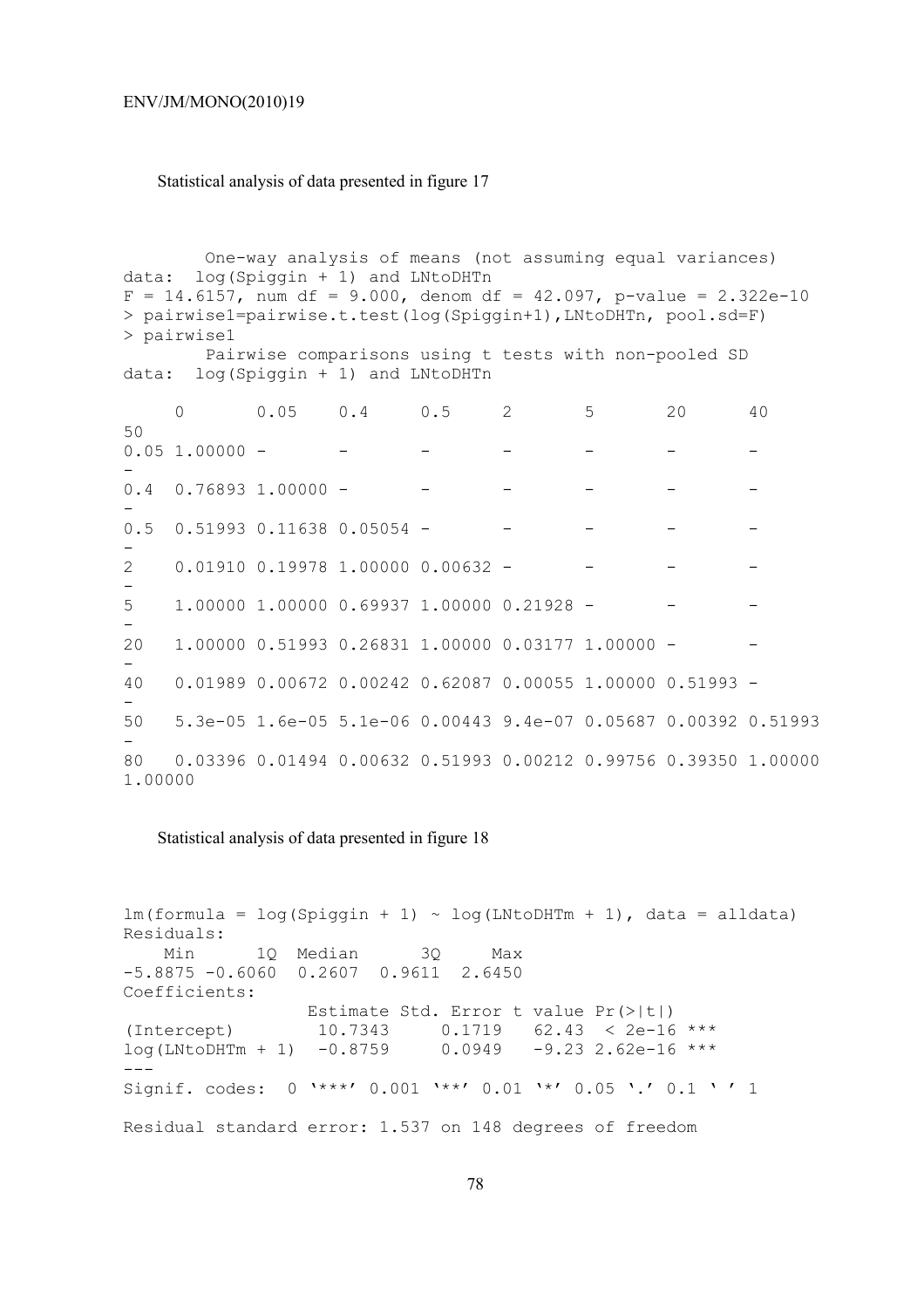Multiple R-squared: 0.3653, Adjusted R-squared: 0.3611 F-statistic: 85.2 on 1 and 148 DF, p-value: 2.617e-16 > anova(lm1) Analysis of Variance Table Response: log(Spiggin + 1) Df Sum Sq Mean Sq F value Pr(>F) log(LNtoDHTm + 1) 1 201.39 201.39 85.196 2.617e-16 \*\*\* Residuals 148 349.86 2.36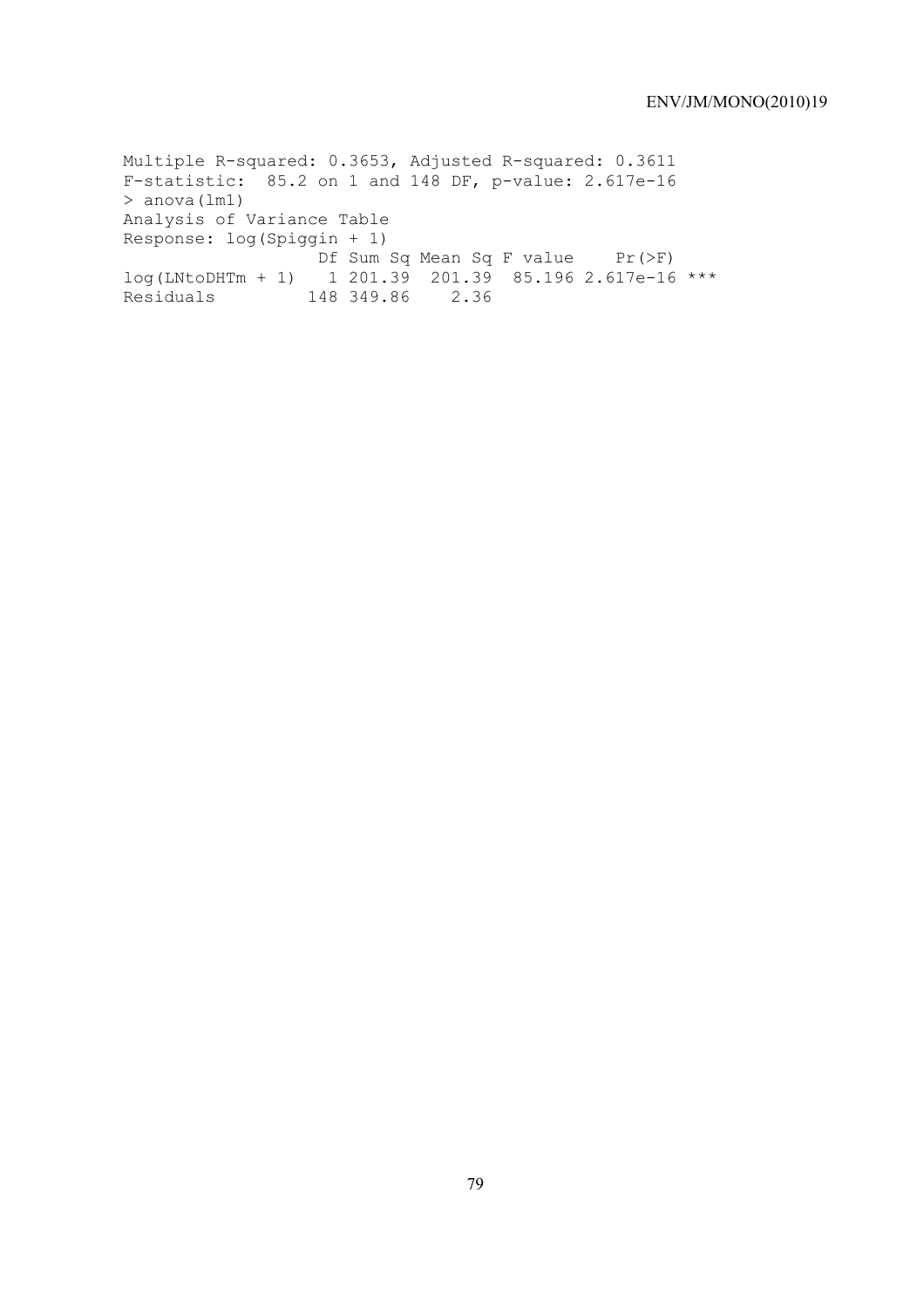#### Statistical analysis of data presented in figure 20

```
One-way analysis of means (not assuming equal variances) 
data: log(Spiggin + 1) and VCtoDHTn 
F = 146.4974, num df = 7.000, denom df = 36.482, p-value < 2.2e-16
> pairwise1=pairwise.t.test(log(Spiggin+1),VCtoDHTn, pool.sd=F) 
> pairwise1
```
 Pairwise comparisons using t tests with non-pooled SD data: log(Spiggin + 1) and VCtoDHTn

|                  | 0 0.05 0.5 2                |                                                               | $5\overline{}$ | 20 | 50 |
|------------------|-----------------------------|---------------------------------------------------------------|----------------|----|----|
| $0.05$ 0.26043 - |                             |                                                               |                |    |    |
|                  | $0.5$ 1.00000 1.00000 -     |                                                               |                |    |    |
|                  | 2 0.42751 0.00358 0.10259 - |                                                               |                |    |    |
|                  |                             | $5$ 0.43426 1.00000 1.00000 0.10259 -                         |                |    |    |
|                  |                             | 20   5.6e-05  0.00018  5.9e-05  1.9e-05  0.00176 -            |                |    |    |
|                  |                             | $50$ 2.0e-13 1.7e-11 4.0e-10 1.6e-12 5.9e-05 1.00000 -        |                |    |    |
|                  |                             | $100 < 2e-16$ 8.5e-16 4.3e-10 5.5e-14 5.9e-05 0.76223 1.00000 |                |    |    |

Statistical analysis of data presented in figure 21

```
lm(formula = log(Spiqin + 1) ~ ~ log(VCtoDHTm + 1), data = alldata)
Residuals: 
     Min 1Q Median 3Q Max 
-4.6666 -1.0787 0.4439 1.0923 2.8287 
Coefficients: 
                   Estimate Std. Error t value Pr(>|t|) 
(Intercept) 10.2289 0.1791 57.12 \leq 2e-16 ***<br>log(VCC+DHTm + 1) -3.2325 0.1795 -18.01 \leq 2e-16 ***
log(VCtoDHTm + 1) -3.2325 0.1795 -18.01 <2e-16 *** 
--- 
Signif. codes: 0 '***' 0.001 '**' 0.01 '*' 0.05 '.' 0.1 ' ' 1
Residual standard error: 1.476 on 101 degrees of freedom 
Multiple R-squared: 0.7625, Adjusted R-squared: 0.7602 
F-statistic: 324.3 on 1 and 101 DF, p-value: < 2.2e-16> anova(lm1) 
Analysis of Variance Table 
Response: log(Spiggin + 1) 
                   Df Sum Sq Mean Sq F value Pr(>F) 
log(VCCODHTm + 1) 1 706.76 706.76 324.30 < 2.2e-16 ***
Residuals 101 220.12 2.18
```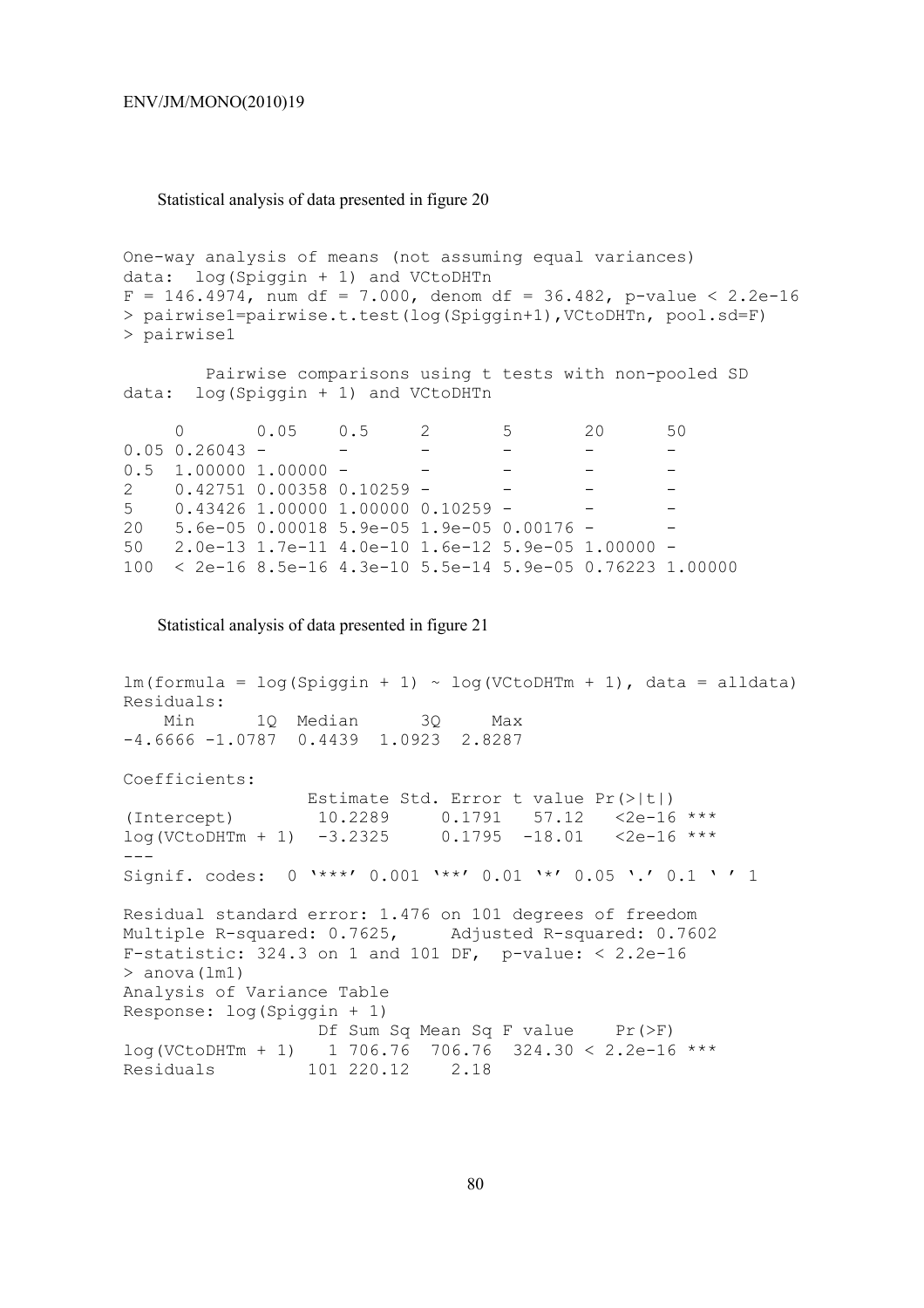# **ANNEX 1**

# **EXPOSURE CONDITIONS DURING THE AFSS DATA PRESENTED IN THE VALIDATION REPORT**

|                                             | Lab 1                                  | Lab <sub>2</sub>                       | Lab <sub>3</sub>                       | Lab 4                               |
|---------------------------------------------|----------------------------------------|----------------------------------------|----------------------------------------|-------------------------------------|
| Species                                     | Gasterosteus                           | Gasterosteus                           | Gasterosteus                           | Gasterosteus                        |
|                                             | aculeatus                              | aculeatus                              | aculeatus                              | aculeatus                           |
| Origin                                      | Wild (freshwater)                      | Lab born                               | Wild (freshwater)                      | Wild (marine)                       |
| Test type                                   | Flow-through                           | Flow-through                           | Flow-through                           | Flow-through                        |
| <b>Sex</b>                                  | Mixed                                  | Female biased                          | Mixed                                  | Mixed                               |
| Water temperature                           | $15 \pm 2$ <sup>o</sup> C              | $18 \pm 2$ <sup>o</sup> C              | $15 \pm 2$ <sup>o</sup> C              | $16 \pm 2$ <sup>o</sup> C           |
| Illumination quality                        | Wide spectrum<br>fluorescence<br>bulbs | Wide spectrum<br>fluorescence<br>bulbs | Wide spectrum<br>fluorescence<br>bulbs | Wide spectrum<br>fluorescence bulbs |
| Photoperiod                                 | 12hd:12:hl                             | 12hd:12:hl                             | 12hd:12:hl                             | 12hd:12:hl                          |
| Loading rate                                | $<$ 5g/L                               | $<$ 5g/L                               | $<$ 5g/L                               | $<$ 5g/L                            |
| Test chamber size                           | 40L                                    | 40L                                    | 40L                                    | 40L                                 |
| Test solution volume                        | 30L                                    | 30L                                    | 30L                                    | 30L                                 |
| Volume exchanges of<br>test solutions       | 4.8                                    | 4.8                                    | 4.8                                    | 4.8                                 |
| Age of test organisms                       | $>10$ months                           | $>10$ months                           | $>10$ months                           | $>10$ months                        |
| Approximate wet<br>weight of adult fish (g) | 0.94g                                  | 0.83g                                  | 1.62                                   | 1.73g                               |
| No. of fish per test<br>vessel              | 25                                     | 20                                     | 15                                     | 15                                  |
| No. of treatments                           | 6                                      | $\mathbf{1}$                           | $4-10$                                 | $2 - 7$                             |
| No. vessels per<br>treatment                | $\overline{2}$                         | $\overline{3}$                         | $\mathbf{1}$                           | 1                                   |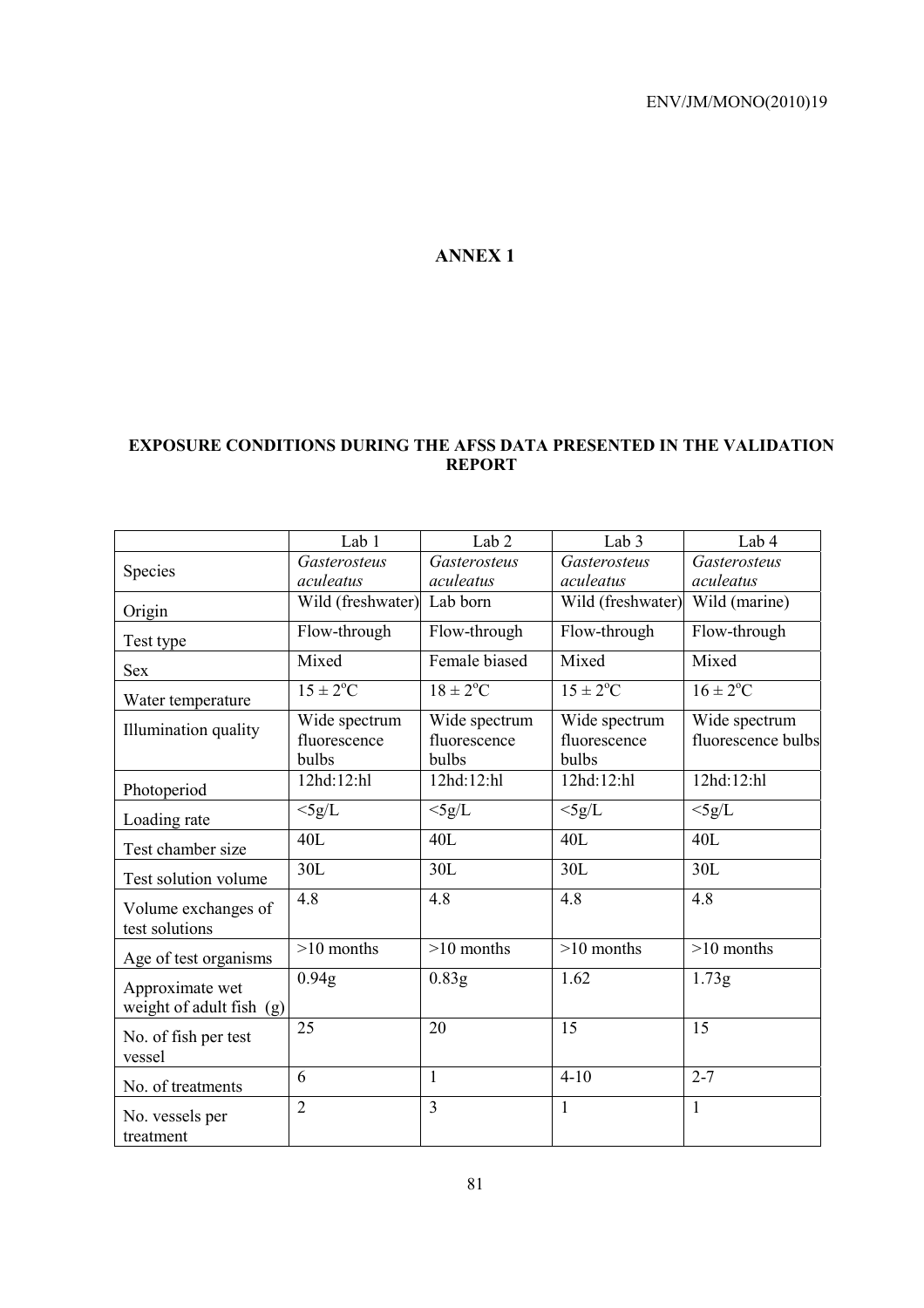# ENV/JM/MONO(2010)19

| No. of fish per test<br>concentration | 50                                               | 60                                 | 15                                 | 15                                        |
|---------------------------------------|--------------------------------------------------|------------------------------------|------------------------------------|-------------------------------------------|
| Feeding regime                        | Once every two<br>days; Frozen<br>bloodworm/shri | Once a day;<br>Frozen<br>bloodworm | Once a day;<br>Frozen<br>bloodworm | Once a day;<br>Frozen<br>bloodworm/mysids |
| Aeration                              | Yes, air stone                                   | Yes, air stone                     | Yes, air stone                     | Yes, air stone                            |
| Dilution water                        | De-chlorinated<br>tap water                      | De-chlorinated<br>tap water        | Raw lake water                     | Seawater                                  |
| Pre-exposure period                   | None                                             | None                               | None                               | None                                      |
| Chemical exposure<br>duration         | 21d                                              | 21d                                | 21d                                | 21d                                       |
| Biological endpoints                  | Wet weight<br>spiggin                            | Wet weight<br>spiggin              | Wet weight<br>spiggin              | Wet eight<br>spiggin                      |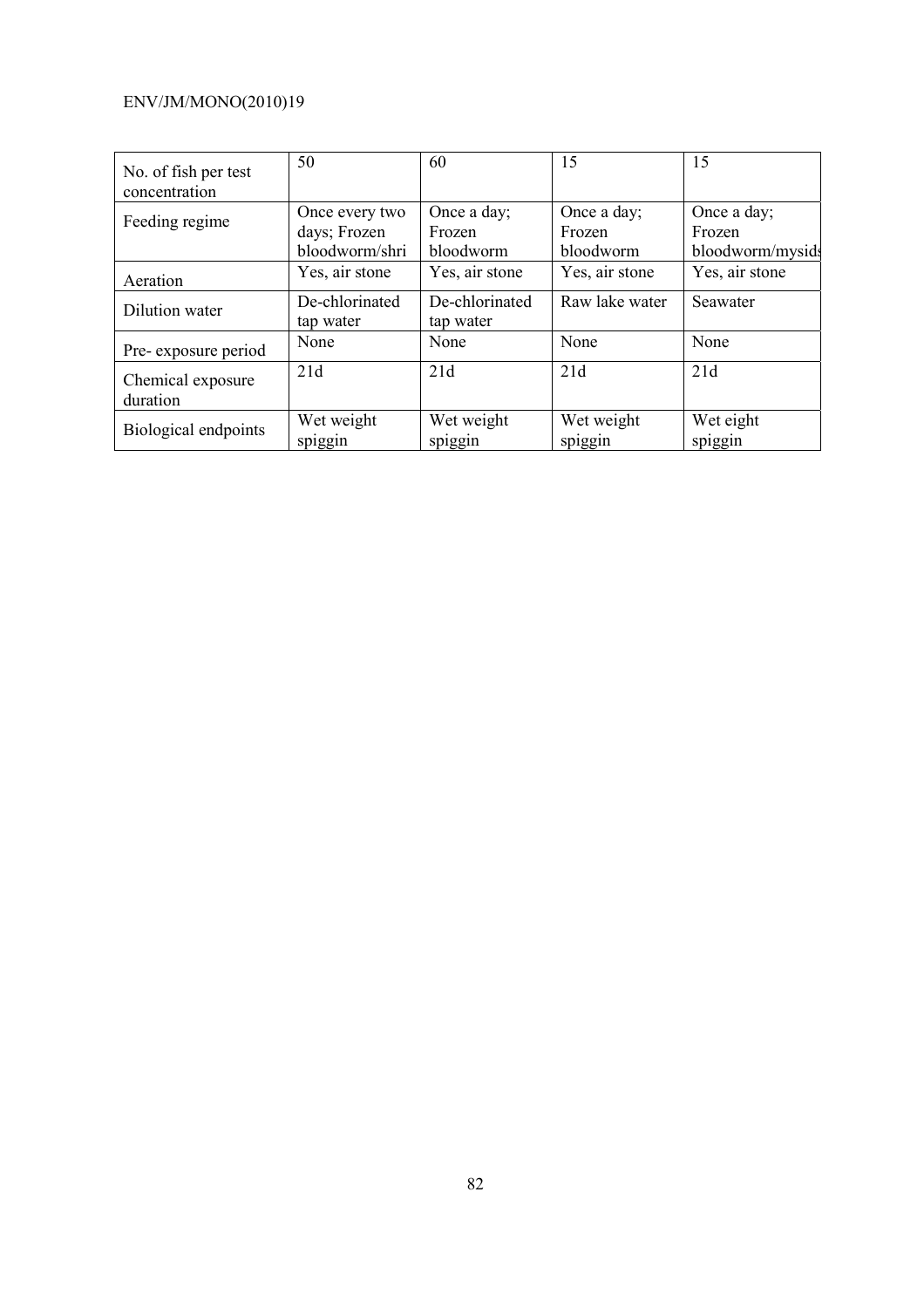### **ANNEX 2**

| <b>Study No</b> | Lab            | <b>Date</b>     | Compound  | No of      | Water      | Solvent    | <b>Negative</b> | <b>Positive</b> | No of fish              |
|-----------------|----------------|-----------------|-----------|------------|------------|------------|-----------------|-----------------|-------------------------|
|                 |                |                 |           | treatments | Control    | Control    | Control         | Control         |                         |
|                 |                | <b>Nov 2001</b> | FL        | 6          |            | <b>Yes</b> |                 | <b>Yes</b>      | 371 (200 Females)       |
| $\mathbf{2}$    | 4              | <b>Mar 2004</b> | FL        | 4          | <b>Yes</b> | <b>Yes</b> | <b>Yes</b>      | <b>Yes</b>      | <b>120 (88 Females)</b> |
| 3               | 3              | <b>Apr 2004</b> | FL        | 4          | <b>Yes</b> | <b>Yes</b> | Yes             | Yes             | <b>120 (64 Females)</b> |
| 4               | 3              | <b>May 2004</b> | <b>FN</b> | 4          | <b>Yes</b> | <b>Yes</b> | <b>Yes</b>      | <b>Yes</b>      | 109(43 Females)         |
| 5               | 3              | <b>Nov 2004</b> | <b>FN</b> | 10         |            | <b>Yes</b> | <b>Yes</b>      | <b>Yes</b>      | 185 (131 Females)       |
| 6               | 4              | <b>Feb 2005</b> | FL        | 7          | <b>Yes</b> | <b>Yes</b> | <b>Yes</b>      | <b>Yes</b>      | 177 (160 Females)       |
| 7               | 4              | <b>Mar 2005</b> | VZ        | 5          | <b>Yes</b> | <b>Yes</b> | <b>Yes</b>      | <b>Yes</b>      | 143 (113 Females)       |
| 8               | 4              | <b>Mar 2005</b> | LN        | 4          | <b>Yes</b> | <b>Yes</b> | <b>Yes</b>      | <b>Yes</b>      | <b>122 (90 Females)</b> |
| 9               | 4              | <b>Sep 2005</b> | VZ        | 2          | <b>Yes</b> | <b>Yes</b> | <b>Yes</b>      | <b>Yes</b>      | <b>67 (67 Females)</b>  |
| 10              | 4              | <b>Sep 2005</b> | LN        | 5          | <b>Yes</b> | <b>Yes</b> | <b>Yes</b>      | <b>Yes</b>      | 100 (99 Females)        |
| 11              | 4              | <b>Apr 2006</b> | LN        | 2          | <b>Yes</b> | Yes        | Yes             | <b>Yes</b>      | <b>65 (60 Females)</b>  |
| 12              | $\overline{2}$ | <b>Aug 2008</b> | FL        |            |            |            |                 | <b>Yes</b>      | 119 (97 Females)        |
|                 |                |                 |           |            |            |            |                 |                 |                         |
|                 |                |                 |           |            |            |            |                 | Total No        | 1698 (1212F)            |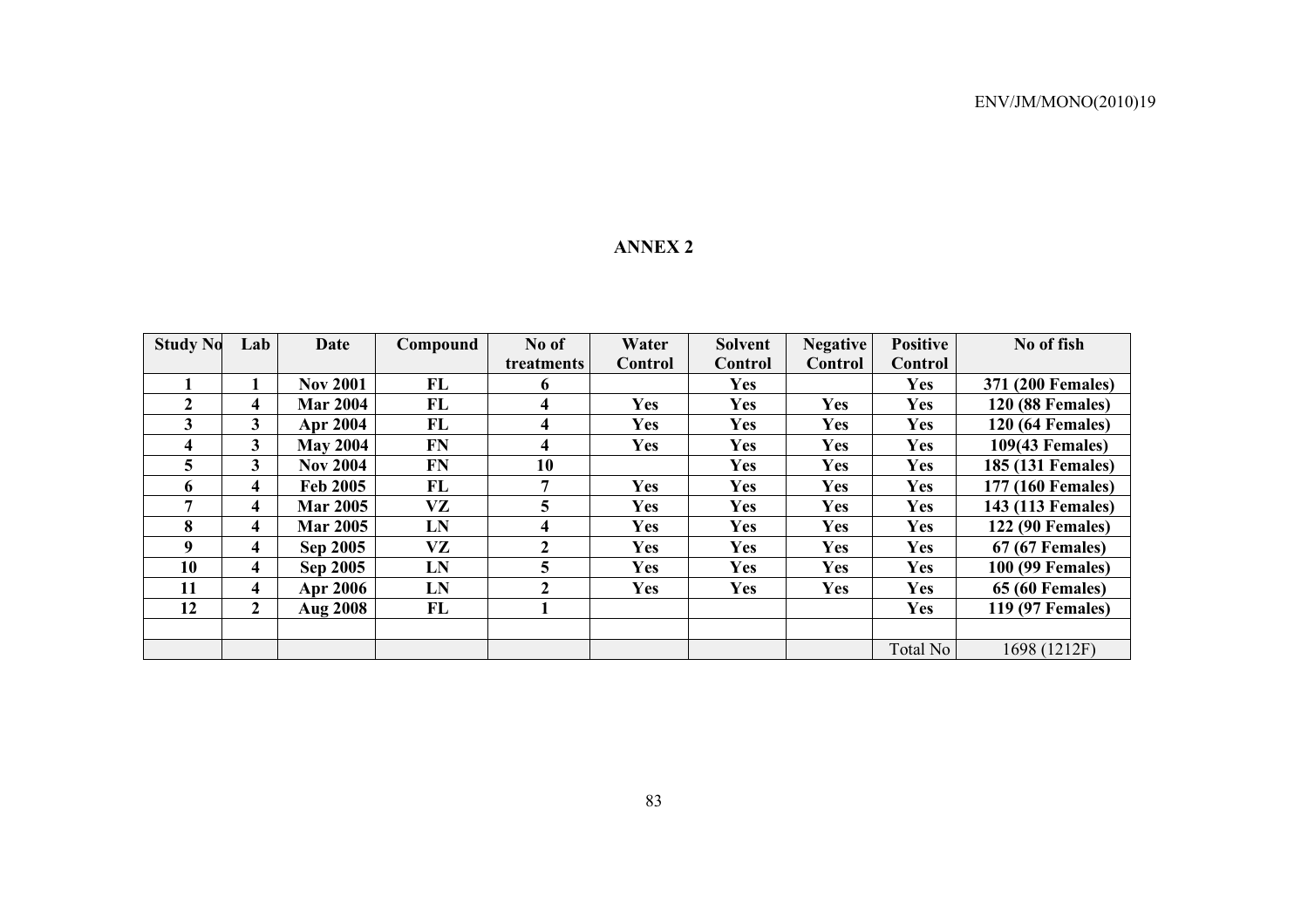## **ANNEX 3**

## **Description of the stickleback-breeding test**

The principle of the stickleback-breeding test is the same as in the androgenised-female test; the only difference is that spiggin is induced in male fish by photoperiod manipulations (employment of summer conditions, light:dark 18:6 hours and 18°C) rather than administration of DHT at 5µg/L to female fish. The breeding test requires the male fish to be in a non-breeding condition prior to the onset of exposures and the female fish to be in an advance stage of vitellogenesis so they can resume spawning within the 21-day exposure period. This is achieved by holding the male and female fish under different temperature and photoperiodic conditions for several months before the test commences.

The principle of the test and the details of the tank design have been described elsewhere (Katsiadaki *et al*, 2007). Briefly, the males are given a separate individual compartment (five in each tank) where they are provided with nest building material and gravel. The reason for this male isolation is to avoid mortalities and social hierarchies due to the aggressive behaviour that male sticklebacks demonstrate when entering a breeding cycle. The females are kept together at a sixth compartment of the tank and are in visual and chemical communication with the males throughout the test. The endpoints measured include morphometric, histological (gonadal histopathology), biochemical (VTG and spiggin) and behavioural (nest building/courtship behaviour, spawning) data. Of these, only spiggin and nest building/ courtship behaviour have a diagnostic value specific for antiandrogens and are also unique to the stickleback (i.e. not present in the other commonly used test species such as fathead minnow, zebrafish and medaka).

We developed and applied this experimental design in several *in vivo* exposures during a Defra project ABRAX (CT20051) and provided evidence for a strong antiandrogenic activity for FL (Sebire *et al*, 2008) and FN (Sebire *et al*, 2009). To our knowledge this was the first time that flutamide was shown to antagonise endogenous androgens and abolish the expression of clear androgen regulated characters such as spiggin induction and reproductive behaviour. In addition, we provided the first evidence of the harmful effect of fenitrothion on the physiology and behaviour of male fish. The lack of spiggin and the decrease in nest-building activity and courtship (zigzag) behaviours leads to significant reduction of reproductive output of the impacted fish. The concentrations employed in our exposures were close to the reported concentrations of flutamide equivalent found in UK sewage treatment works and much less in comparison to the activities found in a European river or the oil platform produced water. The lowest observed effect concentration (LOEC) for flutamide was  $100\mu\text{g/L}$  for the behavioural endpoints and  $500\mu\text{g/L}$  for spiggin. For fenitrothion the LOEC for both endpoints was between 50 and 200µg/L (variation between replicates). Hence the reported high levels of antiandrogenic activity in aquatic environments is certainly as high if not higher than those causing experimental responses and the responsible chemical(s) appear to have the capacity to significantly disrupt the reproductive physiology of a common fish that is generally considered pollution-tolerant (e.g. the stickleback). The implications of this finding for the future of biodiversity (genetic or species) are enormous particularly if we take into account the increasing evidence of synergism in chemical mixtures.